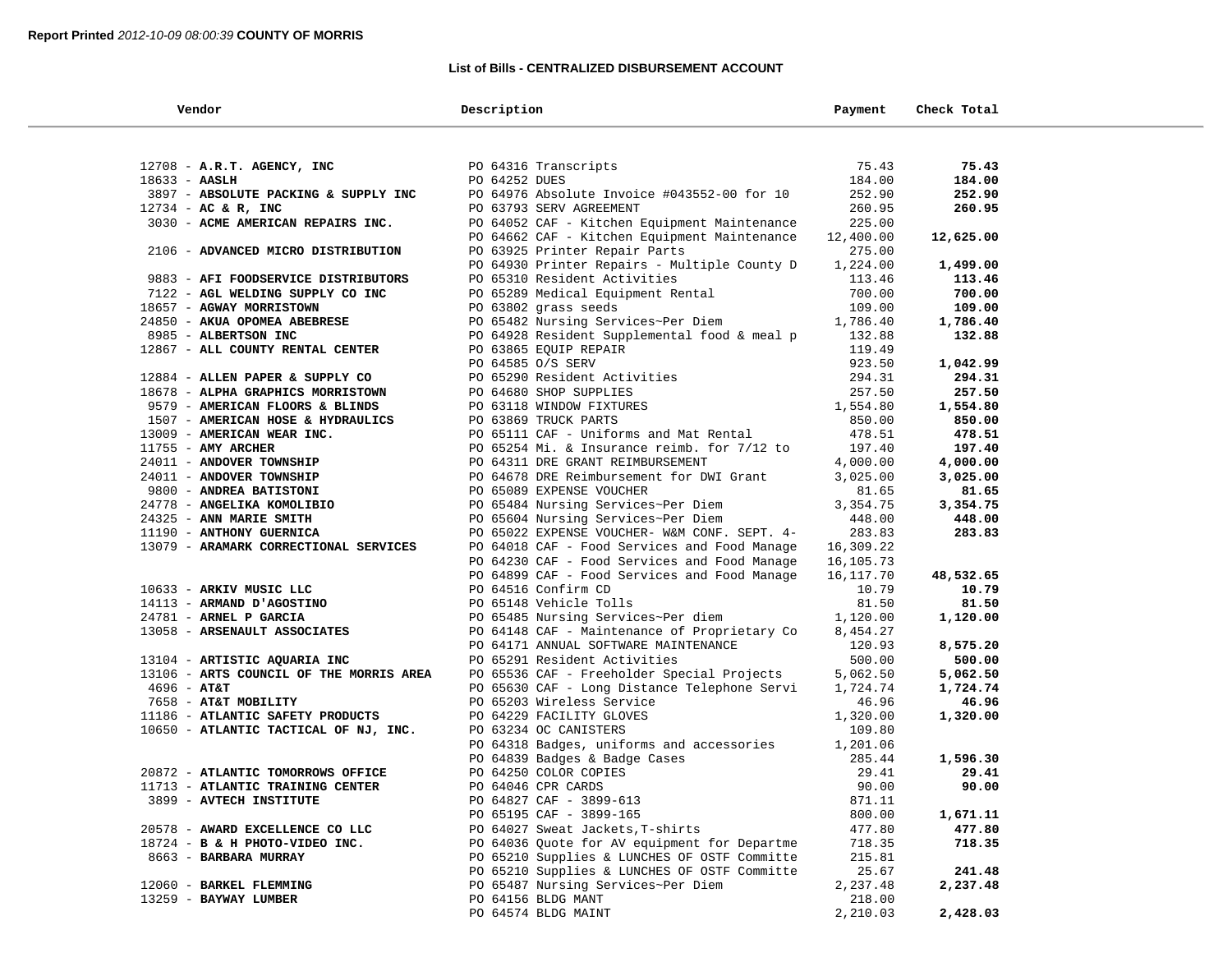|                                                              |  |                                                                                      |          | 16,956.00<br>3,200.00 |
|--------------------------------------------------------------|--|--------------------------------------------------------------------------------------|----------|-----------------------|
|                                                              |  |                                                                                      |          |                       |
|                                                              |  |                                                                                      |          |                       |
|                                                              |  |                                                                                      |          |                       |
|                                                              |  |                                                                                      |          |                       |
|                                                              |  |                                                                                      |          |                       |
|                                                              |  |                                                                                      |          |                       |
|                                                              |  |                                                                                      |          |                       |
|                                                              |  |                                                                                      |          |                       |
|                                                              |  | 7940 - CHARLES NADARAJAH <b>PO 65490</b> Nursing Services~Per Diem 1,400.00 1,400.00 |          |                       |
| 24918 - CHARLIE KRANZ                                        |  | PO 64950 Medicare B Reimbursement January, 20                                        | 199.80   | 199.80                |
| 10123 - CHRISNADINE FRANCOIS                                 |  | PO 65492 Nursing Services~Per Diem                                                   | 2,227.96 | 2,227.96              |
| 12359 - CHRISTOPHER MERCADANTE                               |  | PO 65207 Car Wash                                                                    | 13.48    | 13.48                 |
| 24880 - CHRISTOPHER N. RAPICANO                              |  | PO 64921 ANNUAL REASSESSMENT                                                         | 50.00    | 50.00                 |
| 21857 - CITYSIDE ARCHIVES, LTD                               |  | PO 65589 SHREDDING SERVICES SEPTEMBER 2012                                           | 870.85   | 870.85                |
| 21857 - CITYSIDE ARCHIVES, LTD                               |  | PO 65627 CAF - Record Storage                                                        | 4,042.83 | 4,042.83              |
| 11824 - CIVIL DYNAMICS INC                                   |  | PO 65626 CAF - Rehabilitation of Saffin Pond                                         | 7,949.13 | 7,949.13              |
| 20678 - CLAUDIA L. HINOJOSA                                  |  | PO 65241 Insurance reimb. for $7/12$ to $9/12$                                       | 36.00    | 36.00                 |
| 4605 - COACH & EQUIPMENT MANUFACTURING CO. PO 64686 HARDWARE |  |                                                                                      | 247.90   | 247.90                |
| 24252 - COFFEE LOVERS COFFEE SERVICE                         |  | PO 64500 Coffee/Tea                                                                  | 45.11    | 45.11                 |
| 23947 - COLONIAL TELEVISION                                  |  | PO 64770 Speed Queen 3 Cycle ADG3LR Clothes                                          | 699.00   | 699.00                |
| 8740 - COMPREHENSIVE CARDIOVASCULAR                          |  | PO 63921 INMATE MEDICAL CARE                                                         | 145.00   | 145.00                |
| 13937 - COMPUTER CABLE & CONNECTOR CO                        |  | PO 64488 Technician Tool                                                             | 26.94    | 26.94                 |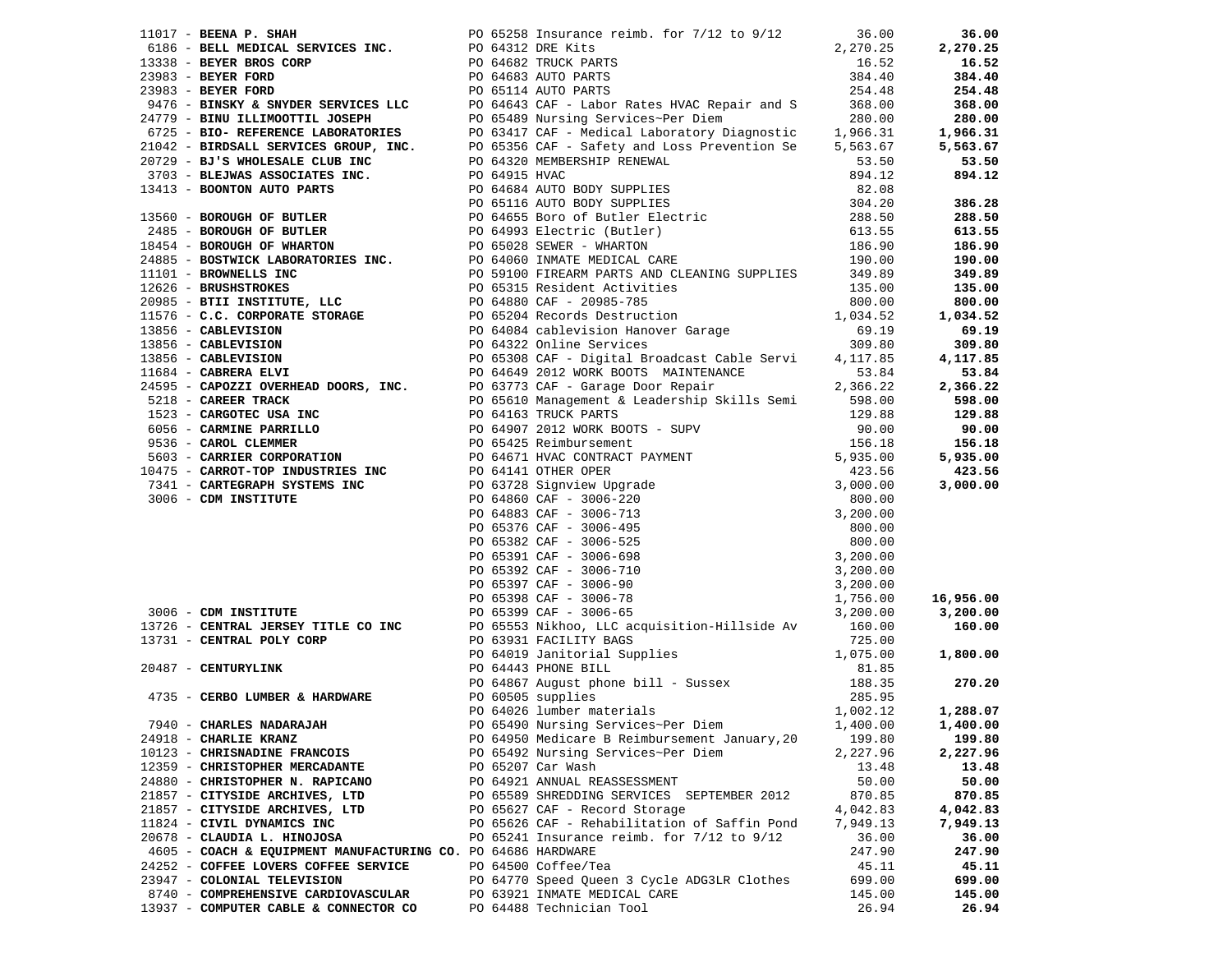| 24958 - CONROY GORDON                    |               | PO 65438 Reimbursement                                                                                                                                                                                                                                                 | 154.00    | 154.00     |
|------------------------------------------|---------------|------------------------------------------------------------------------------------------------------------------------------------------------------------------------------------------------------------------------------------------------------------------------|-----------|------------|
|                                          |               | $\mathcal{L} = \{ \mathcal{L} \mid \mathcal{L} \in \mathcal{L} \}$                                                                                                                                                                                                     |           | 1,210.00   |
|                                          |               |                                                                                                                                                                                                                                                                        |           |            |
|                                          |               |                                                                                                                                                                                                                                                                        |           | 39,310.23  |
|                                          |               |                                                                                                                                                                                                                                                                        |           | 375.00     |
|                                          |               | 24958 - <b>CONSOLUMER STEEL &amp; ALUMINUM</b><br>2667 - <b>CONSOLUATED STEEL &amp; ALUMINUM</b> PO 63864 REPLIM PENCING<br>26051 - <b>CONTRACT PHARMACY SERVICES INC</b><br>273,031.94<br>273,031.94<br>273,031.94<br>273,031.94<br>273,031.94<br>273,031.94<br>273,0 |           |            |
|                                          |               |                                                                                                                                                                                                                                                                        |           | 273,031.94 |
|                                          |               |                                                                                                                                                                                                                                                                        |           | 15,333.34  |
|                                          |               |                                                                                                                                                                                                                                                                        |           | 398,409.91 |
|                                          |               |                                                                                                                                                                                                                                                                        |           | 129.75     |
|                                          |               |                                                                                                                                                                                                                                                                        |           | 92.40      |
|                                          |               |                                                                                                                                                                                                                                                                        |           | 151,583.91 |
|                                          |               |                                                                                                                                                                                                                                                                        |           | 14,900.54  |
|                                          |               |                                                                                                                                                                                                                                                                        |           | 92,525.32  |
|                                          |               |                                                                                                                                                                                                                                                                        |           | 51,642.37  |
|                                          |               |                                                                                                                                                                                                                                                                        |           |            |
|                                          |               |                                                                                                                                                                                                                                                                        |           | 62,988.39  |
|                                          |               |                                                                                                                                                                                                                                                                        |           | 105,077.49 |
|                                          |               |                                                                                                                                                                                                                                                                        |           | 631.10     |
|                                          |               |                                                                                                                                                                                                                                                                        |           | 181.73     |
|                                          |               |                                                                                                                                                                                                                                                                        |           | 425.00     |
|                                          |               |                                                                                                                                                                                                                                                                        |           | 604.00     |
|                                          |               |                                                                                                                                                                                                                                                                        |           |            |
|                                          |               | PO 64687 AUTO PARTS                                                                                                                                                                                                                                                    | 1,710.12  |            |
|                                          |               | PO 65121 AUTO PARTS                                                                                                                                                                                                                                                    | 3,300.55  | 5,862.17   |
|                                          |               | PO 65162 CAF - Reviewing Land Development Ap                                                                                                                                                                                                                           |           |            |
| $11783 - D.R.$ JOHNSON & ASSOCIATES, LLC |               |                                                                                                                                                                                                                                                                        | 2,466.76  | 2,466.76   |
|                                          |               |                                                                                                                                                                                                                                                                        |           | 177.64     |
|                                          |               |                                                                                                                                                                                                                                                                        |           | 2,628.94   |
|                                          |               |                                                                                                                                                                                                                                                                        |           | 140.72     |
|                                          |               |                                                                                                                                                                                                                                                                        |           | 99.12      |
|                                          |               |                                                                                                                                                                                                                                                                        |           | 70.36      |
|                                          |               |                                                                                                                                                                                                                                                                        |           | 1,953.35   |
|                                          |               |                                                                                                                                                                                                                                                                        |           | 90.00      |
|                                          |               |                                                                                                                                                                                                                                                                        |           | 200.00     |
|                                          |               | 11783 - D.R. JOHNSON & ASSOCIATES, LLCC $\frac{1}{2}$ DO 63162 CAP - Reviewing Land Development Ap 2.466.76<br>14123 - DAILY RECORD PO 64629 ADVENTISEMENT and for mail in ballot 2.177.64<br>14123 - DAILY RECORD PO 64629 ADVENTISE                                  |           | 575.00     |
|                                          |               |                                                                                                                                                                                                                                                                        |           |            |
|                                          |               |                                                                                                                                                                                                                                                                        |           | 20.90      |
|                                          |               |                                                                                                                                                                                                                                                                        |           | 8.36       |
|                                          |               |                                                                                                                                                                                                                                                                        |           | 29.42      |
|                                          |               |                                                                                                                                                                                                                                                                        |           | 28.08      |
|                                          |               |                                                                                                                                                                                                                                                                        |           | 20.47      |
|                                          |               |                                                                                                                                                                                                                                                                        |           | 11.20      |
|                                          |               |                                                                                                                                                                                                                                                                        |           | 61.53      |
|                                          |               |                                                                                                                                                                                                                                                                        |           | 62.10      |
|                                          |               |                                                                                                                                                                                                                                                                        |           | 16.03      |
|                                          |               |                                                                                                                                                                                                                                                                        |           | 12.16      |
|                                          |               |                                                                                                                                                                                                                                                                        |           | 14.63      |
|                                          |               |                                                                                                                                                                                                                                                                        |           | 37.62      |
|                                          |               |                                                                                                                                                                                                                                                                        |           |            |
|                                          |               |                                                                                                                                                                                                                                                                        |           | 6.27       |
|                                          |               |                                                                                                                                                                                                                                                                        |           | 219.77     |
|                                          |               |                                                                                                                                                                                                                                                                        |           | 68.97      |
|                                          |               |                                                                                                                                                                                                                                                                        |           |            |
|                                          |               |                                                                                                                                                                                                                                                                        |           |            |
|                                          |               | PO 63492 MS Office 2010 Software for Residen                                                                                                                                                                                                                           | 1,908.72  |            |
|                                          |               | PO 63493 PCs for Resident Use                                                                                                                                                                                                                                          | 5,796.84  | 8,683.54   |
| $12132$ - DIANA KRUG                     |               | PO 64299 Post Election Work                                                                                                                                                                                                                                            | 60.00     |            |
|                                          |               | PO 65104 Pre Election Work                                                                                                                                                                                                                                             | 290.00    | 350.00     |
| 6359 - DICK HAGEY                        |               | PO 64454 Mileage & Insurance reimb. for Jul                                                                                                                                                                                                                            | 101.00    | 101.00     |
| 7067 - DIRECT MACHINERY SERVICE CORP.    |               | PO 63050 Machinery Repairs & Parts                                                                                                                                                                                                                                     | 300.00    |            |
|                                          |               |                                                                                                                                                                                                                                                                        | 1,437.50  |            |
|                                          |               | PO 63788 Machinery Repair & Parts                                                                                                                                                                                                                                      |           | 1,737.50   |
| 14312 - DIRECT SUPPLY INC                |               | PO 65292 Machinery Repairs & Parts                                                                                                                                                                                                                                     | 573.95    | 573.95     |
| $11207$ - DISCOVER RX                    |               | PO 65293 CAF - Pharmaceutical and Related Se                                                                                                                                                                                                                           | 21,912.89 | 21,912.89  |
| 14337 - DOMB LIGHTING & ELECTRICAL       |               | PO 64116 ELECTRICAL                                                                                                                                                                                                                                                    | 68.07     | 68.07      |
| 24745 - DOROTHY DIFABIO                  | PO 65209 Dues |                                                                                                                                                                                                                                                                        | 179.00    | 179.00     |
| 24745 - DOROTHY DIFABIO                  |               | PO 65416 SANE SART -Clothing for Victims                                                                                                                                                                                                                               | 146.08    | 146.08     |
| $4083$ - DORR KYLE                       |               | PO 65424 Reimbursement                                                                                                                                                                                                                                                 | 351.74    | 351.74     |
|                                          |               |                                                                                                                                                                                                                                                                        |           |            |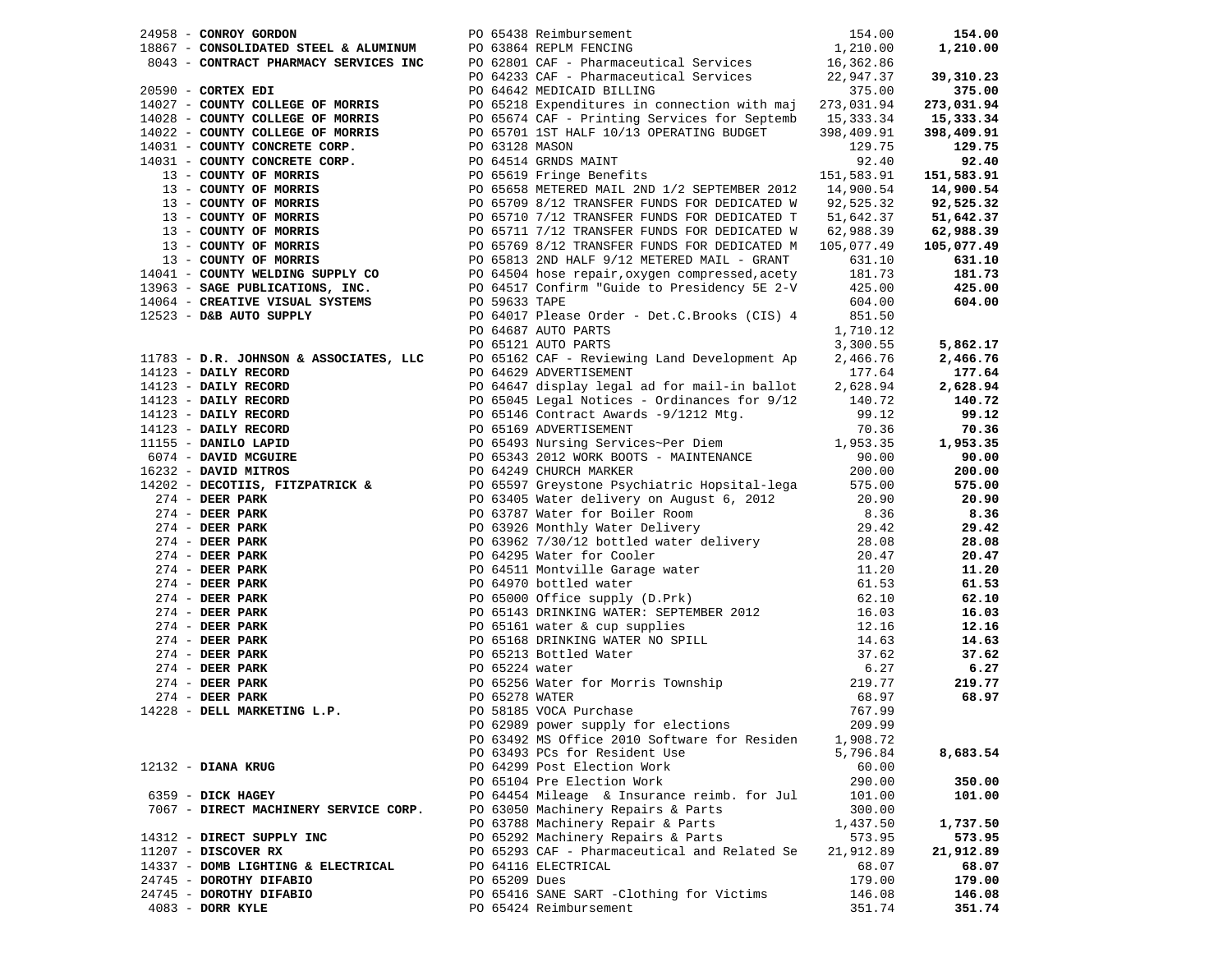| 2317 - DRINKER, BIDDLE & REATH, LLP<br>2317 - DRINKER, BIDDLE & REATH, LLP<br>PO 65754 SERVICES RENDERED AS BOND COUNSEL 600.00                                                                                                         | 19.90<br>19.90       |
|-----------------------------------------------------------------------------------------------------------------------------------------------------------------------------------------------------------------------------------------|----------------------|
|                                                                                                                                                                                                                                         |                      |
|                                                                                                                                                                                                                                         | 1,200.00             |
| 11374 - DUBLIN MAINTENANCE CONTRACTORS INC. PO 64121 EOUIP REPAIR                                                                                                                                                                       | 798.00<br>798.00     |
| PO 64453 Mileage reimb. for 8/12                                                                                                                                                                                                        | 144.90               |
|                                                                                                                                                                                                                                         | 180.90               |
|                                                                                                                                                                                                                                         | 840.00               |
|                                                                                                                                                                                                                                         | 79.00                |
|                                                                                                                                                                                                                                         | 148.00               |
|                                                                                                                                                                                                                                         |                      |
|                                                                                                                                                                                                                                         | 3,883.33             |
|                                                                                                                                                                                                                                         | 280.90               |
|                                                                                                                                                                                                                                         | 59.10                |
|                                                                                                                                                                                                                                         | 39.99                |
|                                                                                                                                                                                                                                         | 277.06               |
|                                                                                                                                                                                                                                         | 74.00                |
|                                                                                                                                                                                                                                         | 111.77               |
|                                                                                                                                                                                                                                         | 544.00               |
|                                                                                                                                                                                                                                         | 34,768.00            |
|                                                                                                                                                                                                                                         | 994,539.95           |
|                                                                                                                                                                                                                                         | 46.86                |
|                                                                                                                                                                                                                                         | 1,845.20             |
|                                                                                                                                                                                                                                         | 2,500.00             |
|                                                                                                                                                                                                                                         |                      |
|                                                                                                                                                                                                                                         | 1,002.64             |
| 11374 - DUBLIN MAINTENANCE CONTRACTORS INC. DO 64121 EQUIP REPAIR<br>1414 - EDILIAR ACEVEDO 12 10 04121 EQUIP REPAIR<br>1414 - EDILIAR ACEVEDO 12<br>1414 - EDIRA MARQUEZ<br>1426 - ELIZABETH A. JACOBSON<br>14515 - ENNARD SERVICES-PE | 29,202.04            |
|                                                                                                                                                                                                                                         |                      |
|                                                                                                                                                                                                                                         | 252.18               |
|                                                                                                                                                                                                                                         |                      |
|                                                                                                                                                                                                                                         |                      |
|                                                                                                                                                                                                                                         |                      |
|                                                                                                                                                                                                                                         |                      |
|                                                                                                                                                                                                                                         |                      |
|                                                                                                                                                                                                                                         | 630.59               |
|                                                                                                                                                                                                                                         |                      |
|                                                                                                                                                                                                                                         | 255.00               |
|                                                                                                                                                                                                                                         | 2,241.00             |
|                                                                                                                                                                                                                                         | 195.00               |
|                                                                                                                                                                                                                                         | 377.94               |
|                                                                                                                                                                                                                                         | 376.51               |
|                                                                                                                                                                                                                                         | 1,330.00             |
|                                                                                                                                                                                                                                         | 96.37                |
|                                                                                                                                                                                                                                         | 38,202.36            |
|                                                                                                                                                                                                                                         | 984.95               |
|                                                                                                                                                                                                                                         | 194.00               |
|                                                                                                                                                                                                                                         | 265.00               |
|                                                                                                                                                                                                                                         | 103.98               |
|                                                                                                                                                                                                                                         |                      |
|                                                                                                                                                                                                                                         | 4,154.00             |
|                                                                                                                                                                                                                                         | 1,875.00             |
| 19081 - GATES FLAG & BANNER, CO. INC. PO 64123 OTHER OPER                                                                                                                                                                               | $306.00$ 306.00      |
| PO 64513 Confirm Materials for processing<br>19083 - GAYLORD BROS., INC.                                                                                                                                                                | 882.36<br>882.36     |
| 14726 - GEN-EL SAFETY & INDUSTRIAL<br>PO 63655 safety supply                                                                                                                                                                            | 210.87               |
| PO 63528 Hazmat Equipment                                                                                                                                                                                                               | 368.60<br>579.47     |
| PO 64535 EMERGENCY<br>19093 - GENERAL PLUMBING SUPPLY INC.                                                                                                                                                                              | 5,676.81<br>5,676.81 |
| PO 65496 Nursing Services~Per Diem<br>8269 - GEORGINA GRAY-HORSLEY                                                                                                                                                                      | 1,344.00<br>1,344.00 |
| 14916 - GILL ASSOCIATES<br>PO 65010 ID Printer - D.Ackerman (Support Se                                                                                                                                                                 | 1,028.00<br>1,028.00 |
| PO 64042 Satellite Phone Service<br>9241 - GLOBALSTAR USA                                                                                                                                                                               | 126.71<br>126.71     |
| PO 64460 Prescriptions<br>14952 - GOODALE PHARMACY                                                                                                                                                                                      | 15.99                |
| PO 65236 Prescriptions                                                                                                                                                                                                                  | 32.00<br>47.99       |
| $24487 -$ GRAINGER<br>PO 63711 PLUMBING AUGERS                                                                                                                                                                                          | 67.71<br>67.71       |
| $14984$ - GRAINGER<br>PO 64107 BLDG MAINT/ HVAC/ ELECTRICAL                                                                                                                                                                             | 881.39<br>881.39     |
| $14983$ - GRAINGER<br>PO 64466 B&G and Boiler Room Orders                                                                                                                                                                               | 1,029.22<br>1,029.22 |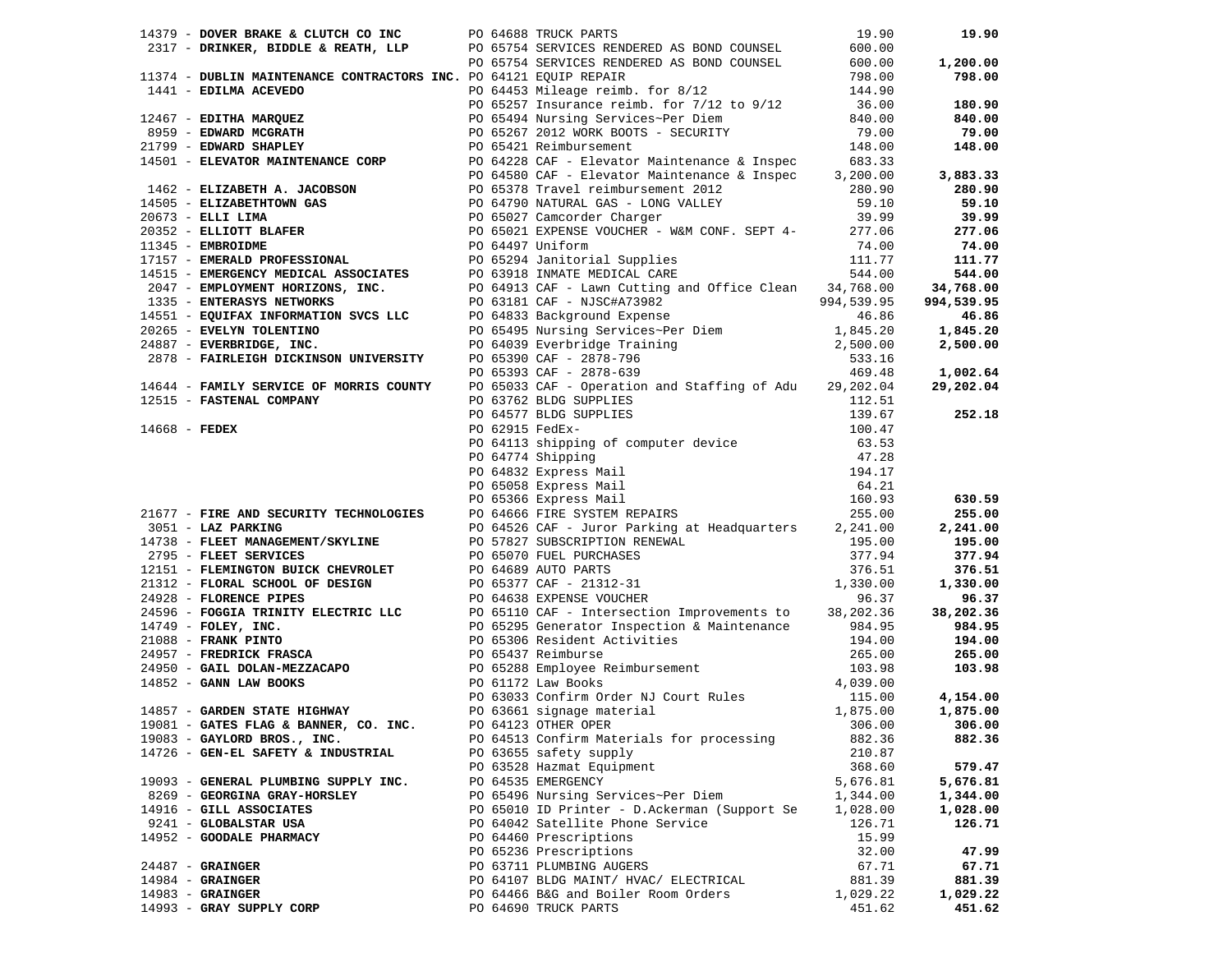| 15007 - GREENMAN PEDERSEN INC                                                   | PO 65119 CAF - Consulting Services for MUTCD                                                                                                                                                                                                                                      | 6,319.11         | 6,319.11  |
|---------------------------------------------------------------------------------|-----------------------------------------------------------------------------------------------------------------------------------------------------------------------------------------------------------------------------------------------------------------------------------|------------------|-----------|
|                                                                                 |                                                                                                                                                                                                                                                                                   |                  | 90.00     |
|                                                                                 |                                                                                                                                                                                                                                                                                   |                  | 535.50    |
|                                                                                 |                                                                                                                                                                                                                                                                                   |                  |           |
|                                                                                 | 8732 - GREGORIO RONDON PO 65270 2012 WORK BOOTS - NIGHTCREW 90.00<br>15010 - GREY HOUSE PUBLISHING PO 64539 Confirm Food & Beverage Market Plac 535.50<br>19134 - GRINNELL RECYCLING INC. PO 63783 Disposable Recycling 440.44<br>PO 64<br>PO 64505 disposable recycling 3,221.98 |                  | 3,662.42  |
| 15027 - GTI INTERNET                                                            | PO 65385 Internet services                                                                                                                                                                                                                                                        |                  | 74.85     |
| $12012$ - GTS WELCO                                                             |                                                                                                                                                                                                                                                                                   |                  |           |
|                                                                                 | PO 65385 Internet services 74.85<br>PO 63693 Helium balloons 49.34<br>PO 65296 Resident Oxygen 2,018.01<br>PO 65316 Storeroom~Nursing Supplies 1,999.20                                                                                                                           |                  | 2,067.35  |
| 15318 - GULF SOUTH MEDICAL SUPPLY INC                                           |                                                                                                                                                                                                                                                                                   |                  | 1,999.20  |
| 20545 - H.C. MEADOWVIEW PSYC. HOSPITAL                                          | PO 64865 Court Ordered Payment F.L. 12-30-31 15,647.48                                                                                                                                                                                                                            |                  |           |
|                                                                                 | PO 64875 Court Ordered Payment M. Impellizze 11,466.58                                                                                                                                                                                                                            |                  | 27,114.06 |
| 9728 - HARRIET VALLECER RN                                                      | PO 65497 Nursing Services~Per Diem                                                                                                                                                                                                                                                | 1,120.00         | 1,120.00  |
| 7684 - HELEN HACKNEY                                                            | PO 64297 Post Election Work                                                                                                                                                                                                                                                       | 40.00            | 40.00     |
| 1698 - HELEN PENNELLA                                                           | PO 64298 Post Election Work                                                                                                                                                                                                                                                       | 40.00            | 40.00     |
| 11538 - HEWLETT-PACKARD COMPANY                                                 | PO 63930 Replacement of inoperable Printer -                                                                                                                                                                                                                                      | 238.12           |           |
|                                                                                 | PO 64498 Approved order for Printer - Quote                                                                                                                                                                                                                                       | 146.54<br>429.75 |           |
|                                                                                 | PO 64499 Approved order for Color Laser Prin                                                                                                                                                                                                                                      |                  | 814.41    |
| $15174$ - HB & HS, INC.                                                         | PO 63733 Buildings & Grounds                                                                                                                                                                                                                                                      | 499.25           | 499.25    |
| 21043 - HOME ENERGY MATTERS INC                                                 | PO 65202 CAF - OJT-12S-35-WIA/DW                                                                                                                                                                                                                                                  | 4,000.00         | 4,000.00  |
| 20737 - HOOVER TRUCK CENTERS INC                                                | PO 64165 TRUCK PARTS                                                                                                                                                                                                                                                              | 66.42            | 66.42     |
| 15238 - HOPE HOUSE                                                              | PO 65339 CAF - 2012 Funding through the Olde                                                                                                                                                                                                                                      | 2,964.00         |           |
|                                                                                 | PO 65340 CAF - 2012 Peer Grouping Initiative                                                                                                                                                                                                                                      | 6, 133.00        |           |
|                                                                                 | PO 65341 CAF - Grant in Aid funding for 2012                                                                                                                                                                                                                                      | 2,524.00         |           |
|                                                                                 | PO 65342 CAF - Grant in Aid funding for 2012                                                                                                                                                                                                                                      | 3,611.00         | 15,232.00 |
| 15241 - HORIZON BLUE CROSS BLUE SHIELD                                          | PO 65251 Dental coverage for 10/12                                                                                                                                                                                                                                                | 4,733.14         | 4,733.14  |
| 15241 - HORIZON BLUE CROSS BLUE SHIELD                                          | PO 65262 Dental coverage for the month Oct.                                                                                                                                                                                                                                       | 44,632.04        | 44,632.04 |
| 1079 - HUONG LU                                                                 | PO 65245 Mi. & Insurance reimb. for 4/12 to                                                                                                                                                                                                                                       | 78.50            | 78.50     |
| 10767 - ILLIENE CHARLES, RN                                                     | PO 65498 Nursing Services~Per Diem                                                                                                                                                                                                                                                | 1,396.50         | 1,396.50  |
| 4592 - INFORMATION & TECHNOLOGY                                                 |                                                                                                                                                                                                                                                                                   |                  | 987.16    |
| 4592 - INFORMATION & TECHNOLOGY                                                 |                                                                                                                                                                                                                                                                                   |                  |           |
|                                                                                 |                                                                                                                                                                                                                                                                                   |                  |           |
|                                                                                 |                                                                                                                                                                                                                                                                                   |                  |           |
|                                                                                 |                                                                                                                                                                                                                                                                                   |                  |           |
|                                                                                 |                                                                                                                                                                                                                                                                                   |                  |           |
|                                                                                 |                                                                                                                                                                                                                                                                                   |                  |           |
|                                                                                 |                                                                                                                                                                                                                                                                                   |                  |           |
|                                                                                 |                                                                                                                                                                                                                                                                                   |                  | 9,151.08  |
| 6100 - INTER CITY TIRE                                                          | PO 65498 Nursing Services~Per Diem<br>PO 65200 CAF - 4592-803<br>PO 65282 CAF - 4592-777<br>PO 65283 CAF - 4592-777<br>PO 65283 CAF - 4592-777<br>PO 66283 CAF - 4592-520<br>PO 66184 CAF - 4592-520<br>PO 65186 CAF - 4592-782<br>PO 65186 CA                                    |                  |           |
|                                                                                 |                                                                                                                                                                                                                                                                                   |                  | 7,920.34  |
|                                                                                 |                                                                                                                                                                                                                                                                                   |                  | 1,097.00  |
| 20792 - IPC HOSPITALIST PHYSICIANS NJ<br>15410 - IRONBOUND ELECTRICAL SUPPLY CO |                                                                                                                                                                                                                                                                                   |                  | 113.70    |
| 10483 - IZENBERG APPRAISAL ASSOCIATES                                           |                                                                                                                                                                                                                                                                                   |                  | 540.00    |
| 15433 - J & D SALES & SERVICE LLC                                               | PO 64694 SHOP SUPPLIES                                                                                                                                                                                                                                                            | 750.00           | 750.00    |
| 8482 - JAGDISH DANG                                                             | PO 65297 CAF - Psychiatric Consulting Servic 2,200.00                                                                                                                                                                                                                             |                  | 2,200.00  |
| 12197 - JAMES H WOLF                                                            | PO 65298 CAF - Medical Director                                                                                                                                                                                                                                                   | 2,312.50         | 2,312.50  |
| 15467 - JASPER ENGINE & TRANSMISSION                                            | PO 63875 AUTO PARTS                                                                                                                                                                                                                                                               | 2,914.00         | 2,914.00  |
| 21555 - JEDDIE A GARCIA                                                         |                                                                                                                                                                                                                                                                                   | 279.30           | 279.30    |
| 12026 - JENNIFER MCCULLOCH                                                      | PO 65500 Nursing Services~Per Diem<br>PO 65138 Travel Expense Receipts<br>PO 64455 Mileage reimb. for 8-12<br>PO 64908 JCP&L                                                                                                                                                      | 50.00            | 50.00     |
| 457 - JERRY THIEL                                                               |                                                                                                                                                                                                                                                                                   | 69.30            | 69.30     |
| 960 - JERSEY CENTRAL POWER & LIGHT                                              | PO 64908 JCP&L                                                                                                                                                                                                                                                                    | 40.68            | 40.68     |
| 960 - JERSEY CENTRAL POWER & LIGHT                                              | PO 64909 JCP&L                                                                                                                                                                                                                                                                    | 20.17            | 20.17     |
| 960 - JERSEY CENTRAL POWER & LIGHT                                              | PO 64910 JCP&L                                                                                                                                                                                                                                                                    | 20.17            | 20.17     |
| 960 - JERSEY CENTRAL POWER & LIGHT                                              | PO 64999 Utility - Electric JCPL                                                                                                                                                                                                                                                  | 329.48           | 329.48    |
| 960 - JERSEY CENTRAL POWER & LIGHT                                              | PO 65273 ELECTRIC - CAC COMPLEX                                                                                                                                                                                                                                                   | 2,742.07         | 2,742.07  |
| 960 - JERSEY CENTRAL POWER & LIGHT                                              | PO 65281 JCP&L                                                                                                                                                                                                                                                                    | 60.36            | 60.36     |
| 960 - JERSEY CENTRAL POWER & LIGHT                                              | PO 65299 Electric                                                                                                                                                                                                                                                                 | 67,900.91        | 67,900.91 |
| 960 - JERSEY CENTRAL POWER & LIGHT                                              | PO 65329 JCP&L                                                                                                                                                                                                                                                                    | 371.66           | 371.66    |
| 960 - JERSEY CENTRAL POWER & LIGHT                                              | PO 65330 JCP&L                                                                                                                                                                                                                                                                    | 66.29            | 66.29     |
| 960 - JERSEY CENTRAL POWER & LIGHT                                              | PO 65346 JCP&L                                                                                                                                                                                                                                                                    | 710.77           | 710.77    |
| 960 - JERSEY CENTRAL POWER & LIGHT                                              | PO 65363 JCP&L                                                                                                                                                                                                                                                                    | 59.33            | 59.33     |
| 960 - JERSEY CENTRAL POWER & LIGHT                                              | PO 65560 JCP&L                                                                                                                                                                                                                                                                    | 15.35            | 15.35     |
| 16888 - JERSEY PAPER PLUS INC                                                   | PO 64119 CAF - Coarse Paper & Household Prod                                                                                                                                                                                                                                      | 453.42           |           |
|                                                                                 | PO 64523 CAF - Coarse Paper & Household Prod                                                                                                                                                                                                                                      | 4,377.00         |           |
|                                                                                 |                                                                                                                                                                                                                                                                                   |                  |           |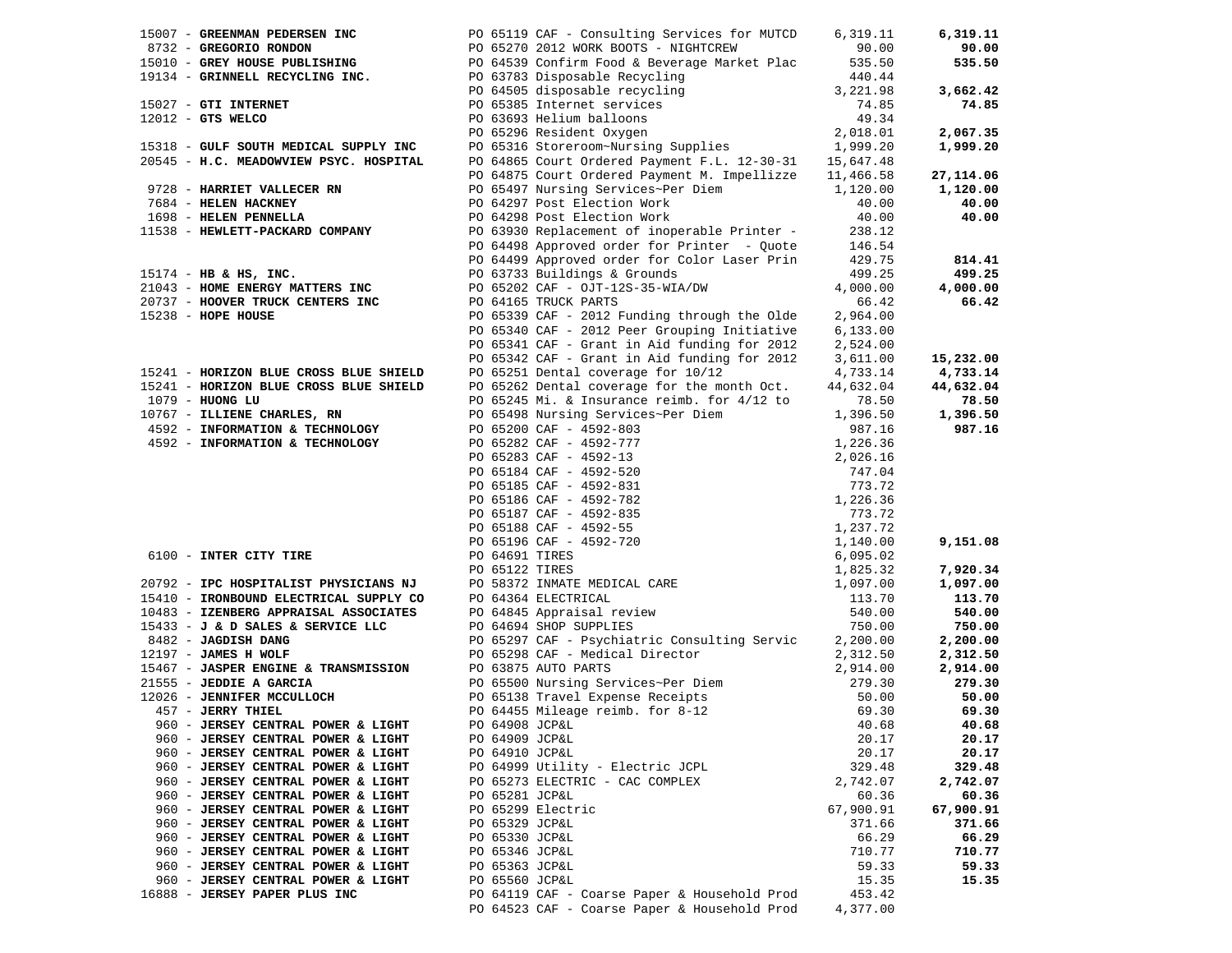|                                                                       |                        | PO 64893 CAF - Coarse Paper & Household Prod                                                                                                                                                                                                                     | 1,544.80  |           |
|-----------------------------------------------------------------------|------------------------|------------------------------------------------------------------------------------------------------------------------------------------------------------------------------------------------------------------------------------------------------------------|-----------|-----------|
|                                                                       |                        | PO 64925 CAF - Coarse Paper & Household Prod                                                                                                                                                                                                                     | 34.00     | 6,409.22  |
| 1622 - JERSEY TRACTOR-TRAILER                                         |                        |                                                                                                                                                                                                                                                                  |           |           |
|                                                                       |                        |                                                                                                                                                                                                                                                                  |           |           |
|                                                                       |                        |                                                                                                                                                                                                                                                                  |           | 9,600.00  |
|                                                                       |                        | 1622 - <b>JERSEY TRACTOR-TRAILER</b><br>PO 64862 CAF - 1622-838<br>PO 64862 CAF - 1622-838<br>PO 65199 CAF - 1622-838<br>PO 65199 CAF - 1622-77<br>2000.00<br>1815 - <b>JESCO INC.</b><br>PO 65519 CAF - 1622-77<br>2000.00<br>1815 - <b>JESCO INC.</b><br>PO 65 |           | 177.64    |
|                                                                       |                        |                                                                                                                                                                                                                                                                  |           | 840.00    |
|                                                                       |                        |                                                                                                                                                                                                                                                                  |           | 36.00     |
|                                                                       |                        |                                                                                                                                                                                                                                                                  |           |           |
|                                                                       |                        |                                                                                                                                                                                                                                                                  |           | 14,326.38 |
|                                                                       |                        |                                                                                                                                                                                                                                                                  |           | 59.99     |
|                                                                       |                        |                                                                                                                                                                                                                                                                  |           | 166.36    |
|                                                                       |                        |                                                                                                                                                                                                                                                                  |           | 5,066.30  |
|                                                                       |                        |                                                                                                                                                                                                                                                                  |           | 213.24    |
|                                                                       |                        |                                                                                                                                                                                                                                                                  |           | 499.50    |
|                                                                       |                        |                                                                                                                                                                                                                                                                  |           | 25.00     |
|                                                                       |                        |                                                                                                                                                                                                                                                                  |           | 30.00     |
|                                                                       |                        |                                                                                                                                                                                                                                                                  |           | 2,460.36  |
|                                                                       |                        |                                                                                                                                                                                                                                                                  | 36.00     | 36.00     |
| 3778 - JULIE CICCHETTI<br>11239 - KAREN WEBSTER<br>5007 - KARL ZELIFF |                        | PO 65260 Insurance reimb. for 7/12 to 9/12<br>PO 64641 EXPENSE VOUCHER<br>PO 65410 Poimbuusseart                                                                                                                                                                 | 56.80     | 56.80     |
| 5007 - KARL ZELIFF                                                    | PO 65419 Reimbursement |                                                                                                                                                                                                                                                                  | 177.00    | 177.00    |
|                                                                       |                        | $10108$ - KARL ZELIFF and the MODUCTS of the MODUCTS of the MODUCTS of the MODUCTS of the MODUCTS of the MODUCTS of the MODUCTS of the MODUCTS of the MODUCTS of the MODUCTS of the MODUCTS of the MODUCTS of the MODUCTS of                                     |           | 1,032.77  |
|                                                                       |                        |                                                                                                                                                                                                                                                                  |           |           |
|                                                                       |                        |                                                                                                                                                                                                                                                                  |           | 234.72    |
|                                                                       | PO 65206 Return charge |                                                                                                                                                                                                                                                                  | 2.95      | 2.95      |
| 4575 - KEVIN KENNEDY<br>15228 - KEY TECH<br>12535 - KEY-TECH          |                        | PO 65153 CAF - Materials Testing for Paving 2,900.00                                                                                                                                                                                                             |           | 2,900.00  |
|                                                                       |                        | PO 64982 CAF - Materials Testing of County - $2,300.00$                                                                                                                                                                                                          |           |           |
|                                                                       |                        | PO 65109 CAF - Materials Testing of County -                                                                                                                                                                                                                     | 1,700.00  |           |
|                                                                       |                        | PO 65435 CAF - Materials Testing of County - $2,300.00$                                                                                                                                                                                                          |           | 6,300.00  |
| 12333 - KNAPP TRIMBOLI & PRUSINOWSKI, LLC                             |                        | PO 65546 Legal services - MC Sheriff's Offic                                                                                                                                                                                                                     | 2,002.50  |           |
|                                                                       |                        | PO 65575 Legal services-Prosecutor's Office                                                                                                                                                                                                                      | 60.00     | 2,062.50  |
| 801 - KRISTINE A. BEIRNE                                              |                        | PO 64640 EXPENSE VOUCHER                                                                                                                                                                                                                                         | 91.10     | 91.10     |
| 3088 - KRONOS INC                                                     |                        | PO 63924 CAF - Expansion of Proprietary Comp                                                                                                                                                                                                                     | 14,319.00 | 14,319.00 |
| 15657 - KURT'S LOCKSMITH SERVICE, LLC                                 |                        | PO 65302 Lock & Key Repair                                                                                                                                                                                                                                       | 2,900.00  | 2,900.00  |
| 12650 - KYOCERA MITA AMERICA, INC.                                    |                        | PO 64034 Quarterly Payment for Kyocera Digit                                                                                                                                                                                                                     | 781.65    |           |
|                                                                       |                        | PO 64067 LEASE PAYMENT FOR COPIERS                                                                                                                                                                                                                               | 3,923.70  | 4,705.35  |
| 15799 - LAKE MUSCONETCONG REG PLAN BD                                 |                        | PO 65217 CAF - Freeholder Special Projects 4,792.00                                                                                                                                                                                                              |           | 4,792.00  |
| 20143 - LASCOMP INSTITUTE                                             |                        | PO 64882 CAF - 20143-156                                                                                                                                                                                                                                         | 800.00    |           |
|                                                                       |                        | PO 64882 CAF - 20143-150<br>PO 65388 CAF - 20143-492<br>PO 64308 Car Wash<br>PO 64468 Subscription                                                                                                                                                               | 800.00    | 1,600.00  |
| 6148 - LEGENDS CAR WASH                                               |                        |                                                                                                                                                                                                                                                                  | 14.00     | 14.00     |
| 5068 - LEXIS NEXIS/MATTHEW BENDER                                     |                        |                                                                                                                                                                                                                                                                  | 132.00    | 132.00    |
| 24886 - LIBERTY NEWS DISTRIBUTION INC.                                |                        | PO 65303 Newspapers for Bistro<br>PO 65389 CAF - 15783-581                                                                                                                                                                                                       | 207.00    | 207.00    |
| 15783 - LINCOLN TECHNICAL INSTITUTE                                   |                        | PO 65389 CAF - 15783-581                                                                                                                                                                                                                                         | 446.22    | 446.22    |
| 412 - LINDA CSENGETO                                                  |                        | PO 65242 Mi. & Insurance reimb. for 6/12 to                                                                                                                                                                                                                      | 216.85    | 216.85    |
|                                                                       |                        | 15816 - LONGFELLOWS SANDWICH DELI PO 64352 Longfellows inv 8593 and 8592 Sept 144.00                                                                                                                                                                             |           | 144.00    |
| 15816 - LONGFELLOWS SANDWICH DELI                                     | PO 65216 UASI Meeting  |                                                                                                                                                                                                                                                                  | 675.00    | 675.00    |
| 15816 - LONGFELLOWS SANDWICH DELI                                     |                        | PO 65353 Facilities Review Meeting                                                                                                                                                                                                                               | 73.00     | 73.00     |
| 8307 - LOREEN RAFISURA                                                |                        |                                                                                                                                                                                                                                                                  | 1,104.60  | 1,104.60  |
| 9233 - LORI E. ADAMS                                                  |                        | PO 65505 Nursing Services~Per Diem<br>PO 64002 Interpreting Services                                                                                                                                                                                             | 175.00    |           |
|                                                                       |                        | PO 64906 INTERPRETER SERVICES                                                                                                                                                                                                                                    | 175.00    | 350.00    |
| 21100 - LOUISE R. MACCHIA                                             |                        | PO 65507 Nursing Services~Per Diem                                                                                                                                                                                                                               | 2,222.50  | 2,222.50  |
| $11004$ - LUCY D'ANNA                                                 |                        | PO 65259 Insurance reimb. for 7/12 to 9/12                                                                                                                                                                                                                       | 36.00     | 36.00     |
| 20534 - LUZ ELENA URREGO                                              |                        | PO 65235 Insurance reimb. for 7/12 to 9/12                                                                                                                                                                                                                       | 36.00     | 36.00     |
| 15919 - M.C. PROSECUTOR'S EMERGENT                                    |                        | PO 65215 Reimburse Revolving Fund                                                                                                                                                                                                                                | 1,899.73  | 1,899.73  |
| 20783 - MA. LIZA IMPERIAL                                             |                        | PO 65510 Nursing Services~Per Diem                                                                                                                                                                                                                               | 2,508.45  | 2,508.45  |
| 15951 - MADISON PLUMBING SUPPLY CO                                    | PO 64361 PLUMBING      |                                                                                                                                                                                                                                                                  | 283.59    |           |
|                                                                       | PO 64582 PLUMBING      |                                                                                                                                                                                                                                                                  | 190.40    | 473.99    |
| 7568 - MADUKWE IMO IBOKO, RN                                          |                        | PO 65509 Nursing Services~Per Diem                                                                                                                                                                                                                               | 2,240.00  | 2,240.00  |
| 12638 - MAIRA ROGERS                                                  |                        | PO 65243 Insurance reimb. for 7/12 to 9/12                                                                                                                                                                                                                       | 36.00     | 36.00     |
| 8324 - MANHATTAN WELDING COMPANY INC                                  |                        | PO 64218 CAF - Boiler Services                                                                                                                                                                                                                                   | 4,050.00  | 4,050.00  |
| 3210 - MANPOWER                                                       |                        | PO 64870 Temporary staffing                                                                                                                                                                                                                                      | 1,159.04  |           |
|                                                                       |                        | PO 64881 CAF - MANPOWER-JR/JS/SE-12-WFNJ                                                                                                                                                                                                                         | 3,666.95  |           |
|                                                                       |                        | PO 64889 CAF - 3210-349                                                                                                                                                                                                                                          | 800.00    |           |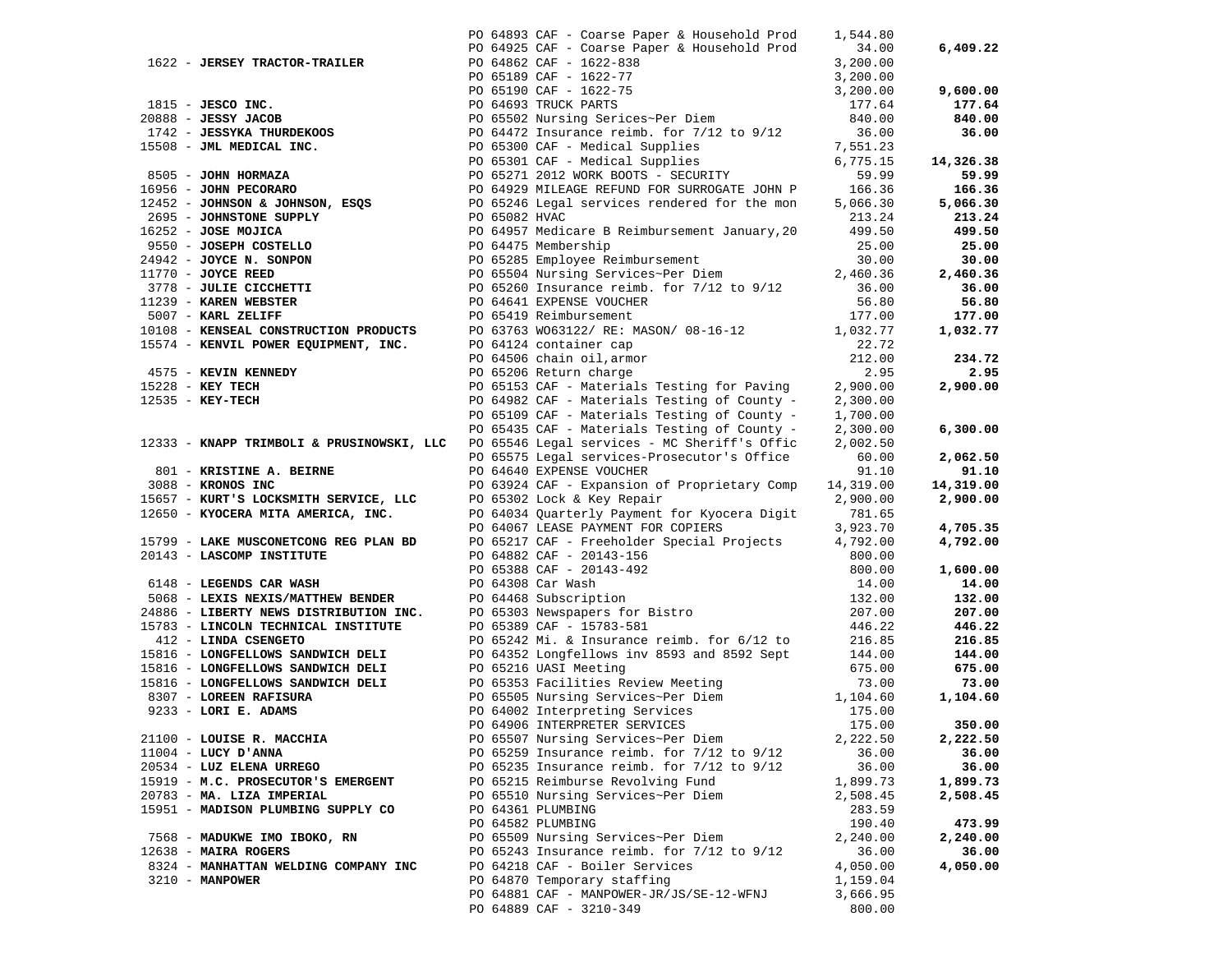|                                                                  |  | PO 65375 Temporary staffing                                                                                                                                                                                                                    | 1,790.88            |                     |
|------------------------------------------------------------------|--|------------------------------------------------------------------------------------------------------------------------------------------------------------------------------------------------------------------------------------------------|---------------------|---------------------|
|                                                                  |  | PO 65201 CAF - MANPOWER-JR/JS/SE-12-WFNJ                                                                                                                                                                                                       | 410.00              |                     |
|                                                                  |  | PO 65386 CAF - Subgrant Agreement # MANPOWER                                                                                                                                                                                                   | 4,776.56            |                     |
|                                                                  |  | PO 65387 CAF - MANPOWER-JR/JS/SE-12-WFNJ                                                                                                                                                                                                       | 410.00              | 13,013.43           |
| 24932 - MARCIA BENJAMIN                                          |  | PO 65286 Employee Reimbursement                                                                                                                                                                                                                | 30.00               | 30.00               |
| 11653 - MARIA CAMPOS                                             |  | PO 65512 Nursing Services~Per Diem                                                                                                                                                                                                             | 542.50              | 542.50              |
| 8389 - MARIN CONSULTING ASSOCIATES                               |  | PO 63684 Registranting - Sgt.Denise Thorton                                                                                                                                                                                                    | 240.00              | 240.00              |
| 12639 - MARISOL HEREDIA                                          |  | PO 64469 Insurance reimb. for $7/12$ to $9/12$                                                                                                                                                                                                 | 36.00               | 36.00               |
| 11023 - MARTHA YAGHI                                             |  | PO 65514 Nursing Services~Per Diem                                                                                                                                                                                                             | 839.30              | 839.30              |
| 8875 - MARTINA REYES                                             |  | PO 64111 2012 WORK BOOTS - NIGHT CREW                                                                                                                                                                                                          | 90.00               | 90.00               |
| 20781 - MARY JANE M. ARCINAS                                     |  | PO 65515 Nursing Services~Per Diem                                                                                                                                                                                                             | 268.45              | 268.45              |
| 3590 - MASTERWORK CHORUS                                         |  | PO 64973 Donation for 911 Remembrance Ceremo                                                                                                                                                                                                   | 600.00              | 600.00              |
| 8257 - MC DETECTIVES ASSOCIATION                                 |  | PO 65056 2012 Dues                                                                                                                                                                                                                             | 100.00              | 100.00              |
| 24179 - MC GASTRO ASSOC. P.A.                                    |  | PO 63919 INMATE MEDICAL CARE                                                                                                                                                                                                                   | 1,000.00            | 1,000.00            |
| 1836 - MC MUA TRANSFER STATION                                   |  | PO 64583 REFUSE REMOVAL                                                                                                                                                                                                                        | 318.46              | 318.46              |
| 16065 - MC VOCATIONAL SCHOOL DISTRICT                            |  | PO 65351 Building One Roof Replacement                                                                                                                                                                                                         | 283,917.80          |                     |
|                                                                  |  | PO 65537 Various Capital Projects                                                                                                                                                                                                              | 64,096.98           |                     |
|                                                                  |  | PO 65707 10/12 - DISTRICT TAXES TO BE RAISED                                                                                                                                                                                                   | 467,530.00          | 815,544.78          |
| 10341 - MCGRAW- HILL COMPANIES                                   |  | PO 64877 Testing materials for literacy lab                                                                                                                                                                                                    | 153.04              | 153.04              |
| 8443 - MELOJANE CELESTINO                                        |  | PO 65517 Nursing Services~Per Diem                                                                                                                                                                                                             | 1,120.00            | 1,120.00            |
| 24005 - MENDHAM TOWNSHIP POLICE                                  |  | PO 63545 DWI CHECKPOINT-DRE GRANT                                                                                                                                                                                                              | 880.00              | 880.00              |
| 24005 - MENDHAM TOWNSHIP POLICE                                  |  | PO 64313 DWI CHECKPOINT REIMBURSEMENT                                                                                                                                                                                                          | 1,650.00            | 1,650.00            |
| 24005 - MENDHAM TOWNSHIP POLICE                                  |  | PO 64677 DRE Reimbursement for DWI Checkpoin                                                                                                                                                                                                   | 440.00              | 440.00              |
| 267 - METRO IMAGING SERVICES INC                                 |  | PO 64520 Recieved 2 Toners for Minolta SP300                                                                                                                                                                                                   | 330.00              | 330.00              |
| 16158 - MGL PRINTING SOLUTIONS                                   |  | PO 63805 Pressure Seal Form - $P/R$ & $D/D$ for                                                                                                                                                                                                | 8,030.00            | 8,030.00            |
| 24951 - MICHELLE CAPILI                                          |  | PO 65518 Nursing Services~Per Diem                                                                                                                                                                                                             | 280.00              | 280.00              |
| 295 - MID-ATLANTIC TRUCK CENTRE INC                              |  | PO 64695 TRUCK PARTS                                                                                                                                                                                                                           | 474.60              | 474.60              |
| 9545 - MILLTOWN MOTOR WORKS                                      |  |                                                                                                                                                                                                                                                |                     | 535.00              |
| 6953 - MOBILEX USA                                               |  |                                                                                                                                                                                                                                                |                     | 2,310.67            |
| 16248 - MOE DISTRIBUTORS INC.                                    |  |                                                                                                                                                                                                                                                |                     | 377.00              |
| 7913 - MOLNAR PHARMACY                                           |  |                                                                                                                                                                                                                                                |                     |                     |
|                                                                  |  | 4/4.60<br>PO 64291 Vehichle Inspection<br>PO 65304 Resident Testing<br>PO 64584 BLDG MAINT<br>PO 64461 Prescriptions<br>PO 65305 Resident Activities<br>PO 65305 Resident Activities<br>PO 65305 Resident Activities<br>PO 65305 Resident Acti |                     | 1,303.91            |
| 24348 - MOONLIGHT DESIGNS                                        |  |                                                                                                                                                                                                                                                |                     | 165.00              |
| 16273 - MOORE MEDICAL LLC                                        |  | PO 63935 CAF - Medical Supplies & OTC Suppli                                                                                                                                                                                                   | 2.94                | 2.94                |
| 16279 - MORNINGSTAR                                              |  | PO 62157 Confirm Subscription - 6 months                                                                                                                                                                                                       | 537.50              | 537.50              |
| 16283 - MORRIS BRICK AND STONE CO.                               |  | PO 64136 MASON                                                                                                                                                                                                                                 | 149.25              | 149.25              |
| 19478 - MORRIS COUNTY CHAMBER OF                                 |  | PO 64351 MCEDC registration for Deena C. to                                                                                                                                                                                                    | 80.00               | 80.00               |
| 571 - MORRIS COUNTY ELC<br>6213 - MORRIS COUNTY ENGRAVING LLC    |  | PO 64277 Morris ELC Meeting                                                                                                                                                                                                                    | 75.00               | 75.00               |
|                                                                  |  | PO 64579 OTHER OPERATING                                                                                                                                                                                                                       | 150.00              | 150.00              |
| 16288 - MORRIS COUNTY FARMS INC<br>3883 - MORRIS COUNTY MOSQUITO |  | PO 64114 GRNDS MAINT<br>PO 65702 2012 APPROPRIATION MOSQUITO EXTERMI                                                                                                                                                                           | 658.75<br>95,000.00 | 658.75<br>95,000.00 |
| 1800 - MORRIS COUNTY PARK COMMISSION                             |  | PO 65219 OSTF Reimbursement August Legal                                                                                                                                                                                                       | 808.85              | 808.85              |
| 1800 - MORRIS COUNTY PARK COMMISSION                             |  | PO 65442 SALARY & WAGE                                                                                                                                                                                                                         | 11,040.00           | 11,040.00           |
| 1800 - MORRIS COUNTY PARK COMMISSION                             |  | PO 65442 SALARY & WAGE<br>PO 65527 LEGAL SERVICES<br>PO 64004 INMATE MEDICAL CARE                                                                                                                                                              | 294.00              | 294.00              |
| 24872 - MORRIS COUNTY SURGICAL CENTER LLC                        |  |                                                                                                                                                                                                                                                | 4,373.60            | 4,373.60            |
| 16321 - MORRISTOWN LUMBER &                                      |  |                                                                                                                                                                                                                                                | 174.63              |                     |
|                                                                  |  | PO 64231 MISC. MAINTENANCE SUPPLIES<br>PO 64335 Sheetrock for Fire Props<br>PO 64368 BLDG MAINT<br>PO 64368 BLDG MAINT                                                                                                                         | 202.35              |                     |
|                                                                  |  |                                                                                                                                                                                                                                                | 210.82              |                     |
|                                                                  |  |                                                                                                                                                                                                                                                | 180.67              |                     |
|                                                                  |  | PO 64507 black adhesive                                                                                                                                                                                                                        | 9.38                |                     |
|                                                                  |  | PO 64697 SMALL TOOLS                                                                                                                                                                                                                           | 38.98               | 816.83              |
| 16340 - MORRISTOWN PARKING AUTHORITY                             |  | PO 64901 PARKING MAINTENANCE FEE                                                                                                                                                                                                               | 5,130.00            |                     |
|                                                                  |  | PO 64902 INCREMENTAL BOND                                                                                                                                                                                                                      | 1,713.95            |                     |
|                                                                  |  | PO 65080 ELEVATOR INSTALLATION - ANN/BANK/SC                                                                                                                                                                                                   | 45,131.60           | 51,975.55           |
| 7206 - MORRISTOWN PATHOLOGY ASSOCIATES                           |  | PO 65118 CONSULTANT                                                                                                                                                                                                                            | 400.00              | 400.00              |
| 16342 - MORRISTOWN POST OFFICE                                   |  | PO 64972 DEPOSIT TO BE MADE IN "RETURNED MAI                                                                                                                                                                                                   | 2,000.00            | 2,000.00            |
| $3350 - MOTOROLA$                                                |  | PO 63516 County Wide Radio System                                                                                                                                                                                                              | 1,336.98            | 1,336.98            |
| 21791 - MOTOROLA SOLUTIONS INC                                   |  | PO 44597 CAF - NJSC#A53804                                                                                                                                                                                                                     | 96,246.62           | 96,246.62           |
| 21791 - MOTOROLA SOLUTIONS INC                                   |  | PO 63573 Radio Repair                                                                                                                                                                                                                          | 393.00              | 393.00              |
| $4955$ - MR. JOHN, INC.                                          |  | PO 62984 Temporary Restroom Service                                                                                                                                                                                                            | 22.26               | 22.26               |
| 19501 - MSC INDUSTRIAL SUPPLY CO.                                |  | PO 64698 SHOP SUPPLIES                                                                                                                                                                                                                         | 193.60              |                     |
|                                                                  |  | PO 65123 SHOP SUPPLIES                                                                                                                                                                                                                         | 312.84              | 506.44              |
| 20763 - MUNICIPAL SOFTWARE INC                                   |  | PO 64864 CAF - Maintenance of Proprietary Co                                                                                                                                                                                                   | 7,505.00            | 7,505.00            |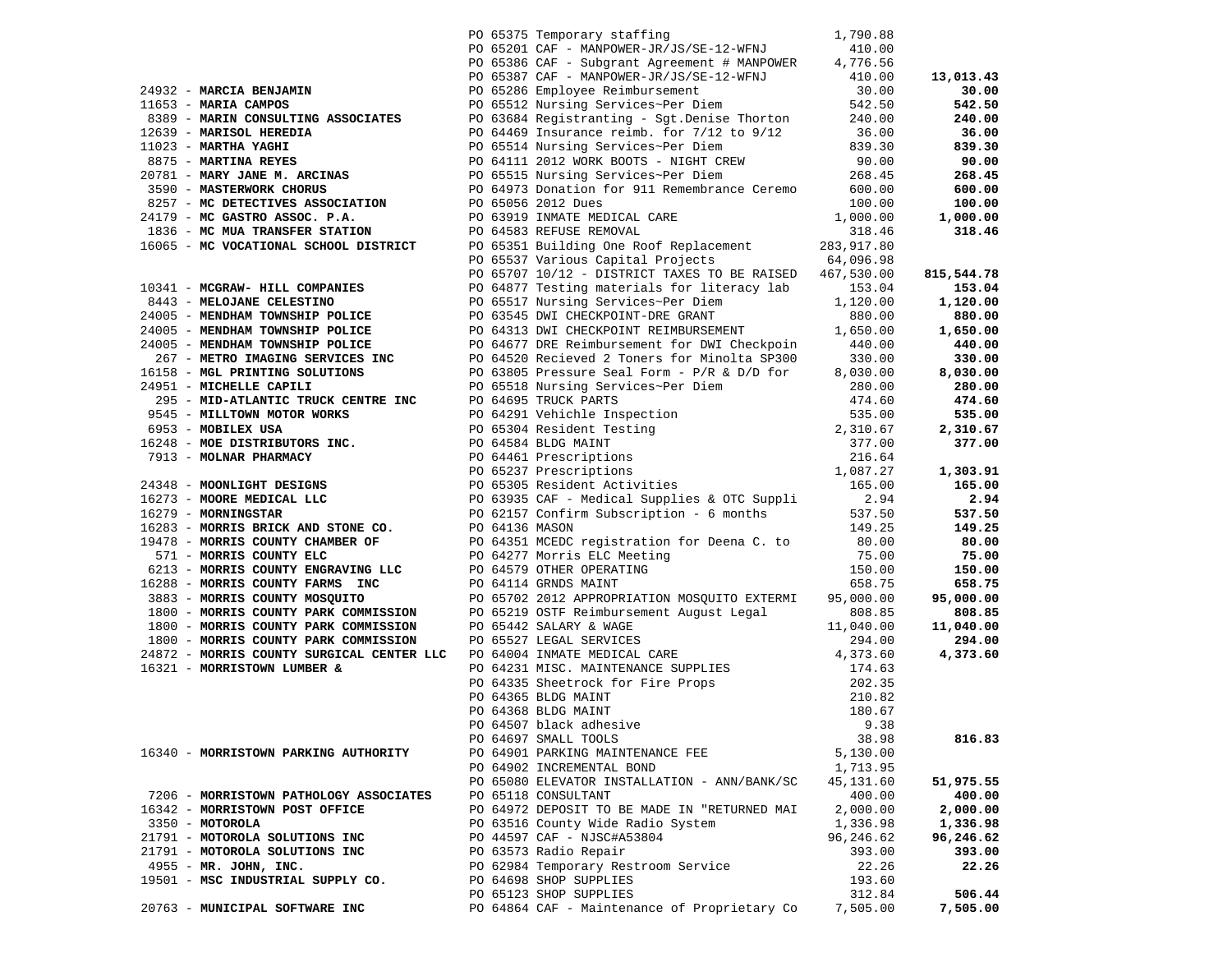| 24462 - MURDOCH SHOES                                                                                                                                                                                                                                                    | PO 64891 CAF - OJT-12S-44-WIA/DW 1,540.00                                                           |           | 1,540.00  |
|--------------------------------------------------------------------------------------------------------------------------------------------------------------------------------------------------------------------------------------------------------------------------|-----------------------------------------------------------------------------------------------------|-----------|-----------|
| 24462 - MUSICAL ANDENICA WORLDWIDE<br>16443 - MUSICAL AMERICA WORLDWIDE<br>16418 - MUSICAL AMERICA WORLDWIDE<br>16418 - MYRON MFG CORP<br>19523 - N.J. NATURAL GAS COMPANY<br>21516 - NATIONAL CHILD PROTECTION<br>21516 - NATIONAL CHILD                                |                                                                                                     |           | 150.00    |
|                                                                                                                                                                                                                                                                          |                                                                                                     |           | 660.83    |
|                                                                                                                                                                                                                                                                          |                                                                                                     |           | 179.36    |
|                                                                                                                                                                                                                                                                          |                                                                                                     |           | 600.00    |
|                                                                                                                                                                                                                                                                          |                                                                                                     |           | 810.44    |
|                                                                                                                                                                                                                                                                          |                                                                                                     |           | 2,524.95  |
| 21732 - NEW JERSEY ASSOCIATION OF                                                                                                                                                                                                                                        | PO 63934 ANNUAL TRAINING CONFERENCE<br>PO 64346 Conference                                          | 250.00    | 250.00    |
| 12673 - NEW JERSEY HOMICIDE INVESTIGATORS                                                                                                                                                                                                                                | PO 64346 Conference                                                                                 | 1,050.00  | 1,050.00  |
| 16552 - NEWBRIDGE SERVICES INC                                                                                                                                                                                                                                           |                                                                                                     | 1,800.00  |           |
|                                                                                                                                                                                                                                                                          | PO 65284 CAF - Subgrant Agreement #NEWSER-11<br>PO 65394 CAF - Subgrant Agreement # NEWSER-1        | 3,101.00  |           |
|                                                                                                                                                                                                                                                                          | PO 65395 CAF - Subgrant Agreement # NEWSER-1                                                        | 3,101.00  |           |
|                                                                                                                                                                                                                                                                          | PO 65396 CAF - Subgrant Agreement # NEWSER-1                                                        | 3,101.00  |           |
|                                                                                                                                                                                                                                                                          | PO 65413 CAF - Subgrant Agreement # NEWSER-1                                                        | 3,576.00  |           |
|                                                                                                                                                                                                                                                                          | PO 65414 CAF - Subgrant Agreement # NEWSER-1                                                        | 3,576.00  | 18,255.00 |
|                                                                                                                                                                                                                                                                          |                                                                                                     | 47.44     | 47.44     |
| 23981 - NIELSEN DODGE - C-J-R<br>23981 - NIELSEN DODGE - C-J-R<br>16570 - NISIVOCCIA LLP<br>16664 - NJ STATE BAR ASSOCIATION<br>16664 - NJ STATE BAR ASSOCIATION<br>2008 - PO 64290 Registration                                                                         |                                                                                                     | 532.96    | 532.96    |
|                                                                                                                                                                                                                                                                          |                                                                                                     | 1,394.00  | 1,394.00  |
|                                                                                                                                                                                                                                                                          |                                                                                                     | 595.00    | 595.00    |
|                                                                                                                                                                                                                                                                          | Formation<br>PO 65238 Transportation<br>PO 65207 UNIO Disco                                         | 247.99    | 247.99    |
| 20398 - NJ TAXI & BLACK CAR SERVICES<br>12539 - NJ TECHLINE HVAC SRVC CO. LLC                                                                                                                                                                                            | PO 65307 HVAC Repair                                                                                | 380.00    | 380.00    |
| $20296 - NJBIZ$                                                                                                                                                                                                                                                          | PO 64467 Subscription                                                                               | 64.95     | 64.95     |
| $10662$ - NMS LABS                                                                                                                                                                                                                                                       | PO 65112 CAF - Toxicological Testing Service 6,751.81                                               |           | 6,751.81  |
| 1359 - NORMAN GALE OLDSMOBILE CORP                                                                                                                                                                                                                                       | PO 65129 AUTO PARTS                                                                                 | 202.98    | 202.98    |
| 16742 - NORTHERN SAFETY CO. INC.                                                                                                                                                                                                                                         | PO 63124 UNIFORMS                                                                                   | 821.99    | 821.99    |
| $24871 - NYSTARS$                                                                                                                                                                                                                                                        | PO 63719 Registration Fee                                                                           | 375.00    | 375.00    |
| $10246$ - OFFICE OF TEMPORARY ASSISTANCE<br>$10246$ - OFFICE CH ISLES 2002                                                                                                                                                                                               | PO 64464 Estimated County Share for TANF Rec 12,000.00                                              |           | 12,000.00 |
| 10246 - OFFICE OF TEMPORARY ASSISTANCE                                                                                                                                                                                                                                   | PO 64465 Estimated County Share of ASSIR for 40,000.00                                              |           | 40,000.00 |
| 10846 - OLD DOMINION BRUSH COMPANY                                                                                                                                                                                                                                       | PO 64168 TRUCK PARTS                                                                                | 577.27    | 577.27    |
| 14076 - OPHELIA V. CRUSE                                                                                                                                                                                                                                                 |                                                                                                     | 52.60     | 52.60     |
| $12002 - OPTRICS INC.$                                                                                                                                                                                                                                                   | PO 64639 EXPENSE VOUCHER<br>PO 61333 Quote for 1 Year Renewal<br>PO 63928 Monthly Payphone Services | 560.00    | 560.00    |
|                                                                                                                                                                                                                                                                          |                                                                                                     | 675.00    |           |
| $23942 - PTS$                                                                                                                                                                                                                                                            |                                                                                                     |           | 675.00    |
| 10287 - PANCIELLO CONSTRUCTION LLC                                                                                                                                                                                                                                       | PO 64885 CAF - Labor Rates Concrete Replacem 2,720.00                                               |           |           |
|                                                                                                                                                                                                                                                                          | PO 65274 CAF - Labor Rates Concrete Replacem                                                        | 2,720.00  | 5,440.00  |
| 16887 - PAPER MART INC<br>16901 - PARKER PUBLICATIONS<br>20964 - PAUL CECALA<br>20964 - PAUL CECALA<br>16966 - PENN-JERSEY PAPER CO.<br>20964 - PAUL CECALA<br>20964 - PENN-JERSEY PAPER CO.<br>20964 - PENN-JERSEY PAPER CO.<br>2005 - PENN-JERSEY MACHINERY, LLC<br>20 | PO 64470 Office Supplies                                                                            | 981.00    |           |
|                                                                                                                                                                                                                                                                          |                                                                                                     | 1,059.35  | 2,040.35  |
|                                                                                                                                                                                                                                                                          |                                                                                                     | 3,548.07  | 3,548.07  |
|                                                                                                                                                                                                                                                                          |                                                                                                     | 78.75     | 78.75     |
|                                                                                                                                                                                                                                                                          |                                                                                                     | 530.50    | 530.50    |
|                                                                                                                                                                                                                                                                          |                                                                                                     | 224.94    | 224.94    |
|                                                                                                                                                                                                                                                                          |                                                                                                     | 3,738.24  | 3,738.24  |
|                                                                                                                                                                                                                                                                          |                                                                                                     | 30.00     | 30.00     |
| 17005 - PHARMA CARE INC<br>21662 - PHILOMINA MOSAKU<br>21662 - PHILOMINA MOSAKU<br>20681 - PITNEY BOWES CREDIT CORP<br>2063997 Purchase of ink cartridge<br>2066 - PLAINSMAN AUTO SUPPLY<br>2066 - PLAINSMAN AUTO SUPPLY<br>2064703 AUTO PAR                             | PO 63997 Purchase of ink cartridge<br>PO 64703 AUTO PARTS<br>PO 65125 AUTO PARTS                    | 360.05    | 360.05    |
|                                                                                                                                                                                                                                                                          |                                                                                                     | 1,207.88  |           |
| DO 65125 AUTO PARTS (17084 - POLAND SPRING WATER CO. The Section of the Section of the Section of the Section A                                                                                                                                                          | PO 65125 AUTO PARTS                                                                                 | 691.20    | 1,899.08  |
| 17084 - POLAND SPRING MAIL 1998<br>7207 - PRACTICE ASSOCIATES INC                                                                                                                                                                                                        |                                                                                                     |           | 54.30     |
|                                                                                                                                                                                                                                                                          | PO 63920 INMATE MEDICAL CARE<br>PO 63938 INMATE MEDICAL CARE<br>PO 64334 DATA CARDS                 | 813.80    |           |
|                                                                                                                                                                                                                                                                          |                                                                                                     | 278.85    | 1,092.65  |
| 24898 - PREMIER MEMORY                                                                                                                                                                                                                                                   | PO 64334 DATA CARDS                                                                                 | 66.00     | 66.00     |
| 21397 - PRESERVATION DESIGN PARTNERSHIP LLC PO 64546 Professional Services OSTF 7/31/12 1,540.00                                                                                                                                                                         |                                                                                                     |           | 1,540.00  |
| 17139 - PRIME TIME PERSONNEL INC                                                                                                                                                                                                                                         | PO 64872 Temporary Staffing                                                                         | 1,168.70  |           |
|                                                                                                                                                                                                                                                                          | PO 64873 Temporary staffing                                                                         | 1,644.30  |           |
|                                                                                                                                                                                                                                                                          | PO 65371 Temporary Staffing                                                                         | 636.19    |           |
|                                                                                                                                                                                                                                                                          | PO 65372 Temporary staffing                                                                         | 913.50    | 4,362.69  |
| 24018 - DOWEL SYLVAN LLC                                                                                                                                                                                                                                                 | PO 64904 CAF - Rent for 2 Sylvan Way in Pars                                                        | 25,332.00 | 25,332.00 |
| 8191 - PSS WORLD MEDICAL, INC.                                                                                                                                                                                                                                           | PO 61605 Medical Services Supplies 06.18.12                                                         | 360.56    |           |
|                                                                                                                                                                                                                                                                          | PO 64952 Medical Services Supplies 8/7/12                                                           | 261.36    | 621.92    |
| 264 - R & J CONTROL, INC.                                                                                                                                                                                                                                                | PO 61503 CAF - Generator Repair Services                                                            | 1,924.45  |           |
|                                                                                                                                                                                                                                                                          | PO 64155 CAF - Generator Repair Services                                                            | 2,028.08  | 3,952.53  |
| 264 - R & J CONTROL, INC.                                                                                                                                                                                                                                                | PO 64129 CAF - Generator Repair Services                                                            | 4,425.00  |           |
|                                                                                                                                                                                                                                                                          | PO 64575 CAF - Generator Repair Services                                                            | 1,749.50  | 6,174.50  |
| 17215 - R.S. KNAPP CO. INC.                                                                                                                                                                                                                                              | PO 63705 PW 300 Print EngineUsage                                                                   | 54.00     | 54.00     |
| 11850 - RAHWAY TRAVEL                                                                                                                                                                                                                                                    | PO 63009 EXTRADITION                                                                                | 1,263.90  | 1,263.90  |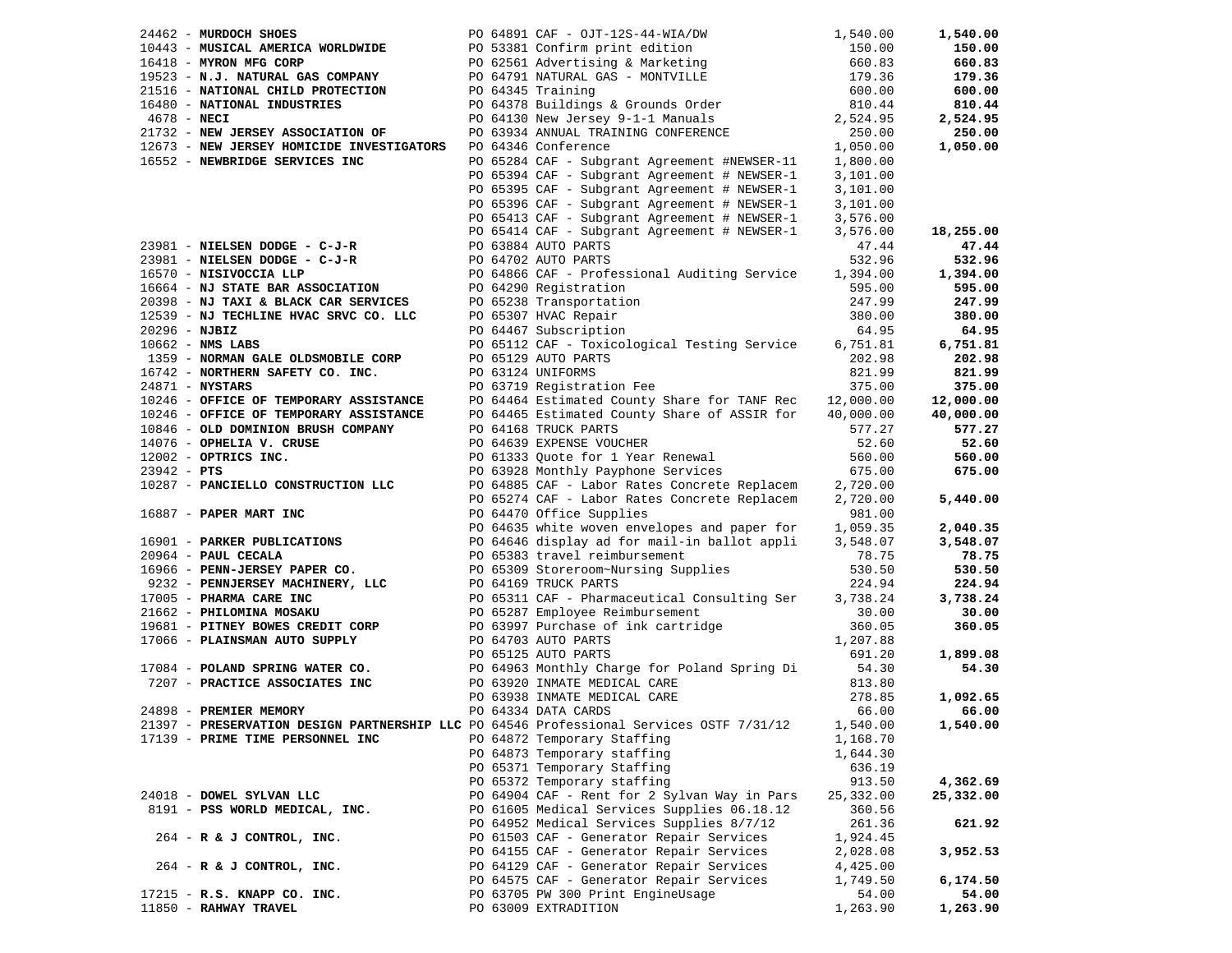|                                       | 1743 - REDUNA PRINCE CONSULTER (1941) And the principle of the SEARCH 1948 - REDUND 12, 2010.<br>1743 - REDUNA REDUNA SOME CONSULTER (1945) AND THE SEARCH 175.30 - 175.30 - 175.30 - 175.30 - 175.30 - 175.30<br>175.30 - MICROB                                         |            |            |
|---------------------------------------|---------------------------------------------------------------------------------------------------------------------------------------------------------------------------------------------------------------------------------------------------------------------------|------------|------------|
|                                       |                                                                                                                                                                                                                                                                           |            |            |
|                                       |                                                                                                                                                                                                                                                                           |            |            |
|                                       |                                                                                                                                                                                                                                                                           |            |            |
|                                       |                                                                                                                                                                                                                                                                           |            |            |
|                                       |                                                                                                                                                                                                                                                                           |            |            |
|                                       |                                                                                                                                                                                                                                                                           |            |            |
|                                       |                                                                                                                                                                                                                                                                           |            |            |
|                                       |                                                                                                                                                                                                                                                                           |            |            |
|                                       |                                                                                                                                                                                                                                                                           |            |            |
|                                       |                                                                                                                                                                                                                                                                           |            | 1,046.50   |
|                                       |                                                                                                                                                                                                                                                                           |            |            |
|                                       |                                                                                                                                                                                                                                                                           |            |            |
|                                       |                                                                                                                                                                                                                                                                           |            |            |
|                                       |                                                                                                                                                                                                                                                                           |            |            |
|                                       |                                                                                                                                                                                                                                                                           |            |            |
|                                       |                                                                                                                                                                                                                                                                           |            |            |
|                                       |                                                                                                                                                                                                                                                                           |            |            |
|                                       |                                                                                                                                                                                                                                                                           |            |            |
|                                       |                                                                                                                                                                                                                                                                           |            |            |
|                                       |                                                                                                                                                                                                                                                                           |            |            |
|                                       |                                                                                                                                                                                                                                                                           |            |            |
|                                       |                                                                                                                                                                                                                                                                           |            |            |
|                                       |                                                                                                                                                                                                                                                                           |            |            |
|                                       |                                                                                                                                                                                                                                                                           |            |            |
|                                       |                                                                                                                                                                                                                                                                           |            |            |
|                                       |                                                                                                                                                                                                                                                                           |            |            |
|                                       |                                                                                                                                                                                                                                                                           |            |            |
|                                       |                                                                                                                                                                                                                                                                           |            |            |
|                                       |                                                                                                                                                                                                                                                                           |            |            |
|                                       |                                                                                                                                                                                                                                                                           |            |            |
|                                       |                                                                                                                                                                                                                                                                           |            |            |
|                                       |                                                                                                                                                                                                                                                                           |            |            |
|                                       |                                                                                                                                                                                                                                                                           |            |            |
|                                       |                                                                                                                                                                                                                                                                           |            |            |
|                                       |                                                                                                                                                                                                                                                                           |            |            |
|                                       |                                                                                                                                                                                                                                                                           |            |            |
|                                       |                                                                                                                                                                                                                                                                           |            |            |
|                                       |                                                                                                                                                                                                                                                                           |            |            |
|                                       |                                                                                                                                                                                                                                                                           |            |            |
|                                       |                                                                                                                                                                                                                                                                           |            |            |
|                                       |                                                                                                                                                                                                                                                                           |            |            |
|                                       |                                                                                                                                                                                                                                                                           |            |            |
|                                       |                                                                                                                                                                                                                                                                           |            |            |
|                                       | 90 65434 CAF – Milling and Resurfacing of Ed 5,775.00<br>21847 – <b>SCOTT 5 HERSH</b><br>21862 – <b>SEBERT LOPEZ</b><br>229284 – <b>SEBERT LOPEZ</b><br>24284 – <b>SELECT REHABILITATION INC.</b><br>24284 – <b>SELECT REHABILITATION INC.</b><br>24284 – <b>SELECT R</b> |            |            |
|                                       |                                                                                                                                                                                                                                                                           |            |            |
|                                       |                                                                                                                                                                                                                                                                           |            |            |
|                                       |                                                                                                                                                                                                                                                                           |            |            |
|                                       |                                                                                                                                                                                                                                                                           |            |            |
|                                       |                                                                                                                                                                                                                                                                           |            |            |
| 23991 - SMITH CHRYSLER JEEP DODGE     | PO 64177 AUTO PARTS                                                                                                                                                                                                                                                       | 31.02      | 31.02      |
| 23991 - SMITH CHRYSLER JEEP DODGE     | PO 64706 AUTO PARTS                                                                                                                                                                                                                                                       | 342.74     | 342.74     |
| 17699 - SMITH MOTOR CO., INC.         | PO 64707 AUTO PARTS                                                                                                                                                                                                                                                       | 890.65     | 890.65     |
| 8503 - SMITH TRACTOR & EQUIPMENT INC. | PO 64709 TRUCK PARTS                                                                                                                                                                                                                                                      | 414.88     | 414.88     |
| 10124 - SNAP-ON EQUIPMENT             | PO 64178 SERVICE CALL                                                                                                                                                                                                                                                     | 257.05     | 257.05     |
| 6981 - SODEXO INC & AFFILIATES        | PO 65326 CAF - Housekeeping Management Servi                                                                                                                                                                                                                              | 6,034.77   | 6,034.77   |
| 6981 - SODEXO INC & AFFILIATES        | PO 65350 Dell Strategic Planning Team Work G                                                                                                                                                                                                                              | 38.65      | 38.65      |
| 9777 - SODEXO, INC & AFFILIATES       | PO 64905 CAF - Dietary Services                                                                                                                                                                                                                                           | 259,941.29 |            |
|                                       | PO 64981 CAF - Dietary Services                                                                                                                                                                                                                                           | 7,837.69   |            |
|                                       | PO 65171 MEALS (ACM)                                                                                                                                                                                                                                                      | 157.20     |            |
|                                       | PO 65327 CAF - Laundry Services                                                                                                                                                                                                                                           | 102,409.40 |            |
|                                       | PO 65328 CAF - Dietary Services                                                                                                                                                                                                                                           | 311,475.65 | 681,821.23 |
| 21769 - SOPHIE WESTFIELD              | PO 64868 Travel Reimbursement                                                                                                                                                                                                                                             | 23.51      | 23.51      |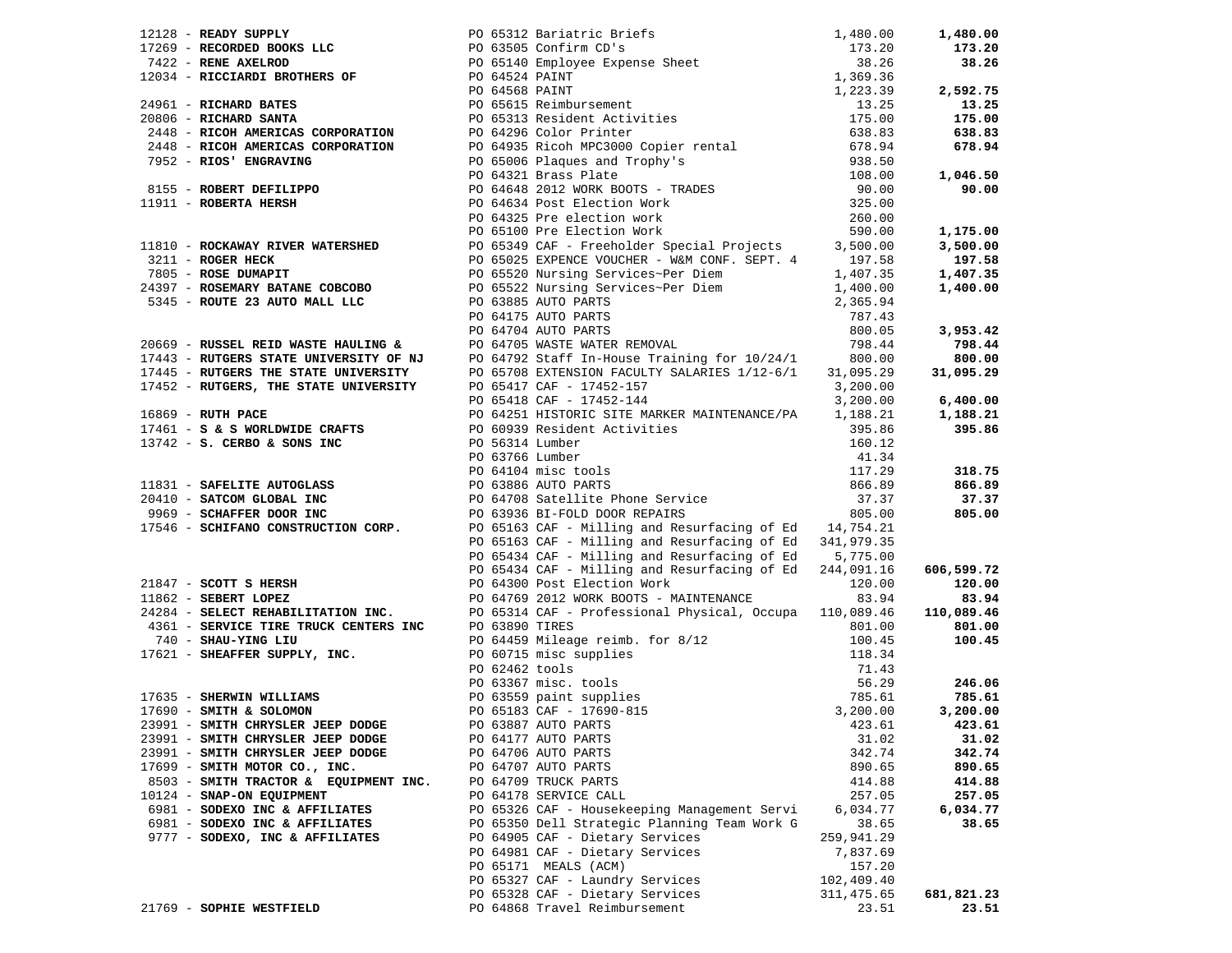| 11160 - SPACE FARMS INC                                                |                                                                                                                                                                                                                                                                                                                                                                                                                                                               |          | 2,856.00  |
|------------------------------------------------------------------------|---------------------------------------------------------------------------------------------------------------------------------------------------------------------------------------------------------------------------------------------------------------------------------------------------------------------------------------------------------------------------------------------------------------------------------------------------------------|----------|-----------|
|                                                                        |                                                                                                                                                                                                                                                                                                                                                                                                                                                               |          | 161.97    |
|                                                                        |                                                                                                                                                                                                                                                                                                                                                                                                                                                               |          | 6,717.02  |
|                                                                        |                                                                                                                                                                                                                                                                                                                                                                                                                                                               |          | 1,265.63  |
|                                                                        |                                                                                                                                                                                                                                                                                                                                                                                                                                                               |          | 214.64    |
|                                                                        |                                                                                                                                                                                                                                                                                                                                                                                                                                                               |          | 302.79    |
|                                                                        | 11160 - SPACE FARMS INC<br>6732 - SPRINT<br>6732 - SPRINT<br>6732 - SPRINT<br>6732 - SPRINT<br>6732 - SPRINT<br>161.97<br>2,856.00<br>6732 - SPRINT<br>2,856.00<br>2,856.00<br>2,856.00<br>2,856.00<br>2,856.00<br>2,856.00<br>2,856.00<br>2,856.00<br>2,856.00<br><br>PO 63927 Office Supplies<br>PO 63927 Office Supplies<br>PO 64012 OFFICE SUPPLIES<br>PO 64306 Office Supplies for Medical Service<br>PO 64373 Confirm Office Supplies Ordered<br>212.27 |          | 2,359.90  |
|                                                                        |                                                                                                                                                                                                                                                                                                                                                                                                                                                               |          | 20.09     |
| 4611 - STAPLES BUSINESS ADVANTAGE<br>4611 - STAPLES BUSINESS ADVANTAGE |                                                                                                                                                                                                                                                                                                                                                                                                                                                               |          | 212.27    |
| 4611 - STAPLES BUSINESS ADVANTAGE                                      |                                                                                                                                                                                                                                                                                                                                                                                                                                                               |          | 42.40     |
| 4611 - STAPLES BUSINESS ADVANTAGE                                      | PO 64578 Expanding legal wallets 42.40<br>PO 64581 OFFICE SUPPLIES 97.03<br>PO 64652 Supplies Invoice 48.30<br>PO 64710 OFFICE SUPPLIES 161.49                                                                                                                                                                                                                                                                                                                |          | 97.03     |
| 4611 - STAPLES BUSINESS ADVANTAGE                                      |                                                                                                                                                                                                                                                                                                                                                                                                                                                               |          | 48.30     |
|                                                                        |                                                                                                                                                                                                                                                                                                                                                                                                                                                               |          |           |
| 4611 - STAPLES BUSINESS ADVANTAGE                                      |                                                                                                                                                                                                                                                                                                                                                                                                                                                               |          | 161.49    |
| 4611 - STAPLES BUSINESS ADVANTAGE                                      | PO 64876 Office Supplies - Adjuster's Office 176.96                                                                                                                                                                                                                                                                                                                                                                                                           |          | 176.96    |
| 4611 - STAPLES BUSINESS ADVANTAGE                                      | PO 64914 cartridges                                                                                                                                                                                                                                                                                                                                                                                                                                           | 83.97    | 83.97     |
| 4611 - STAPLES BUSINESS ADVANTAGE                                      | PO 65008 Supplies                                                                                                                                                                                                                                                                                                                                                                                                                                             | 2,714.57 | 2,714.57  |
| 4611 - STAPLES BUSINESS ADVANTAGE                                      | PO 65018 Supplies                                                                                                                                                                                                                                                                                                                                                                                                                                             | 75.15    | 75.15     |
| 4611 - STAPLES BUSINESS ADVANTAGE                                      | PO 65019 Supplies-Warrants/Saida Gonzalez 417.47                                                                                                                                                                                                                                                                                                                                                                                                              |          | 417.47    |
|                                                                        |                                                                                                                                                                                                                                                                                                                                                                                                                                                               |          | 61.17     |
|                                                                        |                                                                                                                                                                                                                                                                                                                                                                                                                                                               |          | 127.47    |
|                                                                        |                                                                                                                                                                                                                                                                                                                                                                                                                                                               |          | 295.54    |
|                                                                        |                                                                                                                                                                                                                                                                                                                                                                                                                                                               |          | 213.81    |
|                                                                        |                                                                                                                                                                                                                                                                                                                                                                                                                                                               |          | 187.11    |
|                                                                        |                                                                                                                                                                                                                                                                                                                                                                                                                                                               |          | 154.95    |
|                                                                        |                                                                                                                                                                                                                                                                                                                                                                                                                                                               |          | 2,155.80  |
|                                                                        |                                                                                                                                                                                                                                                                                                                                                                                                                                                               |          | 92.00     |
|                                                                        |                                                                                                                                                                                                                                                                                                                                                                                                                                                               |          | 45.00     |
|                                                                        |                                                                                                                                                                                                                                                                                                                                                                                                                                                               |          | 4,860.45  |
|                                                                        |                                                                                                                                                                                                                                                                                                                                                                                                                                                               |          |           |
|                                                                        |                                                                                                                                                                                                                                                                                                                                                                                                                                                               |          | 8,487.50  |
|                                                                        |                                                                                                                                                                                                                                                                                                                                                                                                                                                               |          |           |
|                                                                        |                                                                                                                                                                                                                                                                                                                                                                                                                                                               |          | 855.00    |
|                                                                        |                                                                                                                                                                                                                                                                                                                                                                                                                                                               |          | 967.00    |
|                                                                        |                                                                                                                                                                                                                                                                                                                                                                                                                                                               |          | 1,417.29  |
|                                                                        |                                                                                                                                                                                                                                                                                                                                                                                                                                                               |          |           |
|                                                                        | 4611 - STATLES BUSINESS ADVANTAGE PO 65019 Supplies-Narrants/Saida Gonzalez 417.47<br>4611 - STATLES BUSINESS ADVANTAGE PO 65040 Office Supplies<br>4611 - STATLES BUSINESS ADVANTAGE PO 65040 Office Supplies<br>4611 - STATLES BU                                                                                                                                                                                                                           |          | 1,172.93  |
|                                                                        |                                                                                                                                                                                                                                                                                                                                                                                                                                                               |          | 942.10    |
|                                                                        |                                                                                                                                                                                                                                                                                                                                                                                                                                                               |          | 36.00     |
|                                                                        |                                                                                                                                                                                                                                                                                                                                                                                                                                                               |          | 3,840.45  |
|                                                                        |                                                                                                                                                                                                                                                                                                                                                                                                                                                               |          | 3,200.00  |
|                                                                        |                                                                                                                                                                                                                                                                                                                                                                                                                                                               |          |           |
|                                                                        |                                                                                                                                                                                                                                                                                                                                                                                                                                                               |          | 221.70    |
|                                                                        |                                                                                                                                                                                                                                                                                                                                                                                                                                                               |          | 210.00    |
|                                                                        |                                                                                                                                                                                                                                                                                                                                                                                                                                                               |          | 274.50    |
|                                                                        |                                                                                                                                                                                                                                                                                                                                                                                                                                                               |          | 65,137.19 |
|                                                                        |                                                                                                                                                                                                                                                                                                                                                                                                                                                               |          | 309.75    |
|                                                                        | 11746 - SUSAN OSBORN<br>17937 - SUSSEX COUNTY COMMUNITY COLLEGE PO 64879 CAP-17937-154<br>11429 - SUSSEX COUNTY MUA<br>11429 - SUSSEX COUNTY MUA<br>11429 - SUSSEX COUNTY MUA<br>17936 - SUSSEX CTY CHAMBER OF COMMERCE PO 6493 Street                                                                                                                                                                                                                        |          | 3,002.89  |
|                                                                        |                                                                                                                                                                                                                                                                                                                                                                                                                                                               |          | 175.00    |
|                                                                        |                                                                                                                                                                                                                                                                                                                                                                                                                                                               |          |           |
|                                                                        |                                                                                                                                                                                                                                                                                                                                                                                                                                                               |          |           |
|                                                                        |                                                                                                                                                                                                                                                                                                                                                                                                                                                               |          |           |
|                                                                        | PO 65319 Boiler Room Operators                                                                                                                                                                                                                                                                                                                                                                                                                                | 3,511.30 |           |
|                                                                        | PO 65320 Boiler Room Operators                                                                                                                                                                                                                                                                                                                                                                                                                                | 1,943.24 |           |
|                                                                        | PO 65321 Boiler Room Operators                                                                                                                                                                                                                                                                                                                                                                                                                                | 1,568.06 |           |
|                                                                        | PO 65322 Boiler Room Operators                                                                                                                                                                                                                                                                                                                                                                                                                                | 2,674.36 |           |
|                                                                        | PO 65323 Boiler Room Operators                                                                                                                                                                                                                                                                                                                                                                                                                                | 615.68   | 13,292.09 |
| 14019 - THE COUNTRY NURSERY                                            | PO 64134 GRNDS MAINT                                                                                                                                                                                                                                                                                                                                                                                                                                          | 58.68    | 58.68     |
| 4859 - THE INSTITUTE FOR FORENSIC                                      | PO 64419 Evaluation                                                                                                                                                                                                                                                                                                                                                                                                                                           | 975.00   | 975.00    |
| 20797 - THE MUSIAL GROUP PA                                            | PO 65401 CAF - Construction Inspection Servi                                                                                                                                                                                                                                                                                                                                                                                                                  | 7,140.00 | 7,140.00  |
| 20797 - THE MUSIAL GROUP PA                                            | PO 65409 CAF - Final Design and Constr Docs                                                                                                                                                                                                                                                                                                                                                                                                                   | 5,395.00 | 5,395.00  |
| 19739 - THE RBA GROUP INC.                                             | PO 64918 old Ref# CF09001500000 INV 33                                                                                                                                                                                                                                                                                                                                                                                                                        | 5,743.13 | 5,743.13  |
| 20537 - THE SENIOR POKER CLUB                                          | PO 65324 Resident Activities                                                                                                                                                                                                                                                                                                                                                                                                                                  | 710.00   | 710.00    |
| 6076 - THOMAS DUNGAN                                                   | PO 65091 2012 WORK BOOTS - MAINTENANCE                                                                                                                                                                                                                                                                                                                                                                                                                        | 90.00    | 90.00     |
| 11542 - THOMAS LAIRD                                                   | PO 64843 Riembursement for Training Expenses                                                                                                                                                                                                                                                                                                                                                                                                                  | 606.70   | 606.70    |
|                                                                        |                                                                                                                                                                                                                                                                                                                                                                                                                                                               |          |           |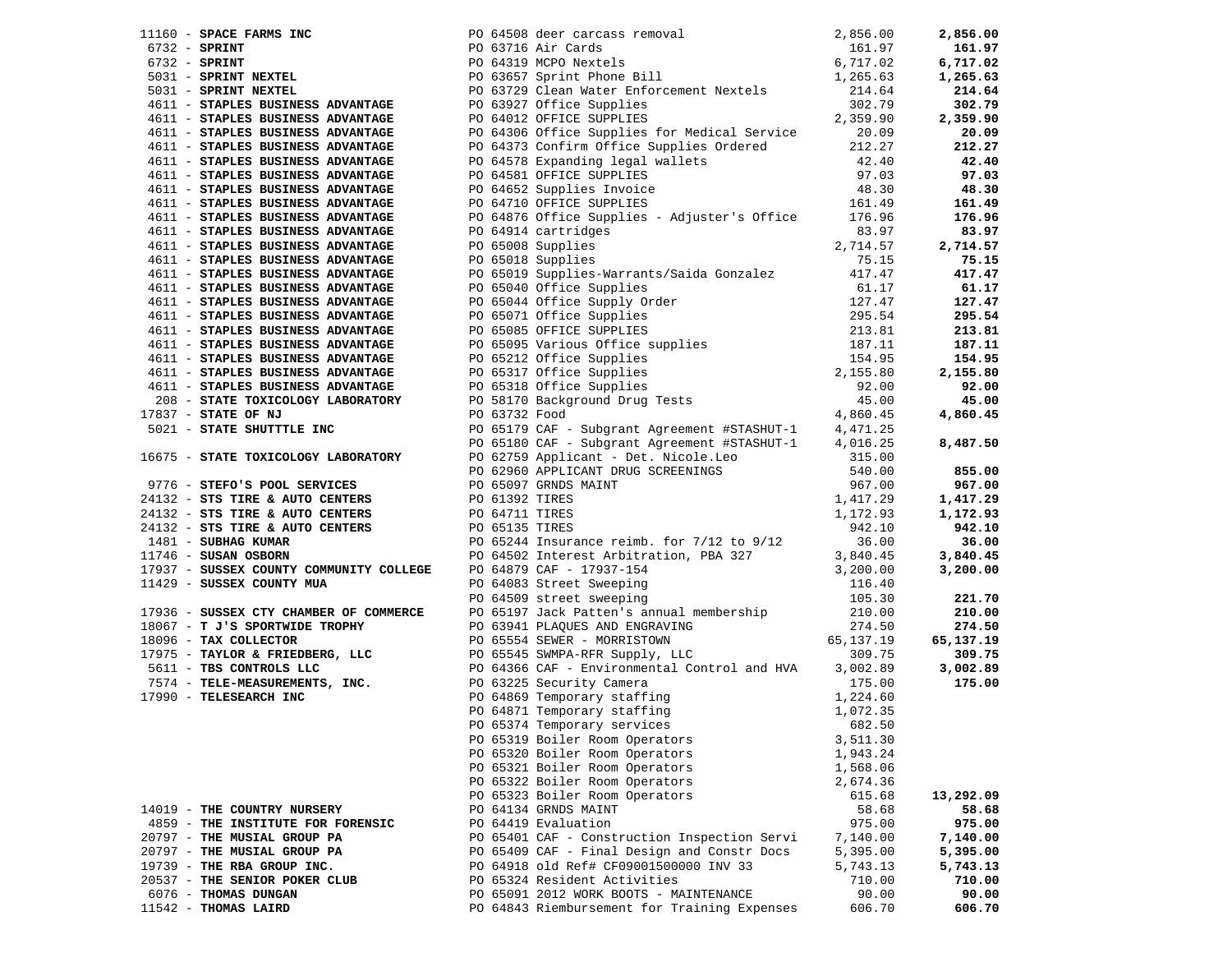|                   | 122 - TILCON NEW YORK INC.                                           |                | PO 63659 Bituminous Concrete<br>PO 63660 Stone                                                                                                                                                                                                   | 2,043.44  |           |
|-------------------|----------------------------------------------------------------------|----------------|--------------------------------------------------------------------------------------------------------------------------------------------------------------------------------------------------------------------------------------------------|-----------|-----------|
|                   |                                                                      |                |                                                                                                                                                                                                                                                  |           |           |
|                   |                                                                      |                |                                                                                                                                                                                                                                                  |           |           |
|                   |                                                                      |                |                                                                                                                                                                                                                                                  |           |           |
|                   |                                                                      |                | PO 63660 Stone 331.01<br>PO 63672 Bituminous Concrete 1,545.36<br>PO 63800 Bituminous Concrete 1,580.98<br>PO 64105 Bituminous Concrete 3,673.89                                                                                                 |           |           |
|                   |                                                                      | PO 64106 Stone |                                                                                                                                                                                                                                                  | 271.18    |           |
|                   |                                                                      | PO 64510 stone |                                                                                                                                                                                                                                                  | 436.05    |           |
|                   |                                                                      |                | PO 65364 CAF - Milling & Resurfacing of Troy 43, 111.31                                                                                                                                                                                          |           | 52,993.22 |
|                   | 21479 - TIOGA SOLAR MORRIS COUNTY 1 LLC                              |                | PO 64375 Electric / Solar Energy<br>PO 64878 CAF - OJT-12S-34-WIA/Adult<br>PO 64676 DWI Checkpoint Reimbursement<br>PO 64024 sign supplies/safety<br>PO 63785 HVAC<br>PO 63785 HVAC<br>PO 63785 HVAC<br>PO 63785 HVAC<br>PO 63785 HVAC<br>PO 638 |           | 3,020.38  |
| 21533 - TORELCO   |                                                                      |                |                                                                                                                                                                                                                                                  |           | 585.00    |
|                   | 13419 - TOWN OF BOONTON                                              |                |                                                                                                                                                                                                                                                  |           | 715.00    |
|                   | 18106 - TRAFFIC SAFETY &                                             |                |                                                                                                                                                                                                                                                  |           | 638.56    |
| $3049$ - TRANE    |                                                                      | PO 63785 HVAC  |                                                                                                                                                                                                                                                  | 98.99     | 98.99     |
|                   | 19990 - TREASURER-STATE OF NEW JERSEY<br>1739 - TURTLE & HUGHES, INC |                | PO 64058 X-RAY MACHINE REG. RENEWAL<br>PO 64232 ELECTRICAL OUTLET COVERS                                                                                                                                                                         | 106.00    | 106.00    |
|                   | 1739 - TURTLE & HUGHES, INC                                          |                | PO 64232 ELECTRICAL OUTLET COVERS                                                                                                                                                                                                                | 20.56     |           |
|                   |                                                                      |                | PO 64360 CAF - Electrical Supplies/Equipment 1,743.02                                                                                                                                                                                            |           |           |
|                   |                                                                      |                | PO 64377 Buildings & Grounds Order<br>PO 64657 BULBS AND BALLASTS                                                                                                                                                                                | 205.12    |           |
|                   |                                                                      |                |                                                                                                                                                                                                                                                  | 594.82    |           |
|                   |                                                                      |                | PO 64644 CAF - Electrical Supplies/Equipment 1,697.36                                                                                                                                                                                            |           |           |
|                   |                                                                      |                | PO 64645 SMALL TOOLS                                                                                                                                                                                                                             | 56.25     | 4,317.13  |
|                   | 217 - US LIFE INSURANCE COMPANY                                      |                | PO 65177 Group Life Insurance; 8/19/12 to 9/                                                                                                                                                                                                     | 251.44    |           |
|                   |                                                                      |                | PO 65178 Group Life Insurance; 9/19/2012 to<br>PO 64235 CAF - Unarmed Security Guards                                                                                                                                                            | 261.72    | 513.16    |
|                   | 9285 - U.S. SECURITY ASSOCIATES, INC.                                |                |                                                                                                                                                                                                                                                  | 2,533.10  |           |
|                   |                                                                      |                |                                                                                                                                                                                                                                                  | 817.60    |           |
|                   |                                                                      |                | PO 64349 CAF - Unarmed Security Guards<br>PO 64975 CAF - Unarmed Security Guards                                                                                                                                                                 | 591.30    | 3,942.00  |
|                   | 18219 - UNIQUE PHOTO INC                                             |                | PO 63219 Please Order - Film / Det.Sgt.Ed Cr 695.00<br>PO 60429 Postage to send back items for ILL 208.55                                                                                                                                        |           | 695.00    |
|                   | 18233 - UNITED PARCEL SERVICE                                        |                |                                                                                                                                                                                                                                                  | 208.55    |           |
|                   |                                                                      |                | PO 63507 Postage for LBM                                                                                                                                                                                                                         | 10.52     |           |
|                   |                                                                      |                | PO 64968 summary on account6x7742                                                                                                                                                                                                                | 80.00     | 299.07    |
|                   | 15732 - UNIVERSAL UNIFORM SALES CO INC                               |                | PO 63674 CAF - Custom Fitted Uniforms 143.85                                                                                                                                                                                                     |           |           |
|                   |                                                                      |                | PO 65002 Uniforms                                                                                                                                                                                                                                | 892.90    | 1,036.75  |
|                   | 20989 - USA ARCHITECTS PLANNERS &                                    |                | PO 65157 CAF - Layout Design & Final Documen 10,510.00                                                                                                                                                                                           |           | 10,510.00 |
|                   | 10172 - VEOLIA ES SOLID WASTE OF                                     |                | PO 64066 CAF - Refuse Collection and Removal 2,154.53                                                                                                                                                                                            |           | 2,154.53  |
| $1286$ - VERIZON  |                                                                      |                | PO 64301 FAX Line                                                                                                                                                                                                                                | 27.26     | 27.26     |
| $1286$ - VERIZON  |                                                                      |                | PO 64476 Bill for 973-631-5312 (8/28/12-9/27                                                                                                                                                                                                     | 895.36    | 895.36    |
| $1286$ - VERIZON  |                                                                      |                | PO 64491 Prosecutor PBX - Voice Service 4,282.56                                                                                                                                                                                                 |           | 4,282.56  |
| $1286$ - VERIZON  |                                                                      |                | PO 64492 DATA Services - Monthly Charge 12,717.55                                                                                                                                                                                                |           | 12,717.55 |
| $1286$ - VERIZON  |                                                                      |                | PO 64637 PENTHOUSE- A & R BLDG<br>PO 64795 Telephone - Communicator                                                                                                                                                                              | 64.68     | 64.68     |
| $1286$ - VERIZON  |                                                                      |                |                                                                                                                                                                                                                                                  | 866.00    | 866.00    |
| $1286$ - VERIZON  |                                                                      |                | PO 64796 Telephone - Communicator System 1,363.36                                                                                                                                                                                                |           | 1,363.36  |
| $1286$ - VERIZON  |                                                                      |                | PO 64916 Wharton Garage phone<br>PO 64917 Wharton Garage fuel pump<br>PO 64994 Telephone Services - pobox 4833 (II 248.02<br>PO 64996 Telephone Services - pobox 4833 (II 126.54                                                                 |           | 247.64    |
| $1286$ - VERIZON  |                                                                      |                |                                                                                                                                                                                                                                                  |           | 27.23     |
| $1286$ - VERIZON  |                                                                      |                |                                                                                                                                                                                                                                                  |           | 248.02    |
| $1286$ - VERIZON  |                                                                      |                |                                                                                                                                                                                                                                                  |           | 126.54    |
| $10158 - VERIZON$ |                                                                      |                | PO 65094 phone bill for wharton garage                                                                                                                                                                                                           | 334.28    |           |
|                   |                                                                      |                | PO 65170 PHONE BILL                                                                                                                                                                                                                              | 855.70    | 1,189.98  |
| $1286$ - VERIZON  |                                                                      |                | PO 65166 SHERIFF'S DEPT.                                                                                                                                                                                                                         | 30.03     | 30.03     |
| $1286$ - VERIZON  |                                                                      |                | PO 65167 CRIME LAB                                                                                                                                                                                                                               | 64.94     | 64.94     |
| $1286 - VERTZON$  |                                                                      |                | PO 65181 Sept. bill for 908-859-3220                                                                                                                                                                                                             | 191.45    | 191.45    |
| $1286$ - VERIZON  |                                                                      |                | PO 65182 Sept. bill for 973-328-1935                                                                                                                                                                                                             | 101.11    | 101.11    |
| $1286$ - VERIZON  |                                                                      |                | PO 65249 Phone bill for 973-889-3370 90 (9/1                                                                                                                                                                                                     | 1,815.43  | 1,815.43  |
| $1286 - VERIZON$  |                                                                      |                | PO 65253 Phone bill for 973-889-2917 (9-14-1                                                                                                                                                                                                     | 1,654.89  | 1,654.89  |
| $1286$ - VERIZON  |                                                                      |                | PO 65373 Phone service                                                                                                                                                                                                                           | 29.08     | 29.08     |
| 1286 - VERIZON    |                                                                      |                | PO 65556 Phone/Fax Bill                                                                                                                                                                                                                          | 64.74     | 64.74     |
| $1286$ - VERIZON  |                                                                      |                | PO 65600 COP CALL                                                                                                                                                                                                                                | 33.66     | 33.66     |
| $1286$ - VERIZON  |                                                                      |                | PO 65601 WARRANTS HELLO LINE                                                                                                                                                                                                                     | 77.45     | 77.45     |
| $1286 - VERIZON$  |                                                                      |                | PO 65632 CAf - Telephone Services August 20                                                                                                                                                                                                      | 34,266.64 | 34,266.64 |
|                   | 21097 - VERIZON BUSINESS                                             |                | PO 64398 Telephone Services (NUMS)                                                                                                                                                                                                               | 449.00    | 449.00    |
|                   | 10502 - VERIZON BUSINESS                                             |                | PO 64493 DIS - ISP Service - Data Service                                                                                                                                                                                                        | 11,705.03 |           |
|                   |                                                                      |                | PO 64494 OIT - VOIP Dedicated IP Circuits                                                                                                                                                                                                        | 514.56    | 12,219.59 |
|                   | 1348 - VERIZON WIRELESS                                              |                | PO 63798 Monthly Statement - Acct # 68226807                                                                                                                                                                                                     | 80.56     |           |
|                   |                                                                      |                | PO 64070 CELL PHONES                                                                                                                                                                                                                             | 370.35    | 450.91    |
|                   | 2347 - VICTORIA SUPPLY INC / TOPBULB.COM                             |                | PO 62163 Replacement Bulbs for OverHead Proj                                                                                                                                                                                                     | 39.72     | 39.72     |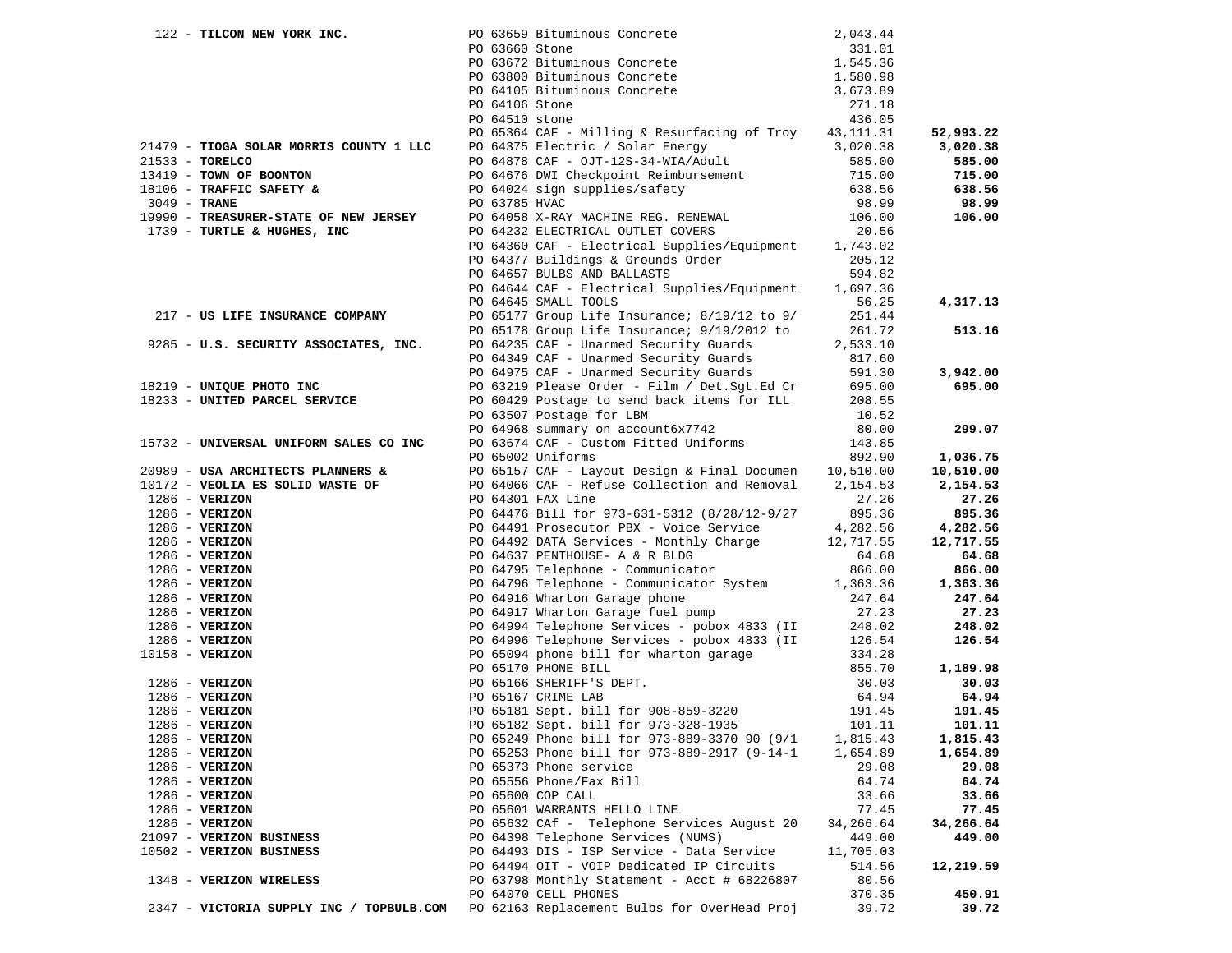|                          | 11333 - VISUAL COMPUTER SOLUTIONS<br>24927 - VITO ANTHONY ABRUSCI PO 64118 Software Maintenance 1,339.00<br>2185 - VIVIAN BLANDURA PO 65524 Nursing Services~Per Diem 1,664.25<br>6146 - W.B. MASON COMPANY INC PO 64065 FOLDERS 21.                                                                   |          | 1,339.00       |
|--------------------------|--------------------------------------------------------------------------------------------------------------------------------------------------------------------------------------------------------------------------------------------------------------------------------------------------------|----------|----------------|
|                          |                                                                                                                                                                                                                                                                                                        |          | 218.85         |
|                          |                                                                                                                                                                                                                                                                                                        |          | 1,664.25       |
|                          |                                                                                                                                                                                                                                                                                                        |          |                |
|                          |                                                                                                                                                                                                                                                                                                        |          |                |
|                          | PO 64534 Confirm Supplies ordered in Aug 201 528.60                                                                                                                                                                                                                                                    |          |                |
|                          | PO 64977 mis toner and supplies for office 3,055.29                                                                                                                                                                                                                                                    |          |                |
|                          |                                                                                                                                                                                                                                                                                                        |          |                |
|                          |                                                                                                                                                                                                                                                                                                        |          |                |
|                          |                                                                                                                                                                                                                                                                                                        |          |                |
|                          |                                                                                                                                                                                                                                                                                                        |          | 4,477.84       |
|                          | PO 64977 mis toner and supplies<br>PO 65041 Office Supplies<br>PO 65043 Paper & Office Supply Order<br>PO 65139 Office Supplies<br>PO 65050 Paper and Pens<br>PO 65064 OFFICE SUPPLIES<br>PO 65064 OFFICE SUPPLIES<br>PO 65606 Office Suppli<br>6146 - W.B. MASON COMPANY INC PO 65084 OFFICE SUPPLIES |          |                |
|                          |                                                                                                                                                                                                                                                                                                        |          | 363.24         |
| 10107 - WAL-MART STORE   |                                                                                                                                                                                                                                                                                                        |          | 9.80           |
|                          | 24945 - WALGREENS PHARMACY #10379 PO 65239 Prescriptions                                                                                                                                                                                                                                               |          | 319.34         |
|                          | PO 64826 CAF - 18388-763 1,325.00                                                                                                                                                                                                                                                                      |          | 1,325.00       |
|                          |                                                                                                                                                                                                                                                                                                        | 398.64   |                |
|                          | 18388 - WARREN COUNTY COMMUNITY COLL.<br>18389 - WARREN COUNTY TECHNICAL SCHOOL PO 65400 CAF - 18389-127<br>PO 65420 CAF - 18389-161                                                                                                                                                                   | 302.61   | 701.25         |
|                          | 18400 - WASTE MANAGEMENT OF NEW JERSEY DO 65325 CAF - Refuse Collection and Removal 8,085.33<br>20266 - WEBUCATOR INC. PO 64007 Android OS Programming Training 1,995.00<br>10812 - WEST PAYMENT CENTER PO 63748 nj pr v35                                                                             |          | 8,085.33       |
|                          |                                                                                                                                                                                                                                                                                                        |          | 1,995.00       |
|                          |                                                                                                                                                                                                                                                                                                        |          | 96.00          |
|                          | 200812 - WEST PAYMENT CENTER<br>10812 - WEST PAYMENT CENTER<br>10812 - WEST PAYMENT CENTER<br>10812 - WEST PAYMENT CENTER<br>10812 - WEST PAYMENT CENTER<br>10812 - WEST PAYMENT CENTER<br>10812 - WEST PAYMENT CENTER<br>10812 - WEST PAYME                                                           |          | 1,215.50       |
|                          |                                                                                                                                                                                                                                                                                                        |          | 82.93          |
|                          |                                                                                                                                                                                                                                                                                                        |          | 136.00         |
|                          |                                                                                                                                                                                                                                                                                                        |          | 131.75         |
|                          |                                                                                                                                                                                                                                                                                                        |          | 170.00         |
|                          |                                                                                                                                                                                                                                                                                                        |          |                |
|                          |                                                                                                                                                                                                                                                                                                        |          | 101.68         |
|                          |                                                                                                                                                                                                                                                                                                        |          | 414.46         |
|                          |                                                                                                                                                                                                                                                                                                        |          | 7,087.72       |
|                          |                                                                                                                                                                                                                                                                                                        |          | 430.00         |
|                          |                                                                                                                                                                                                                                                                                                        |          | 83.20          |
|                          |                                                                                                                                                                                                                                                                                                        |          |                |
|                          | PO 64887 CAF - WORKADVT-JR/JS/SE-12-WFNJ 205.00                                                                                                                                                                                                                                                        |          |                |
|                          | PO 64888 CAF - WORKADVT-JR/JS/SE-12-WFNJ 410.00                                                                                                                                                                                                                                                        |          |                |
|                          | PO 65384 CAF - Subgrant Agreement # WORKADVT                                                                                                                                                                                                                                                           | 2,745.00 | 3,565.00       |
| $18564$ - XEROX CORP     | PO 64978 maintenance on printer                                                                                                                                                                                                                                                                        | 247.80   | 247.80         |
|                          | 20685 - YMP CONSULTING ENGINEERING<br>20132 - ZEE MEDICAL INC.<br>20132 - ZEE MEDICAL INC.<br>20132 - ZEE MEDICAL INC.<br>202.10                                                                                                                                                                       |          | 1,804.07       |
| 20132 - ZEE MEDICAL INC. |                                                                                                                                                                                                                                                                                                        |          |                |
|                          | PO 64714 FIRST AID SUPPLIES                                                                                                                                                                                                                                                                            | 56.60    | 158.70         |
|                          |                                                                                                                                                                                                                                                                                                        |          | -------------- |

--------------

5,986,324.35 TOTAL **5,986,324.35** 

|  |  |  |  |                                               | 5,986,324.35 |
|--|--|--|--|-----------------------------------------------|--------------|
|  |  |  |  |                                               |              |
|  |  |  |  | Total to be paid from Fund 13 Dedicated Trust | 324,546.42   |
|  |  |  |  | Total to be paid from Fund 04 County Capital  | 1,940,977.66 |
|  |  |  |  | Total to be paid from Fund 02 Grant Fund      | 906,291.32   |
|  |  |  |  | Total to be paid from Fund 01 Current Fund    | 2,814,508.95 |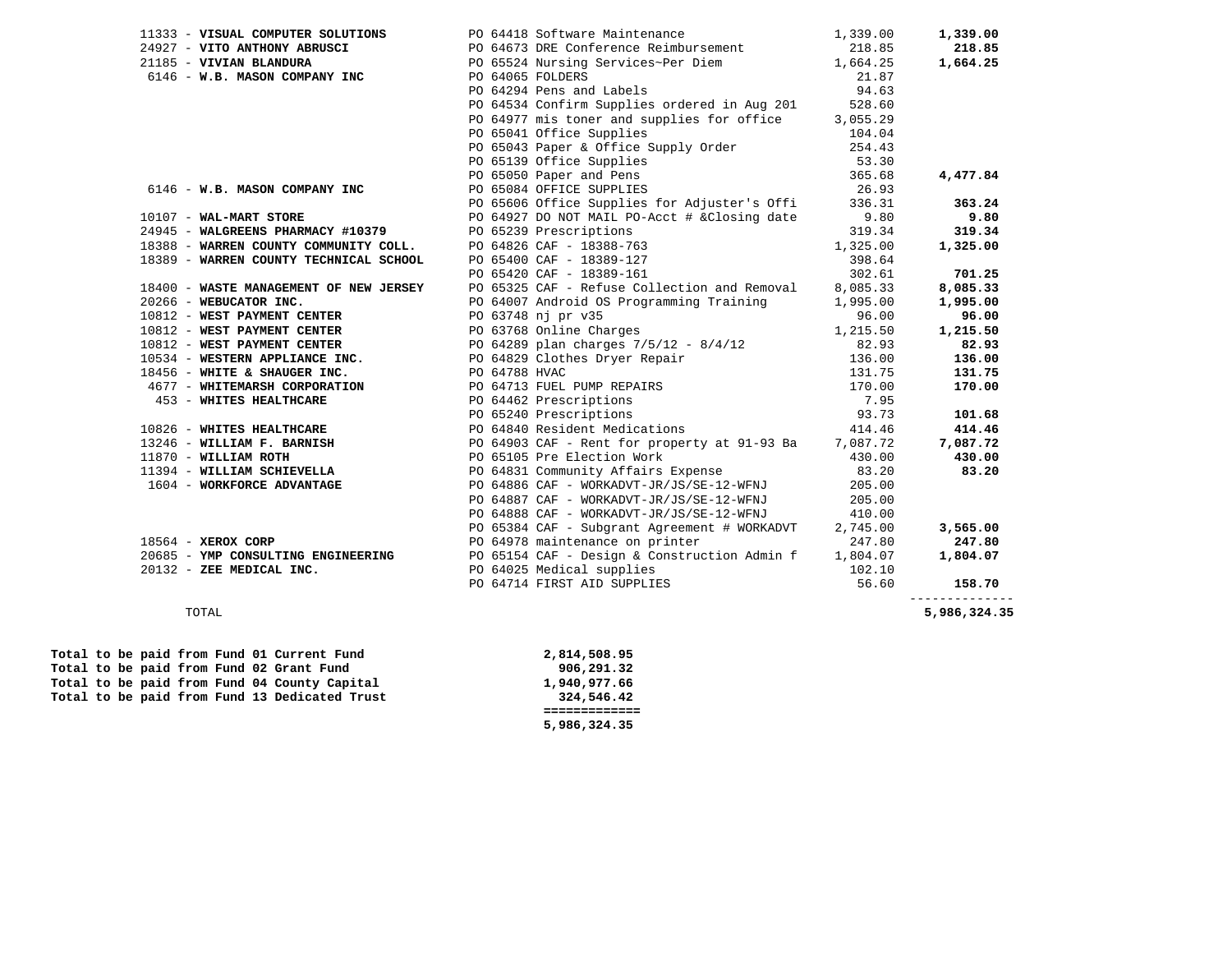## **List of Bills (Department/Account Detail) - CENTRALIZED DISBURSEMENT ACCOUNT**

| Account                            | P0 #                | Vendor                                | Description                              | Payment  | Account Total |  |
|------------------------------------|---------------------|---------------------------------------|------------------------------------------|----------|---------------|--|
|                                    |                     |                                       | <b>Current Fund</b>                      |          |               |  |
| <b>County Administrator</b>        |                     |                                       |                                          |          |               |  |
|                                    |                     | 65095 STAPLES BUSINESS ADVANTAGE      | Coffeemaker                              | 58.98    |               |  |
|                                    |                     | 65095 STAPLES BUSINESS ADVANTAGE      | Pen retractable, Plastic Binder, Binder  | 128.13   |               |  |
| 01-201-20-100100-058               |                     | Office Supplies & Stationery          | TOTAL FOR ACCOUNT                        |          | 187.11        |  |
|                                    |                     | 65658 COUNTY OF MORRIS                | 2ND 1/2 SEPTEMBER 2012                   | 41.28    |               |  |
|                                    |                     | 65658 COUNTY OF MORRIS                | 2ND 1/2 SEPTEMBER 2012                   | 0.45     |               |  |
| 01-201-20-100100-068               |                     | Postage & Metered Mail                | TOTAL FOR ACCOUNT                        |          | 41.73         |  |
|                                    |                     | 64277 MORRIS COUNTY ELC               | Reservation for John Bonanni to attend t | 25.00    |               |  |
| 01-201-20-100100-082               |                     | Travel Expense                        | TOTAL FOR ACCOUNT                        |          | 25.00         |  |
|                                    | 64502 SUSAN OSBORN  |                                       | Prosecutor and PBA 327, Docket IA-2012-0 | 3,840.45 |               |  |
|                                    |                     | 65589 CITYSIDE ARCHIVES, LTD          | ADMINISTRATOR                            | 9.95     |               |  |
|                                    |                     | 64975 U.S. SECURITY ASSOCIATES, INC.  | Unarmed Security Guard services at St. C | 591.30   |               |  |
|                                    |                     | 64235 U.S. SECURITY ASSOCIATES, INC.  | 573-1067-001 Services 7/27/12-8/2/12 at  | 934.40   |               |  |
|                                    |                     | 64235 U.S. SECURITY ASSOCIATES, INC.  | 573-1067-001 Services 8/10/12-8/16/12 at | 803.00   |               |  |
|                                    |                     | 64235 U.S. SECURITY ASSOCIATES, INC.  | 573-1067-001 Services 8/17/12-8/23/12 at | 795.70   |               |  |
|                                    |                     | 64349 U.S. SECURITY ASSOCIATES, INC.  | 573-1067-001 service at St. Clare's Beha | 817.60   |               |  |
| 01-201-20-100100-084               |                     | Other Outside Services                | TOTAL FOR ACCOUNT                        |          | 7,792.40      |  |
|                                    |                     |                                       |                                          |          | ============  |  |
|                                    |                     | TOTAL for County Administrator        |                                          |          | 8,046.24      |  |
|                                    |                     |                                       |                                          |          |               |  |
| <b>Personnel</b>                   |                     | 65658 COUNTY OF MORRIS                | 2ND 1/2 SEPTEMBER 2012                   | 57.89    |               |  |
| 01-201-20-105100-068               |                     | Postage & Metered Mail                | TOTAL FOR ACCOUNT                        |          | 57.89         |  |
|                                    |                     |                                       |                                          |          |               |  |
|                                    |                     | 65589 CITYSIDE ARCHIVES, LTD          | PERSONNEL                                | 34.90    |               |  |
| 01-201-20-105100-073               |                     | Records Managment Services            | TOTAL FOR ACCOUNT                        |          | 34.90         |  |
|                                    |                     |                                       |                                          |          | ============  |  |
|                                    | TOTAL for Personnel |                                       |                                          |          | 92.79         |  |
| <b>Board of Chosen Freeholders</b> |                     |                                       |                                          |          |               |  |
|                                    |                     | 65658 COUNTY OF MORRIS                | 2ND 1/2 SEPTEMBER 2012                   | 59.40    |               |  |
|                                    |                     | 65658 COUNTY OF MORRIS                | 2ND 1/2 SEPTEMBER 2012                   | 110.41   |               |  |
| 01-201-20-110100-068               |                     | Postage & Metered Mail                | TOTAL FOR ACCOUNT                        |          | 169.81        |  |
|                                    |                     | 64277 MORRIS COUNTY ELC               | Reservations for Freeholders John Cesaro | 50.00    |               |  |
|                                    |                     | 65217 LAKE MUSCONETCONG REG PLAN BD   | 2012 Special Project Funding             | 4,792.00 |               |  |
|                                    |                     | 65353 LONGFELLOWS SANDWICH DELI       | Facilities Review Committee Meeting 9/26 | 73.00    |               |  |
|                                    |                     | 65350 SODEXO INC & AFFILIATES         | 9/13/12 Dell Strategic Planning Team Wor | 38.65    |               |  |
|                                    |                     | 65536 ARTS COUNCIL OF THE MORRIS AREA | Art Services to Morris View 3rd Qtr. 201 | 5,062.50 |               |  |
|                                    |                     | 65349 ROCKAWAY RIVER WATERSHED        | 2012 Special Project funding             | 3,500.00 |               |  |
|                                    |                     | 64973 MASTERWORK CHORUS               | Donation for September 11th prayer servi | 600.00   |               |  |
| 01-201-20-110100-079               |                     | Special Projects                      | TOTAL FOR ACCOUNT                        |          | 14, 116. 15   |  |
|                                    |                     |                                       |                                          |          | ============  |  |
|                                    |                     | TOTAL for Board of Chosen Freeholders |                                          |          | 14,285.96     |  |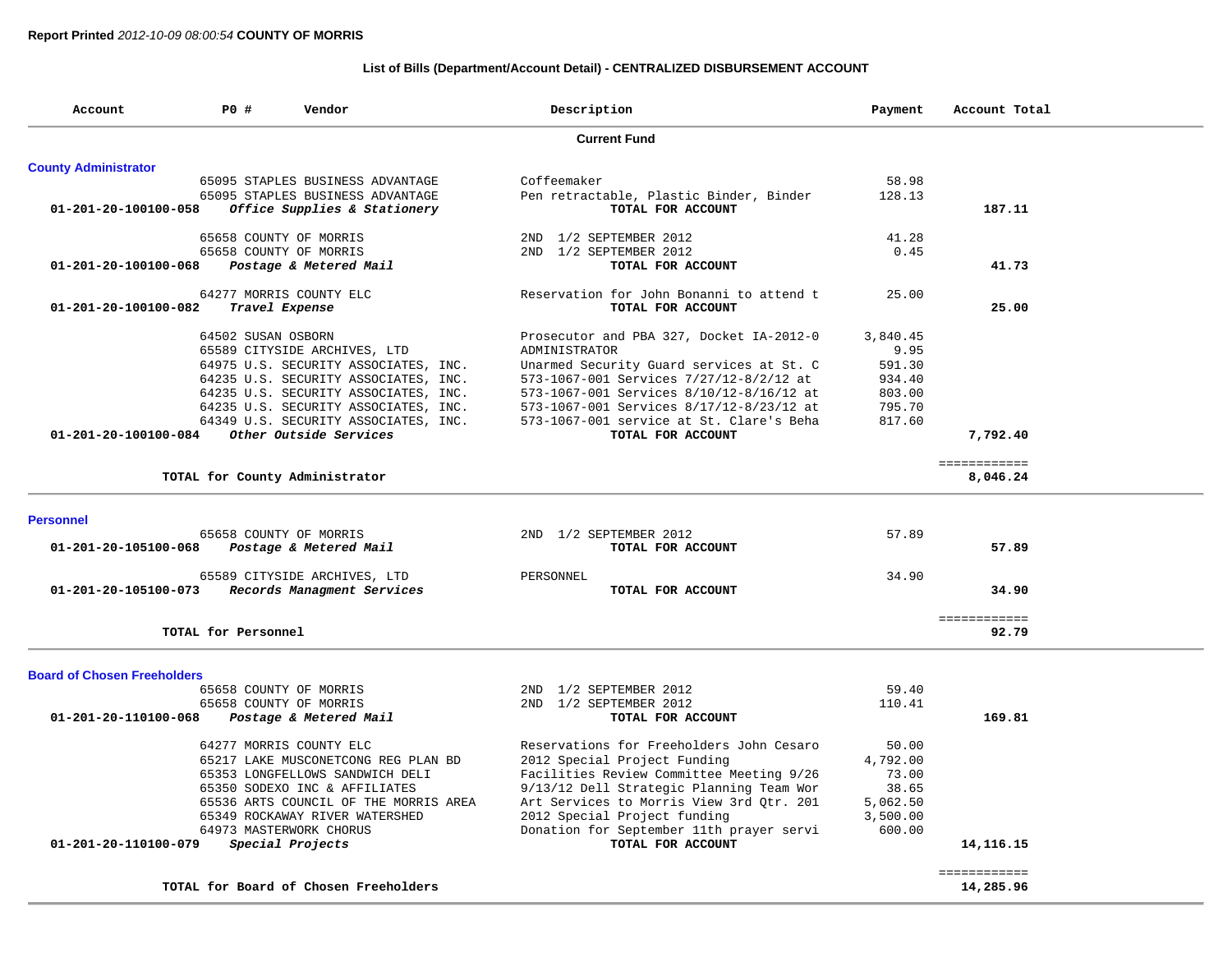| 64629 DAILY RECORD                                   | RETAINING WALL 9/10/12                        | 110.40 |        |
|------------------------------------------------------|-----------------------------------------------|--------|--------|
| 64629 DAILY RECORD                                   | LABORATORY FUME HOODS RE-BID 9/04/12          | 67.24  |        |
| 65045 DAILY RECORD                                   | $$1,500,000$ CCM Improvements ( $p/d$ 9/14) A | 63.60  |        |
| 65045 DAILY RECORD                                   | $$31,800,000$ Refunding Bond (p/d $9/14$ ) In | 77.12  |        |
| 65146 DAILY RECORD                                   | Keller & Kirkpatrick (p/d 9/18)               | 51.12  |        |
| 65146 DAILY RECORD                                   | RBA Group $(p/d \ 9/18)$                      | 48.00  |        |
| 65169 DAILY RECORD                                   | TOUCHSCREEN CONTROL UPGRD 9/18/12             | 70.36  |        |
| 01-201-20-110105-022<br>Advertising                  | TOTAL FOR ACCOUNT                             |        | 487.84 |
| 64652 STAPLES BUSINESS ADVANTAGE                     | Refill Stamp Ink                              | 4.06   |        |
| 64652 STAPLES BUSINESS ADVANTAGE                     | Address Labels                                | 11.94  |        |
| 64652 STAPLES BUSINESS ADVANTAGE                     | Copier paper                                  | 32.30  |        |
| Office Supplies & Stationery<br>01-201-20-110105-058 | TOTAL FOR ACCOUNT                             |        | 48.30  |

## **TOTAL for Clerk of the Board 536.14**

 ============ =============<br>536.14

| <b>County Clerk</b>                                      |                                          |          |              |
|----------------------------------------------------------|------------------------------------------|----------|--------------|
| 63748 WEST PAYMENT CENTER                                | nj pr v34& 35A                           | 96.00    |              |
| 01-201-20-120100-028 Books & Periodicals                 | TOTAL FOR ACCOUNT                        |          | 96.00        |
| 64978 XEROX CORP                                         | maintenance on wc7335p ser.#fka937519 7/ | 116.82   |              |
| 64978 XEROX CORP                                         | maintenance plan 6204 wid format ser.#FR | 74.85    |              |
| 64978 XEROX CORP                                         | base charge july 62-4 copier ser.#AGF-42 | 56.13    |              |
| $01-201-20-120100-044$ Equipment Service Agreements      | TOTAL FOR ACCOUNT                        |          | 247.80       |
| 64977 W.B. MASON COMPANY INC                             | disc dvd+Rw for computer dept.           | 113.24   |              |
| 64977 W.B. MASON COMPANY INC                             | battery, glue sticks labels for office   | 1,377.43 |              |
| 01-201-20-120100-058<br>Office Supplies & Stationery     | TOTAL FOR ACCOUNT                        |          | 1,490.67     |
| 65658 COUNTY OF MORRIS                                   | 1/2 SEPTEMBER 2012<br>2ND                | 2,072.30 |              |
| $01 - 201 - 20 - 120100 - 068$<br>Postage & Metered Mail | TOTAL FOR ACCOUNT                        |          | 2,072.30     |
| 64977 W.B. MASON COMPANY INC                             | toner for the machines in vault and offi | 1,258.46 |              |
| 64977 W.B. MASON COMPANY INC                             | toner and batteries for office           | 306.16   |              |
| Printing<br>01-201-20-120100-069                         | TOTAL FOR ACCOUNT                        |          | 1,564.62     |
| 64968 UNITED PARCEL SERVICE                              | summary of charges SEPT. 8, 2012         | 80.00    |              |
| $01-201-20-120100-084$ Other Outside Services            | TOTAL FOR ACCOUNT                        |          | 80.00        |
| 64970 DEER PARK                                          | 0429033129 7/15/12-8/14/12               | 61.53    |              |
| 01-201-20-120100-095 Other Administrative Supplies       | TOTAL FOR ACCOUNT                        |          | 61.53        |
|                                                          |                                          |          | ------------ |
| TOTAL for County Clerk                                   |                                          |          | 5,612.92     |

**County Board of Elections**

| 64294 W.B. MASON COMPANY INC                         | Pens and Labels              | 94.63  |        |
|------------------------------------------------------|------------------------------|--------|--------|
| 65050 W.B. MASON COMPANY INC                         | Paper and Pens               | 365.68 |        |
| Office Supplies & Stationery<br>01-201-20-121100-058 | TOTAL FOR ACCOUNT            |        | 460.31 |
| 64295 DEER PARK                                      | 0435067756 7/15/12-8/14/12   | 20.47  |        |
| 64301 VERIZON                                        | 973 984-8412 477 35Y 8/22/12 | 27.26  |        |
| 01-201-20-121100-059<br>Other General Expenses       | TOTAL FOR ACCOUNT            |        | 47.73  |
| 65658 COUNTY OF MORRIS                               | 1/2 SEPTEMBER 2012<br>2ND    | 898.25 |        |
| Postage & Metered Mail<br>01-201-20-121100-068       | TOTAL FOR ACCOUNT            |        | 898.25 |
| 65105 WILLIAM ROTH                                   | Pre Election Work            | 430.00 |        |
| School Board Elections<br>01-201-20-121100-076       | TOTAL FOR ACCOUNT            |        | 430.00 |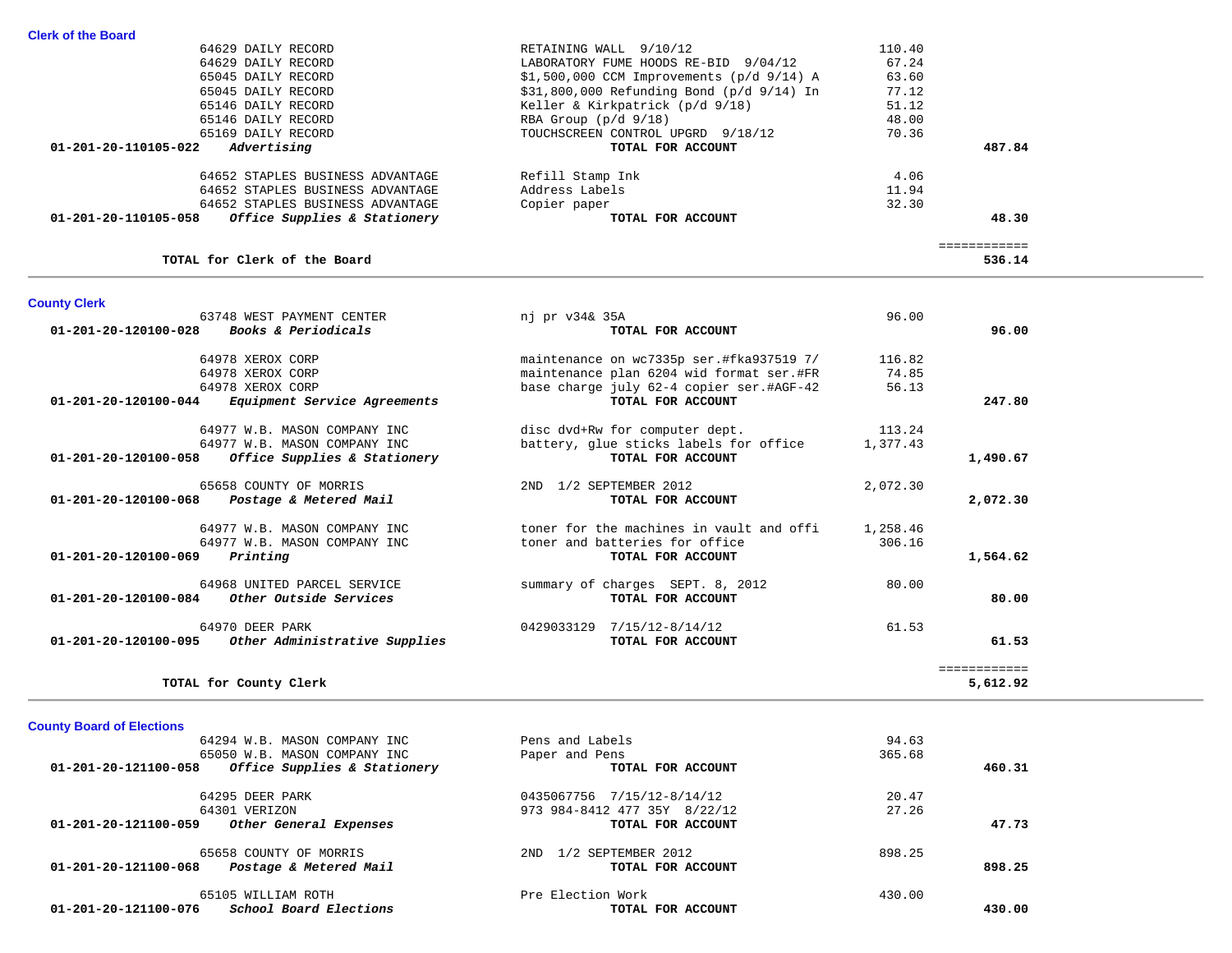|                                    | TOTAL for Superintendent of Elections                                      |                                                               |                 | 3,720.48                  |  |
|------------------------------------|----------------------------------------------------------------------------|---------------------------------------------------------------|-----------------|---------------------------|--|
|                                    |                                                                            |                                                               |                 | ============              |  |
| 01-201-20-121105-164               | 64034 KYOCERA MITA AMERICA, INC.<br>Office Machines - Rental               | Kyocera Mita Copier Quarterly Payment fo<br>TOTAL FOR ACCOUNT | 781.65          | 781.65                    |  |
| 01-201-20-121105-104               | Electronic Voting Machine                                                  | TOTAL FOR ACCOUNT                                             |                 | 252.90                    |  |
|                                    | 64976 ABSOLUTE PACKING & SUPPLY INC<br>64976 ABSOLUTE PACKING & SUPPLY INC | Zip-Loc Bags: 3x5x.002<br>Shipping & Handling                 | 240.00<br>12.90 |                           |  |
|                                    |                                                                            |                                                               |                 |                           |  |
| 01-201-20-121105-095               | 64963 POLAND SPRING WATER CO.<br>Other Administrative Supplies             | 8/01/12-8/31/12<br>0427719620<br>TOTAL FOR ACCOUNT            | 54.30           | 54.30                     |  |
|                                    | $01 - 201 - 20 - 121105 - 068$ Postage & Metered Mail                      | TOTAL FOR ACCOUNT                                             |                 | 2,631.63                  |  |
|                                    | 64972 MORRISTOWN POST OFFICE                                               | DEPOSIT TO BE MADE IN "RETURNED MAILERS"                      | 2,000.00        |                           |  |
|                                    | 65658 COUNTY OF MORRIS                                                     | 2ND 1/2 SEPTEMBER 2012                                        | 631.63          |                           |  |
| <b>Superintendent of Elections</b> |                                                                            |                                                               |                 |                           |  |
|                                    | TOTAL for County Board of Elections                                        |                                                               |                 | =============<br>4,200.12 |  |
| 01-201-20-121100-164               | Office Machines - Rental                                                   | TOTAL FOR ACCOUNT                                             |                 | 638.83                    |  |
|                                    | 64296 RICOH AMERICAS CORPORATION                                           | 157313 Color Printer                                          | 638.83          |                           |  |
| 01-201-20-121100-096               | <i>Election Officer</i>                                                    | TOTAL FOR ACCOUNT                                             |                 | 1,725.00                  |  |
|                                    | 65100 ROBERTA HERSH                                                        | Pre Election Work                                             | 590.00          |                           |  |
|                                    | 65104 DIANA KRUG                                                           | Pre Election Work                                             | 290.00          |                           |  |
|                                    | 64634 ROBERTA HERSH                                                        | Post Election Work                                            | 325.00          |                           |  |
|                                    | 64299 DIANA KRUG<br>64298 HELEN PENNELLA                                   | Post Election Work<br>Post Election Work                      | 60.00<br>40.00  |                           |  |
|                                    | 64300 SCOTT S HERSH                                                        | Post Election Work                                            | 120.00          |                           |  |
|                                    | 64325 ROBERTA HERSH                                                        | Pre election work                                             | 260.00          |                           |  |
|                                    | 64297 HELEN HACKNEY                                                        | Post Election Work                                            | 40.00           |                           |  |

# **County Elections (Cty Clerk)**

| 64647 DAILY RECORD                             | 51311074 display ad for mail in-ballot n | 2,578.94 |             |
|------------------------------------------------|------------------------------------------|----------|-------------|
| 64647 DAILY RECORD                             | 51311074 daily record com ad             | 50.00    |             |
| 64646 PARKER PUBLICATIONS                      | 10829 display ad for absentee ad for mai | 3,548.07 |             |
| $01 - 201 - 20 - 121110 - 022$<br>Advertising  | TOTAL FOR ACCOUNT                        |          | 6,177.01    |
| 65658 COUNTY OF MORRIS                         | 1/2 SEPTEMBER 2012<br>2ND                | 5,600.02 |             |
| 01-201-20-121110-068<br>Postage & Metered Mail | TOTAL FOR ACCOUNT                        |          | 5,600.02    |
| 64635 PAPER MART INC                           | white woven envelopes #10                | 330.75   |             |
| 64635 PAPER MART INC                           | paper $81/2$ x11                         | 728.60   |             |
| 01-201-20-121110-069<br>Printing               | TOTAL FOR ACCOUNT                        |          | 1,059.35    |
|                                                |                                          |          | =========== |
| TOTAL for County Elections (Cty Clerk)         |                                          |          | 12,836.38   |

**TOTAL for County Elections (Cty Clerk) 12,836.38**

# **County Treasurer**

| 63805 MGL PRINTING SOLUTIONS                         | Pressure Seal Form - $P/R$ & $D/D$ for Payro | 7,590.00 |          |
|------------------------------------------------------|----------------------------------------------|----------|----------|
| 63805 MGL PRINTING SOLUTIONS                         | Shipping & Handling                          | 440.00   |          |
| Data Processing Supplies<br>01-201-20-130100-037     | TOTAL FOR ACCOUNT                            |          | 8,030.00 |
| 65610 CAREER TRACK                                   | Management & Leadership Skills for Manag     | 598.00   |          |
| Education Schools & Training<br>01-201-20-130100-039 | TOTAL FOR ACCOUNT                            |          | 598.00   |
| 65658 COUNTY OF MORRIS                               | 1/2 SEPTEMBER 2012<br>2ND.                   | 369.20   |          |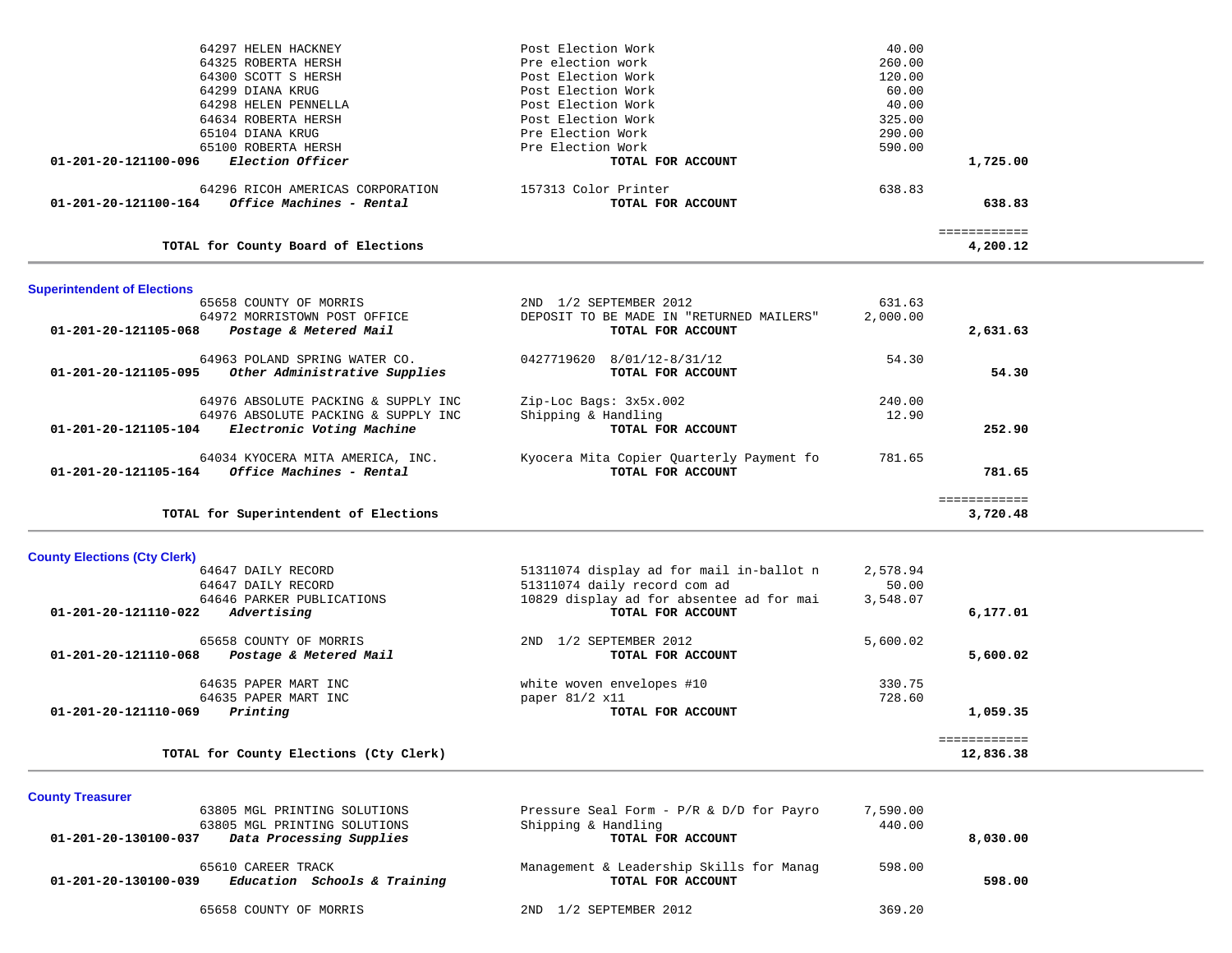| 01-201-20-130100-068<br>Postage & Metered Mail                                           | TOTAL FOR ACCOUNT                                             |                 | 369.20                    |  |
|------------------------------------------------------------------------------------------|---------------------------------------------------------------|-----------------|---------------------------|--|
| 64864 MUNICIPAL SOFTWARE INC<br>01-201-20-130100-078<br>Software Maintenance             | Maintenance of Proprietary Computer Soft<br>TOTAL FOR ACCOUNT | 7,505.00        | 7,505.00                  |  |
| TOTAL for County Treasurer                                                               |                                                               |                 | ============<br>16,502.20 |  |
| <b>Purchasing Division</b>                                                               |                                                               |                 |                           |  |
| 65658 COUNTY OF MORRIS                                                                   | 2ND 1/2 SEPTEMBER 2012                                        | 150.30          |                           |  |
| Postage & Metered Mail<br>01-201-20-130105-068                                           | TOTAL FOR ACCOUNT                                             |                 | 150.30                    |  |
| 65168 DEER PARK<br>Other Administrative Supplies<br>01-201-20-130105-095                 | 0434495552 8/15/12-9/14/12<br>TOTAL FOR ACCOUNT               | 14.63           | 14.63                     |  |
| TOTAL for Purchasing Division                                                            |                                                               |                 | ============<br>164.93    |  |
|                                                                                          |                                                               |                 |                           |  |
| <b>Office Services</b><br>65658 COUNTY OF MORRIS                                         | 2ND 1/2 SEPTEMBER 2012                                        | 7.35            |                           |  |
| 01-201-20-130110-068<br>Postage & Metered Mail                                           | TOTAL FOR ACCOUNT                                             |                 | 7.35                      |  |
| 65674 COUNTY COLLEGE OF MORRIS<br>01-201-20-130110-069<br>Printing                       | Printing Services for September 2012<br>TOTAL FOR ACCOUNT     | 15,333.34       | 15,333.34                 |  |
| TOTAL for Office Services                                                                |                                                               |                 | ============<br>15,340.69 |  |
| <b>Medical Services</b>                                                                  |                                                               |                 |                           |  |
| 61605 PSS WORLD MEDICAL, INC.                                                            | Paper Printer Flowmate                                        | 79.00           |                           |  |
| 61605 PSS WORLD MEDICAL, INC.                                                            | Multistix 10 sg                                               | 59.00           |                           |  |
| 61605 PSS WORLD MEDICAL, INC.<br>61605 PSS WORLD MEDICAL, INC.                           | Glove Exam Ltx Lg PF<br>Aplisol 5tu PPD 10 test 1ml           | 51.20<br>171.36 |                           |  |
| 64952 PSS WORLD MEDICAL, INC.                                                            | INV# 76311386 APLISOL 5TU PPD 10 Test 1m                      | 171.36          |                           |  |
| 64952 PSS WORLD MEDICAL, INC.                                                            | INV# 76422745 Filter BTVR Disp 50/bx                          | 90.00           |                           |  |
| 01-201-20-130115-049<br>Laboratory Services                                              | TOTAL FOR ACCOUNT                                             |                 | 621.92                    |  |
| 64306 STAPLES BUSINESS ADVANTAGE<br>01-201-20-130115-058<br>Office Supplies & Stationery | Office Supplies for Medical Services Aug<br>TOTAL FOR ACCOUNT | 20.09           | 20.09                     |  |
| TOTAL for Medical Services                                                               |                                                               |                 | ============<br>642.01    |  |
|                                                                                          |                                                               |                 |                           |  |
| <b>Information Technology Div</b><br>64007 WEBUCATOR INC.                                | Android 4 Nuts & Bolts                                        | 2,100.00        |                           |  |
| 64007 WEBUCATOR INC.                                                                     | DISCOUNT (5%)                                                 | $-105.00$       |                           |  |
| Education Schools & Training<br>01-201-20-140100-039                                     | TOTAL FOR ACCOUNT                                             |                 | 1,995.00                  |  |
| 63926 DEER PARK                                                                          | Account 0419423314 7/01/12-7/31/12                            | 29.42           |                           |  |
| 63927 STAPLES BUSINESS ADVANTAGE                                                         | As Per Invoice                                                | 159.99          |                           |  |
| 63927 STAPLES BUSINESS ADVANTAGE                                                         | As Per Invoice                                                | 1.52            |                           |  |
| Office Supplies & Stationery<br>01-201-20-140100-058                                     | TOTAL FOR ACCOUNT                                             |                 | 190.93                    |  |
| 65627 CITYSIDE ARCHIVES, LTD<br>Records Managment Services<br>01-201-20-140100-073       | STORAGE SERVICES-OFFICE SERVICES<br>TOTAL FOR ACCOUNT         | 3,391.48        | 3,391.48                  |  |
| 64930 ADVANCED MICRO DISTRIBUTION                                                        | Printer Repairs                                               | 709.00          |                           |  |
| 64930 ADVANCED MICRO DISTRIBUTION                                                        | Printer Repairs                                               | 515.00          |                           |  |
| 63925 ADVANCED MICRO DISTRIBUTION                                                        | HP 4350 Main Kit                                              | 275.00          |                           |  |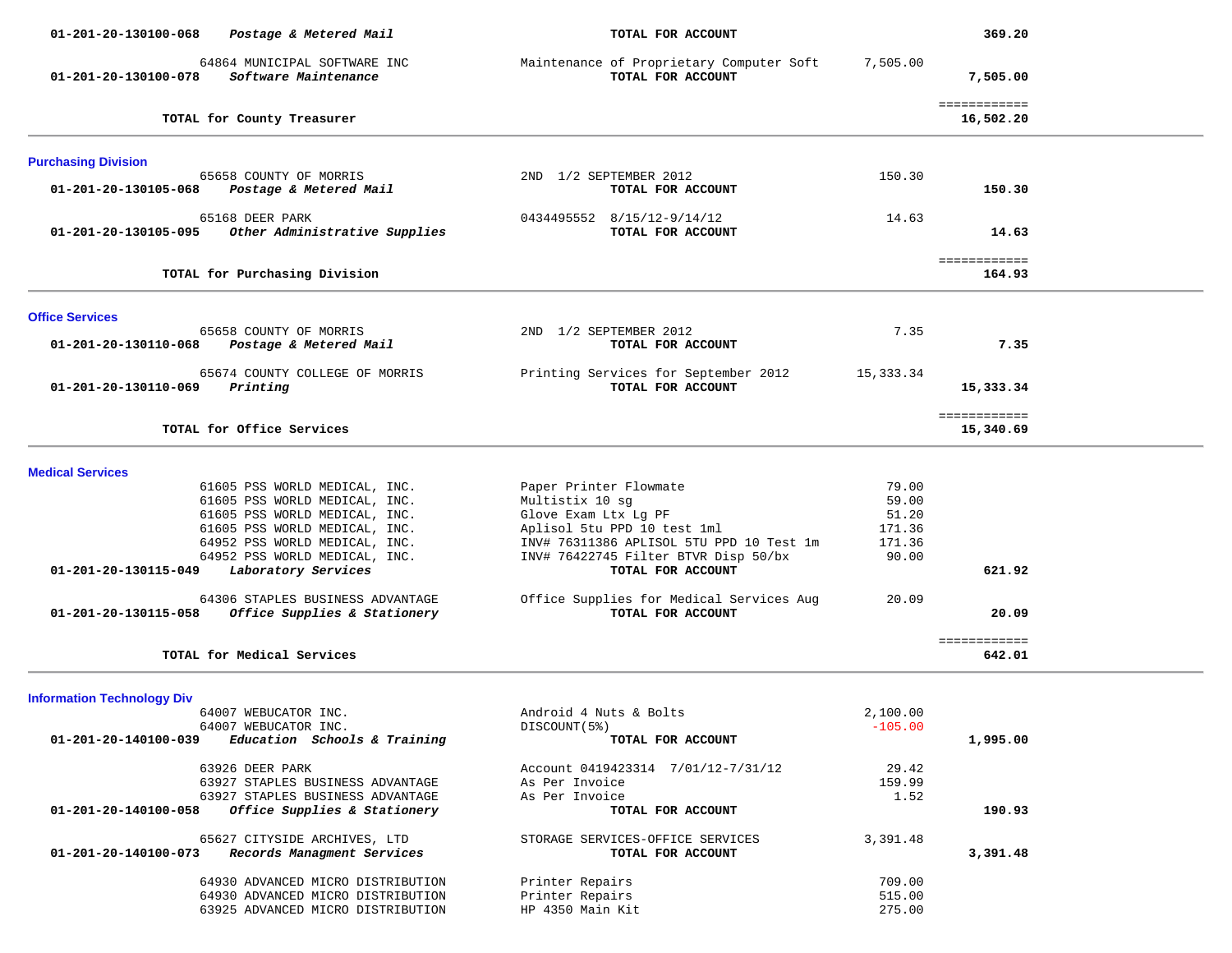| 64488 COMPUTER CABLE & CONNECTOR CO<br>63930 HEWLETT-PACKARD COMPANY<br>63927 STAPLES BUSINESS ADVANTAGE<br>Other Operating&Repair Supply<br>01-201-20-140100-098                                                                                                                                                                                                                                                                                                                                            | USB To Serial Cable<br>HP LaserJet P2035<br>As Per Invoice<br>TOTAL FOR ACCOUNT                                                                                                                                                                                                  | 26.94<br>238.12<br>141.28                                                                             | 1,905.34                 |  |
|--------------------------------------------------------------------------------------------------------------------------------------------------------------------------------------------------------------------------------------------------------------------------------------------------------------------------------------------------------------------------------------------------------------------------------------------------------------------------------------------------------------|----------------------------------------------------------------------------------------------------------------------------------------------------------------------------------------------------------------------------------------------------------------------------------|-------------------------------------------------------------------------------------------------------|--------------------------|--|
| 65204 C.C. CORPORATE STORAGE<br>(2011) Records Managment Services<br>01-203-20-140100-073                                                                                                                                                                                                                                                                                                                                                                                                                    | Shredding Services<br>TOTAL FOR ACCOUNT                                                                                                                                                                                                                                          | 1,034.52                                                                                              | 1,034.52                 |  |
| TOTAL for Information Technology Div                                                                                                                                                                                                                                                                                                                                                                                                                                                                         |                                                                                                                                                                                                                                                                                  |                                                                                                       | ============<br>8,517.27 |  |
| <b>O.L.I.S.</b>                                                                                                                                                                                                                                                                                                                                                                                                                                                                                              |                                                                                                                                                                                                                                                                                  |                                                                                                       |                          |  |
| 61333 OPTRICS INC.<br>01-201-20-140105-044<br>Equipment Service Agreements                                                                                                                                                                                                                                                                                                                                                                                                                                   | Network Monitor 1000 1 Year Maintenance<br>TOTAL FOR ACCOUNT                                                                                                                                                                                                                     | 560.00                                                                                                | 560.00                   |  |
| 63405 DEER PARK<br>64373 STAPLES BUSINESS ADVANTAGE<br>64373 STAPLES BUSINESS ADVANTAGE<br>64373 STAPLES BUSINESS ADVANTAGE<br>64373 STAPLES BUSINESS ADVANTAGE<br>Office Supplies & Stationery<br>01-201-20-140105-058                                                                                                                                                                                                                                                                                      | $0438862047 7/15/12 - 08/14/12$<br>NYC1054187 dated 08/24/12<br>NYC1054187 dated 08/24/12<br>NYC1054187 dated 08/29/12<br>NYC1054187 dated 08/29/12<br>TOTAL FOR ACCOUNT                                                                                                         | 20.90<br>74.39<br>137.88<br>$-32.71$<br>32.71                                                         | 233.17                   |  |
| TOTAL for O.L.I.S.                                                                                                                                                                                                                                                                                                                                                                                                                                                                                           |                                                                                                                                                                                                                                                                                  |                                                                                                       | ============<br>793.17   |  |
| <b>County Board of Taxation</b>                                                                                                                                                                                                                                                                                                                                                                                                                                                                              |                                                                                                                                                                                                                                                                                  |                                                                                                       |                          |  |
| 65071 STAPLES BUSINESS ADVANTAGE<br>65071 STAPLES BUSINESS ADVANTAGE<br>01-201-20-150100-058<br>Office Supplies & Stationery                                                                                                                                                                                                                                                                                                                                                                                 | Supplies<br>Supplies<br>TOTAL FOR ACCOUNT                                                                                                                                                                                                                                        | 251.94<br>43.60                                                                                       | 295.54                   |  |
| 65658 COUNTY OF MORRIS<br>01-201-20-150100-068<br>Postage & Metered Mail                                                                                                                                                                                                                                                                                                                                                                                                                                     | 2ND 1/2 SEPTEMBER 2012<br>TOTAL FOR ACCOUNT                                                                                                                                                                                                                                      | 449.94                                                                                                | 449.94                   |  |
| TOTAL for County Board of Taxation                                                                                                                                                                                                                                                                                                                                                                                                                                                                           |                                                                                                                                                                                                                                                                                  |                                                                                                       | ============<br>745.48   |  |
| <b>County Counsel</b>                                                                                                                                                                                                                                                                                                                                                                                                                                                                                        |                                                                                                                                                                                                                                                                                  |                                                                                                       |                          |  |
| 64289 WEST PAYMENT CENTER<br>01-201-20-155100-050<br>Law Books                                                                                                                                                                                                                                                                                                                                                                                                                                               | Discount plan charges: $7/5/12/ - 8/4/12$<br>TOTAL FOR ACCOUNT                                                                                                                                                                                                                   | 82.93                                                                                                 | 82.93                    |  |
| 65754 DRINKER, BIDDLE & REATH, LLP<br>65754 DRINKER, BIDDLE & REATH, LLP<br>65575 KNAPP TRIMBOLI & PRUSINOWSKI, LLC<br>65546 KNAPP TRIMBOLI & PRUSINOWSKI, LLC<br>65546 KNAPP TRIMBOLI & PRUSINOWSKI, LLC<br>65546 KNAPP TRIMBOLI & PRUSINOWSKI, LLC<br>65546 KNAPP TRIMBOLI & PRUSINOWSKI, LLC<br>65546 KNAPP TRIMBOLI & PRUSINOWSKI, LLC<br>65546 KNAPP TRIMBOLI & PRUSINOWSKI, LLC<br>65546 KNAPP TRIMBOLI & PRUSINOWSKI, LLC<br>65546 KNAPP TRIMBOLI & PRUSINOWSKI, LLC<br>01-201-20-155100-051<br>Legal | ORDINANCE 953294<br>REFUNDING ORDINANCE<br>Local 327-2012 contract neg.<br>PBA298-2011 contract<br>298-Wm.Williams<br>Fratella, M. (Disc.)<br>ACLU Mtg.<br>Delaney, Simpson & Little (Disc.)<br>Flores, M. and Johnston, Shawn<br>Wich, Michelle<br>General<br>TOTAL FOR ACCOUNT | 300.00<br>300.00<br>60.00<br>36.00<br>768.00<br>120.00<br>264.00<br>94.50<br>48.00<br>648.00<br>24.00 | 2,662.50                 |  |
| 64578 STAPLES BUSINESS ADVANTAGE<br>Office Supplies & Stationery<br>01-201-20-155100-058                                                                                                                                                                                                                                                                                                                                                                                                                     | Expanding legal file wallets<br>TOTAL FOR ACCOUNT                                                                                                                                                                                                                                | 42.40                                                                                                 | 42.40                    |  |
|                                                                                                                                                                                                                                                                                                                                                                                                                                                                                                              |                                                                                                                                                                                                                                                                                  |                                                                                                       |                          |  |
| 65545 TAYLOR & FRIEDBERG, LLC<br>Other General Expenses<br>01-201-20-155100-059                                                                                                                                                                                                                                                                                                                                                                                                                              | Court reporting<br>TOTAL FOR ACCOUNT                                                                                                                                                                                                                                             | 309.75                                                                                                | 309.75                   |  |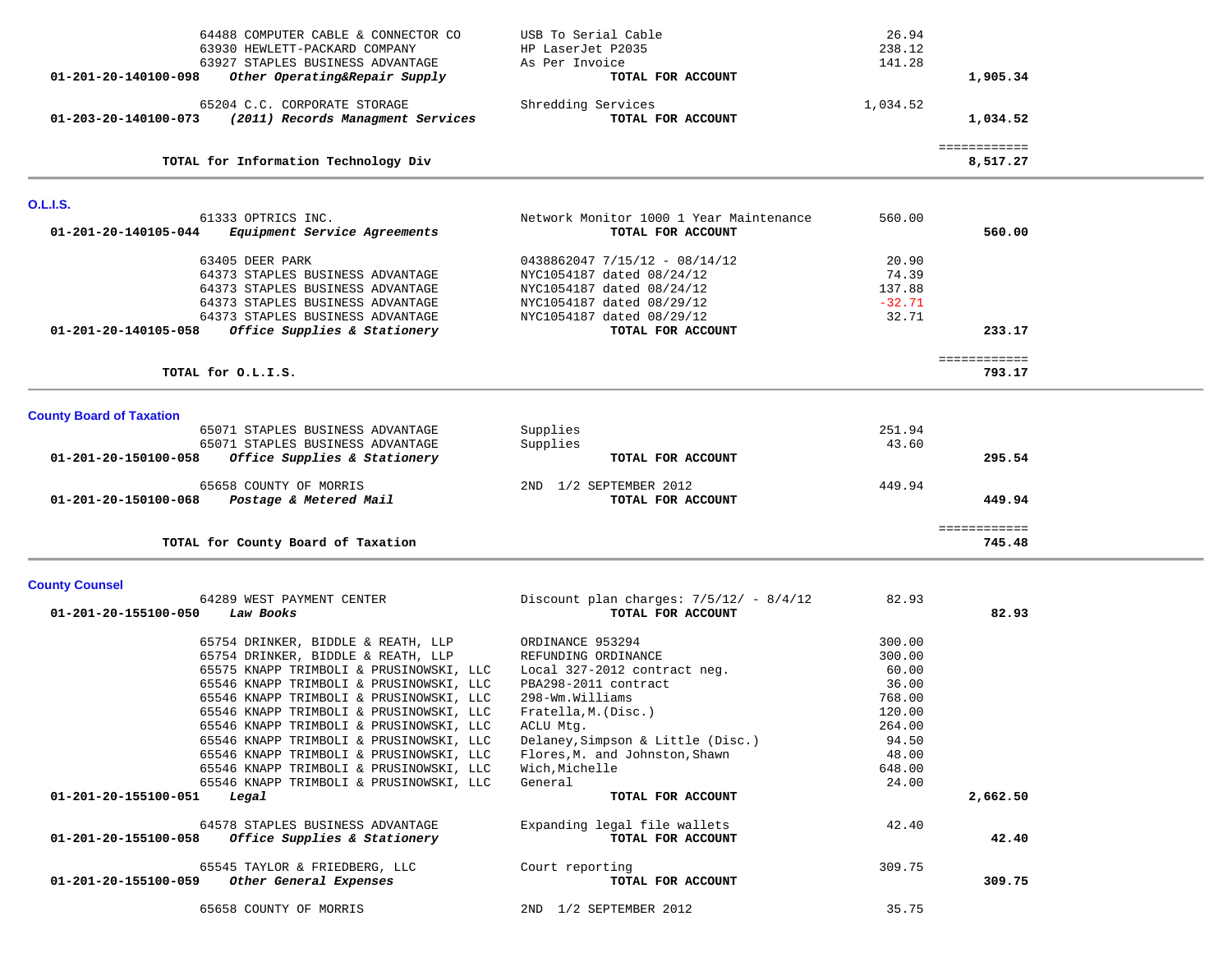| 01-201-20-155100-068    | Postage & Metered Mail                  | TOTAL FOR ACCOUNT                        |           | 35.75                    |  |
|-------------------------|-----------------------------------------|------------------------------------------|-----------|--------------------------|--|
|                         | TOTAL for County Counsel                |                                          |           | ============<br>3,133.33 |  |
| <b>County Surrogate</b> |                                         |                                          |           |                          |  |
|                         | 65658 COUNTY OF MORRIS                  | 2ND 1/2 SEPTEMBER 2012                   | 248.34    |                          |  |
| 01-201-20-160100-068    | Postage & Metered Mail                  | TOTAL FOR ACCOUNT                        |           | 248.34                   |  |
|                         | 64929 JOHN PECORARO                     | PRESENTATION TO CITIZEN ORGANIZATION FIN | 6.65      |                          |  |
|                         | 64929 JOHN PECORARO                     | CONAJ ANNUAL CONFERENCE                  | 155.51    |                          |  |
|                         | 64929 JOHN PECORARO                     | PRESENTATION TO CITIZEN ORGANIZATION IN  | 4.20      |                          |  |
| 01-201-20-160100-082    | Travel Expense                          | TOTAL FOR ACCOUNT                        |           | 166.36                   |  |
|                         |                                         |                                          |           | ============             |  |
|                         | TOTAL for County Surrogate              |                                          |           | 414.70                   |  |
| <b>Engineering</b>      |                                         |                                          |           |                          |  |
|                         | 65161 DEER PARK                         | 0434495495 8-15-12-9-14-12               | 12.16     |                          |  |
| 01-201-20-165100-058    | Office Supplies & Stationery            | TOTAL FOR ACCOUNT                        |           | 12.16                    |  |
|                         | 64113 FEDEX                             | 1487-7249-5 sept. 03,2012 Fedex package  | 63.53     |                          |  |
|                         | 65658 COUNTY OF MORRIS                  | 2ND 1/2 SEPTEMBER 2012                   | 34.55     |                          |  |
|                         | 65658 COUNTY OF MORRIS                  | 2ND 1/2 SEPTEMBER 2012                   | 63.74     |                          |  |
| 01-201-20-165100-068    | Postage & Metered Mail                  | TOTAL FOR ACCOUNT                        |           | 161.82                   |  |
|                         | 63705 R.S. KNAPP CO. INC.               | PW 300 Print EngineUsage                 | 337.90    |                          |  |
|                         | 63705 R.S. KNAPP CO. INC.               | credit **                                | $-283.90$ |                          |  |
| 01-201-20-165100-162    | Furniture & Fixtures                    | TOTAL FOR ACCOUNT                        |           | 54.00                    |  |
|                         | 64124 KENVIL POWER EQUIPMENT, INC.      | container cap                            | 22.72     |                          |  |
|                         | 01-201-20-165100-225 Chemicals & Sprays | TOTAL FOR ACCOUNT                        |           | 22.72                    |  |
|                         |                                         |                                          |           | ============<br>250.70   |  |
|                         | TOTAL for Engineering                   |                                          |           |                          |  |

| 92.00                    | 92.00              | 321897 INSTITUTIONAL BASIC DUES FOR 2 YE<br>TOTAL FOR ACCOUNT                                     | 64252 AASLH<br>01-201-20-175100-028<br>Books & Periodicals                          |
|--------------------------|--------------------|---------------------------------------------------------------------------------------------------|-------------------------------------------------------------------------------------|
| 563.25                   | 563.25             | 1/2 SEPTEMBER 2012<br>2ND<br>TOTAL FOR ACCOUNT                                                    | 65658 COUNTY OF MORRIS<br>01-201-20-175100-068<br>Postage & Metered Mail            |
| 1,388.21                 | 200.00<br>1,188.21 | BETHEL AME CHURCH MARKER PROJECT<br>HISTORIC SITE MARKER MAINTENANCE/PAINTIN<br>TOTAL FOR ACCOUNT | 64249 DAVID MITROS<br>64251 RUTH PACE<br>01-201-20-175100-079<br>Special Projects   |
| 92.00                    | 92.00              | FROM 9-1-12-8-31-14<br>TOTAL FOR ACCOUNT                                                          | 64252 AASLH<br>Other Administrative Supplies<br>01-201-20-175100-095                |
| 29.41                    | 29.41              | 65613 CLICKS USED 3-30-12-6-29-12<br>TOTAL FOR ACCOUNT                                            | 64250 ATLANTIC TOMORROWS OFFICE<br>01-201-20-175100-164<br>Office Machines - Rental |
| ------------<br>2,164.87 |                    |                                                                                                   | TOTAL for Heritage Commission                                                       |

# **Planning Board**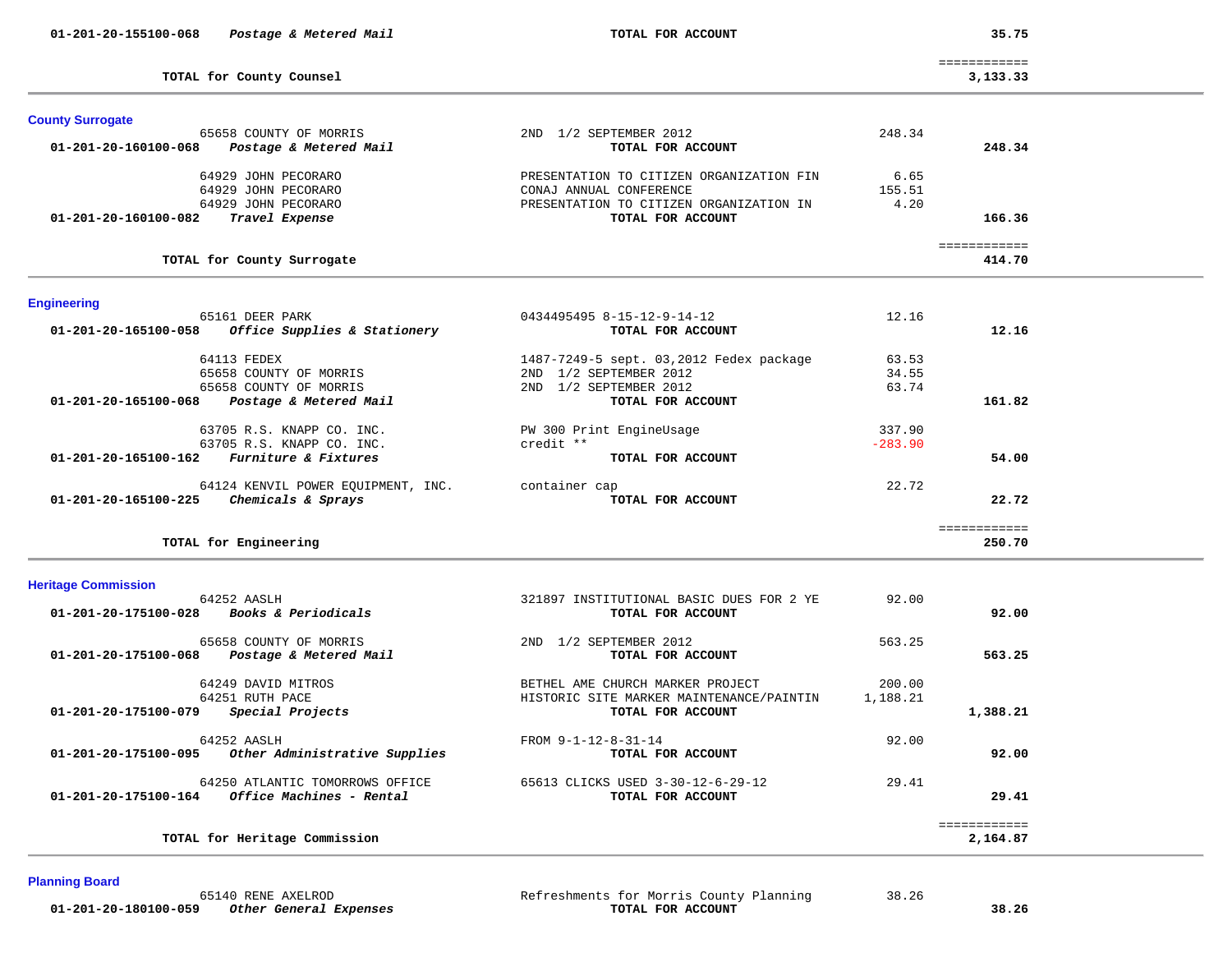|  |  | <b>Transportation Management</b> |  |
|--|--|----------------------------------|--|
|--|--|----------------------------------|--|

| 65040 STAPLES BUSINESS ADVANTAGE                     | Office Supplies - Invoice Date 9/8/2012  | 61.17  |        |
|------------------------------------------------------|------------------------------------------|--------|--------|
| 65041 W.B. MASON COMPANY INC                         | Office Supplies - Invoice Date 9/10/2012 | 104.04 |        |
| Office Supplies & Stationery<br>01-201-20-180105-058 | TOTAL FOR ACCOUNT                        |        | 165.21 |
| 64036 B & H PHOTO-VIDEO INC.                         | Ouote #400395460 AV Equipment for Depart | 718.35 |        |
| Urban Bus<br>01-201-20-180105-286                    | TOTAL FOR ACCOUNT                        |        | 718.35 |
|                                                      |                                          |        |        |
| TOTAL for Transportation Management                  |                                          |        | 883.56 |

#### **PDT - General Admin**

|        | 80.00  | Registration for Deena Cybulski, Directo | 64351 MORRIS COUNTY CHAMBER OF                       |
|--------|--------|------------------------------------------|------------------------------------------------------|
| 80.00  |        | TOTAL FOR ACCOUNT                        | Education Schools & Training<br>01-201-20-180115-039 |
|        | 92.99  | Office Supply Order                      | 65044 STAPLES BUSINESS ADVANTAGE                     |
|        | 74.73  | Office Supply Order                      | 65043 W.B. MASON COMPANY INC                         |
| 167.72 |        | TOTAL FOR ACCOUNT                        | 01-201-20-180115-058<br>Office Supplies & Stationery |
|        | 81.34  | 1/2 SEPTEMBER 2012<br>2ND                | 65658 COUNTY OF MORRIS                               |
| 81.34  |        | TOTAL FOR ACCOUNT                        | 01-201-20-180115-068<br>Postage & Metered Mail       |
|        | 34.48  | $11 \times 17$ Paper                     | 65044 STAPLES BUSINESS ADVANTAGE                     |
|        |        |                                          |                                                      |
|        | 179.70 | Office Supply Order - Paper 8 1/2 x 11   | 65043 W.B. MASON COMPANY INC                         |

**Preservation Trust**  65210 BARBARA MURRAY Battery for phone 25.67 65139 W.B. MASON COMPANY INC Office Supplies 29.66 65139 W.B. MASON COMPANY INC Office Supplies - Fan 23.64  **01-201-20-180120-058** *Office Supplies & Stationery* **TOTAL FOR ACCOUNT 78.97** 65138 JENNIFER MCCULLOCH Travel Expenses for FEMA meeting 9/13/12 50.00  **01-201-20-180120-082** *Travel Expense* **TOTAL FOR ACCOUNT 50.00** ============ 128.97 **TOTAL for Preservation Trust** 

**County Weights & Measures**

| Education Schools & Training<br>01-201-22-201100-039 | TOTAL FOR ACCOUNT                        |        | 758.47 |
|------------------------------------------------------|------------------------------------------|--------|--------|
| 65025 ROGER HECK                                     | GRATUITIES                               | 15.00  |        |
| 65025 ROGER HECK                                     | LODGING, GOLDEN NUGGET HOTEL             | 182.58 |        |
| 65021 ELLIOTT BLAFER                                 | TOLLS                                    | 8.25   |        |
| 65021 ELLIOTT BLAFER                                 | GRATUTITIES                              | 21.00  |        |
| 65021 ELLIOTT BLAFER                                 | MEALS FOR 4 DAYS                         | 60.23  |        |
| 65021 ELLIOTT BLAFER                                 | SELF PARKING                             | 5.00   |        |
| 65021 ELLIOTT BLAFER                                 | GOLDEN NUGGET HOTEL- LODGING SEPT. 4 - 7 | 182.58 |        |
| 65022 ANTHONY GUERNICA                               | PARKING                                  | 5.00   |        |
| 65022 ANTHONY GUERNICA                               | MEALS FOR 4 DAYS                         | 71.25  |        |
| 65022 ANTHONY GUERNICA                               | GRATUITIES                               | 25.00  |        |
| 65022 ANTHONY GUERNICA                               | LODGING-GOLDEN NUGGET HOTEL 9/4-7, 2012  | 182.58 |        |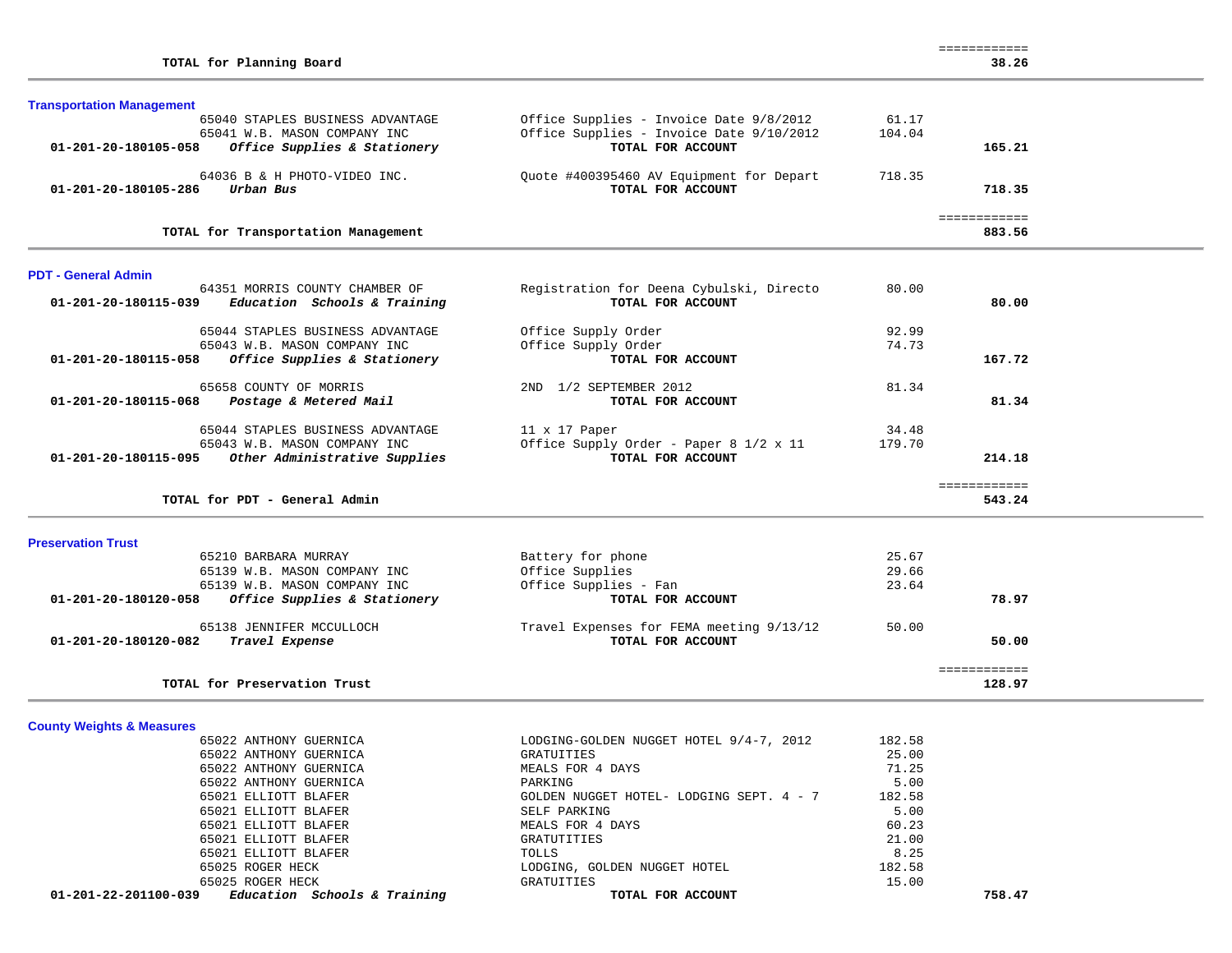| 65658 COUNTY OF MORRIS<br>Postage & Metered Mail<br>01-201-22-201100-068                           | 2ND 1/2 SEPTEMBER 2012<br>TOTAL FOR ACCOUNT                                                        | 6.85                          | 6.85                      |  |
|----------------------------------------------------------------------------------------------------|----------------------------------------------------------------------------------------------------|-------------------------------|---------------------------|--|
| 65143 DEER PARK<br>Other Outside Services<br>01-201-22-201100-084                                  | ACT# 0426700738<br>TOTAL FOR ACCOUNT                                                               | 16.03                         | 16.03                     |  |
| 65632 VERIZON<br>65630 AT&T<br>Telephone<br>01-201-22-201100-146                                   | W&M 201 V63-1789 999 12Y 9/01/12<br>1001-102-9542 COUNTY WEIGHTS<br>TOTAL FOR ACCOUNT              | 286.40<br>2.76                | 289.16                    |  |
| TOTAL for County Weights & Measures                                                                |                                                                                                    |                               | ============<br>1,070.51  |  |
| <b>Employee Group Insurance</b>                                                                    |                                                                                                    |                               |                           |  |
| 64957 JOSE MOJICA<br>65262 HORIZON BLUE CROSS BLUE SHIELD<br>64950 CHARLIE KRANZ                   | Medicare B 1/2012- 6/2012<br>Dental Coverage for the month of October<br>Medicare B 1/2012- 6/2012 | 499.50<br>44,632.04<br>199.80 |                           |  |
| Employee Group Insurance Expenditures<br>01-201-23-220100-090                                      | TOTAL FOR ACCOUNT                                                                                  |                               | 45,331.34<br>============ |  |
| TOTAL for Employee Group Insurance                                                                 |                                                                                                    |                               | 45,331.34                 |  |
| <b>Office of Emergency Management</b>                                                              |                                                                                                    |                               |                           |  |
| 65203 AT&T MOBILITY<br>64042 GLOBALSTAR USA<br>64708 SATCOM GLOBAL INC                             | 1.10028322 Morris County OEM Satellite P<br>Iridium SIM Card                                       | 46.96<br>126.71<br>37.37      |                           |  |
| 01-201-25-252100-031<br>Cellular Phones/Pagers                                                     | TOTAL FOR ACCOUNT                                                                                  |                               | 211.04                    |  |
| 65216 LONGFELLOWS SANDWICH DELI<br>01-201-25-252100-039<br>Education Schools & Training            | UASI Region Meeting - THIRA Development<br>TOTAL FOR ACCOUNT                                       | 675.00                        | 675.00                    |  |
| 64039 EVERBRIDGE, INC.<br>Other General Expenses<br>01-201-25-252100-059                           | One-Day On-Site Training per Quotation #<br>TOTAL FOR ACCOUNT                                      | 2,500.00                      | 2,500.00                  |  |
| 65658 COUNTY OF MORRIS<br>65658 COUNTY OF MORRIS<br>01-201-25-252100-068<br>Postage & Metered Mail | 2ND 1/2 SEPTEMBER 2012<br>2ND 1/2 SEPTEMBER 2012<br>TOTAL FOR ACCOUNT                              | 1.35<br>3.15                  | 4.50                      |  |
| 65148 ARMAND D'AGOSTINO<br>65148 ARMAND D'AGOSTINO<br>01-201-25-252100-082<br>Travel Expense       | E-Z Pass low balance coverage for Accoun<br>NJ Turnpike - CEHA Mtg 8/5/12<br>TOTAL FOR ACCOUNT     | 75.00<br>6.50                 | 81.50                     |  |
| TOTAL for Office of Emergency Management                                                           |                                                                                                    |                               | ============<br>3,472.04  |  |
| <b>Communications Center</b>                                                                       |                                                                                                    |                               |                           |  |
| 65000 DEER PARK<br>Office Supplies & Stationery<br>01-201-25-252105-058                            | 8/31/12, 0434508784 for 8/1-8/31/12<br>TOTAL FOR ACCOUNT                                           | 62.10                         | 62.10                     |  |
| 65658 COUNTY OF MORRIS<br>01-201-25-252105-068<br>Postage & Metered Mail                           | 2ND 1/2 SEPTEMBER 2012<br>TOTAL FOR ACCOUNT                                                        | 15.03                         | 15.03                     |  |

63573 MOTOROLA SOLUTIONS INC 8/17/12 per invoice radio repair replace 393.00<br>2 Radio Repairs correct community of the set of the set of the set of the set of the set of the set of the set o

 **01-201-25-252105-072** *Radio Repairs* **TOTAL FOR ACCOUNT 393.00**

64418 VISUAL COMPUTER SOLUTIONS POSS Enterprise Edition-Annual Support w 1,339.00<br>3 Software Maintenance **entity** or account  **01-201-25-252105-078** *Software Maintenance* **TOTAL FOR ACCOUNT 1,339.00**

 63516 MOTOROLA 8/17/12,2 microwave boards failed due to 1,336.98  **01-201-25-252105-131** *County Wide Radio System* **TOTAL FOR ACCOUNT 1,336.98**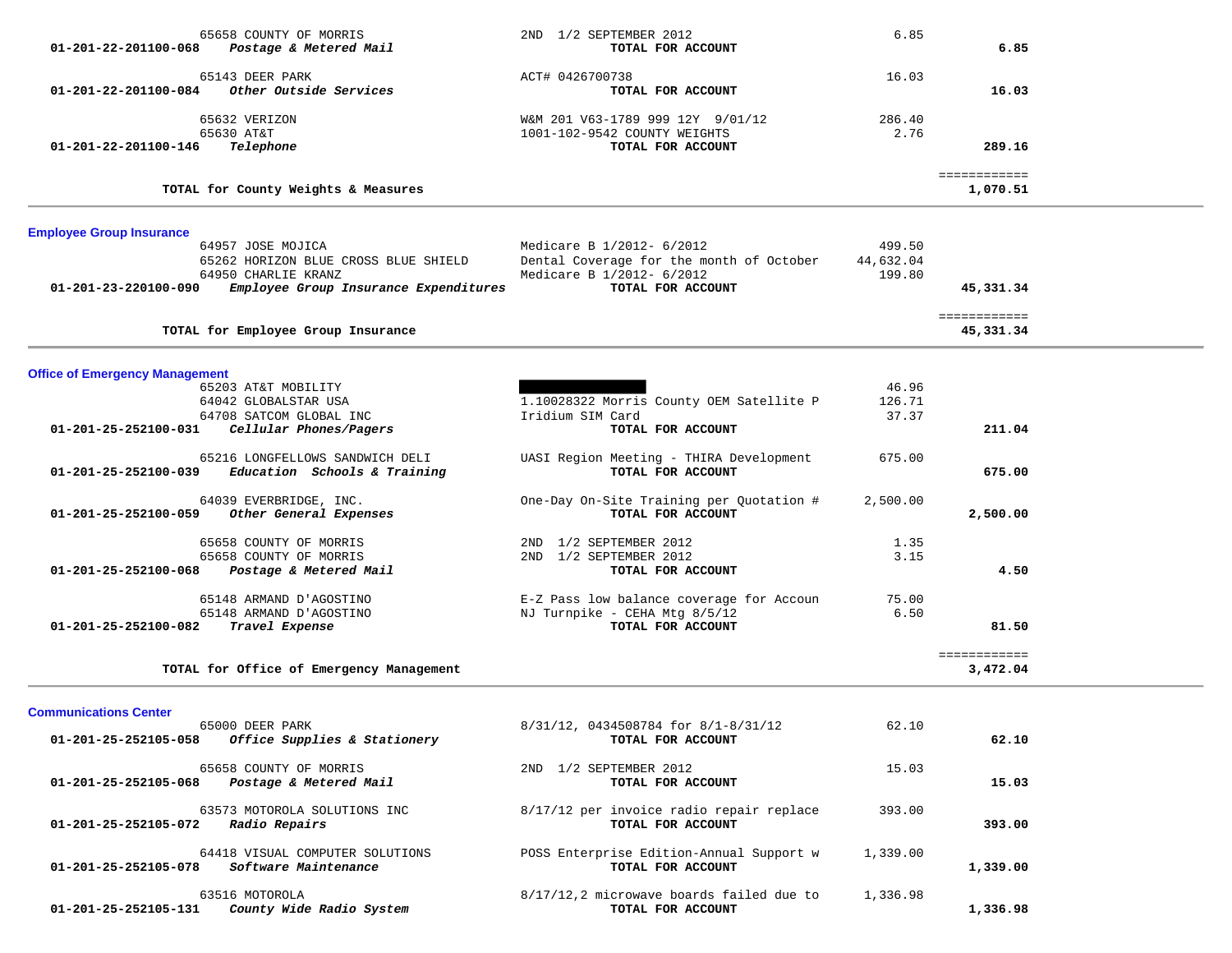| 64993 BOROUGH OF BUTLER<br>64999 JERSEY CENTRAL POWER & LIGHT<br>Electricity<br>01-201-25-252105-137 | 3680-0 dtd 9/10/12 Denise Drive cell tow<br>10 00 78 7724 2 1, 9/13/2012 Gillette (8<br>TOTAL FOR ACCOUNT | 613.55<br>329.48 | 943.03   |
|------------------------------------------------------------------------------------------------------|-----------------------------------------------------------------------------------------------------------|------------------|----------|
| 64419 THE INSTITUTE FOR FORENSIC<br>Medical<br>01-201-25-252105-189                                  | Psychological Examinations and Report<br>TOTAL FOR ACCOUNT                                                | 975.00           | 975.00   |
| 65002 UNIVERSAL UNIFORM SALES CO INC                                                                 | Terry MC Co-Op #163                                                                                       | 587.00           |          |
| 65002 UNIVERSAL UNIFORM SALES CO INC<br>65002 UNIVERSAL UNIFORM SALES CO INC                         | Lezcano MC Co-Op#138<br>Pepe MC Co Fire Marshall                                                          | 75.99<br>229.91  |          |
| 01-201-25-252105-202<br>Uniform And Accessories                                                      | TOTAL FOR ACCOUNT                                                                                         |                  | 892.90   |
|                                                                                                      |                                                                                                           |                  |          |
| TOTAL for Communications Center                                                                      |                                                                                                           |                  | 5,957.04 |

# **County Medical Examiner Office**

| 65118 MORRISTOWN PATHOLOGY ASSOCIATES                | Case $14-12-0445$ , $9/14/12$      | 400.00   |              |
|------------------------------------------------------|------------------------------------|----------|--------------|
| <i>Consultation Fee</i><br>01-201-25-254100-035      | TOTAL FOR ACCOUNT                  |          | 400.00       |
| 65224 DEER PARK                                      | 0434597878, 9/18/12                | 6.27     |              |
| Office Supplies & Stationery<br>01-201-25-254100-058 | TOTAL FOR ACCOUNT                  |          | 6.27         |
| 64774 FEDEX                                          | AC#164215938 8/20/12 Case 14120401 | 47.28    |              |
| 01-201-25-254100-059<br>Other General Expenses       | TOTAL FOR ACCOUNT                  |          | 47.28        |
| 65658 COUNTY OF MORRIS                               | 1/2 SEPTEMBER 2012<br>2ND          | 26.91    |              |
| 01-201-25-254100-068<br>Postage & Metered Mail       | TOTAL FOR ACCOUNT                  |          | 26.91        |
| 65112 NMS LABS                                       | Morris 8/12                        | 4,605.81 |              |
| 65112 NMS LABS                                       | Sussex $8/12$                      | 650.00   |              |
| 65112 NMS LABS                                       | Warren 8/12                        | 1,496.00 |              |
| $01-201-25-254100-084$ Other Outside Services        | TOTAL FOR ACCOUNT                  |          | 6,751.81     |
|                                                      |                                    |          | ============ |
| TOTAL for County Medical Examiner Office             |                                    |          | 7,232,27     |

# **County Sheriff's Department**

| 63798 VERIZON WIRELESS<br>Cellular Phones/Pagers<br>01-201-25-270100-031                                                                                                                                                                  | 682268073-00001<br>7/20/12 - 8/19/12, Inv<br>TOTAL FOR ACCOUNT                                                                                                                                     | 80.56                                            | 80.56    |
|-------------------------------------------------------------------------------------------------------------------------------------------------------------------------------------------------------------------------------------------|----------------------------------------------------------------------------------------------------------------------------------------------------------------------------------------------------|--------------------------------------------------|----------|
| 63684 MARIN CONSULTING ASSOCIATES<br>01-201-25-270100-039<br>Education Schools & Training                                                                                                                                                 | Performance & Accountability/Sqt.Denise<br>TOTAL FOR ACCOUNT                                                                                                                                       | 240.00                                           | 240.00   |
| 62759 STATE TOXICOLOGY LABORATORY<br>01-201-25-270100-059<br>Other General Expenses                                                                                                                                                       | Toxicology Test- $6/18/12$ , Inv dtd $7/12/12$<br>TOTAL FOR ACCOUNT                                                                                                                                | 315.00                                           | 315.00   |
| 63219 UNIOUE PHOTO INC<br>Photographic Suppies<br>01-201-25-270100-064                                                                                                                                                                    | Film-#GNF200B (Bulk Pack / C-41 Process.<br>TOTAL FOR ACCOUNT                                                                                                                                      | 695.00                                           | 695.00   |
| 65658 COUNTY OF MORRIS<br>01-201-25-270100-068<br>Postage & Metered Mail                                                                                                                                                                  | 1/2 SEPTEMBER 2012<br>2ND<br>TOTAL FOR ACCOUNT                                                                                                                                                     | 372.61                                           | 372.61   |
| 65018 STAPLES BUSINESS ADVANTAGE<br>65019 STAPLES BUSINESS ADVANTAGE<br>65019 STAPLES BUSINESS ADVANTAGE<br>65008 STAPLES BUSINESS ADVANTAGE<br>65008 STAPLES BUSINESS ADVANTAGE<br>Other Administrative Supplies<br>01-201-25-270100-095 | A. Noboa - filefolders<br>Office Supplies - Inv dtd 5/25/12, Acct#<br>CREDIT - Item#3 (#408800 Extended Platfo<br>S.Gonzalez - precise roler<br>S. Gonzalez - office supplies<br>TOTAL FOR ACCOUNT | 75.15<br>457.41<br>$-39.94$<br>51.00<br>2,663.57 | 3,207.19 |
| 63657 SPRINT NEXTEL                                                                                                                                                                                                                       | Sprint Monthly Phone Bill 07/13/12-08/12                                                                                                                                                           | 1,265.63                                         |          |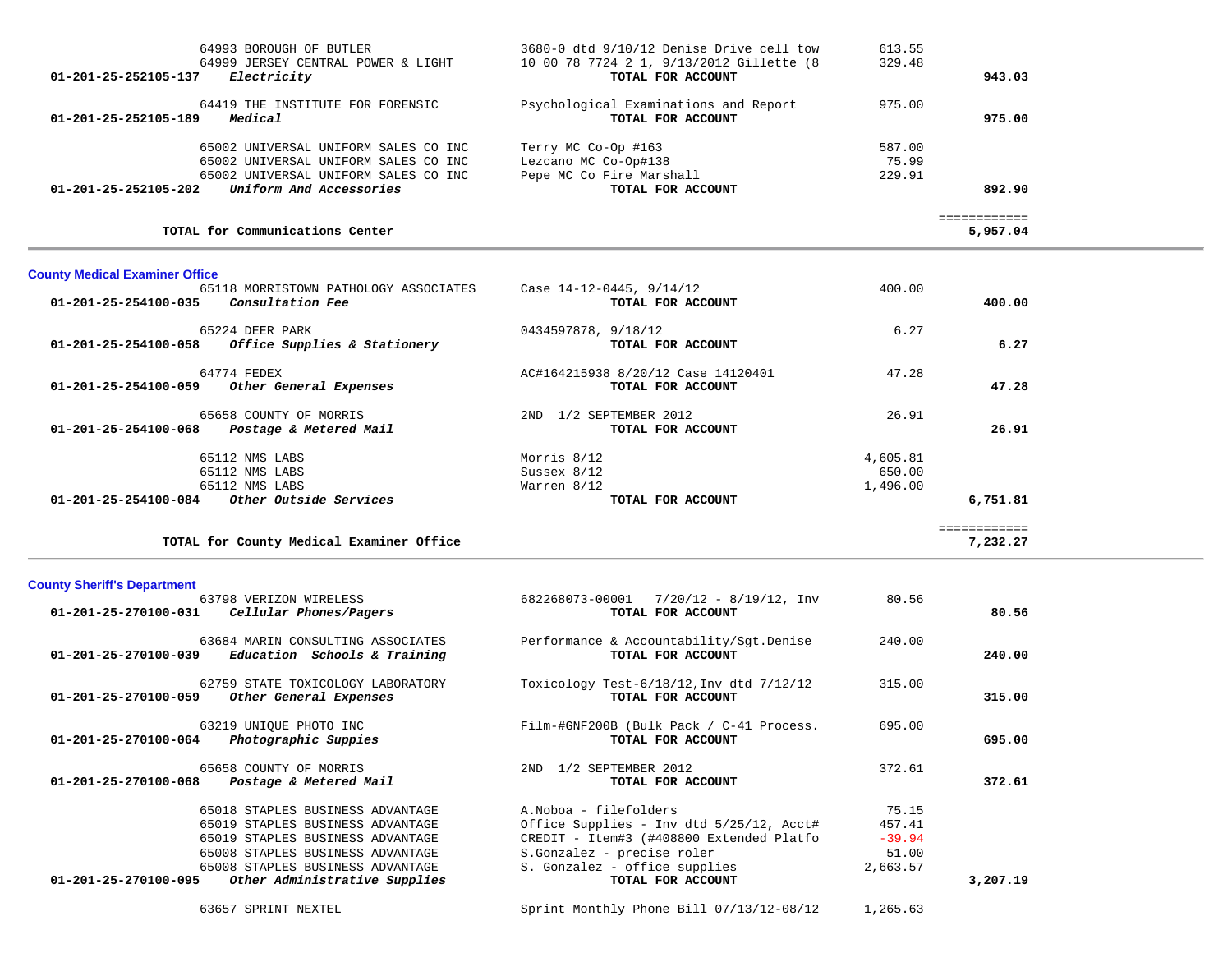| Communications Equipment<br>01-201-25-270100-161                                        | TOTAL FOR ACCOUNT                          |          | 1,265.63                 |
|-----------------------------------------------------------------------------------------|--------------------------------------------|----------|--------------------------|
| 63674 UNIVERSAL UNIFORM SALES CO INC<br>Uniform And Accessories<br>01-201-25-270100-202 | Shirt - Mangiafridda<br>TOTAL FOR ACCOUNT  | 143.85   | 143.85                   |
| TOTAL for County Sheriff's Department                                                   |                                            |          | ============<br>6,319.84 |
| <b>County Prosecutor's Office</b>                                                       |                                            |          |                          |
| 64319 SPRINT                                                                            | ACCOUNT #949480113 (PAYS FOR PERIOD 7/13   | 6,717.02 |                          |
| Cellular Phones/Pagers<br>01-201-25-275100-031                                          | TOTAL FOR ACCOUNT                          |          | 6,717.02                 |
|                                                                                         |                                            |          |                          |
| 64334 PREMIER MEMORY                                                                    | HP JET 615N J6057A** ATTENTION KEVIN KEN   | 66.00    |                          |
| 65206 KEVIN KENNEDY                                                                     | Memory Chip return for server              | 2.95     |                          |
| 65027 ELLI LIMA                                                                         | Camcorder charger for Community Affairs    | 39.99    |                          |
| Data Processing Supplies<br>01-201-25-275100-037                                        | TOTAL FOR ACCOUNT                          |          | 108.94                   |
| 63719 NYSTARS                                                                           | 2012 Joint Annual Crash Reconstruction C   | 375.00   |                          |
| 64290 NJ STATE BAR ASSOCIATION                                                          | NJSBA MID-YEAR MEETING** PROSECUTOR ROBE   | 595.00   |                          |
| 64843 THOMAS LAIRD                                                                      | Lodging and Meals $9/9/12-9/13/12$ for Pos | 606.70   |                          |
| 64346 NEW JERSEY HOMICIDE INVESTIGATORS                                                 | 19th Annual Advanced Homicide Investigat   | 1,050.00 |                          |
| 64345 NATIONAL CHILD PROTECTION                                                         | Registration"When Words Matter: Emerging   | 300.00   |                          |
| 64345 NATIONAL CHILD PROTECTION                                                         | Det. Cheryl Drinkard                       | 300.00   |                          |
| Education Schools & Training<br>01-201-25-275100-039                                    | TOTAL FOR ACCOUNT                          |          | 3,226.70                 |
|                                                                                         |                                            |          |                          |
| 61172 GANN LAW BOOKS                                                                    | 2013 Edition NJ Court Rules                | 3,996.00 |                          |
| 61172 GANN LAW BOOKS                                                                    | Shipping                                   | 43.00    |                          |
| 63768 WEST PAYMENT CENTER                                                               | 1003917278 West Information Charges (Jul   | 1,215.50 |                          |
| Law Books<br>01-201-25-275100-050                                                       | TOTAL FOR ACCOUNT                          |          | 5,254.50                 |
|                                                                                         |                                            |          |                          |
| 64832 FEDEX                                                                             | Account #1051-0576-2 Express Mail for 8/   | 194.17   |                          |
| 65658 COUNTY OF MORRIS                                                                  | 2ND 1/2 SEPTEMBER 2012                     | 938.17   |                          |
| 65366 FEDEX                                                                             | Account #1051-0576-2 SEPT 24, 2012         | 160.93   |                          |
| 65058 FEDEX                                                                             | Account #1051-0576-2 (Sept.7 and Sept.14   | 64.21    |                          |
| Postage & Metered Mail<br>01-201-25-275100-068                                          | TOTAL FOR ACCOUNT                          |          | 1,357.48                 |
| 65215 M.C. PROSECUTOR'S EMERGENT                                                        | Reimburse Prosecutor's Confidential Revo   | 1,899.73 |                          |
| Special Projects<br>01-201-25-275100-079                                                | TOTAL FOR ACCOUNT                          |          | 1,899.73                 |
|                                                                                         |                                            |          |                          |
| 64316 A.R.T. AGENCY, INC                                                                | THE STATE OF NJ V HOZAY ROYAL 8/16/12      | 75.43    |                          |
| Transcripts<br>01-201-25-275100-081                                                     | TOTAL FOR ACCOUNT                          |          | 75.43                    |
| 65207 CHRISTOPHER MERCADANTE                                                            | Car Wash-Prosecutor- Sparkle Car Wash      | 13.48    |                          |
| Travel Expense<br>01-201-25-275100-082                                                  | TOTAL FOR ACCOUNT                          |          | 13.48                    |
|                                                                                         |                                            |          |                          |
| 64831 WILLIAM SCHIEVELLA                                                                | Folding Tables for Events- Community Aff   | 83.20    |                          |
| 64320 BJ'S WHOLESALE CLUB INC                                                           | MEMBERSHIP #04850325785-FOR OFFIC/COMMUN   | 53.50    |                          |
| 01-201-25-275100-088<br>Meeting Exp Advisory Board Etc                                  | TOTAL FOR ACCOUNT                          |          | 136.70                   |
| 64322 CABLEVISION                                                                       | OPTIMUM SERVICE #07876-616338-01-7 (9/1-   | 159.90   |                          |
| 64322 CABLEVISION                                                                       | OPTIMUM SERVICE #07876-625785-01-9 SEPT.   | 149.90   |                          |
| 63693 GTS WELCO                                                                         | Account #LB927** Community Affairs Unit-   | 49.34    |                          |
| 64308 LEGENDS CAR WASH                                                                  | Full Service Car Wash SEPT.2012            | 14.00    |                          |
| 64291 MILLTOWN MOTOR WORKS                                                              | M47AKV Vehicle Inspection requested by     | 535.00   |                          |
| 64321 RIOS' ENGRAVING                                                                   | Brass Plate w/eng.-Sgt. Scott Smith- Reti  | 108.00   |                          |
| 64833 EQUIFAX INFORMATION SVCS LLC                                                      | Customer #04/444VC00947 - Period ending    | 46.86    |                          |
| 64475 JOSEPH COSTELLO                                                                   | National Technical Investigators Associa   | 25.00    |                          |
| 64500 COFFEE LOVERS COFFEE SERVICE                                                      | Customer ID MORRI005 In House coffee/Tea   | 45.11    |                          |
| 65056 MC DETECTIVES ASSOCIATION                                                         | 2012 Dues                                  | 100.00   |                          |
| 65006 RIOS' ENGRAVING                                                                   | Plaques "TJ Rice"                          | 178.00   |                          |
| 65006 RIOS' ENGRAVING                                                                   | 7x9 Plaques                                | 116.00   |                          |
| 65006 RIOS' ENGRAVING                                                                   | 9x12 Plaques                               | 256.00   |                          |
|                                                                                         |                                            |          |                          |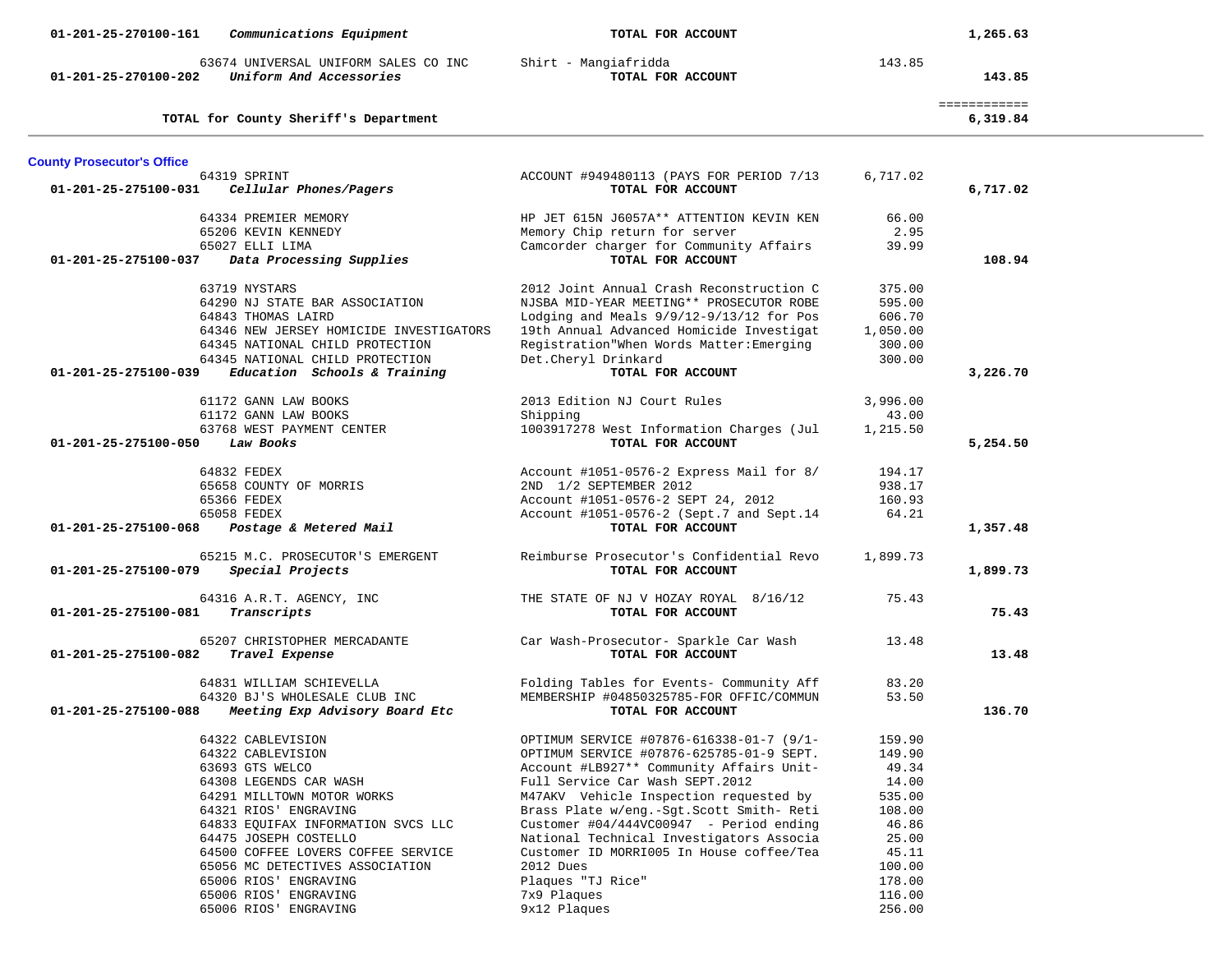| 65006 RIOS' ENGRAVING                                | 2012 Youth Academy Trophy's                | 388.50    |              |  |
|------------------------------------------------------|--------------------------------------------|-----------|--------------|--|
| 63716 SPRINT                                         | Account #899669942(billing period 7/12-8   | 161.97    |              |  |
| Investigation Expense<br>01-201-25-275100-118        | TOTAL FOR ACCOUNT                          |           | 2,333.58     |  |
|                                                      |                                            |           |              |  |
| 63009 RAHWAY TRAVEL                                  | RE: STATE VS DAVID JONES** DET./SUP.CAST   | 1,263.90  |              |  |
| 01-201-25-275100-126<br>Court Expenses-Extradition   | TOTAL FOR ACCOUNT                          |           | 1,263.90     |  |
|                                                      |                                            |           |              |  |
| 58170 STATE TOXICOLOGY LABORATORY                    | Applicant Drug Test                        | 45.00     |              |  |
| 01-201-25-275100-189<br>Medical                      | TOTAL FOR ACCOUNT                          |           | 45.00        |  |
|                                                      |                                            |           |              |  |
| 64497 EMBROIDME                                      | Men's(L) Shirt                             | 39.00     |              |  |
| 64497 EMBROIDME                                      | $Men's(L) Shirt-White$                     | 35.00     |              |  |
| 64839 ATLANTIC TACTICAL OF NJ, INC.                  | Account#200033-S&W Badge- ASSISTANT PROS   | 65.94     |              |  |
| 64839 ATLANTIC TACTICAL OF NJ, INC.                  | Account#200033-MCPO Badges                 | 219.50    |              |  |
| 64318 ATLANTIC TACTICAL OF NJ, INC.                  | 12-MCPO-ID/Badge Dress-Account #200033     | 480.39    |              |  |
| 64318 ATLANTIC TACTICAL OF NJ, INC.                  | Wallet Badge-Prosecutor Retired, Chief R   | 592.74    |              |  |
| 64318 ATLANTIC TACTICAL OF NJ, INC.                  | 5.11 Tactical Pants-Det.Brian Walsh        | 49.99     |              |  |
| 64318 ATLANTIC TACTICAL OF NJ, INC.                  | S&W Badge-Assistant Prosecutor Amy Knuts   | 77.94     |              |  |
| Uniform And Accessories<br>01-201-25-275100-202      | TOTAL FOR ACCOUNT                          |           | 1,560.50     |  |
|                                                      |                                            |           |              |  |
|                                                      |                                            |           | ============ |  |
| TOTAL for County Prosecutor's Office                 |                                            |           | 23,992.96    |  |
|                                                      |                                            |           |              |  |
|                                                      |                                            |           |              |  |
| <b>County Jail</b>                                   |                                            |           |              |  |
| 64070 VERIZON WIRELESS                               | 88569905800001 CELL PHONES DATED 8.26.12   | 370.35    |              |  |
| 01-201-25-280100-031 Cellular Phones/Pagers          | TOTAL FOR ACCOUNT                          |           | 370.35       |  |
| 64046 ATLANTIC TRAINING CENTER                       |                                            |           |              |  |
|                                                      | 9 CPR CARDS DATED 8.29.12                  | 90.00     |              |  |
| Education Schools & Training<br>01-201-25-280100-039 | TOTAL FOR ACCOUNT                          |           | 90.00        |  |
| 64671 CARRIER CORPORATION                            | HVAC CINTRACT PAYMENT FROM 9.1.12 TO 11.   | 5,935.00  |              |  |
| 01-201-25-280100-044<br>Equipment Service Agreements | TOTAL FOR ACCOUNT                          |           | 5,935.00     |  |
|                                                      |                                            |           |              |  |
| 64012 STAPLES BUSINESS ADVANTAGE                     | OFFICE SUPPLIES DATED 8.21.12              | 169.66    |              |  |
| 64012 STAPLES BUSINESS ADVANTAGE                     | OFFICE SUPPLIES DATED 8.21.12              | 589.56    |              |  |
| 64012 STAPLES BUSINESS ADVANTAGE                     | OFFICE SUPPLIES DATED 8.21.12              | 1,438.54  |              |  |
| 64012 STAPLES BUSINESS ADVANTAGE                     | OFFICE SUPPLIES DATED 8.21.12              | 100.26    |              |  |
| 64012 STAPLES BUSINESS ADVANTAGE                     | OFFICE SUPPLIES DATED 8.21.12              | 61.88     |              |  |
| 64065 W.B. MASON COMPANY INC                         | FOLDERS DATED 8.27.12                      | 21.87     |              |  |
| Office Supplies & Stationery<br>01-201-25-280100-058 | TOTAL FOR ACCOUNT                          |           | 2,381.77     |  |
|                                                      |                                            |           |              |  |
| 64058 TREASURER-STATE OF NEW JERSEY                  | X-RAY MACHINE REG. RENEWAL FROM 11.1.12    | 106.00    |              |  |
| Other General Expenses<br>01-201-25-280100-059       | TOTAL FOR ACCOUNT                          |           | 106.00       |  |
|                                                      |                                            |           |              |  |
| 65658 COUNTY OF MORRIS                               | 2ND 1/2 SEPTEMBER 2012                     | 52.37     |              |  |
| 01-201-25-280100-068<br>Postage & Metered Mail       | TOTAL FOR ACCOUNT                          |           | 52.37        |  |
|                                                      |                                            |           |              |  |
| 64052 ACME AMERICAN REPAIRS INC.                     | SUPPLY, INSTALL, & REPLACEMENT OF FILTER H | 225.00    |              |  |
| 64662 ACME AMERICAN REPAIRS INC.                     | PARTS FOR FACILITY DISHWASHER DATED 8.10   | 12,400.00 |              |  |
| 64228 ELEVATOR MAINTENANCE CORP                      | ELEVATOR MAINTENANCE FOR OCT. 2012 DATED   | 683.33    |              |  |
| 64066 VEOLIA ES SOLID WASTE OF                       | FACILITY REFUSE REMOVAL FOR SEPT.2012 DA   | 2,154.53  |              |  |
| 62960 STATE TOXICOLOGY LABORATORY                    | 5/23/2012 APPLICANT DRUG SCREENINGS(12)    | 180.00    |              |  |
| 62960 STATE TOXICOLOGY LABORATORY                    | 5/30/2012 Aplicants                        | 270.00    |              |  |
| 62960 STATE TOXICOLOGY LABORATORY                    | $6/05/2012$ Aplicants                      | 90.00     |              |  |
| 63941 T J'S SPORTWIDE TROPHY                         | PLAQUES AND ENGRAVING DATED 8.27.12        | 274.50    |              |  |
| Other Outside Services<br>01-201-25-280100-084       | TOTAL FOR ACCOUNT                          |           | 16,277.36    |  |
|                                                      |                                            |           |              |  |
| 59100 BROWNELLS INC                                  | FIREARM PARTS AND CLEANING SUPPLIES PLUS   | 349.89    |              |  |
| Security Equipment<br>01-201-25-280100-128           | TOTAL FOR ACCOUNT                          |           | 349.89       |  |
|                                                      |                                            |           |              |  |
| 64067 KYOCERA MITA AMERICA, INC.                     | 7629689041 LEASE PAYMENT FOR COPIERS IN    | 3,923.70  |              |  |
| 01-201-25-280100-164<br>Office Machines - Rental     | TOTAL FOR ACCOUNT                          |           | 3,923.70     |  |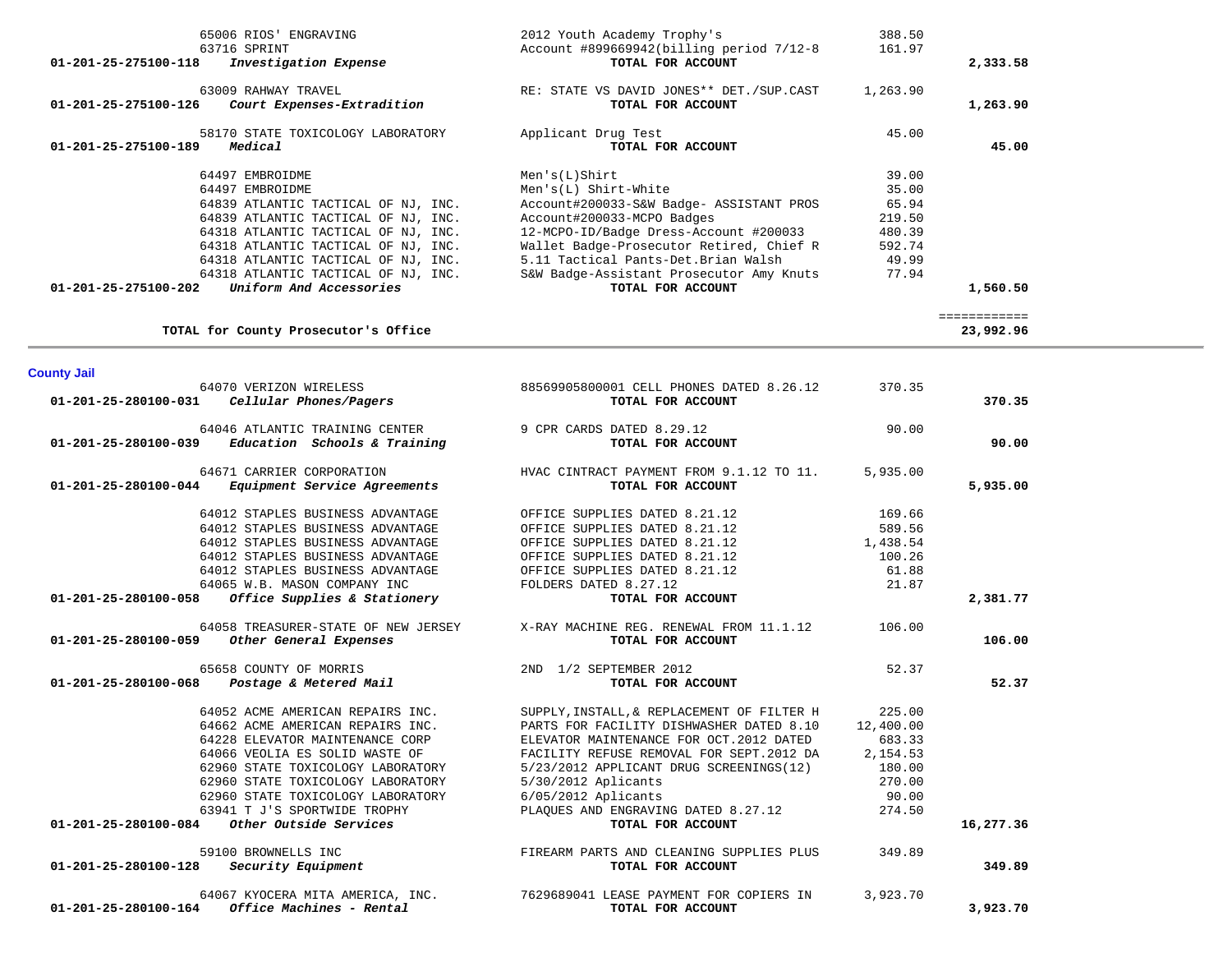| $01-201-25-281100-039$ Education Schools & Training | TOTAL FOR ACCOUNT                        |        | 923.02 |
|-----------------------------------------------------|------------------------------------------|--------|--------|
| 65437 FREDRICK FRASCA                               | Tourism Promotion Fee                    | 4.00   |        |
| 65437 FREDRICK FRASCA                               | Occupancy Fee                            | 6.00   |        |
| 65437 FREDRICK FRASCA                               | Room Charges                             | 138.00 |        |
| 65438 CONROY GORDON                                 | Tourism Promotion Fee                    | 4.00   |        |
| 65438 CONROY GORDON                                 | Occupancy Fee                            | 6.00   |        |
| 65438 CONROY GORDON                                 | NJJDA Conference - Room Charge           | 138.00 |        |
| 65425 CAROL CLEMMER                                 | Food                                     | 41.98  |        |
| 65425 CAROL CLEMMER                                 | NJJDA Conference - Instructor for medica | 10.00  |        |
| 65424 DORR KYLE                                     | Food                                     | 89.96  |        |
| 65424 DORR KYLE                                     | NJDA Conference - Instructor for Medicat | 160.08 |        |
| 65421 EDWARD SHAPLEY                                | NJJDA Conference - course attendance     | 148.00 |        |
| 65419 KARL ZELIFF                                   | NJJDA Conference course attendance       | 177.00 |        |

 64899 ARAMARK CORRECTIONAL SERVICES STAFF AND INMATE MEALS DATED 9.13.12 16,117.70 64230 ARAMARK CORRECTIONAL SERVICES STAFF AND INMATE MEALS DATED 9.6.12 16,105.73

|  | <b>County Youth Detention Facilit</b> |  |
|--|---------------------------------------|--|

| 64018 ARAMARK CORRECTIONAL SERVICES<br>01-201-25-280100-185<br>Food | STAFF AND INMATE MEALS DATED 8.30.12<br>TOTAL FOR ACCOUNT                                                                                                                                                                                | 16,309.22 | 48,532.65    |
|---------------------------------------------------------------------|------------------------------------------------------------------------------------------------------------------------------------------------------------------------------------------------------------------------------------------|-----------|--------------|
|                                                                     | 64233 CONTRACT PHARMACY SERVICES INC INMATE MEDICATION FOR AUG.2012 DATED 8.3 22,947.37                                                                                                                                                  |           |              |
| 63935 MOORE MEDICAL LLC                                             | MEDICAL SUPPLIES DATED 8.13.12                                                                                                                                                                                                           | 2.94      |              |
| 64060 BOSTWICK LABORATORIES INC.                                    | MEDICAL CARE FOR T.LYNCH DATED 7.20.12                                                                                                                                                                                                   | 190.00    |              |
| 63938 PRACTICE ASSOCIATES INC                                       | MEDICAL CARE FOR M.SPADY DATED 7.2.12                                                                                                                                                                                                    | 278.85    |              |
|                                                                     | MEDICAL CARE FOR A.BARNHILL DATED 6/23,                                                                                                                                                                                                  | 317.20    |              |
|                                                                     |                                                                                                                                                                                                                                          | 200.20    |              |
| 63920 PRACTICE ASSOCIATES INC                                       | MEDICAL CARE FOR J.LUPO DATED 7.1.12                                                                                                                                                                                                     | 98.80     |              |
| 63920 PRACTICE ASSOCIATES INC                                       | MEDICAL CARE FOR J.LUPO DATED 7/2,3/12 197.60                                                                                                                                                                                            |           |              |
| 63417 BIO- REFERENCE LABORATORIES                                   | INMATE LAB WORK FOR JULY 2012 DATED 8.1. 1,966.31                                                                                                                                                                                        |           |              |
| 63921 COMPREHENSIVE CARDIOVASCULAR                                  | MEDICAL CARE FOR J.LUPO DATED 7.3.12                                                                                                                                                                                                     | 145.00    |              |
| 62801 CONTRACT PHARMACY SERVICES INC                                | INMATE MEDICATION FOR JULY 2012 DATED 7. 16,362.86                                                                                                                                                                                       |           |              |
| 63918 EMERGENCY MEDICAL ASSOCIATES                                  | MEDICAL CARE FOR S.HELLER DATED 7.19.12 544.00                                                                                                                                                                                           |           |              |
| 63919 MC GASTRO ASSOC. P.A.                                         | ACCT# 71000 - T.LYNCH DATED 7.20.12 1,000.00                                                                                                                                                                                             |           |              |
| $01 - 201 - 25 - 280100 - 189$ Medical                              | TOTAL FOR ACCOUNT                                                                                                                                                                                                                        |           | 44,251.13    |
|                                                                     | 64666 FIRE AND SECURITY TECHNOLOGIES FIRE SYSTEM REPAIRS DATED 9.10.12 255.00<br>63936 SCHAFFER DOOR INC BI-FOLD DOOR REPAIRS. JOB H242 DATED 8.2 805.00<br><b>3</b> Building Repairs control of the control of the control of TOTAL FOR |           |              |
|                                                                     |                                                                                                                                                                                                                                          |           |              |
| 01-201-25-280100-223 Building Repairs                               |                                                                                                                                                                                                                                          |           | 1,060.00     |
|                                                                     |                                                                                                                                                                                                                                          |           |              |
|                                                                     |                                                                                                                                                                                                                                          |           |              |
|                                                                     |                                                                                                                                                                                                                                          |           |              |
|                                                                     |                                                                                                                                                                                                                                          |           |              |
|                                                                     |                                                                                                                                                                                                                                          |           |              |
|                                                                     |                                                                                                                                                                                                                                          |           |              |
|                                                                     |                                                                                                                                                                                                                                          |           |              |
|                                                                     |                                                                                                                                                                                                                                          |           |              |
|                                                                     |                                                                                                                                                                                                                                          |           |              |
|                                                                     |                                                                                                                                                                                                                                          |           |              |
|                                                                     |                                                                                                                                                                                                                                          |           | 857.72       |
|                                                                     | 64229 ATLANTIC SAFETY PRODUCTS FACILITY GLOVES DATED 8.31.12                                                                                                                                                                             | 1,320.00  |              |
| 64893 JERSEY PAPER PLUS INC                                         | NC<br>FACILITY PAPER PRODUCTS DATED 9.14.12<br>FACILITY BAGS DATED 8.14.12<br>TOTAL FOR ACCOUNT<br>TOTAL FOR ACCOUNT                                                                                                                     |           |              |
| 63931 CENTRAL POLY CORP                                             |                                                                                                                                                                                                                                          |           |              |
| $01-201-25-280100-252$ Janitorial Supplies                          | TOTAL FOR ACCOUNT                                                                                                                                                                                                                        |           | 3,589.80     |
|                                                                     | 63234 ATLANTIC TACTICAL OF NJ, INC. 9-MK 4 OC CANISTERS DATED 12.15.11 109.80<br>3 (2011) Security Equipment                                                                                                                             |           |              |
| 01-203-25-280100-128 (2011) Security Equipment                      | TOTAL FOR ACCOUNT                                                                                                                                                                                                                        |           | 109.80       |
|                                                                     |                                                                                                                                                                                                                                          |           | ============ |
| TOTAL for County Jail                                               |                                                                                                                                                                                                                                          |           | 127,887.54   |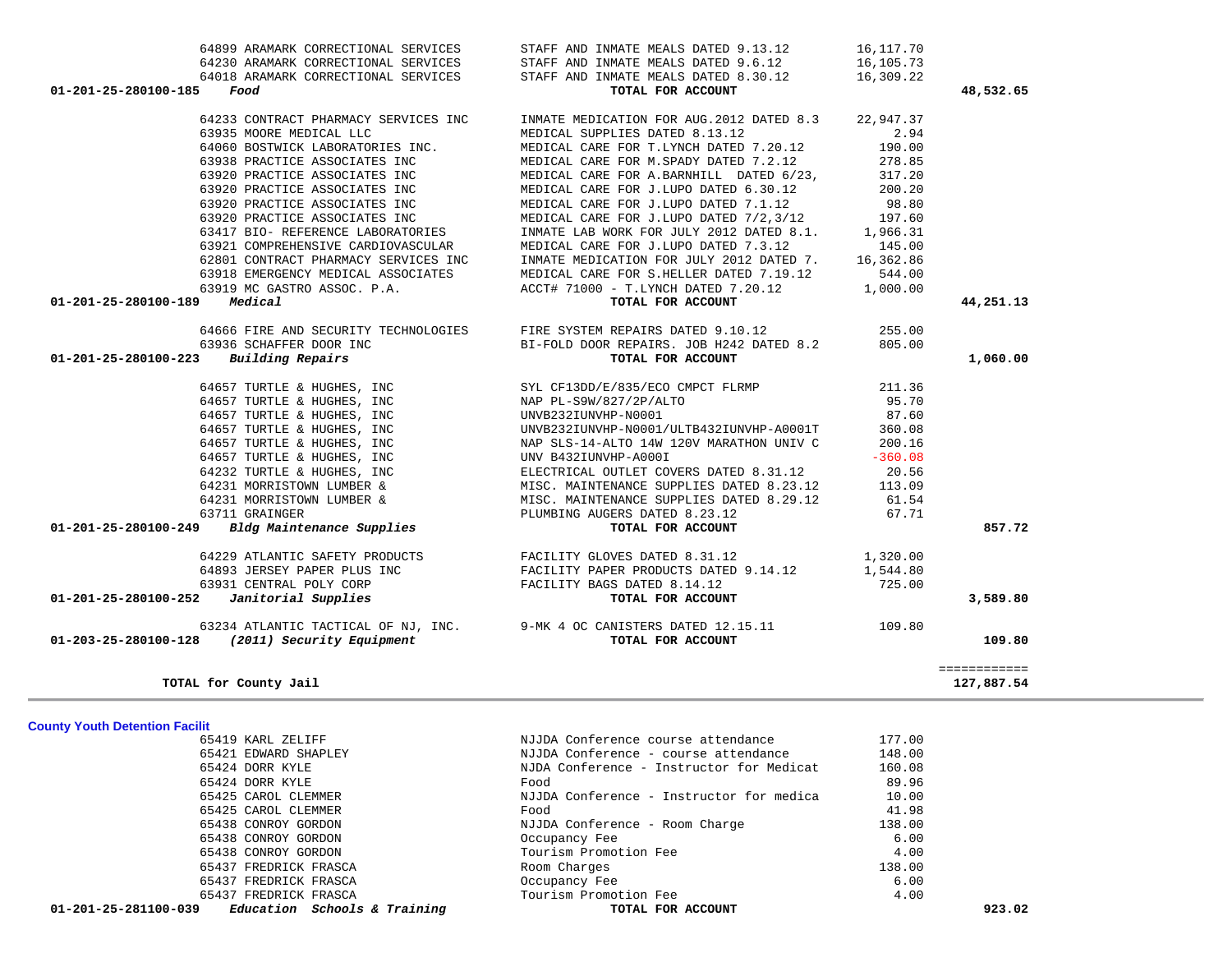| 01-201-25-281100-058           | 65212 STAPLES BUSINESS ADVANTAGE<br>Office Supplies & Stationery | ink jets, labels, post-its,<br>TOTAL FOR ACCOUNT | 118.66    | 118.66       |
|--------------------------------|------------------------------------------------------------------|--------------------------------------------------|-----------|--------------|
| 01-201-25-281100-068           | 65658 COUNTY OF MORRIS<br>Postage & Metered Mail                 | 2ND 1/2 SEPTEMBER 2012<br>TOTAL FOR ACCOUNT      | 148.46    | 148.46       |
|                                | 65424 DORR KYLE                                                  | Travel - 262 miles round trip @ \$.35 per        | 91.70     |              |
|                                | 65424 DORR KYLE                                                  | Tolls                                            | 5.00      |              |
|                                | 65424 DORR KYLE                                                  | Parking                                          | 5.00      |              |
|                                | 65425 CAROL CLEMMER                                              | Travel - 262 miles round trip @ \$.35 per        | 91.70     |              |
|                                | 65425 CAROL CLEMMER                                              | Parking                                          | 5.00      |              |
|                                | 65425 CAROL CLEMMER                                              | Tolls                                            | 7.50      |              |
|                                | 65438 CONROY GORDON                                              | Tolls                                            | 6.00      |              |
|                                | 65437 FREDRICK FRASCA                                            | 290 miles round trip @ \$.35 per mile            | 101.50    |              |
|                                | 65437 FREDRICK FRASCA                                            | Tolls                                            | 10.50     |              |
|                                | 65437 FREDRICK FRASCA                                            | Parking                                          | 5.00      |              |
|                                | 65615 RICHARD BATES                                              | Tolls and Parking                                | 13.25     |              |
| 01-201-25-281100-082           | Travel Expense                                                   | TOTAL FOR ACCOUNT                                |           | 342.15       |
|                                | 65213 DEER PARK                                                  | 0434495636 8-15-12-9-14-12                       | 37.62     |              |
| 01-201-25-281100-185           | Food                                                             | TOTAL FOR ACCOUNT                                |           | 37.62        |
|                                | 64840 WHITES HEALTHCARE                                          | Resident Medications                             | 519.63    |              |
|                                | 64840 WHITES HEALTHCARE                                          | Resident Medications - Credit                    | $-105.17$ |              |
| 01-201-25-281100-189           | Medical                                                          | TOTAL FOR ACCOUNT                                |           | 414.46       |
|                                | 65212 STAPLES BUSINESS ADVANTAGE                                 | Urinal Screen                                    | 36.29     |              |
|                                | 64119 JERSEY PAPER PLUS INC                                      | Detergent                                        | 366.00    |              |
|                                | 64119 JERSEY PAPER PLUS INC                                      | Clorox Bleach                                    | 87.42     |              |
| 01-201-25-281100-252           | Janitorial Supplies                                              | TOTAL FOR ACCOUNT                                |           | 489.71       |
|                                | 64829 WESTERN APPLIANCE INC.                                     | West Wing Dayroom Clothes Dryer replace          | 136.00    |              |
|                                | 63225 TELE-MEASUREMENTS, INC.                                    | Bosch Camera LTC0435/20                          | 175.00    |              |
| $01 - 201 - 25 - 281100 - 262$ | Machinery Repairs & Parts                                        | TOTAL FOR ACCOUNT                                |           | 311.00       |
|                                |                                                                  |                                                  |           | ============ |
|                                | TOTAL for County Youth Detention Facilit                         |                                                  |           | 2,785.08     |

| <b>Road Repairs</b> |  |  |
|---------------------|--|--|
|---------------------|--|--|

| 64508 SPACE FARMS INC<br>Contracted Services<br>01-201-26-290100-036 | deer removal $8/1 - 8/31/2012$<br>TOTAL FOR ACCOUNT | 2,856.00 | 2,856.00 |
|----------------------------------------------------------------------|-----------------------------------------------------|----------|----------|
| 64914 STAPLES BUSINESS ADVANTAGE                                     | 1032192 cartridges                                  | 83.97    |          |
| Office Supplies & Stationery<br>01-201-26-290100-058                 | TOTAL FOR ACCOUNT                                   |          | 83.97    |
| 65658 COUNTY OF MORRIS                                               | 1/2 SEPTEMBER 2012<br>2ND                           | 4.70     |          |
| Postage & Metered Mail<br>01-201-26-290100-068                       | TOTAL FOR ACCOUNT                                   |          | 4.70     |
| 64917 VERIZON                                                        | 973 361-8682 980 26Y billing date 9/1/20            | 27.23    |          |
| 64916 VERIZON                                                        | 973 361-2726 132 16Y 9/1/2012                       | 247.64   |          |
| 65632 VERIZON                                                        | ROAD REPAIRS                                        | 623.34   |          |
| 65630 AT&T                                                           | ROAD REPAIRS                                        | 7.19     |          |
| 01-201-26-290100-146<br>Telephone                                    | TOTAL FOR ACCOUNT                                   |          | 905.40   |
| 64027 AWARD EXCELLENCE CO LLC                                        | cotton t's, sweat jackets                           | 477.80   |          |
| $01 - 201 - 26 - 290100 - 207$<br>Uniform & Clothing Allowance       | TOTAL FOR ACCOUNT                                   |          | 477.80   |
| 63672 TILCON NEW YORK INC.                                           | $I - 5$                                             | 155.98   |          |
| 63672 TILCON NEW YORK INC.                                           | $I - 5$                                             | 315.15   |          |
| 63672 TILCON NEW YORK INC.                                           | $I - 5$                                             | 267.51   |          |
| 63672 TILCON NEW YORK INC.                                           | $I - 6$                                             | 806.72   |          |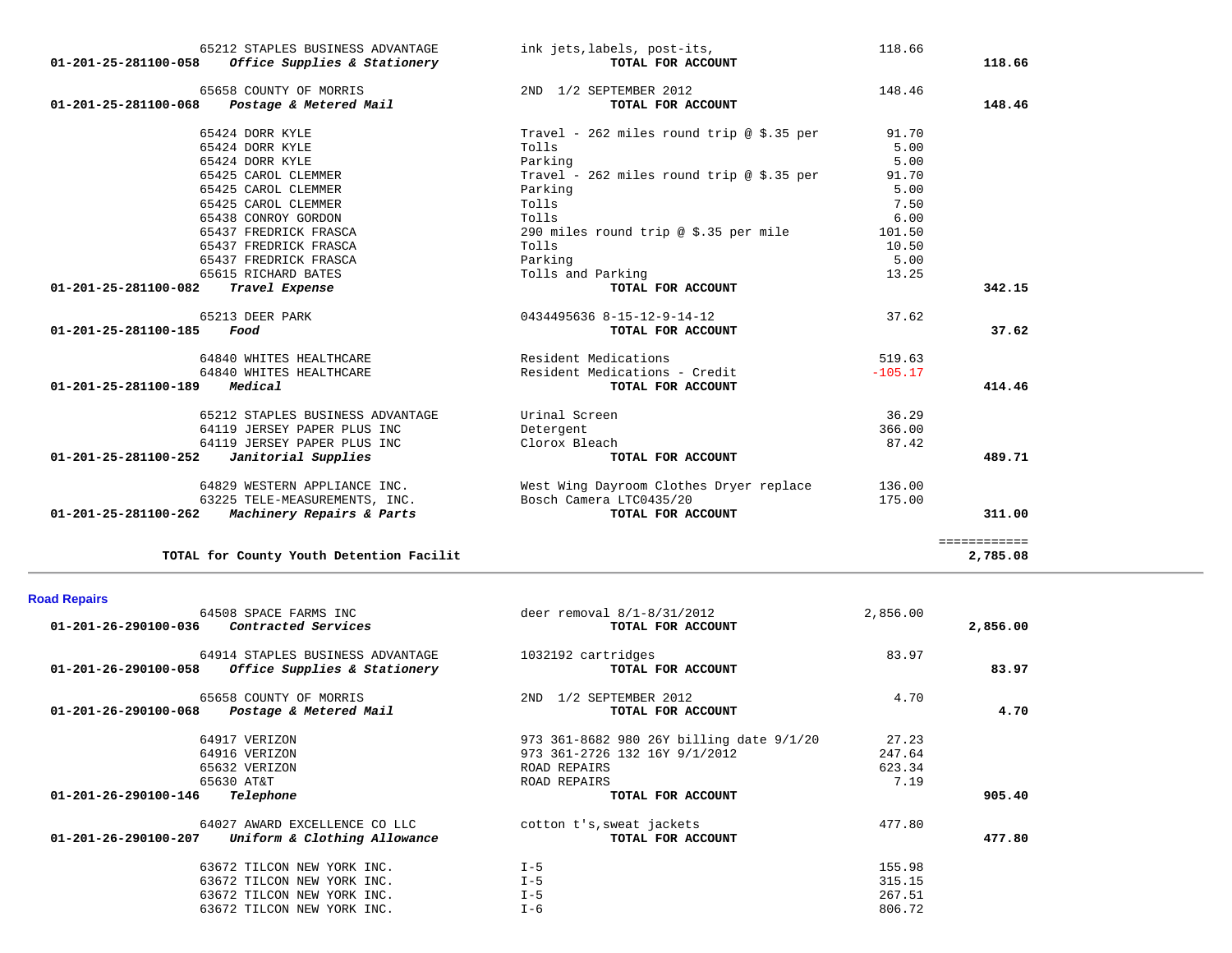| <b>Bridges and Culverts</b>                                              |                                                      |        |        |
|--------------------------------------------------------------------------|------------------------------------------------------|--------|--------|
| 65658 COUNTY OF MORRIS<br>Postage & Metered Mail<br>01-201-26-292100-068 | 1/2 SEPTEMBER 2012<br>2ND.<br>TOTAL FOR ACCOUNT      | 4.00   | 4.00   |
| 65094 VERIZON<br>Telephone<br>01-201-26-292100-146                       | 973361668814279Y 9-1-12-9-30-12<br>TOTAL FOR ACCOUNT | 334.28 | 334.28 |
| 56314 S. CERBO & SONS INC                                                | 2x4x12 Doug-Fir STD & BIR                            | 123.12 |        |
| 56314 S. CERBO & SONS INC                                                | L F Skewback 3/4"2/4, 1/8,7/12                       | 37.00  |        |
| 60505 CERBO LUMBER & HARDWARE                                            | $2x10x12$ doug fir                                   | 224.48 |        |
| 60505 CERBO LUMBER & HARDWARE                                            | 25' x 1"Tape measure                                 | 17.76  |        |

| black adhesive                                     | 9.38                                                                                                                                                                                                                                                                                                                                                                                                                                                                                                                                                                                                                                                             |
|----------------------------------------------------|------------------------------------------------------------------------------------------------------------------------------------------------------------------------------------------------------------------------------------------------------------------------------------------------------------------------------------------------------------------------------------------------------------------------------------------------------------------------------------------------------------------------------------------------------------------------------------------------------------------------------------------------------------------|
|                                                    | 440.44                                                                                                                                                                                                                                                                                                                                                                                                                                                                                                                                                                                                                                                           |
|                                                    | 116.40                                                                                                                                                                                                                                                                                                                                                                                                                                                                                                                                                                                                                                                           |
| grass seeds                                        | 109.00                                                                                                                                                                                                                                                                                                                                                                                                                                                                                                                                                                                                                                                           |
|                                                    | 337.23                                                                                                                                                                                                                                                                                                                                                                                                                                                                                                                                                                                                                                                           |
|                                                    | 364.52                                                                                                                                                                                                                                                                                                                                                                                                                                                                                                                                                                                                                                                           |
|                                                    | 273.27                                                                                                                                                                                                                                                                                                                                                                                                                                                                                                                                                                                                                                                           |
|                                                    | 397.80                                                                                                                                                                                                                                                                                                                                                                                                                                                                                                                                                                                                                                                           |
|                                                    | 316.43                                                                                                                                                                                                                                                                                                                                                                                                                                                                                                                                                                                                                                                           |
|                                                    | 316.16                                                                                                                                                                                                                                                                                                                                                                                                                                                                                                                                                                                                                                                           |
|                                                    | 316.68                                                                                                                                                                                                                                                                                                                                                                                                                                                                                                                                                                                                                                                           |
|                                                    | 293.03                                                                                                                                                                                                                                                                                                                                                                                                                                                                                                                                                                                                                                                           |
|                                                    | 325.79                                                                                                                                                                                                                                                                                                                                                                                                                                                                                                                                                                                                                                                           |
|                                                    | 281.07                                                                                                                                                                                                                                                                                                                                                                                                                                                                                                                                                                                                                                                           |
|                                                    | 105.30                                                                                                                                                                                                                                                                                                                                                                                                                                                                                                                                                                                                                                                           |
| TOTAL FOR ACCOUNT                                  | 4,013.70                                                                                                                                                                                                                                                                                                                                                                                                                                                                                                                                                                                                                                                         |
| sensor smart LEL for PhD3                          | 210.87                                                                                                                                                                                                                                                                                                                                                                                                                                                                                                                                                                                                                                                           |
|                                                    | 69.19                                                                                                                                                                                                                                                                                                                                                                                                                                                                                                                                                                                                                                                            |
| TOTAL FOR ACCOUNT                                  | 280.06                                                                                                                                                                                                                                                                                                                                                                                                                                                                                                                                                                                                                                                           |
| 64083 SUSSEX COUNTY MUA<br>64509 SUSSEX COUNTY MUA | 64507 MORRISTOWN LUMBER &<br>disposable recycling 8/13/2012<br>63783 GRINNELL RECYCLING INC.<br>CTMO0001CM street sweeping 8/21/2012<br>disposable recycling $8/16-8/29/2012$<br>64505 GRINNELL RECYCLING INC.<br>64505 GRINNELL RECYCLING INC.<br>64505 GRINNELL RECYCLING INC.<br>64505 GRINNELL RECYCLING INC.<br>64505 GRINNELL RECYCLING INC.<br>64505 GRINNELL RECYCLING INC.<br>64505 GRINNELL RECYCLING INC.<br>64505 GRINNELL RECYCLING INC.<br>64505 GRINNELL RECYCLING INC.<br>64505 GRINNELL RECYCLING INC.<br>CTM00001CM street sweeping 8/31/2012<br>Construction Materials<br>63655 GEN-EL SAFETY & INDUSTRIAL<br>07876-512349-01-9 9/1-9/30/2012 |

| 04510 IILCON NEW IORR INC.<br>01-201-26-290100-224<br>Catch Basin Drainage & Pipes | GUALLY PLOCESS<br>TOTAL FOR ACCOUNT | 450.05   |
|------------------------------------------------------------------------------------|-------------------------------------|----------|
|                                                                                    |                                     |          |
| 63661 GARDEN STATE HIGHWAY                                                         | green u-channel post, flp & taper   | 1,875.00 |
| 64504 COUNTY WELDING SUPPLY CO                                                     | oxygen compressed, hose end repair  | 53.92    |
| 64504 COUNTY WELDING SUPPLY CO                                                     | oxygen, acetylene                   | 46.98    |
| 64504 COUNTY WELDING SUPPLY CO                                                     | propane                             | 35.99    |
| 64504 COUNTY WELDING SUPPLY CO                                                     | propane                             | 35.99    |
| 64504 COUNTY WELDING SUPPLY CO                                                     | acetylene, oxygen                   | 8.85     |
| Signage<br>$01 - 201 - 26 - 290100 - 238$                                          | TOTAL FOR ACCOUNT                   |          |
| 63660 TILCON NEW YORK INC.                                                         | $rip-rap$ " $18x24$ "               | 331.01   |

| 01 - 201 - 26 - 2001 00 - 224 | Gatab Pasin, Drainago & Dinos |  |  |
|-------------------------------|-------------------------------|--|--|
|                               | 64510 TILCON NEW YORK INC.    |  |  |
|                               |                               |  |  |

**TOTAL for Road Repairs 20,560.27**

|                      | 63659 TILCON NEW YORK INC.<br>63659 TILCON NEW YORK INC.<br>63659 TILCON NEW YORK INC. |  |  |
|----------------------|----------------------------------------------------------------------------------------|--|--|
|                      | 63659 TILCON NEW YORK INC.                                                             |  |  |
|                      | 63800 TILCON NEW YORK INC.                                                             |  |  |
|                      | 63800 TILCON NEW YORK INC.                                                             |  |  |
|                      | 64105 TILCON NEW YORK INC.                                                             |  |  |
|                      | 64105 TILCON NEW YORK INC.                                                             |  |  |
|                      | 64105 TILCON NEW YORK INC.                                                             |  |  |
| 01-201-26-290100-222 | Bituminous Concrete                                                                    |  |  |

| 63659 TILCON NEW YORK INC.                           | $I - 5$                                  | 176.25   |              |
|------------------------------------------------------|------------------------------------------|----------|--------------|
| 63659 TILCON NEW YORK INC.                           | $I - 5$                                  | 937.27   |              |
| 63659 TILCON NEW YORK INC.                           | $I - 5$                                  | 812.68   |              |
| 63659 TILCON NEW YORK INC.                           | $I - 5$                                  | 117.24   |              |
| 63800 TILCON NEW YORK INC.                           | $I - 5$                                  | 718.77   |              |
| 63800 TILCON NEW YORK INC.                           | $I - 5$                                  | 862.21   |              |
| 64105 TILCON NEW YORK INC.                           | $I - 5$                                  | 1,922.29 |              |
| 64105 TILCON NEW YORK INC.                           | $I-2, I-5$                               | 1,513.98 |              |
| 64105 TILCON NEW YORK INC.                           | $I - 5$                                  | 237.62   |              |
| 01-201-26-290100-222<br>Bituminous Concrete          | TOTAL FOR ACCOUNT                        |          | 8,843.67     |
| 64510 TILCON NEW YORK INC.                           | quarry process                           | 436.05   |              |
| 01-201-26-290100-224<br>Catch Basin Drainage & Pipes | TOTAL FOR ACCOUNT                        |          | 436.05       |
| 63661 GARDEN STATE HIGHWAY                           | green u-channel post, flp & taper        | 1,875.00 |              |
| 64504 COUNTY WELDING SUPPLY CO                       | oxygen compressed, hose end repair       | 53.92    |              |
| 64504 COUNTY WELDING SUPPLY CO                       | oxygen, acetylene                        | 46.98    |              |
| 64504 COUNTY WELDING SUPPLY CO                       | propane                                  | 35.99    |              |
| 64504 COUNTY WELDING SUPPLY CO                       | propane                                  | 35.99    |              |
| 64504 COUNTY WELDING SUPPLY CO                       | acetylene, oxygen                        | 8.85     |              |
| Signage<br>01-201-26-290100-238                      | TOTAL FOR ACCOUNT                        |          | 2,056.73     |
| 63660 TILCON NEW YORK INC.                           | rip-rap "18x24"                          | 331.01   |              |
| 64106 TILCON NEW YORK INC.                           | quarry process                           | 271.18   |              |
| 01-201-26-290100-244<br>Stone                        | TOTAL FOR ACCOUNT                        |          | 602.19       |
| 64511 DEER PARK                                      | 0434540175 billing 7/15-8/14/2012        | 11.20    |              |
| 64507 MORRISTOWN LUMBER &                            | black adhesive                           | 9.38     |              |
| 63783 GRINNELL RECYCLING INC.                        | disposable recycling 8/13/2012           | 440.44   |              |
| 64083 SUSSEX COUNTY MUA                              | CTM00001CM street sweeping 8/21/2012     | 116.40   |              |
| 63802 AGWAY MORRISTOWN                               | qrass seeds                              | 109.00   |              |
| 64505 GRINNELL RECYCLING INC.                        | disposable recycling 8/16-8/29/2012      | 337.23   |              |
| 64505 GRINNELL RECYCLING INC.                        |                                          | 364.52   |              |
| 64505 GRINNELL RECYCLING INC.                        |                                          | 273.27   |              |
| 64505 GRINNELL RECYCLING INC.                        |                                          | 397.80   |              |
| 64505 GRINNELL RECYCLING INC.                        |                                          | 316.43   |              |
| 64505 GRINNELL RECYCLING INC.                        |                                          | 316.16   |              |
| 64505 GRINNELL RECYCLING INC.                        |                                          | 316.68   |              |
| 64505 GRINNELL RECYCLING INC.                        |                                          | 293.03   |              |
| 64505 GRINNELL RECYCLING INC.                        |                                          | 325.79   |              |
| 64505 GRINNELL RECYCLING INC.                        |                                          | 281.07   |              |
| 64509 SUSSEX COUNTY MUA                              | CTM00001CM street sweeping 8/31/2012     | 105.30   |              |
| Construction Materials<br>01-201-26-290100-260       | TOTAL FOR ACCOUNT                        |          | 4,013.70     |
| 63655 GEN-EL SAFETY & INDUSTRIAL                     | sensor smart LEL for PhD3                | 210.87   |              |
| 64084 CABLEVISION                                    | $07876 - 512349 - 01 - 99/1 - 9/30/2012$ | 69.19    |              |
| 01-201-26-290100-266<br>Safety Items                 | TOTAL FOR ACCOUNT                        |          | 280.06       |
|                                                      |                                          |          | ============ |
| TOTAL for Road Repairs                               |                                          |          | 20,560.27    |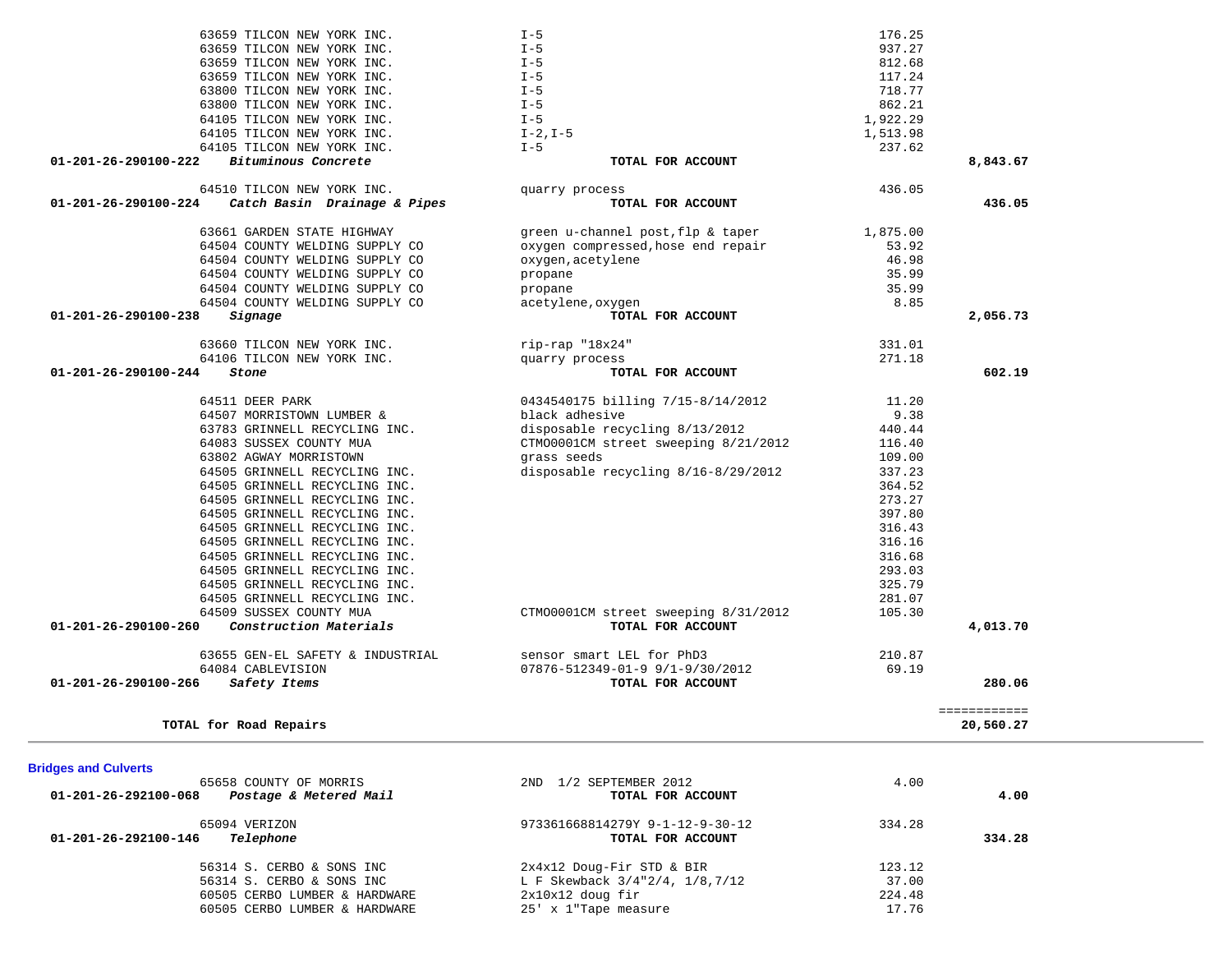| 60505 CERBO LUMBER & HARDWARE                                                            | 5 coarse drywall 1 5/8                             | 16.01    |                          |  |
|------------------------------------------------------------------------------------------|----------------------------------------------------|----------|--------------------------|--|
| 60505 CERBO LUMBER & HARDWARE                                                            | 5 coarse drywall 3"                                | 16.01    |                          |  |
| 60505 CERBO LUMBER & HARDWARE                                                            | speed line chalk reel 100'                         | 11.69    |                          |  |
| 63766 S. CERBO & SONS INC                                                                | 5# Coarse Drywall 3"                               | 16.01    |                          |  |
| 63766 S. CERBO & SONS INC                                                                | Spray R/O Gloss #7779 Black                        | 25.33    |                          |  |
| 64026 CERBO LUMBER & HARDWARE                                                            | 4x8x5/8 plyform                                    | 558.00   |                          |  |
| 64026 CERBO LUMBER & HARDWARE                                                            | 2x4x16 doug fir std & btr                          | 333.12   |                          |  |
| 64026 CERBO LUMBER & HARDWARE                                                            | L F Skewback 3/4                                   | 111.00   |                          |  |
| Lumber<br>01-201-26-292100-233                                                           | TOTAL FOR ACCOUNT                                  |          | 1,489.53                 |  |
|                                                                                          |                                                    |          |                          |  |
| 63559 SHERWIN WILLIAMS                                                                   | Purdy WD9x3/8 2 pk                                 | 6.99     |                          |  |
| 63559 SHERWIN WILLIAMS                                                                   | 4X1/2 stripe mini R                                | 7.98     |                          |  |
| 63559 SHERWIN WILLIAMS                                                                   | Gallon B66W111 DTM ACR GLS EX WHT                  | 770.64   |                          |  |
| 01-201-26-292100-234<br>Paint                                                            | TOTAL FOR ACCOUNT                                  |          | 785.61                   |  |
| 63367 SHEAFFER SUPPLY, INC.                                                              | Misc. tools - See attached invoices.               | 56.29    |                          |  |
| 62462 SHEAFFER SUPPLY, INC.                                                              | 36" RR Pick Handle                                 | 13.99    |                          |  |
| 62462 SHEAFFER SUPPLY, INC.                                                              | $12x1/8x20$ mmmet $c/o$                            | 57.44    |                          |  |
| 64104 S. CERBO & SONS INC                                                                | retractable utility knife                          | 13.98    |                          |  |
| 64104 S. CERBO & SONS INC                                                                | quick release bit holder 6'                        | 6.22     |                          |  |
|                                                                                          | green tape 2"                                      |          |                          |  |
| 64104 S. CERBO & SONS INC                                                                |                                                    | 10.62    |                          |  |
| 64104 S. CERBO & SONS INC                                                                | red china marker                                   | 1.80     |                          |  |
| 64104 S. CERBO & SONS INC                                                                | narrow utility hinge zinc                          | 1.39     |                          |  |
| 64104 S. CERBO & SONS INC                                                                | 2x4x16 doug fir std                                | 83.28    |                          |  |
| 01-201-26-292100-246<br>Tools - Others                                                   | TOTAL FOR ACCOUNT                                  |          | 245.01                   |  |
| 60715 SHEAFFER SUPPLY, INC.                                                              | 5/8x6 wire rope sling                              | 60.08    |                          |  |
| 60715 SHEAFFER SUPPLY, INC.                                                              | white mark paint                                   | 20.16    |                          |  |
| 60715 SHEAFFER SUPPLY, INC.                                                              | masonry brush                                      | 11.60    |                          |  |
| 60715 SHEAFFER SUPPLY, INC.                                                              | $6-3/4x1/2$ tuck pointer                           | 26.50    |                          |  |
| Construction Materials<br>01-201-26-292100-260                                           | TOTAL FOR ACCOUNT                                  |          | 118.34                   |  |
|                                                                                          |                                                    |          |                          |  |
| 64024 TRAFFIC SAFETY &                                                                   | SZ412 SafeZone Sign Stand Springles with           | 190.00   |                          |  |
| 64024 TRAFFIC SAFETY &                                                                   | 3x3 roll up reflective-"work area ahead"           | 448.56   |                          |  |
| 64025 ZEE MEDICAL INC.                                                                   | Medical supplies*see attached list                 | 102.10   |                          |  |
| 01-201-26-292100-266<br>Safety Items                                                     | TOTAL FOR ACCOUNT                                  |          | 740.66                   |  |
|                                                                                          |                                                    |          |                          |  |
| TOTAL for Bridges and Culverts                                                           |                                                    |          | ============<br>3,717.43 |  |
|                                                                                          |                                                    |          |                          |  |
| <b>Shade Tree Commission</b>                                                             |                                                    |          |                          |  |
| 64506 KENVIL POWER EQUIPMENT, INC.                                                       | bar/chain oil, red armor                           | 212.00   |                          |  |
| Machinery Repairs & Parts<br>01-201-26-300100-262                                        | TOTAL FOR ACCOUNT                                  |          | 212.00                   |  |
|                                                                                          |                                                    |          |                          |  |
|                                                                                          |                                                    |          | ============             |  |
| TOTAL for Shade Tree Commission                                                          |                                                    |          | 212.00                   |  |
|                                                                                          |                                                    |          |                          |  |
| <b>Buildings &amp; Grounds</b>                                                           |                                                    |          |                          |  |
| 64904 DOWEL SYLVAN LLC                                                                   | 850-104-ST104/ RENT FOR DUTTON CENTER/ N           | 5,895.00 |                          |  |
| 64904 DOWEL SYLVAN LLC                                                                   | 850-201-ST201/ RENT FOR DUTTON CENTER/ N           | 6,538.50 |                          |  |
| 64904 DOWEL SYLVAN LLC                                                                   | 850-202-ST202/ RENT FOR DUTTON CENTER/ N           | 5,502.00 |                          |  |
| 64904 DOWEL SYLVAN LLC                                                                   | 850-203-ST203/ RENT FOR DUTTON CENTER/ N           | 7,396.50 |                          |  |
| 64903 WILLIAM F. BARNISH                                                                 | RENT FOR DOVER PROBATION/ NOVEMBER 2012            | 7,087.72 |                          |  |
| 01-201-26-310100-029<br>Building Rental                                                  | TOTAL FOR ACCOUNT                                  |          | 32,419.72                |  |
| 63793 AC & R, INC                                                                        | RE: ICE MACHINE - PM/ $08-21-12$                   | 260.95   |                          |  |
| 01-201-26-310100-044<br>Equipment Service Agreements                                     | TOTAL FOR ACCOUNT                                  |          | 260.95                   |  |
|                                                                                          |                                                    |          |                          |  |
| 64581 STAPLES BUSINESS ADVANTAGE<br>Office Supplies & Stationery<br>01-201-26-310100-058 | RE: OFFICE SUPPLIES/ 09-05-12<br>TOTAL FOR ACCOUNT | 97.03    | 97.03                    |  |
|                                                                                          |                                                    |          |                          |  |
|                                                                                          |                                                    |          |                          |  |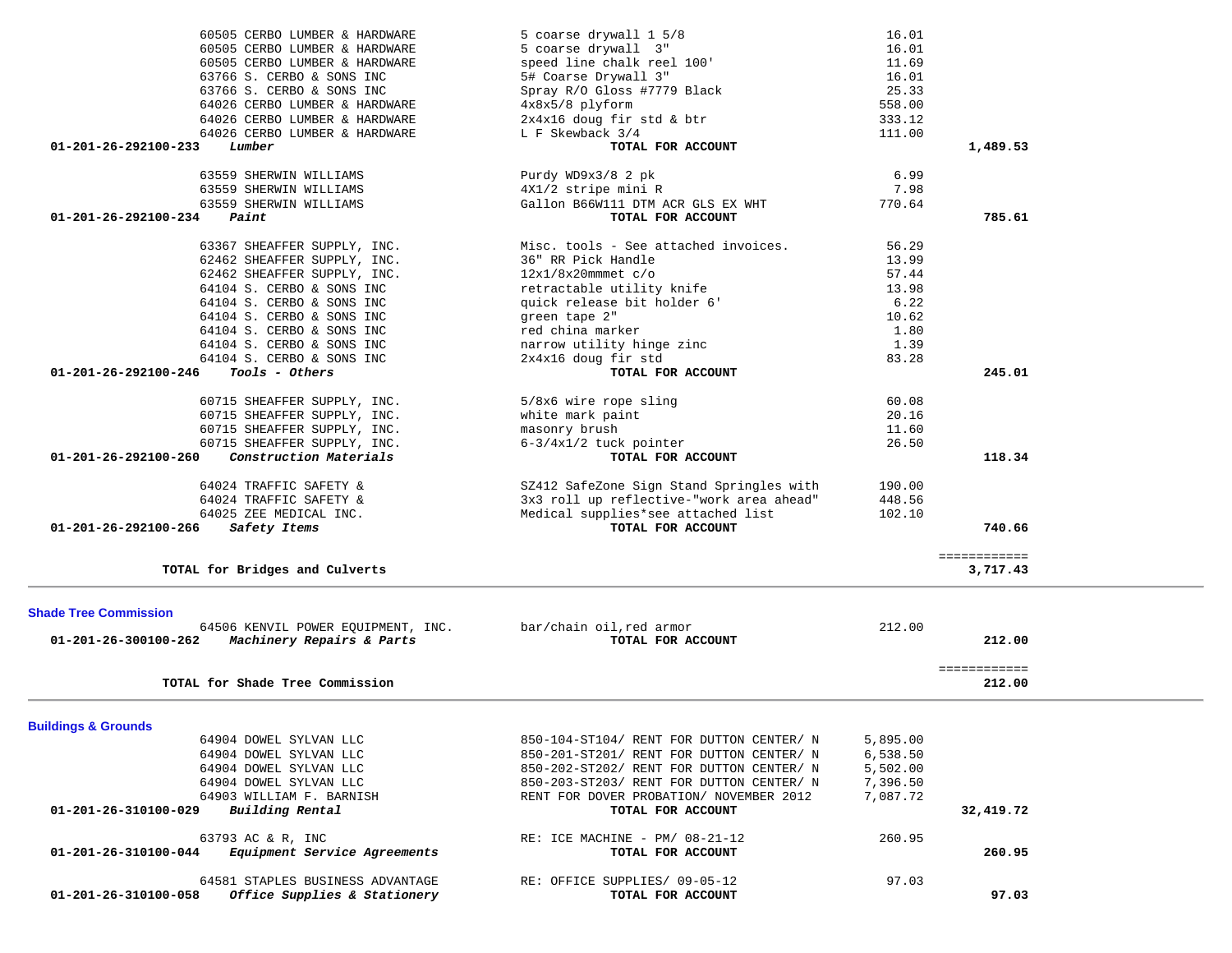| 01-201-26-310100-062 Parking AREING MINTERMATER PER / OCTOBER 2012 5,130.00<br>01-201-26-310100-062 Parking Journy Remain CENTER<br>64560 ELEVATOR MAINTERMATER NOG7127/RE: 9-11/ DATED 09-11-12 923.50<br>64560 ELEVATOR MAINTERMA      | 64901 MORRISTOWN PARKING AUTHORITY PARKING MAINTENANCE FEE / OCTOBER 2012 5,130.00                                                                                                                                                                                                                                                                                                    |        | 7,371.00  |
|------------------------------------------------------------------------------------------------------------------------------------------------------------------------------------------------------------------------------------------|---------------------------------------------------------------------------------------------------------------------------------------------------------------------------------------------------------------------------------------------------------------------------------------------------------------------------------------------------------------------------------------|--------|-----------|
|                                                                                                                                                                                                                                          |                                                                                                                                                                                                                                                                                                                                                                                       |        |           |
|                                                                                                                                                                                                                                          |                                                                                                                                                                                                                                                                                                                                                                                       |        |           |
|                                                                                                                                                                                                                                          |                                                                                                                                                                                                                                                                                                                                                                                       |        |           |
|                                                                                                                                                                                                                                          |                                                                                                                                                                                                                                                                                                                                                                                       |        |           |
|                                                                                                                                                                                                                                          |                                                                                                                                                                                                                                                                                                                                                                                       |        |           |
|                                                                                                                                                                                                                                          |                                                                                                                                                                                                                                                                                                                                                                                       |        |           |
|                                                                                                                                                                                                                                          |                                                                                                                                                                                                                                                                                                                                                                                       |        |           |
|                                                                                                                                                                                                                                          |                                                                                                                                                                                                                                                                                                                                                                                       |        |           |
|                                                                                                                                                                                                                                          |                                                                                                                                                                                                                                                                                                                                                                                       |        |           |
|                                                                                                                                                                                                                                          |                                                                                                                                                                                                                                                                                                                                                                                       |        |           |
|                                                                                                                                                                                                                                          |                                                                                                                                                                                                                                                                                                                                                                                       |        |           |
|                                                                                                                                                                                                                                          |                                                                                                                                                                                                                                                                                                                                                                                       |        |           |
|                                                                                                                                                                                                                                          |                                                                                                                                                                                                                                                                                                                                                                                       |        |           |
|                                                                                                                                                                                                                                          |                                                                                                                                                                                                                                                                                                                                                                                       |        |           |
|                                                                                                                                                                                                                                          |                                                                                                                                                                                                                                                                                                                                                                                       |        |           |
|                                                                                                                                                                                                                                          |                                                                                                                                                                                                                                                                                                                                                                                       |        | 38,891.50 |
|                                                                                                                                                                                                                                          |                                                                                                                                                                                                                                                                                                                                                                                       |        |           |
| 0434507703/08-15-12 THRU 09-14-12<br>68.97 65278 DEER PARK<br><b>01-201-26-310100-095</b> Other Administrative Supplies<br><b>01-201-26-310100-095</b> Other Administrative Supplies                                                     |                                                                                                                                                                                                                                                                                                                                                                                       |        | 68.97     |
| 64141 CARROT-TOP INDUSTRIES INC<br>64123 GATES FLAG & BANNER, CO. INC.<br>64579 MORRIS COUNTY ENGRAVING LLC<br>01-201-26-310100-098 Other Operating&Repair Supply<br>01-201-26-310100-098 Other Operating&Repair Supply<br>01-201-26-310 |                                                                                                                                                                                                                                                                                                                                                                                       |        |           |
|                                                                                                                                                                                                                                          |                                                                                                                                                                                                                                                                                                                                                                                       |        |           |
|                                                                                                                                                                                                                                          |                                                                                                                                                                                                                                                                                                                                                                                       |        |           |
|                                                                                                                                                                                                                                          |                                                                                                                                                                                                                                                                                                                                                                                       |        | 879.56    |
|                                                                                                                                                                                                                                          |                                                                                                                                                                                                                                                                                                                                                                                       |        |           |
|                                                                                                                                                                                                                                          |                                                                                                                                                                                                                                                                                                                                                                                       |        |           |
| 64583 MC MUA TRANSFER STATION 000291/RE: REFUSE REMOVAL/DATED 08-22-<br>01-201-26-310100-143 Rubbish & Trash Removal TOTAL FOR ACCOUNT                                                                                                   |                                                                                                                                                                                                                                                                                                                                                                                       |        | 318.46    |
|                                                                                                                                                                                                                                          |                                                                                                                                                                                                                                                                                                                                                                                       |        |           |
|                                                                                                                                                                                                                                          |                                                                                                                                                                                                                                                                                                                                                                                       |        |           |
|                                                                                                                                                                                                                                          |                                                                                                                                                                                                                                                                                                                                                                                       |        |           |
|                                                                                                                                                                                                                                          |                                                                                                                                                                                                                                                                                                                                                                                       |        |           |
|                                                                                                                                                                                                                                          |                                                                                                                                                                                                                                                                                                                                                                                       |        |           |
|                                                                                                                                                                                                                                          |                                                                                                                                                                                                                                                                                                                                                                                       |        |           |
|                                                                                                                                                                                                                                          |                                                                                                                                                                                                                                                                                                                                                                                       |        |           |
|                                                                                                                                                                                                                                          |                                                                                                                                                                                                                                                                                                                                                                                       |        |           |
|                                                                                                                                                                                                                                          |                                                                                                                                                                                                                                                                                                                                                                                       |        |           |
|                                                                                                                                                                                                                                          |                                                                                                                                                                                                                                                                                                                                                                                       |        |           |
|                                                                                                                                                                                                                                          |                                                                                                                                                                                                                                                                                                                                                                                       |        |           |
| 01-201-26-310100-207                                                                                                                                                                                                                     |                                                                                                                                                                                                                                                                                                                                                                                       |        | 1,638.76  |
|                                                                                                                                                                                                                                          | 3 RUDDISA & ITEM REMOVED 1012 WORK BOOTS - MAINTENANCE 53.84<br>64649 CARERRA ELVI 2012 WORK BOOTS - MAINTENANCE 90.00<br>64769 SEBERT LOPEZ 2012 WORK BOOTS - MAINTENANCE 93.94<br>64648 ROBERT DEFILIPPO 2012 WORK BOOTS - MAINTE                                                                                                                                                   |        |           |
|                                                                                                                                                                                                                                          |                                                                                                                                                                                                                                                                                                                                                                                       |        |           |
|                                                                                                                                                                                                                                          |                                                                                                                                                                                                                                                                                                                                                                                       |        |           |
|                                                                                                                                                                                                                                          |                                                                                                                                                                                                                                                                                                                                                                                       |        |           |
|                                                                                                                                                                                                                                          |                                                                                                                                                                                                                                                                                                                                                                                       |        |           |
|                                                                                                                                                                                                                                          |                                                                                                                                                                                                                                                                                                                                                                                       |        |           |
| $01 - 201 - 26 - 310100 - 223$ Building Repairs                                                                                                                                                                                          | $\begin{tabular}{lllllllllllllllllll} \text{63128 COUNTY CONCRETE CORP.} & \text{RE: MASON/ 07--21--12} & 129.75 \\ 63763 KENSEAL CONSTRUCTION PRODUCTS & W063122/ RE: MASON/ 08--16--12 & 1,032.77 \\ 64136 MORRIS BRICK AND STONE CO. & W067159/ RE: CH/ 08--24--12 & 49.85 \\ 64136 MORRIS BRICK AND STONE CO. & W067304/ RE: CH/ 08--31--12 & 45.90 \\ 64136 MORRIS BRICK AND ST$ |        | 1,311.77  |
| 64568 RICCIARDI BROTHERS OF                                                                                                                                                                                                              | WO66846/ RE: CH/ 08-01-12                                                                                                                                                                                                                                                                                                                                                             | 27.06  |           |
| 64568 RICCIARDI BROTHERS OF                                                                                                                                                                                                              | WO66832/ RE: WARRANTS/ 08-02-12                                                                                                                                                                                                                                                                                                                                                       | 18.99  |           |
| 64568 RICCIARDI BROTHERS OF                                                                                                                                                                                                              | WO66832/ RE: WARRANTS/ 08-06-12                                                                                                                                                                                                                                                                                                                                                       | 16.38  |           |
| 64568 RICCIARDI BROTHERS OF                                                                                                                                                                                                              | WO66977/ RE: OTA/ 08-06-12                                                                                                                                                                                                                                                                                                                                                            | 74.73  |           |
| 64568 RICCIARDI BROTHERS OF                                                                                                                                                                                                              | W066832/ RE: WARRANTS/ 08-07-12                                                                                                                                                                                                                                                                                                                                                       | 251.64 |           |
| 64568 RICCIARDI BROTHERS OF                                                                                                                                                                                                              | WO66846/ RE: CH/ 08-09-12                                                                                                                                                                                                                                                                                                                                                             | 409.68 |           |
| 64568 RICCIARDI BROTHERS OF                                                                                                                                                                                                              | WO67148/ RE: CH/ 08-13-12                                                                                                                                                                                                                                                                                                                                                             | 424.91 |           |
| 64524 RICCIARDI BROTHERS OF                                                                                                                                                                                                              | WO67148/ RE: CH/ 08-14-12                                                                                                                                                                                                                                                                                                                                                             | 221.93 |           |
| 64524 RICCIARDI BROTHERS OF                                                                                                                                                                                                              | WO67148/ RE: CH/ 08-15-12                                                                                                                                                                                                                                                                                                                                                             | 50.38  |           |
| 64524 RICCIARDI BROTHERS OF                                                                                                                                                                                                              | WO67148/ RE: CH/ 08-16-12                                                                                                                                                                                                                                                                                                                                                             | 333.89 |           |
| 64524 RICCIARDI BROTHERS OF                                                                                                                                                                                                              | WO67148/ RE: CH/ 08-20-12                                                                                                                                                                                                                                                                                                                                                             | 302.28 |           |
| 64524 RICCIARDI BROTHERS OF                                                                                                                                                                                                              | W067184/ RE: A & R BLDG/ 08-22-12                                                                                                                                                                                                                                                                                                                                                     | 67.88  |           |

64526 LAZ PARKING 590803109/ JUROR PARKING - AUGUST 2012 2,241.00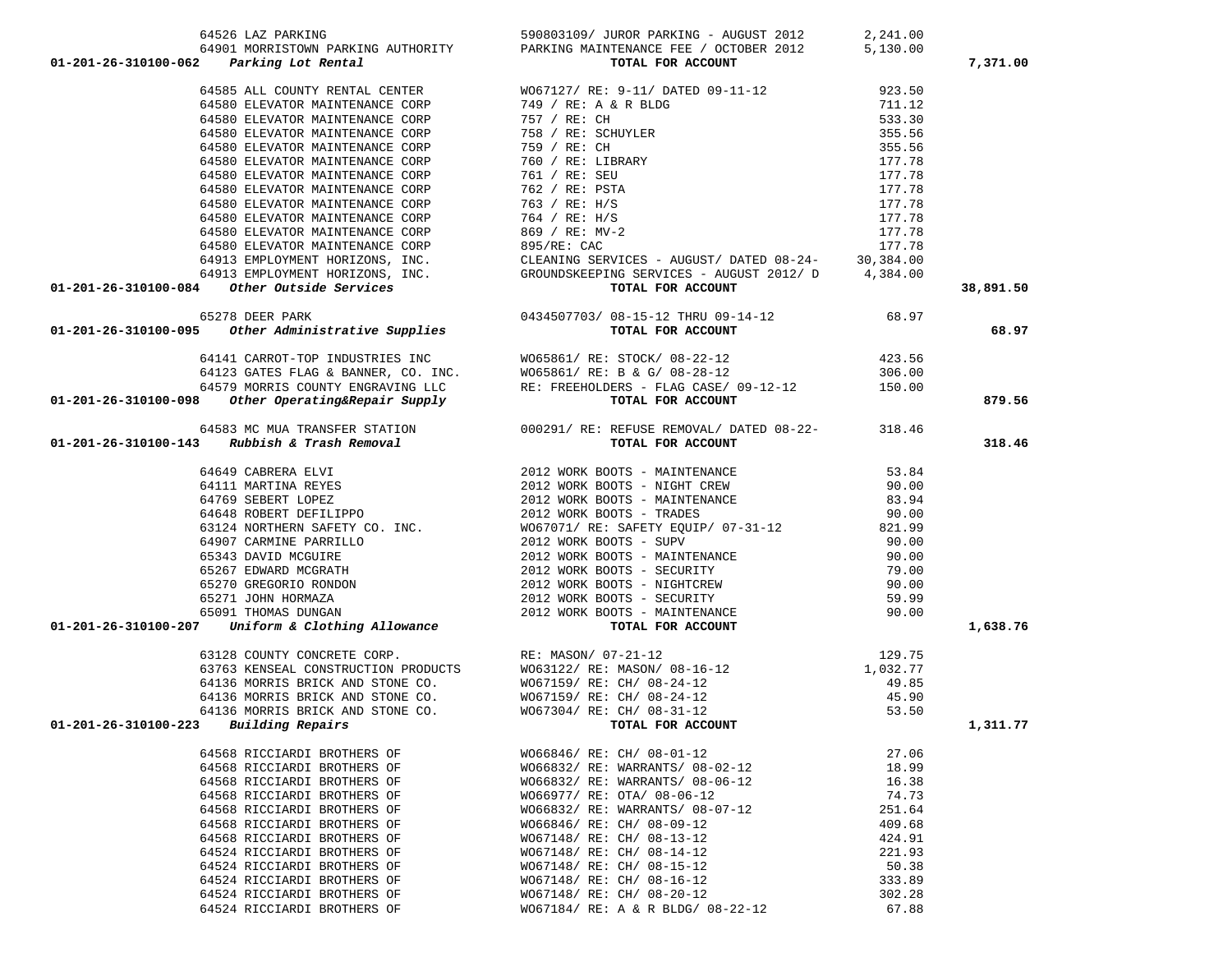|                                             |                                                                                                                                                                                                                                                                       | 2,592.75 |
|---------------------------------------------|-----------------------------------------------------------------------------------------------------------------------------------------------------------------------------------------------------------------------------------------------------------------------|----------|
|                                             |                                                                                                                                                                                                                                                                       |          |
|                                             |                                                                                                                                                                                                                                                                       |          |
|                                             |                                                                                                                                                                                                                                                                       |          |
|                                             |                                                                                                                                                                                                                                                                       |          |
|                                             |                                                                                                                                                                                                                                                                       |          |
|                                             |                                                                                                                                                                                                                                                                       | 473.99   |
|                                             | $\begin{array}{cccccccc} 4434 & 404444464 & 104044468 & 96 & 1048422 & 164 & 1048448 & 1648422 & 1048448 & 1648422 & 1048448 & 16484248 & 1048448 & 1048448 & 1048448 & 1048448 & 1048448 & 1048448 & 1048448 & 1048448 & 1048448 & 1048448 & 1048448 & 1048448 & 10$ |          |
|                                             |                                                                                                                                                                                                                                                                       | 56.25    |
|                                             |                                                                                                                                                                                                                                                                       |          |
|                                             |                                                                                                                                                                                                                                                                       |          |
|                                             |                                                                                                                                                                                                                                                                       |          |
|                                             |                                                                                                                                                                                                                                                                       |          |
|                                             |                                                                                                                                                                                                                                                                       |          |
|                                             |                                                                                                                                                                                                                                                                       |          |
|                                             |                                                                                                                                                                                                                                                                       |          |
|                                             |                                                                                                                                                                                                                                                                       |          |
|                                             |                                                                                                                                                                                                                                                                       |          |
|                                             |                                                                                                                                                                                                                                                                       |          |
|                                             |                                                                                                                                                                                                                                                                       |          |
|                                             |                                                                                                                                                                                                                                                                       |          |
|                                             |                                                                                                                                                                                                                                                                       |          |
|                                             |                                                                                                                                                                                                                                                                       |          |
|                                             |                                                                                                                                                                                                                                                                       |          |
|                                             |                                                                                                                                                                                                                                                                       |          |
|                                             |                                                                                                                                                                                                                                                                       |          |
|                                             |                                                                                                                                                                                                                                                                       |          |
|                                             |                                                                                                                                                                                                                                                                       |          |
|                                             |                                                                                                                                                                                                                                                                       |          |
|                                             |                                                                                                                                                                                                                                                                       |          |
|                                             |                                                                                                                                                                                                                                                                       |          |
|                                             |                                                                                                                                                                                                                                                                       |          |
|                                             |                                                                                                                                                                                                                                                                       |          |
|                                             |                                                                                                                                                                                                                                                                       |          |
|                                             |                                                                                                                                                                                                                                                                       |          |
|                                             |                                                                                                                                                                                                                                                                       | 3,932.91 |
|                                             |                                                                                                                                                                                                                                                                       |          |
|                                             |                                                                                                                                                                                                                                                                       |          |
|                                             |                                                                                                                                                                                                                                                                       |          |
|                                             |                                                                                                                                                                                                                                                                       |          |
|                                             |                                                                                                                                                                                                                                                                       |          |
|                                             |                                                                                                                                                                                                                                                                       | 1,776.83 |
|                                             |                                                                                                                                                                                                                                                                       |          |
|                                             | 64523 JERSEY PAPER PLUS INC<br>287342/0067261/RE: JANITORIAL SUPPLIES 4,173.00                                                                                                                                                                                        |          |
| 64523 JERSEY PAPER PLUS INC                 | 204.00<br>287342/ WO67261/ RE: JANITORIAL SUPPLIES                                                                                                                                                                                                                    |          |
| 01-201-26-310100-252<br>Janitorial Supplies | TOTAL FOR ACCOUNT                                                                                                                                                                                                                                                     | 4,377.00 |
|                                             |                                                                                                                                                                                                                                                                       |          |
| 61503 R & J CONTROL, INC.                   | 002839/ A & R BLDG-KOHLER<br>174.95                                                                                                                                                                                                                                   |          |
| 61503 R & J CONTROL, INC.                   | 002840/ A & R BLDG-ONAN<br>174.95                                                                                                                                                                                                                                     |          |
| 61503 R & J CONTROL, INC.                   | 003113/ CAC BLDG<br>174.95                                                                                                                                                                                                                                            |          |
| 61503 R & J CONTROL, INC.                   | 002867/ COUNTY GARAGE<br>174.95                                                                                                                                                                                                                                       |          |
| 61503 R & J CONTROL, INC.                   | 003108/ HEALTH MNGMNT<br>174.95                                                                                                                                                                                                                                       |          |
| 61503 R & J CONTROL, INC.                   | 002841/ JDC<br>174.95                                                                                                                                                                                                                                                 |          |
| 61503 R & J CONTROL, INC.                   | 003109/ MONTVILLE<br>174.95                                                                                                                                                                                                                                           |          |
| 61503 R & J CONTROL, INC.                   | 174.95<br>002869/ SCHUYLER                                                                                                                                                                                                                                            |          |
| 61503 R & J CONTROL, INC.                   | 174.95<br>003114/ SEU                                                                                                                                                                                                                                                 |          |
| 61503 R & J CONTROL, INC.                   | 002868/ WHARTON<br>174.95                                                                                                                                                                                                                                             |          |

61503 R & J CONTROL, INC. 002866/ YOUTH SHELTER 174.95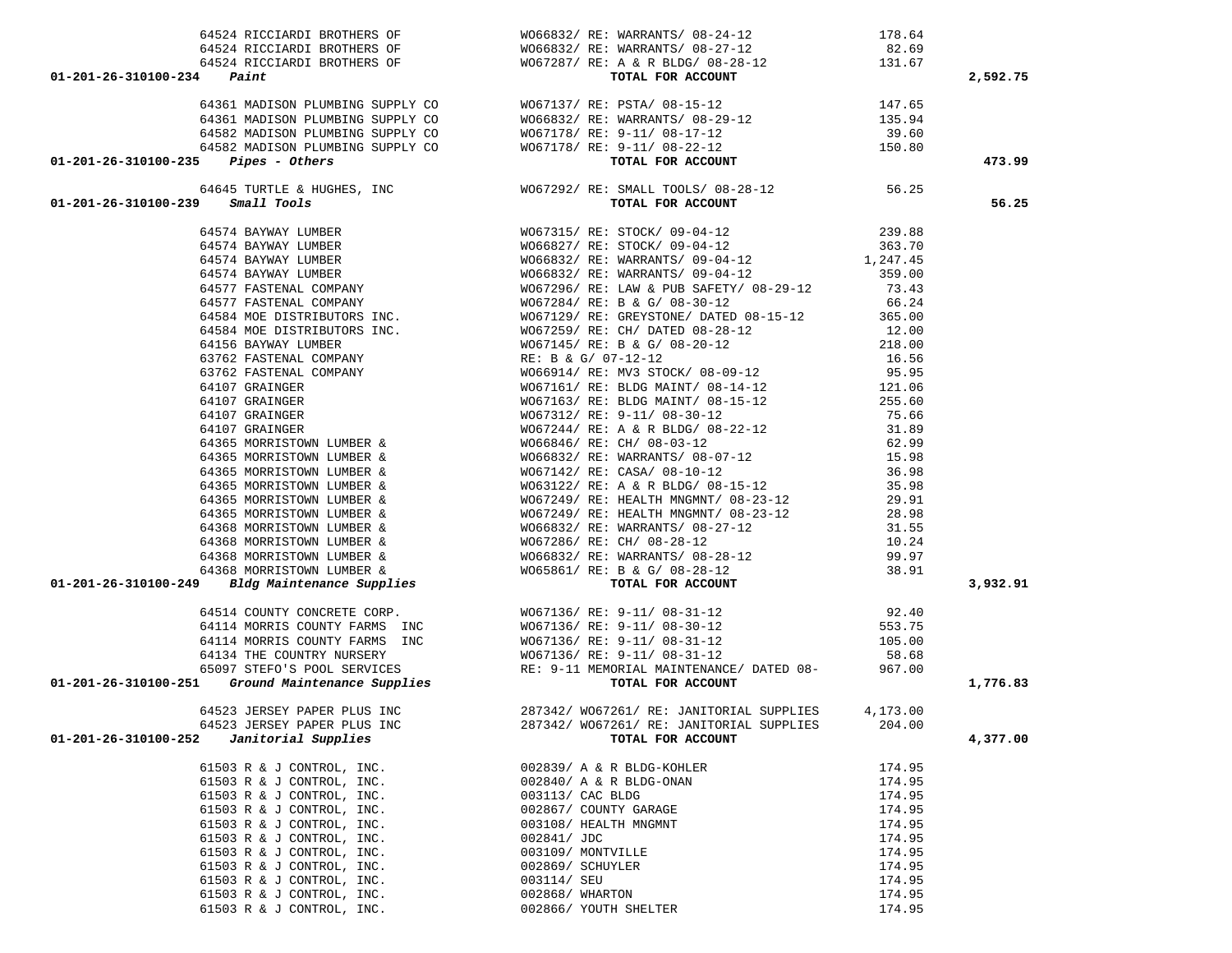|                                 |                                                                                                                                                                                                                                                                                                                                                                                                                                                                     | 11,044.52 |
|---------------------------------|---------------------------------------------------------------------------------------------------------------------------------------------------------------------------------------------------------------------------------------------------------------------------------------------------------------------------------------------------------------------------------------------------------------------------------------------------------------------|-----------|
|                                 |                                                                                                                                                                                                                                                                                                                                                                                                                                                                     |           |
|                                 |                                                                                                                                                                                                                                                                                                                                                                                                                                                                     |           |
|                                 |                                                                                                                                                                                                                                                                                                                                                                                                                                                                     |           |
|                                 |                                                                                                                                                                                                                                                                                                                                                                                                                                                                     |           |
|                                 |                                                                                                                                                                                                                                                                                                                                                                                                                                                                     |           |
|                                 |                                                                                                                                                                                                                                                                                                                                                                                                                                                                     |           |
|                                 |                                                                                                                                                                                                                                                                                                                                                                                                                                                                     |           |
|                                 |                                                                                                                                                                                                                                                                                                                                                                                                                                                                     |           |
|                                 |                                                                                                                                                                                                                                                                                                                                                                                                                                                                     |           |
|                                 |                                                                                                                                                                                                                                                                                                                                                                                                                                                                     |           |
|                                 |                                                                                                                                                                                                                                                                                                                                                                                                                                                                     |           |
|                                 | 64139 M a d Common. INC. (1923) M M MONTH (1920) M a d Carl Common (1923) M a d Common. INC. (1931) M MOVILLE (1932) M MOVILLE (1932) M A d Common. INC. (1932) M MOVILLE (1932) M MOVILLE (1932) M A d Common. INC. (1933) M                                                                                                                                                                                                                                       | 5,450.72  |
|                                 |                                                                                                                                                                                                                                                                                                                                                                                                                                                                     |           |
|                                 |                                                                                                                                                                                                                                                                                                                                                                                                                                                                     |           |
|                                 |                                                                                                                                                                                                                                                                                                                                                                                                                                                                     |           |
|                                 |                                                                                                                                                                                                                                                                                                                                                                                                                                                                     |           |
|                                 |                                                                                                                                                                                                                                                                                                                                                                                                                                                                     |           |
|                                 |                                                                                                                                                                                                                                                                                                                                                                                                                                                                     |           |
|                                 |                                                                                                                                                                                                                                                                                                                                                                                                                                                                     |           |
|                                 |                                                                                                                                                                                                                                                                                                                                                                                                                                                                     |           |
|                                 |                                                                                                                                                                                                                                                                                                                                                                                                                                                                     |           |
|                                 |                                                                                                                                                                                                                                                                                                                                                                                                                                                                     |           |
|                                 |                                                                                                                                                                                                                                                                                                                                                                                                                                                                     |           |
|                                 |                                                                                                                                                                                                                                                                                                                                                                                                                                                                     |           |
|                                 |                                                                                                                                                                                                                                                                                                                                                                                                                                                                     |           |
|                                 |                                                                                                                                                                                                                                                                                                                                                                                                                                                                     |           |
|                                 |                                                                                                                                                                                                                                                                                                                                                                                                                                                                     |           |
|                                 |                                                                                                                                                                                                                                                                                                                                                                                                                                                                     |           |
|                                 |                                                                                                                                                                                                                                                                                                                                                                                                                                                                     |           |
|                                 |                                                                                                                                                                                                                                                                                                                                                                                                                                                                     |           |
|                                 |                                                                                                                                                                                                                                                                                                                                                                                                                                                                     |           |
|                                 |                                                                                                                                                                                                                                                                                                                                                                                                                                                                     |           |
| 01-201-26-310100-265 Electrical |                                                                                                                                                                                                                                                                                                                                                                                                                                                                     | 3,956.71  |
|                                 | $\begin{tabular}{l c c c c} \multicolumn{4}{c}{\textbf{5}} & \multicolumn{4}{c}{\textbf{5}} & \multicolumn{4}{c}{\textbf{5}} & \multicolumn{4}{c}{\textbf{6}} & \multicolumn{4}{c}{\textbf{6}} & \multicolumn{4}{c}{\textbf{6}} & \multicolumn{4}{c}{\textbf{6}} & \multicolumn{4}{c}{\textbf{6}} & \multicolumn{4}{c}{\textbf{6}} & \multicolumn{4}{c}{\textbf{6}} & \multicolumn{4}{c}{\textbf{6}} & \multicolumn{4}{c}{\textbf{6}} & \multicolumn{4}{c}{\textbf$ |           |
|                                 |                                                                                                                                                                                                                                                                                                                                                                                                                                                                     |           |

|  | 7176/RE: HVAC SUPPLIES/ 09-10-12 894.12<br>7270/ RE: B & G/ 09-12-12<br>7270/RE: B & G/ 09-12-12<br>7176/RE: VISITOR CENTER/ 09-12-12 39.96<br>7270/ RE: B & G/ 09-14-12                                        | 86.16<br>43.56            |
|--|-----------------------------------------------------------------------------------------------------------------------------------------------------------------------------------------------------------------|---------------------------|
|  | 7270/ RE: B & G/ 09-17-12                                                                                                                                                                                       | 43.56<br>4,050.00         |
|  | 5039/ RE: H/S -HILL/ 08-29-12                                                                                                                                                                                   |                           |
|  | 5984/RE: PSTA/07-23-12<br>7308/RE: WARRANTS/08-31-12<br>52.62                                                                                                                                                   |                           |
|  |                                                                                                                                                                                                                 |                           |
|  | 7285/ RE: HOMELESS/ 08-28-12                                                                                                                                                                                    | 62.62<br>$02.02$<br>98.99 |
|  | 7152/ RE: H/S MV-1/ 08-14-12                                                                                                                                                                                    |                           |
|  | TOTAL FOR ACCOUNT                                                                                                                                                                                               |                           |
|  | 7312/ RE: 9-11/ 09-05-12                                                                                                                                                                                        | 68.07                     |
|  |                                                                                                                                                                                                                 | 113.70                    |
|  |                                                                                                                                                                                                                 | 453.35                    |
|  | 7296/RE: LAW & PUB SAFETY/ 08-29-12 72.96                                                                                                                                                                       |                           |
|  |                                                                                                                                                                                                                 | 11.14                     |
|  |                                                                                                                                                                                                                 | 389.20                    |
|  |                                                                                                                                                                                                                 | 46.79                     |
|  | 1157/RE: ANN ST DECK/08-30-12<br>7295/RE: CTY GRG/09-05-12<br>7312/RE: 9-11/09-04-12<br>7312/RE: 9-11/09-04-12<br>7276/RE: LIBRARY/09-05-12<br>7250/RE: MORTYLLE GRG/09-06-12<br>7034/PE: MORTYLLE GRG/09-10-12 | 234.62                    |
|  |                                                                                                                                                                                                                 | 326.40                    |
|  |                                                                                                                                                                                                                 | 162.90                    |
|  | 7034/RE: A & R BLDG/08-10-12<br>7034/RE: STOCK/08-15-12<br>7149/RE: STOCK/08-15-12<br>7149/RE: STOCK/08-23-12<br>7178/RE: 9-11/08-23-12<br>7178/RE: 9-11/08-23-12<br>722.77                                     |                           |
|  |                                                                                                                                                                                                                 |                           |
|  |                                                                                                                                                                                                                 |                           |
|  | 7178/ RE: 9-11/ 08-23-12                                                                                                                                                                                        | 22.77                     |
|  | 7249/RE: HEALTH MNGMNT/ 08-23-12                                                                                                                                                                                | 709.48                    |
|  | 7296/RE: LAW & PUB SAFETY/ 08-24-12 179.25                                                                                                                                                                      |                           |
|  | 7279/ RE: WARRANTS/ 08-27-12                                                                                                                                                                                    | 40.80                     |
|  | 7278/ RE: CTY GRG/ 08-28-12                                                                                                                                                                                     | 60.99                     |
|  | 7312/ RE: 9-11/ 08-30-12                                                                                                                                                                                        | 334.56                    |
|  | $\blacksquare$                                                                                                                                                                                                  |                           |

 63865 ALL COUNTY RENTAL CENTER WO67305/ RE: EQUIP REPAIR/ 08-30-12 119.49 64121 DUBLIN MAINTENANCE CONTRACTORS INC. WO67262/ RE: EQUIP REPAIR/ 08-29-12 798.00 64129 R & J CONTROL, INC. 003104/ BOONTON 295.00 64129 R & J CONTROL, INC. 003113/ CAC 295.00 64129 R & J CONTROL, INC. 002867/ COUNTY GRG 295.00 64129 R & J CONTROL, INC. 003100/ DOVER 295.00 64129 R & J CONTROL, INC. 003108/ HEALTH MNGMNT 295.00 64129 R & J CONTROL, INC. 003101/ JEFFERSON 295.00 LLE GRG/ 08-01-12 655.00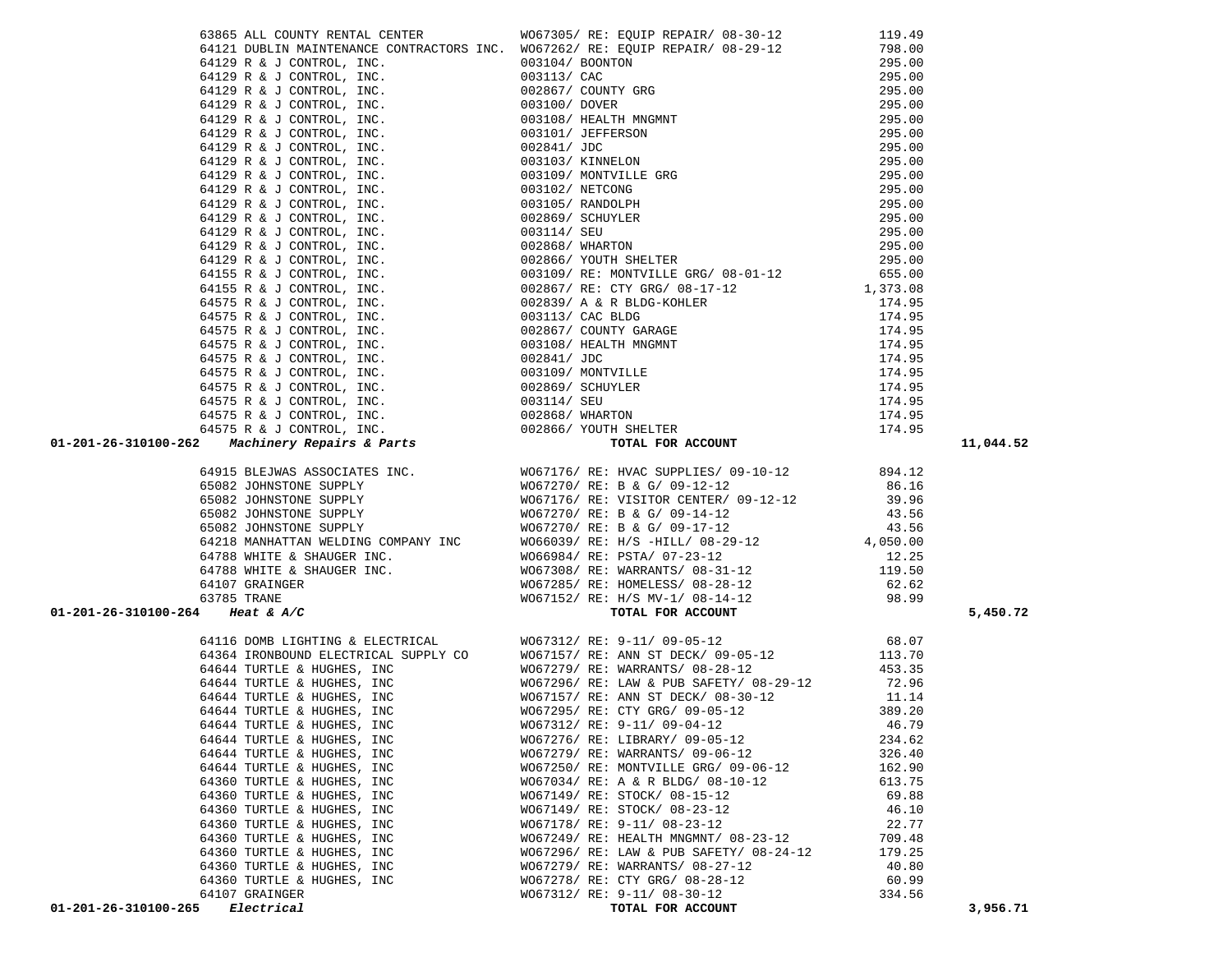| TOTAL for Buildings & Grounds                                          |                                          |                    | ============<br>118,633.35 |  |
|------------------------------------------------------------------------|------------------------------------------|--------------------|----------------------------|--|
| <b>Motor Services Center</b>                                           |                                          |                    |                            |  |
| 64686 COACH & EQUIPMENT MANUFACTURING CO. BEARING, FLANGE, WASHER, HEX |                                          | 170.65             |                            |  |
| 64686 COACH & EQUIPMENT MANUFACTURING CO. BEARING, WASHER, SLIDE       |                                          | 77.25              |                            |  |
| 64694 J & D SALES & SERVICE LLC                                        | FLEETWASH                                | 750.00             |                            |  |
| 64705 RUSSEL REID WASTE HAULING &                                      | 1500.0 WASTEWATER TRANSPORATION AND DISP | 591.72             |                            |  |
| 64705 RUSSEL REID WASTE HAULING &                                      | 500.0 WASTEWATER REMOVAL                 | 206.72             |                            |  |
| 64684 BOONTON AUTO PARTS                                               | FINAL KLEAN                              | 82.08              |                            |  |
| 64680 ALPHA GRAPHICS MORRISTOWN                                        | DOOR HANGERS                             | 257.50             |                            |  |
| 64171 ARSENAULT ASSOCIATES                                             | ANNUAL SOFTWARE MAINTENCE                | 120.93             |                            |  |
| 65116 BOONTON AUTO PARTS                                               | CHROMA ONE                               | 304.20             |                            |  |
| 65123 MSC INDUSTRIAL SUPPLY CO.                                        | TAPE                                     | 312.84             |                            |  |
| 59633 CREATIVE VISUAL SYSTEMS                                          | 3M BLACK 48" X 50 YD                     | 604.00             |                            |  |
| 57827 FLEET MANAGEMENT/SKYLINE                                         | SUBSCRIPTION RENEWAL FL07927COOKROBMOTSE | 195.00             |                            |  |
| 64698 MSC INDUSTRIAL SUPPLY CO.                                        | FUSE                                     | 34.20              |                            |  |
| 64698 MSC INDUSTRIAL SUPPLY CO.                                        | SPARK LIGHTER                            | 37.88              |                            |  |
| 64178 SNAP-ON EQUIPMENT                                                | REPAIR ALIGNMENT RACK                    | 257.05             |                            |  |
| 64713 WHITEMARSH CORPORATION                                           | SERVICE CALL FOR VEEDER ROOT             | 170.00             |                            |  |
| 01-201-26-315100-098<br>Other Operating&Repair Supply                  | TOTAL FOR ACCOUNT                        |                    | 4,172.02                   |  |
| 64710 STAPLES BUSINESS ADVANTAGE                                       | PRINTER STAND                            | 161.49             |                            |  |
| Furniture & Fixtures<br>01-201-26-315100-162                           | TOTAL FOR ACCOUNT                        |                    | 161.49                     |  |
| 65111 AMERICAN WEAR INC.                                               | UNIFORMS & MATS                          | 247.75             |                            |  |
| 65111 AMERICAN WEAR INC.                                               | UNIFORMS                                 | 230.76             |                            |  |
| Uniform & Clothing Allowance<br>01-201-26-315100-207                   | TOTAL FOR ACCOUNT                        |                    | 478.51                     |  |
| 64697 MORRISTOWN LUMBER &                                              | PLIERS                                   | 38.98              |                            |  |
| 01-201-26-315100-239<br>Small Tools                                    | TOTAL FOR ACCOUNT                        |                    | 38.98                      |  |
| 64691 INTER CITY TIRE                                                  | TIRES                                    | 4,266.40           |                            |  |
| 64691 INTER CITY TIRE                                                  | TIRES                                    | 1,340.28           |                            |  |
| 64691 INTER CITY TIRE                                                  | TIRES                                    | 488.34             |                            |  |
| 64711 STS TIRE & AUTO CENTERS                                          | TIRES                                    | 313.26             |                            |  |
| 64711 STS TIRE & AUTO CENTERS                                          | TIRES                                    | 107.23             |                            |  |
| 64711 STS TIRE & AUTO CENTERS                                          | TIRES                                    | 208.84             |                            |  |
| 64711 STS TIRE & AUTO CENTERS                                          | TIRES                                    | 543.60             |                            |  |
| 65122 INTER CITY TIRE<br>65135 STS TIRE & AUTO CENTERS                 | TIRES<br>TIRES                           | 1,825.32<br>942.10 |                            |  |
| 61392 STS TIRE & AUTO CENTERS                                          | TIRES                                    | 543.60             |                            |  |
| 61392 STS TIRE & AUTO CENTERS                                          | TIRES                                    | 52.21              |                            |  |
| 61392 STS TIRE & AUTO CENTERS                                          | TIRES                                    | 237.48             |                            |  |
| 61392 STS TIRE & AUTO CENTERS                                          | TIRES                                    | 224.00             |                            |  |
| 61392 STS TIRE & AUTO CENTERS                                          | TIRES                                    | 360.00             |                            |  |
| 63890 SERVICE TIRE TRUCK CENTERS INC                                   | TIRES                                    | 801.00             |                            |  |
| 01-201-26-315100-245<br>Tires                                          | TOTAL FOR ACCOUNT                        |                    | 12,253.66                  |  |
| 64688 DOVER BRAKE & CLUTCH CO INC                                      | CLEVIS PIN                               | 19.90              |                            |  |
| 64690 GRAY SUPPLY CORP                                                 | RING GEAR                                | 451.62             |                            |  |
| 64709 SMITH TRACTOR & EQUIPMENT INC.                                   | SWITCH                                   | 8.45               |                            |  |
| 64709 SMITH TRACTOR & EQUIPMENT INC.                                   | GLASS, SEAL, GASKET, WASHER              | 406.43             |                            |  |
| 64714 ZEE MEDICAL INC.                                                 | FIRST AID SUPPLIES                       | 56.60              |                            |  |
| 64169 PENNJERSEY MACHINERY, LLC                                        | SOLENOID                                 | 224.94             |                            |  |
| 64682 BEYER BROS CORP                                                  | FILTER                                   | 16.52              |                            |  |
| 63869 AMERICAN HOSE & HYDRAULICS                                       | DUMP CYLINDER REPAIR                     | 850.00             |                            |  |
| 64163 CARGOTEC USA INC                                                 | O-RING, LINK                             | 59.12              |                            |  |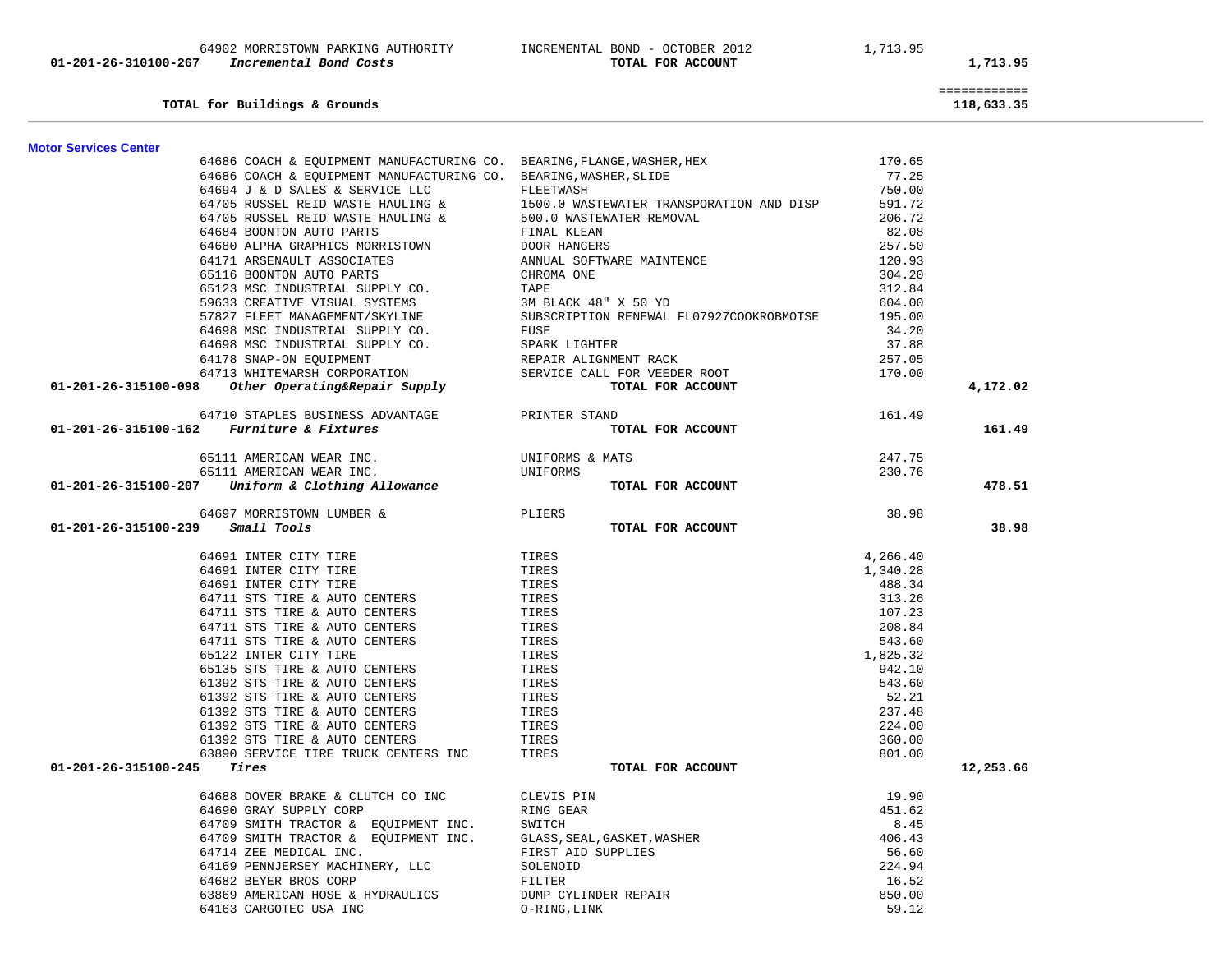|                                   |                                                                                                                                                                                                                                                                                                                                                                                     |          | 3,460.27 |
|-----------------------------------|-------------------------------------------------------------------------------------------------------------------------------------------------------------------------------------------------------------------------------------------------------------------------------------------------------------------------------------------------------------------------------------|----------|----------|
|                                   |                                                                                                                                                                                                                                                                                                                                                                                     |          |          |
|                                   |                                                                                                                                                                                                                                                                                                                                                                                     |          |          |
|                                   |                                                                                                                                                                                                                                                                                                                                                                                     |          | 121.52   |
|                                   |                                                                                                                                                                                                                                                                                                                                                                                     |          |          |
|                                   |                                                                                                                                                                                                                                                                                                                                                                                     |          |          |
|                                   |                                                                                                                                                                                                                                                                                                                                                                                     |          |          |
|                                   |                                                                                                                                                                                                                                                                                                                                                                                     |          |          |
|                                   |                                                                                                                                                                                                                                                                                                                                                                                     |          |          |
|                                   |                                                                                                                                                                                                                                                                                                                                                                                     |          |          |
|                                   |                                                                                                                                                                                                                                                                                                                                                                                     |          |          |
|                                   |                                                                                                                                                                                                                                                                                                                                                                                     |          |          |
|                                   |                                                                                                                                                                                                                                                                                                                                                                                     |          |          |
|                                   |                                                                                                                                                                                                                                                                                                                                                                                     |          |          |
|                                   |                                                                                                                                                                                                                                                                                                                                                                                     |          |          |
|                                   |                                                                                                                                                                                                                                                                                                                                                                                     |          |          |
|                                   |                                                                                                                                                                                                                                                                                                                                                                                     |          |          |
|                                   |                                                                                                                                                                                                                                                                                                                                                                                     |          |          |
|                                   |                                                                                                                                                                                                                                                                                                                                                                                     |          |          |
|                                   |                                                                                                                                                                                                                                                                                                                                                                                     |          |          |
|                                   |                                                                                                                                                                                                                                                                                                                                                                                     |          |          |
|                                   |                                                                                                                                                                                                                                                                                                                                                                                     |          |          |
|                                   |                                                                                                                                                                                                                                                                                                                                                                                     |          |          |
|                                   |                                                                                                                                                                                                                                                                                                                                                                                     |          |          |
|                                   |                                                                                                                                                                                                                                                                                                                                                                                     |          |          |
|                                   |                                                                                                                                                                                                                                                                                                                                                                                     |          |          |
|                                   |                                                                                                                                                                                                                                                                                                                                                                                     |          |          |
|                                   |                                                                                                                                                                                                                                                                                                                                                                                     |          |          |
|                                   |                                                                                                                                                                                                                                                                                                                                                                                     |          |          |
|                                   |                                                                                                                                                                                                                                                                                                                                                                                     |          |          |
|                                   |                                                                                                                                                                                                                                                                                                                                                                                     |          |          |
|                                   |                                                                                                                                                                                                                                                                                                                                                                                     |          |          |
|                                   |                                                                                                                                                                                                                                                                                                                                                                                     |          |          |
|                                   | $\begin{minipage}[t]{0.5em} \begin{tabular}{ c c c c c c c c c c c c c c c c c} \hline \multicolumn{1}{ c c c c c c} \hline \multicolumn{1}{ c c c c c} \hline \multicolumn{1}{ c c c c} \hline \multicolumn{1}{ c c c c} \hline \multicolumn{1}{ c c c} \hline \multicolumn{1}{ c c c} \hline \multicolumn{1}{ c c c} \hline \multicolumn{1}{ c c c} \hline \multicolumn{1}{ c c $ |          |          |
|                                   |                                                                                                                                                                                                                                                                                                                                                                                     |          |          |
|                                   |                                                                                                                                                                                                                                                                                                                                                                                     |          |          |
|                                   |                                                                                                                                                                                                                                                                                                                                                                                     |          |          |
|                                   |                                                                                                                                                                                                                                                                                                                                                                                     |          |          |
|                                   |                                                                                                                                                                                                                                                                                                                                                                                     |          |          |
| 65129 NORMAN GALE OLDSMOBILE CORP | STUD KIT                                                                                                                                                                                                                                                                                                                                                                            | 202.98   |          |
| 65125 PLAINSMAN AUTO SUPPLY       | U-BOLT, SWIVEL, TENSIONER                                                                                                                                                                                                                                                                                                                                                           | 60.54    |          |
| 65125 PLAINSMAN AUTO SUPPLY       | TENSIONER, PULLEY                                                                                                                                                                                                                                                                                                                                                                   | 54.59    |          |
| 65125 PLAINSMAN AUTO SUPPLY       | BELT, ADHESIVE, BALL JOINT, MUFFLER, RESONA                                                                                                                                                                                                                                                                                                                                         | 245.64   |          |
| 65125 PLAINSMAN AUTO SUPPLY       | BALL JOINT, HOSE, BATTERY, PAD, SCREW                                                                                                                                                                                                                                                                                                                                               | 260.14   |          |
| 65125 PLAINSMAN AUTO SUPPLY       | COIL                                                                                                                                                                                                                                                                                                                                                                                | 70.29    |          |
| 64687 D&B AUTO SUPPLY             | SPRAY GUN, FILTER, SCOTSEAL, PADS, ROTOR                                                                                                                                                                                                                                                                                                                                            | 547.96   |          |
| 64687 D&B AUTO SUPPLY             | FILTER, PADS, MAINFOLD SET, BALL JOINT, TI                                                                                                                                                                                                                                                                                                                                          | 315.79   |          |
| 64687 D&B AUTO SUPPLY             | FILTER, PADS, UNION, NUT, MUFFLER, STRAP, PI                                                                                                                                                                                                                                                                                                                                        | 284.01   |          |
| 64687 D&B AUTO SUPPLY             | PIPE, MUFFLER, CONNECOTR, SENSOR                                                                                                                                                                                                                                                                                                                                                    | 228.25   |          |
| 64687 D&B AUTO SUPPLY             | CONDENSOR, TENSIONER, FILTER, ALARM, BRAKLE                                                                                                                                                                                                                                                                                                                                         | 360.14   |          |
| 64687 D&B AUTO SUPPLY             | THROTTLE SENSOR, AIRFLOW SENSOR, AIR FRES                                                                                                                                                                                                                                                                                                                                           | 199.55   |          |
| 64687 D&B AUTO SUPPLY             | CREDIT                                                                                                                                                                                                                                                                                                                                                                              | $-27.50$ |          |

64687 D&B AUTO SUPPLY CREDIT

 $-148.92$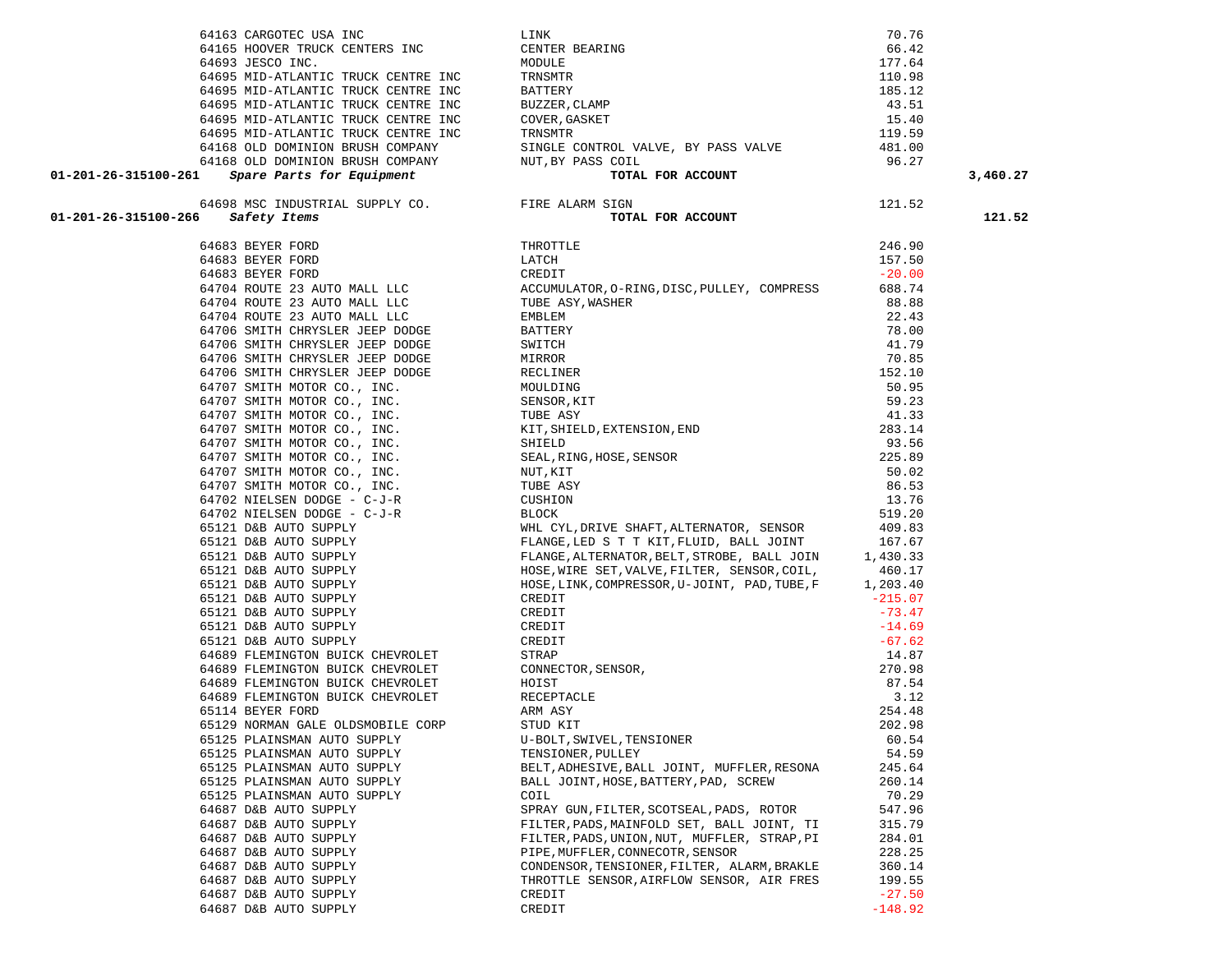|                                       | Expenditures                                                       | TOTAL FOR ACCOUNT                                    |                      | 95,000.00                 |  |
|---------------------------------------|--------------------------------------------------------------------|------------------------------------------------------|----------------------|---------------------------|--|
| 01-201-26-320105-090                  | 65702 MORRIS COUNTY MOSQUITO                                       | 2012 APPROPRIATION MOSQUITO EXTERMINATIO             | 95,000.00            |                           |  |
| <b>Mosquito Extermination Commiss</b> |                                                                    |                                                      |                      |                           |  |
|                                       |                                                                    |                                                      |                      |                           |  |
|                                       | TOTAL for Motor Services Center                                    |                                                      |                      | ============<br>47,271.57 |  |
|                                       |                                                                    |                                                      |                      |                           |  |
| 01-203-26-315100-098                  | 64148 ARSENAULT ASSOCIATES<br>(2011) Other Operating&Repair Supply | ANNUAL MAINTENANCE AND SUPPORT<br>TOTAL FOR ACCOUNT  | 8,454.27             | 8,454.27                  |  |
|                                       |                                                                    |                                                      |                      |                           |  |
| 01-201-26-315100-291                  | Vehicle Repairs                                                    | TOTAL FOR ACCOUNT                                    |                      | 18,130.85                 |  |
|                                       | 63887 SMITH CHRYSLER JEEP DODGE<br>63887 SMITH CHRYSLER JEEP DODGE | BATTERY, FILTER<br>CREDIT                            | 94.08<br>$-28.37$    |                           |  |
|                                       | 63887 SMITH CHRYSLER JEEP DODGE                                    | ROTOR, PAD, KIT                                      | 296.70               |                           |  |
|                                       | 63887 SMITH CHRYSLER JEEP DODGE                                    | FILTER                                               | 61.20                |                           |  |
|                                       | 63886 SAFELITE AUTOGLASS                                           | REPLACE SIDE WINDOW                                  | 866.89               |                           |  |
|                                       | 64177 SMITH CHRYSLER JEEP DODGE                                    | FILTER                                               | 31.02                |                           |  |
|                                       | 64175 ROUTE 23 AUTO MALL LLC                                       | CREDIT                                               | $-38.25$             |                           |  |
|                                       | 64175 ROUTE 23 AUTO MALL LLC                                       | ANTIFREEZE                                           | 41.76                |                           |  |
|                                       | 64175 ROUTE 23 AUTO MALL LLC                                       | <b>COVER</b>                                         | 29.08                |                           |  |
|                                       | 64175 ROUTE 23 AUTO MALL LLC                                       | COVER                                                | 112.02               |                           |  |
|                                       | 64175 ROUTE 23 AUTO MALL LLC                                       | FILTER                                               | 50.26                |                           |  |
|                                       | 64175 ROUTE 23 AUTO MALL LLC<br>64175 ROUTE 23 AUTO MALL LLC       | NUT<br>CLIP, HOSE, TUBE                              | 5.00<br>73.05        |                           |  |
|                                       | 64175 ROUTE 23 AUTO MALL LLC                                       | NUT, BOLT, BAR, ARM, WASHER                          | 289.60               |                           |  |
|                                       | 64175 ROUTE 23 AUTO MALL LLC                                       | <b>BATTERY</b>                                       | 224.91               |                           |  |
|                                       | 63885 ROUTE 23 AUTO MALL LLC                                       | CONNECTOR                                            | $-42.50$             |                           |  |
|                                       | 63885 ROUTE 23 AUTO MALL LLC                                       | TUBE                                                 | 35.83                |                           |  |
|                                       | 63885 ROUTE 23 AUTO MALL LLC                                       | PIPE                                                 | 38.25                |                           |  |
|                                       | 63885 ROUTE 23 AUTO MALL LLC                                       | BATTERY                                              | 287.88               |                           |  |
|                                       | 63885 ROUTE 23 AUTO MALL LLC                                       | FILTER                                               | 15.61                |                           |  |
|                                       | 63885 ROUTE 23 AUTO MALL LLC                                       | DOOR ASY, HANDLE, COVER, BUMPER, PLATE               | 1,506.73             |                           |  |
|                                       | 63885 ROUTE 23 AUTO MALL LLC                                       | DOOR ASY                                             | 524.14               |                           |  |
|                                       | 64703 PLAINSMAN AUTO SUPPLY                                        | BRAKE SHOE, HUB BEARING ASY, TAILGATE CAB            | 360.03               |                           |  |
|                                       | 64703 PLAINSMAN AUTO SUPPLY                                        | GASKET, CONNECTOR, SOLENOID, BULB, END, HOSE<br>HOSE | 150.52<br>16.21      |                           |  |
|                                       | 64703 PLAINSMAN AUTO SUPPLY<br>64703 PLAINSMAN AUTO SUPPLY         | BRAKE FIT TUBE NUT                                   | 5.31                 |                           |  |
|                                       | 64703 PLAINSMAN AUTO SUPPLY                                        | ALTERNAOTR, FITLER, PADS, ROTOR, BRAEK LINE          | 270.57               |                           |  |
|                                       | 64703 PLAINSMAN AUTO SUPPLY                                        | HOSE END, HOSE, BRAKE PADS                           | 201.10               |                           |  |
|                                       | 64703 PLAINSMAN AUTO SUPPLY                                        | BELT, BRAKELINE, THERMOSTAT                          | 204.14               |                           |  |
|                                       | 63884 NIELSEN DODGE - C-J-R                                        | <b>BOLTS</b>                                         | 21.44                |                           |  |
|                                       | 63884 NIELSEN DODGE - C-J-R                                        | NUT                                                  | 2.24                 |                           |  |
|                                       | 63884 NIELSEN DODGE - C-J-R                                        | SHIELD                                               | 23.76                |                           |  |
|                                       | 63875 JASPER ENGINE & TRANSMISSION                                 | CREDIT                                               | $-615.00$            |                           |  |
|                                       | 63875 JASPER ENGINE & TRANSMISSION                                 | ENGINE                                               | 3,529.00             |                           |  |
|                                       | 64687 D&B AUTO SUPPLY<br>64687 D&B AUTO SUPPLY                     | CREDIT<br>CREDIT                                     | $-30.00$<br>$-19.16$ |                           |  |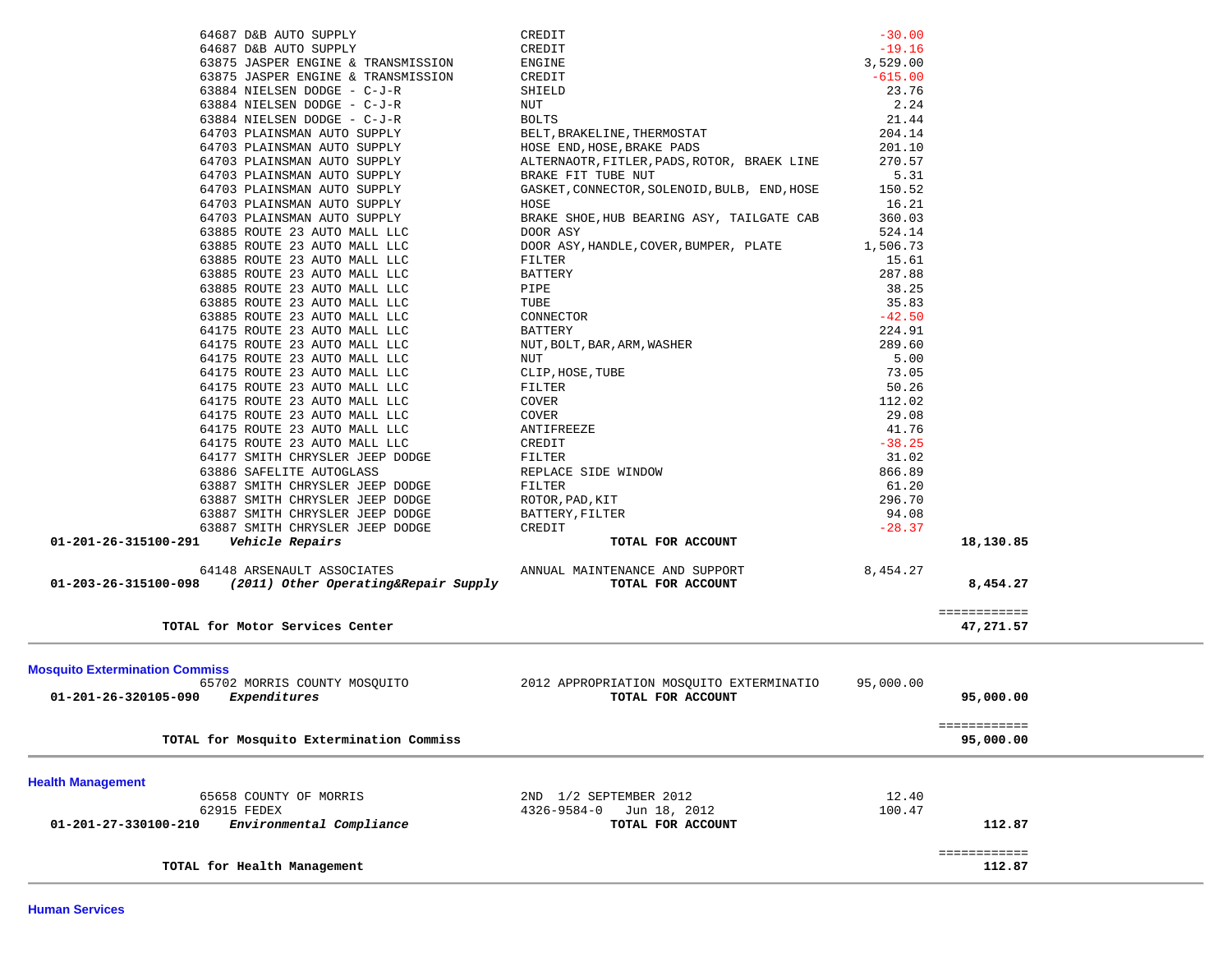| 65658 COUNTY OF MORRIS                                           | 2ND 1/2 SEPTEMBER 2012                   | 267.60 |              |
|------------------------------------------------------------------|------------------------------------------|--------|--------------|
| 01-201-27-331100-068<br>Postage & Metered Mail                   | TOTAL FOR ACCOUNT                        |        | 267.60       |
| 65378 ELIZABETH A. JACOBSON                                      | Roundtrip mileage to MMC HQ PAC Meeting  | 2.10   |              |
| 65378 ELIZABETH A. JACOBSON                                      | Roundtrip mileage to Trenton (unificatio | 42.70  |              |
| 65378 ELIZABETH A. JACOBSON                                      | Roundtrip mileage to Pequannock (Newbrid | 15.40  |              |
| 65378 ELIZABETH A. JACOBSON                                      | Roundtrip mileage to Paterson (Turning P | 26.25  |              |
| 65378 ELIZABETH A. JACOBSON                                      | GSP Tolls on 7/19/12                     | 3.00   |              |
| 65378 ELIZABETH A. JACOBSON                                      | Roundtrip Mileage to Freehold (AD Direct | 41.30  |              |
| 65378 ELIZABETH A. JACOBSON                                      | Mileage to Boonton (St. Clare's site vis | 3.85   |              |
| 65378 ELIZABETH A. JACOBSON                                      | Roundtrip mileage to Freehold (A/D Direc | 41.30  |              |
| 65378 ELIZABETH A. JACOBSON                                      | GSP Tolls on $8/17/12$                   | 3.00   |              |
| 65378 ELIZABETH A. JACOBSON                                      | Roundtrip mileage to Mt Arlington system | 13.30  |              |
| 65378 ELIZABETH A. JACOBSON                                      | Roundtrip mileage to MMC HQ (PAC meeting | 2.10   |              |
| 65378 ELIZABETH A. JACOBSON                                      | Roundtrip mileage to New Brunswich (GCAD | 22.40  |              |
| 65378 ELIZABETH A. JACOBSON                                      | Roundtrip mileage to Hamilton (DAS Quart | 43.40  |              |
| 65378 ELIZABETH A. JACOBSON                                      | NJTP Tolls 9/13/12                       | 2.80   |              |
| 65378 ELIZABETH A. JACOBSON                                      | Parking for GCADA Summit on 9/12/12      | 18.00  |              |
| 01-201-27-331100-082<br>Travel Expense                           | TOTAL FOR ACCOUNT                        |        | 280.90       |
| 64352 LONGFELLOWS SANDWICH DELI                                  | Refreshments for HS subcommittee meeting | 72.00  |              |
| 64352 LONGFELLOWS SANDWICH DELI                                  | Refreshments for HS Subcommittee meeting | 72.00  |              |
| $01 - 201 - 27 - 331100 - 088$<br>Meeting Exp Advisory Board Etc | TOTAL FOR ACCOUNT                        |        | 144.00       |
|                                                                  |                                          |        | ============ |
| TOTAL for Human Services                                         |                                          |        | 692.50       |

#### **Youth Shelter**

| 64792 RUTGERS STATE UNIVERSITY OF NJ<br>Education Schools & Training<br>01-201-27-331110-039 | Creating Safe & Respectful Enviornment<br>TOTAL FOR ACCOUNT      | 800.00   | 800.00       |
|----------------------------------------------------------------------------------------------|------------------------------------------------------------------|----------|--------------|
| 64927 WAL-MART STORE<br>01-201-27-331110-059<br>Other General Expenses                       | 6032 2020 2016 8804<br>$9/03/12$ Resident A<br>TOTAL FOR ACCOUNT | 9.80     | 9.80         |
| 65658 COUNTY OF MORRIS<br>01-201-27-331110-068<br>Postage and Metered Mail                   | 1/2 SEPTEMBER 2012<br>2ND<br>TOTAL FOR ACCOUNT                   | 5.40     | 5.40         |
| 64981 SODEXO, INC & AFFILIATES                                                               | Contractural Charge                                              | 3,440.00 |              |
| 64981 SODEXO, INC & AFFILIATES                                                               | Lunch Meals                                                      | 1,140.36 |              |
| 64981 SODEXO, INC & AFFILIATES                                                               | Dinner Meals                                                     | 1,168.74 |              |
| 64981 SODEXO, INC & AFFILIATES                                                               | Snacks & Groceries                                               | 2,088.59 |              |
| 64928 ALBERTSON INC                                                                          | 6030 3751 0002 6118 Closing date 9/5/12                          | 132.88   |              |
| 01-201-27-331110-185<br>Food                                                                 | TOTAL FOR ACCOUNT                                                |          | 7,970.57     |
| 64925 JERSEY PAPER PLUS INC                                                                  | Fork Medium Weight                                               | 34.00    |              |
| 01-201-27-331110-252<br>Janitorial Supplies                                                  | TOTAL FOR ACCOUNT                                                |          | 34.00        |
| 64770 COLONIAL TELEVISION                                                                    | Replacement Clothes Dryer                                        | 699.00   |              |
| $01 - 201 - 27 - 331110 - 258$<br>Equipment                                                  | TOTAL FOR ACCOUNT                                                |          | 699.00       |
|                                                                                              |                                                                  |          | ------------ |
| TOTAL for Youth Shelter                                                                      |                                                                  |          | 9,518.77     |

| 01-201-27-333100-048<br>Insurance | TOTAL FOR ACCOUNT                        |       | 48.00 |
|-----------------------------------|------------------------------------------|-------|-------|
| 65089 ANDREA BATISTONI            | Car Insurance Reimbursement for August 2 | 12.00 |       |
| 64639 OPHELIA V. CRUSE            | Car Insurance Reimbursement              | 12.00 |       |
| 64640 KRISTINE A. BEIRNE          | Car Insurance Reimbursement for August 2 | 12.00 |       |
| 64641 KAREN WEBSTER               | Car Insurance Reimbursement for August 2 | 12.00 |       |
| <b>Office on Aging</b>            |                                          |       |       |

65085 STAPLES BUSINESS ADVANTAGE Lysol spray fresh scent 19 oz, Purell sa 213.81

8.00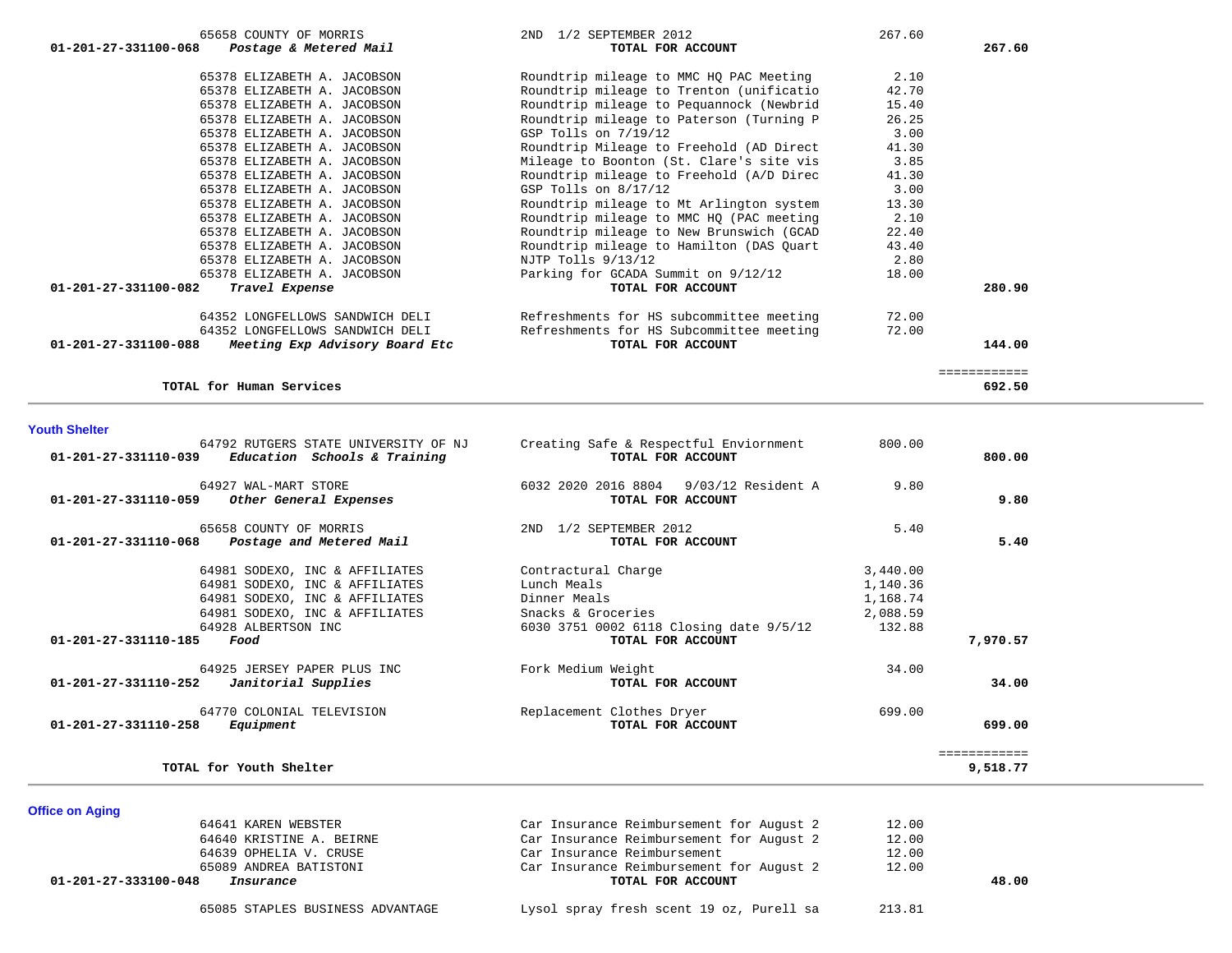| 65084 W.B. MASON COMPANY INC<br>01-201-27-333100-058<br>Office Supplies & Stationery                           | File Archival 100Bx CM<br>TOTAL FOR ACCOUNT                                                               | 26.93                        | 240.74                    |  |
|----------------------------------------------------------------------------------------------------------------|-----------------------------------------------------------------------------------------------------------|------------------------------|---------------------------|--|
| 65171 SODEXO, INC & AFFILIATES<br>01-201-27-333100-059<br>Other General Expenses                               | Meals for Advisory Council Meeting 9/13/<br>TOTAL FOR ACCOUNT                                             | 157.20                       | 157.20                    |  |
| 65658 COUNTY OF MORRIS<br>01-201-27-333100-068<br>Postage & Metered Mail                                       | 2ND 1/2 SEPTEMBER 2012<br>TOTAL FOR ACCOUNT                                                               | 254.96                       | 254.96                    |  |
| 64641 KAREN WEBSTER<br>64640 KRISTINE A. BEIRNE                                                                | Miles reimbursement for August 2012<br>Miles reimbursement for August 2012                                | 44.80<br>79.10               |                           |  |
| 64639 OPHELIA V. CRUSE<br>65089 ANDREA BATISTONI<br>01-201-27-333100-082<br>Travel Expense                     | Miles reimbursement for August 2012<br>Miles reimbursement for August 2012<br>TOTAL FOR ACCOUNT           | 40.60<br>69.65               | 234.15                    |  |
| 64642 CORTEX EDI<br>64642 CORTEX EDI                                                                           | Medical Billing for October-December 201<br>ERN's for October-December 2012 \$25/per                      | 300.00<br>75.00              |                           |  |
| Other Outside Services<br>01-201-27-333100-084                                                                 | TOTAL FOR ACCOUNT                                                                                         |                              | 375.00                    |  |
| 64906 LORI E. ADAMS<br><i>Interpretor Fees</i><br>01-201-27-333100-117                                         | Interpreter Services 9/13/12ACADV Meetin<br>TOTAL FOR ACCOUNT                                             | 175.00                       | 175.00                    |  |
| TOTAL for Office on Aging                                                                                      |                                                                                                           |                              | ============<br>1,485.05  |  |
| <b>Grant in Aid</b>                                                                                            |                                                                                                           |                              |                           |  |
| 65341 HOPE HOUSE<br>65342 HOPE HOUSE                                                                           | GIA 1225 Fix-It<br>Period 8/1/12-<br>Period 8/<br>GIA 1239<br>Chore                                       | 2,524.00<br>3,611.00         |                           |  |
| 01-201-27-342000-480<br>Grant in Aid GIA: HOPEHOUSEOPERTNFIXIT                                                 | TOTAL FOR ACCOUNT                                                                                         |                              | 6,135.00                  |  |
| TOTAL for Grant in Aid                                                                                         |                                                                                                           |                              | ============<br>6,135.00  |  |
|                                                                                                                |                                                                                                           |                              |                           |  |
| <b>Seniors, Disabled &amp; Veterans</b>                                                                        |                                                                                                           |                              |                           |  |
| 65033 FAMILY SERVICE OF MORRIS COUNTY<br>01-201-27-343100-036<br>Contracted Services - Adult Day Care          | MVADC<br>period $8/1/12$ -<br>TOTAL FOR ACCOUNT                                                           | 29,202.04                    | 29,202.04                 |  |
| 63934 NEW JERSEY ASSOCIATION OF<br>01-201-27-343100-039<br>Education, Schools & Training                       | 7th Annual Training Conference October 2<br>TOTAL FOR ACCOUNT                                             | 250.00                       | 250.00                    |  |
| TOTAL for Seniors, Disabled & Veterans                                                                         |                                                                                                           |                              | ============<br>29,452.04 |  |
| <b>County Board of Social Service</b>                                                                          |                                                                                                           |                              |                           |  |
| 64470 PAPER MART INC<br>63997 PITNEY BOWES CREDIT CORP<br>Office Supplies & Stationery<br>01-201-27-345100-058 | White wove OSDS TINT SPCL Window #9 24#<br>Purchase of 4 ink cartridge - Order no.<br>TOTAL FOR ACCOUNT   | 981.00<br>360.05             | 1,341.05                  |  |
| 65256 DEER PARK                                                                                                | Acct. #0434488383/0 8-15-12 to 09-14-12                                                                   | 219.77                       |                           |  |
| 64002 LORI E. ADAMS<br>01-201-27-345100-059<br>Other General Expenses                                          | Interpreting Services<br>TOTAL FOR ACCOUNT                                                                | 175.00                       | 394.77                    |  |
| 64468 LEXIS NEXIS/MATTHEW BENDER<br>64467 NJBIZ<br>Publication & Subscriptions<br>01-201-27-345100-070         | Subscription for NJ Admin code T4A Civil<br>1 year of subscription for NJBIZ (52 iss<br>TOTAL FOR ACCOUNT | 132.00<br>64.95              | 196.95                    |  |
| 65249 VERIZON<br>65632 VERIZON<br>65630 AT&T                                                                   | Acct no. 973 889-3370 640 33Y/09-14-12 t<br>OFFICE OF TEMP ASSISTANCE<br>OFFICE OF TEMPORARY ASSISTANCE   | 1,815.43<br>993.97<br>129.86 |                           |  |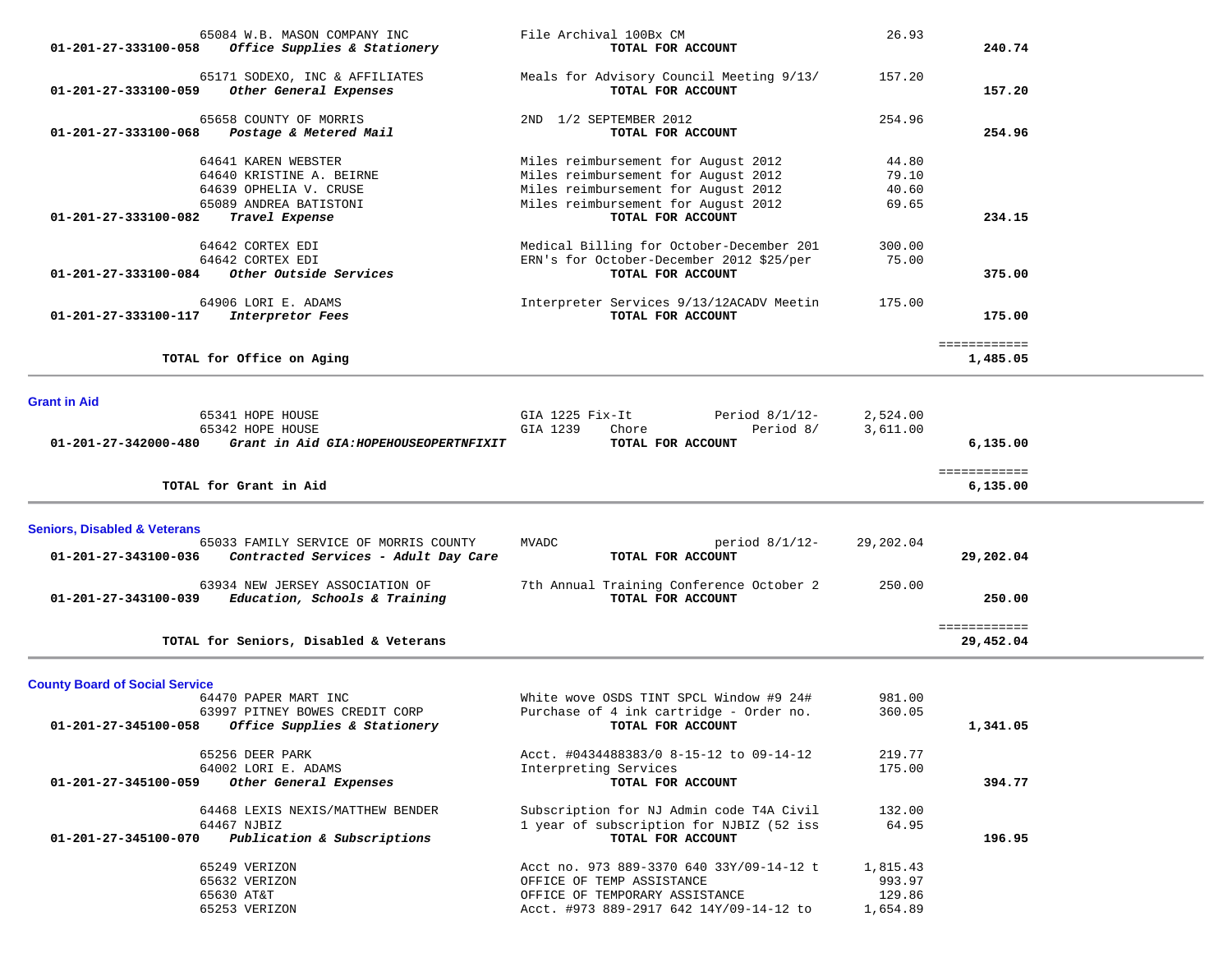| 64476 VERIZON                                       | 641 87Y/08-28-12 to                                                                | 895.36         |          |
|-----------------------------------------------------|------------------------------------------------------------------------------------|----------------|----------|
| 01-201-27-345100-146<br>Telephone                   | TOTAL FOR ACCOUNT                                                                  |                | 5,489.51 |
| 65627 CITYSIDE ARCHIVES, LTD                        | STORAGE SERVICES-OFFICE OF TEMO ASSISTAN                                           | 651.35         |          |
| 01-201-27-345100-257<br>Rental - Other              | TOTAL FOR ACCOUNT                                                                  |                | 651.35   |
| 65246 JOHNSON & JOHNSON, ESQS                       | Child Support - Professional Services                                              | 4,848.00       |          |
| 65246 JOHNSON & JOHNSON, ESQS                       | Child Support - Support Services                                                   | 218.30         |          |
| Special Services<br>01-201-27-345100-325            | TOTAL FOR ACCOUNT                                                                  |                | 5,066.30 |
| 65251 HORIZON BLUE CROSS BLUE SHIELD                | Dental coverage for the month of October                                           | 4,733.14       |          |
| 01-201-27-345100-329<br>Hospital Insurance Premiums | TOTAL FOR ACCOUNT                                                                  |                | 4,733.14 |
|                                                     |                                                                                    |                |          |
| 64454 DICK HAGEY                                    | ADM - Mileage reimb. for the month of Au                                           | 77.00          |          |
| 64453 EDILMA ACEVEDO                                | CSP - Mileage reimb. for the month of Au                                           | 144.90         |          |
| 64455 JERRY THIEL                                   | SSS - Mileage reimb. for the month of Au                                           | 69.30          |          |
| 64459 SHAU-YING LIU                                 | SSS - Mileage reimb. for August 2012                                               | 100.45         |          |
| 65254 AMY ARCHER                                    | ADM - Mileage reimb. for July to Sept. 2                                           | 155.40         |          |
| 65242 LINDA CSENGETO                                | SSS - Mileage reimb. for June 2012                                                 | 36.40          |          |
| 65242 LINDA CSENGETO                                | Mileage reimb. for July 2012                                                       | 56.70          |          |
| 65242 LINDA CSENGETO<br>65245 HUONG LU              | Mileage reimb. for August 2012<br>FSS -Mileage reimb. for April 2012               | 73.50<br>3.50  |          |
| 01-201-27-345100-332<br>Mileage                     | TOTAL FOR ACCOUNT                                                                  |                | 717.15   |
|                                                     |                                                                                    |                |          |
| 64454 DICK HAGEY                                    | Insurance reimb. for July & August 2012                                            | 24.00          |          |
| 64472 JESSYKA THURDEKOOS                            | MAP - Insurance reimb. for the 3rd qtr.                                            | 36.00          |          |
| 64469 MARISOL HEREDIA                               | MAP - Insurance reimb. for the 3rd qtr.                                            | 36.00          |          |
| 65258 BEENA P. SHAH                                 | ADM - Insurance reimb. for the 3rd qtr.                                            | 36.00          |          |
| 65241 CLAUDIA L. HINOJOSA                           | MAP - Insurance reimb. for the 3rd qtr.                                            | 36.00          |          |
| 65257 EDILMA ACEVEDO                                | CSP - Insurance reimb. for the 3rd qtr.                                            | 36.00          |          |
| 65260 JULIE CICCHETTI                               | CSP - Insurance reimb. for the 3rd qtr.                                            | 36.00          |          |
| 65259 LUCY D'ANNA                                   | MAP - Insurance reimb. for the 3rd qtr.                                            | 36.00          |          |
| 65235 LUZ ELENA URREGO                              | MAP - Insurance reimb. for the 3rd qtr.<br>MAP - Insurance reimb. for the 3rd qtr. | 36.00          |          |
| 65243 MAIRA ROGERS<br>65244 SUBHAG KUMAR            | FSS - Insurance reimb. for the 3rd qtr.                                            | 36.00<br>36.00 |          |
| 65254 AMY ARCHER                                    | Insurance reimb. for the 3rd qtr. of 201                                           | 36.00          |          |
| 65254 AMY ARCHER                                    | Parking fees                                                                       | 6.00           |          |
| 65242 LINDA CSENGETO                                | Insurance reimb. for the 2nd qtr. of 201                                           | 36.00          |          |
| 65242 LINDA CSENGETO                                | Parking fees                                                                       | 3.00           |          |
| 65242 LINDA CSENGETO                                | Parking fees                                                                       | 11.25          |          |
| 65245 HUONG LU                                      | Insurance reimb. for the 2nd & 3rd qtr.                                            | 72.00          |          |
| 65245 HUONG LU                                      | Parking fees                                                                       | 3.00           |          |
| Other Allowances<br>01-201-27-345100-333            | TOTAL FOR ACCOUNT                                                                  |                | 551.25   |
| 65236 GOODALE PHARMACY                              |                                                                                    | 32.00          |          |
| 65239 WALGREENS PHARMACY #10379                     |                                                                                    | 319.34         |          |
| 65240 WHITES HEALTHCARE                             |                                                                                    | 93.73          |          |
| 64460 GOODALE PHARMACY                              |                                                                                    | 15.99          |          |
| 65237 MOLNAR PHARMACY                               |                                                                                    | 61.78          |          |
| 65237 MOLNAR PHARMACY                               |                                                                                    | 151.31         |          |
| 65237 MOLNAR PHARMACY                               |                                                                                    | 473.05         |          |
| 65237 MOLNAR PHARMACY                               |                                                                                    | 96.89<br>55.98 |          |
| 65237 MOLNAR PHARMACY<br>65237 MOLNAR PHARMACY      |                                                                                    | 18.62          |          |
| 65237 MOLNAR PHARMACY                               |                                                                                    | 229.64         |          |
| 64461 MOLNAR PHARMACY                               |                                                                                    | 183.69         |          |
| 64461 MOLNAR PHARMACY                               |                                                                                    | 32.95          |          |
| 64462 WHITES HEALTHCARE                             |                                                                                    | 7.95           |          |
| 01-201-27-345100-338<br>Health Related Services     | TOTAL FOR ACCOUNT                                                                  |                | 1,772.92 |
| 65238 NJ TAXI & BLACK CAR SERVICES                  |                                                                                    | 39.03          |          |
| 65238 NJ TAXI & BLACK CAR SERVICES                  |                                                                                    | 179.45         |          |
| 65238 NJ TAXI & BLACK CAR SERVICES                  |                                                                                    | 29.51          |          |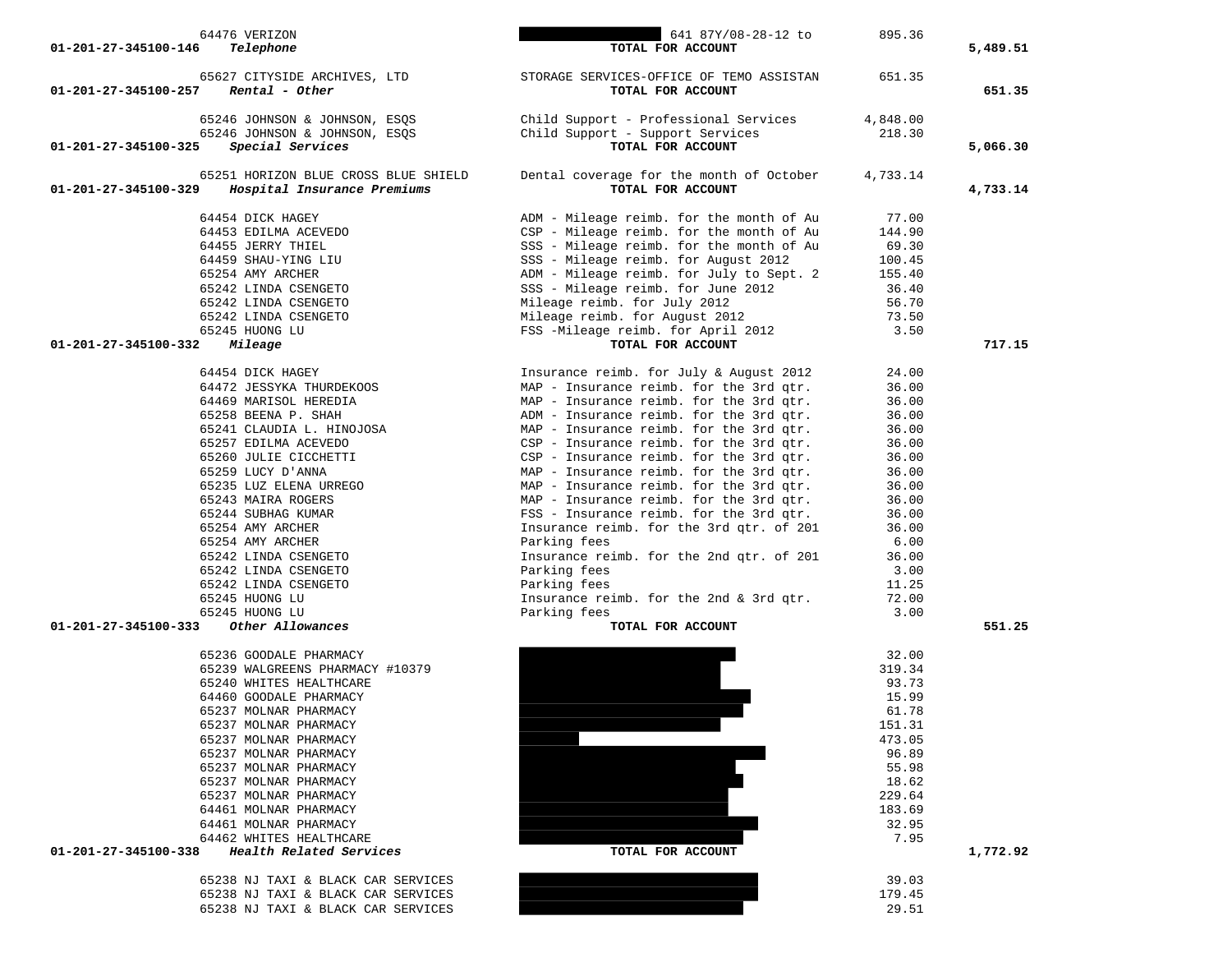| TOTAL for County Board of Social Service                         |                                     |          | 21,162.38 |
|------------------------------------------------------------------|-------------------------------------|----------|-----------|
| <b>MV:Administration</b>                                         |                                     |          |           |
| 65319 TELESEARCH INC                                             | $01365 - 000$ , w/e $9 - 16 - 2012$ | 3,511.30 |           |
| 65320 TELESEARCH INC                                             | $01365 - 000$ , w/e $9 - 2 - 2012$  | 1,943.24 |           |
| 65321 TELESEARCH INC                                             | $01365 - 000$ , w/e $9 - 2 - 2012$  | 1,568.06 |           |
| 65322 TELESEARCH INC                                             | $01365 - 000, w/e 9 - 9 - 2012$     | 2,674.36 |           |
| 65323 TELESEARCH INC                                             | $01365 - 000, w/e$ 9-9-2012         | 615.68   |           |
| 65604 ANN MARIE SMITH                                            | LPN, 8/12/2012~9/1/2012             | 448.00   |           |
| 65482 AKUA OPOMEA ABEBRESE                                       | LPN, 9/16/2012~9/29/2012            | 1,786.40 |           |
| 65484 ANGELIKA KOMOLIBIO                                         | RN, 9/16/2012~9/29/2012             | 3,354.75 |           |
| 65485 ARNEL P GARCIA                                             | LPN, 9/16/2012~9/29/2012            | 1,120.00 |           |
| 65487 BARKEL FLEMMING                                            | LPN, 9/16/2012~9/29/2012            | 2,237.48 |           |
| 65489 BINU ILLIMOOTTIL JOSEPH                                    | RN, 9/16/2012~9/29/2012             | 280.00   |           |
| 65490 CHARLES NADARAJAH                                          | RN, 9/16/2012~9/29/2012             | 1,400.00 |           |
| 65492 CHRISNADINE FRANCOIS                                       | LPN, 9/16/2012~9/29/2012            | 2,227.96 |           |
| 65493 DANILO LAPID                                               | RN, 9/16/2012~9/29/2012             | 1,953.35 |           |
| 65494 EDITHA MARQUEZ                                             | RN, 9/16/2012~9/29/2012             | 840.00   |           |
| 65495 EVELYN TOLENTINO                                           | RN, 9/16/2012~9/29/2012             | 1,845.20 |           |
| 65496 GEORGINA GRAY-HORSLEY                                      | LPN, 9/16/2012~9/29/2012            | 1,344.00 |           |
| 65497 HARRIET VALLECER RN                                        | RN, 9/16/2012~9/29/2012             | 1,120.00 |           |
| 65498 ILLIENE CHARLES, RN                                        | RN, 9/16/2012~9/29/2012             | 1,396.50 |           |
| 65500 JEDDIE A GARCIA                                            | RN, 9/16/2012~9/29/2012             | 279.30   |           |
| 65502 JESSY JACOB                                                | LPN, 9/16/2012~9/29/2012            | 840.00   |           |
| 65504 JOYCE REED                                                 | LPN, 9/16/2012~9/29/2012            | 2,460.36 |           |
| 65505 LOREEN RAFISURA                                            | RN, 9/16/2012~9/29/2012             | 1,104.60 |           |
| 65507 LOUISE R. MACCHIA                                          | RN, 9/16/2012~9/29/2012             | 2,222.50 |           |
| 65509 MADUKWE IMO IBOKO, RN                                      | RN, 9/16/2012~9/29/2012             | 2,240.00 |           |
| 65510 MA. LIZA IMPERIAL                                          | RN, 9/16/2012~9/29/2012             | 2,508.45 |           |
| 65512 MARIA CAMPOS                                               | RN, 9/16/2012~9/29/2012             | 542.50   |           |
| 65514 MARTHA YAGHI                                               | RN, 9/16/2012~9/29/2012             | 839.30   |           |
| 65515 MARY JANE M. ARCINAS                                       | RN, 9/16/2012~9/29/2012             | 268.45   |           |
| 65517 MELOJANE CELESTINO                                         | RN, 9/16/2012~9/29/2012             | 1,120.00 |           |
| 65518 MICHELLE CAPILI                                            | RN, 9/16/2012~9/29/2012             | 280.00   |           |
| 65520 ROSE DUMAPIT                                               | RN, 9/16/2012~9/29/2012             | 1,407.35 |           |
| 65522 ROSEMARY BATANE COBCOBO                                    | RN, 9/16/2012~9/29/2012             | 1,400.00 |           |
| 65524 VIVIAN BLANDURA                                            | RN, 9/16/2012~9/29/2012             | 1,664.25 |           |
| Outside Salaries & Wages<br>01-201-27-350100-016                 | TOTAL FOR ACCOUNT                   |          | 50,843.34 |
| 62561 MYRON MFG CORP                                             | 17564465,8/1/2012                   | 660.83   |           |
| Advertising<br>01-201-27-350100-022                              | TOTAL FOR ACCOUNT                   |          | 660.83    |
| 63787 DEER PARK                                                  | 0435619937,7/15~8/14/2012           | 8.36     |           |
| 65288 GAIL DOLAN-MEZZACAPO                                       | Notary Fee, 8/23/2012               | 25.00    |           |
| 65288 GAIL DOLAN-MEZZACAPO                                       | Notary Stamps, 8/31/2012            | 78.98    |           |
| General Stores<br>01-201-27-350100-046                           | TOTAL FOR ACCOUNT                   |          | 112.34    |
|                                                                  |                                     |          |           |
| 65317 STAPLES BUSINESS ADVANTAGE                                 | 1032198,8/31/2012                   | 1,285.89 |           |
| 65317 STAPLES BUSINESS ADVANTAGE                                 | 1032198,8/31/2012                   | 65.65    |           |
| 65317 STAPLES BUSINESS ADVANTAGE                                 | 1032198,8/31/2012                   | 480.17   |           |
| 65317 STAPLES BUSINESS ADVANTAGE                                 | 1032198,8/31/2012                   | 89.15    |           |
| 65317 STAPLES BUSINESS ADVANTAGE                                 | 1032198,9/8/2012                    | 234.94   |           |
| 65318 STAPLES BUSINESS ADVANTAGE<br>Office Supplies & Stationery | 1032198,8/4/2012                    | 92.00    |           |
| 01-201-27-350100-058                                             | TOTAL FOR ACCOUNT                   |          | 2,247.80  |
| 65658 COUNTY OF MORRIS                                           | 2ND 1/2 SEPTEMBER 2012              | 243.35   |           |
| Postage & Metered Mail<br>01-201-27-350100-068                   | TOTAL FOR ACCOUNT                   |          | 243.35    |
| 65632 VERIZON                                                    | MV: ADMINISTRATION                  | 4,228.58 |           |

============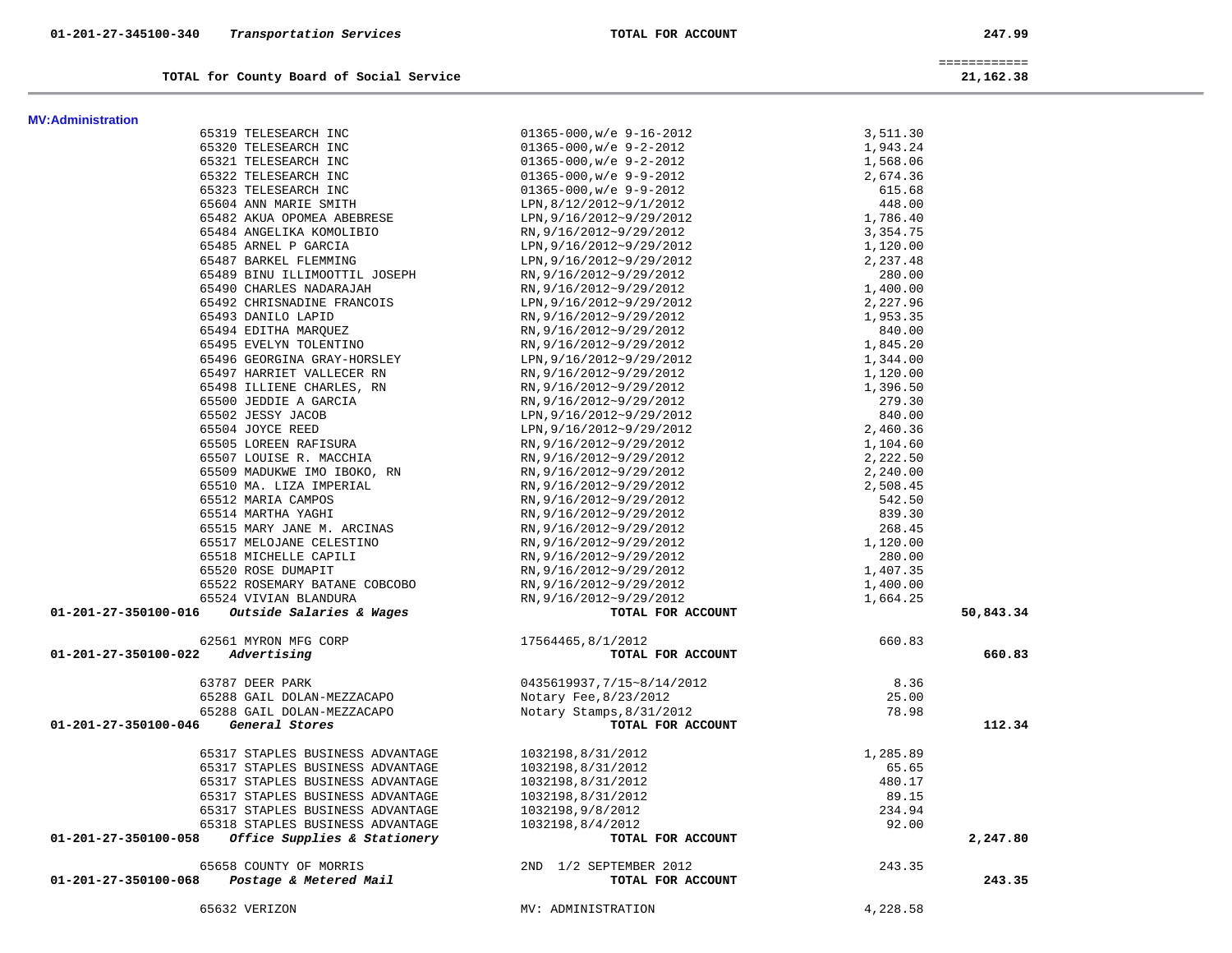| 65630 AT&T<br>01-201-27-350100-146<br>Telephone                             | M.V.-ADMINISTRATION<br>TOTAL FOR ACCOUNT         | 184.48     | 4,413.06                  |  |
|-----------------------------------------------------------------------------|--------------------------------------------------|------------|---------------------------|--|
| 65302 KURT'S LOCKSMITH SERVICE, LLC<br>Safety Items<br>01-201-27-350100-266 | Lock&Key Service, 8/24/2012<br>TOTAL FOR ACCOUNT | 2,900.00   | 2,900.00                  |  |
| TOTAL for MV:Administration                                                 |                                                  |            | ============<br>61,420.72 |  |
| <b>MV:Building Services</b>                                                 |                                                  |            |                           |  |
| 65326 SODEXO INC & AFFILIATES                                               | 100022833, August~2012                           | 6,034.77   |                           |  |
| Contracted Services<br>01-201-27-350110-036                                 | TOTAL FOR ACCOUNT                                |            | 6,034.77                  |  |
| 65299 JERSEY CENTRAL POWER & LIGHT                                          | $10-00-04-8037-3-8$ , August ~ 2012              | 67,900.91  |                           |  |
| 01-201-27-350110-137<br>Electricity                                         | TOTAL FOR ACCOUNT                                |            | 67,900.91                 |  |
| 65589 CITYSIDE ARCHIVES, LTD                                                | MORRIS VIEW                                      | 826.00     |                           |  |
| 65325 WASTE MANAGEMENT OF NEW JERSEY                                        | 100-0057890-0836-3,7/28 thru 8/29/2012           | 8,085.33   |                           |  |
| Rubbish & Trash Removal<br>01-201-27-350110-143                             | TOTAL FOR ACCOUNT                                |            | 8,911.33                  |  |
| 65295 FOLEY, INC.                                                           | 0585508,9/8/2012                                 | 984.95     |                           |  |
| 64466 GRAINGER                                                              | 806843231,8/31/2012                              | 200.39     |                           |  |
| 64466 GRAINGER                                                              | 806843231,8/31/2012                              | 495.72     |                           |  |
| 64466 GRAINGER                                                              | 806843231,8/21/2012                              | 28.31      |                           |  |
| 64466 GRAINGER                                                              | 806843231,8/28/2012                              | 28.35      |                           |  |
| 64466 GRAINGER                                                              | 806843231,8/28/2012                              | 226.77     |                           |  |
| 64466 GRAINGER                                                              | 806843231,8/28/2012                              | 49.68      |                           |  |
| 64377 TURTLE & HUGHES, INC                                                  | 132425,8/1/2012                                  | 89.92      |                           |  |
| 64377 TURTLE & HUGHES, INC<br>01-201-27-350110-204                          | 132425,8/1/2012                                  | 115.20     |                           |  |
| Plant Operation                                                             | TOTAL FOR ACCOUNT                                |            | 2,219.29                  |  |
| 64019 CENTRAL POLY CORP                                                     | MORRIO, 7/31/2012                                | 1,075.00   |                           |  |
| 65294 EMERALD PROFESSIONAL                                                  | 285632,9/10/2012                                 | 111.77     |                           |  |
| Janitorial Supplies<br>01-201-27-350110-252                                 | TOTAL FOR ACCOUNT                                |            | 1,186.77                  |  |
| 63788 DIRECT MACHINERY SERVICE CORP.                                        | Parts, 8/16/2012                                 | 192.75     |                           |  |
| 63788 DIRECT MACHINERY SERVICE CORP.                                        | Parts-Repair, 8/2/2012                           | 344.75     |                           |  |
| 63788 DIRECT MACHINERY SERVICE CORP.                                        | Preventive Maintenance, 8/1/2012                 | 900.00     |                           |  |
| 63050 DIRECT MACHINERY SERVICE CORP.                                        | Laundry Machine Washer Repair, 7/27/2012         | 300.00     |                           |  |
| 65292 DIRECT SUPPLY INC                                                     | 29406, 9/4/2012                                  | 573.95     |                           |  |
| 63733 HB & HS, INC.                                                         | Vanderlift Repair Parts, 8/23/2012               | 499.25     |                           |  |
| 64378 NATIONAL INDUSTRIES                                                   | MVNH065,8/20/2012                                | 439.49     |                           |  |
| 64378 NATIONAL INDUSTRIES                                                   | MVNH065,8/15/2012                                | 370.95     |                           |  |
| 65307 NJ TECHLINE HVAC SRVC CO. LLC                                         | Installed Chiller Switch, 5/18/2012              | 380.00     |                           |  |
| 64366 TBS CONTROLS LLC                                                      | M13000,8/10/2012                                 | 409.63     |                           |  |
| 64366 TBS CONTROLS LLC                                                      | M1300,8/10/2012                                  | 2,593.26   |                           |  |
| Machinery Repairs & Parts<br>01-201-27-350110-262                           | TOTAL FOR ACCOUNT                                |            | 7,004.03                  |  |
|                                                                             |                                                  |            | ============              |  |
| TOTAL for MV: Building Services                                             |                                                  |            | 93,257.10                 |  |
| <b>MV:Dietary</b>                                                           |                                                  |            |                           |  |
| 65328 SODEXO, INC & AFFILIATES                                              | 100005746, August~2012                           | 311,475.65 |                           |  |
| Contracted Services<br>01-201-27-350115-036                                 | TOTAL FOR ACCOUNT                                |            | 311,475.65                |  |
| 63732 STATE OF NJ                                                           | 24-007-900, July~2012                            | 1,016.41   |                           |  |
| 63732 STATE OF NJ                                                           | 24-007-900, July~2012                            | 742.12     |                           |  |
| 63732 STATE OF NJ                                                           | 24-007-900, July~2012                            | 3,101.92   |                           |  |
| 01-201-27-350115-185<br>Food                                                | TOTAL FOR ACCOUNT                                |            | 4,860.45                  |  |

65303 LIBERTY NEWS DISTRIBUTION INC. 08223,9/9/2012 69.00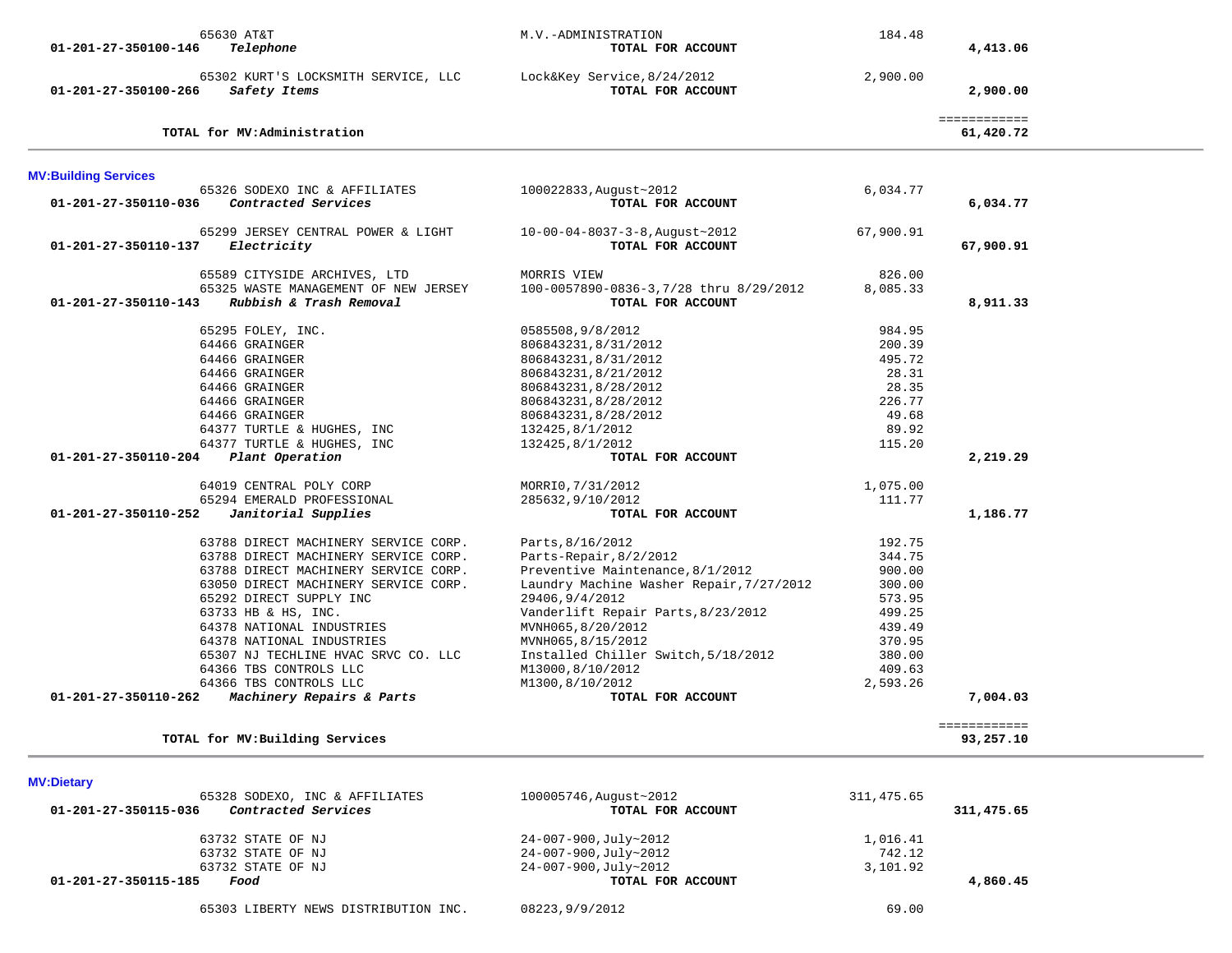| 65303 LIBERTY NEWS DISTRIBUTION INC.<br>65303 LIBERTY NEWS DISTRIBUTION INC.<br>01-201-27-350115-186<br>Coffee / Gift Shop                                                                                                                                                                                                                                                                                                                                                                                                           | 08223, 9/16/2012<br>08223, 9/23/2012<br>TOTAL FOR ACCOUNT                                                                                                                                                                                                                                                                                                                                | 69.00<br>69.00                                                                                                                                                                                    | 207.00                     |  |
|--------------------------------------------------------------------------------------------------------------------------------------------------------------------------------------------------------------------------------------------------------------------------------------------------------------------------------------------------------------------------------------------------------------------------------------------------------------------------------------------------------------------------------------|------------------------------------------------------------------------------------------------------------------------------------------------------------------------------------------------------------------------------------------------------------------------------------------------------------------------------------------------------------------------------------------|---------------------------------------------------------------------------------------------------------------------------------------------------------------------------------------------------|----------------------------|--|
| TOTAL for MV: Dietary                                                                                                                                                                                                                                                                                                                                                                                                                                                                                                                |                                                                                                                                                                                                                                                                                                                                                                                          |                                                                                                                                                                                                   | ============<br>316,543.10 |  |
| <b>MV:Laundry</b>                                                                                                                                                                                                                                                                                                                                                                                                                                                                                                                    |                                                                                                                                                                                                                                                                                                                                                                                          |                                                                                                                                                                                                   |                            |  |
| 65327 SODEXO, INC & AFFILIATES<br>Contracted Services<br>01-201-27-350125-036                                                                                                                                                                                                                                                                                                                                                                                                                                                        | 100011720, August~2012<br>TOTAL FOR ACCOUNT                                                                                                                                                                                                                                                                                                                                              | 102,409.40                                                                                                                                                                                        | 102,409.40                 |  |
| 65312 READY SUPPLY<br>01-201-27-350125-182<br>Diapers                                                                                                                                                                                                                                                                                                                                                                                                                                                                                | B06Q, 9/14/2012<br>TOTAL FOR ACCOUNT                                                                                                                                                                                                                                                                                                                                                     | 1,480.00                                                                                                                                                                                          | 1,480.00                   |  |
| TOTAL for MV: Laundry                                                                                                                                                                                                                                                                                                                                                                                                                                                                                                                |                                                                                                                                                                                                                                                                                                                                                                                          |                                                                                                                                                                                                   | ============<br>103,889.40 |  |
| <b>MV:Nursing</b>                                                                                                                                                                                                                                                                                                                                                                                                                                                                                                                    |                                                                                                                                                                                                                                                                                                                                                                                          |                                                                                                                                                                                                   |                            |  |
| 65311 PHARMA CARE INC<br>Consultation Fee<br>01-201-27-350130-035                                                                                                                                                                                                                                                                                                                                                                                                                                                                    | MORR02, August~2012<br>TOTAL FOR ACCOUNT                                                                                                                                                                                                                                                                                                                                                 | 3,738.24                                                                                                                                                                                          | 3,738.24                   |  |
| 65297 JAGDISH DANG<br>65298 JAMES H WOLF                                                                                                                                                                                                                                                                                                                                                                                                                                                                                             | Professional Services, August~2012<br>Period 8/24-9/17/2012                                                                                                                                                                                                                                                                                                                              | 2,200.00<br>2,312.50                                                                                                                                                                              |                            |  |
| 01-201-27-350130-036<br>Contracted Services                                                                                                                                                                                                                                                                                                                                                                                                                                                                                          | TOTAL FOR ACCOUNT                                                                                                                                                                                                                                                                                                                                                                        |                                                                                                                                                                                                   | 4,512.50                   |  |
| 65289 AGL WELDING SUPPLY CO INC<br>65289 AGL WELDING SUPPLY CO INC<br>65289 AGL WELDING SUPPLY CO INC<br>65316 GULF SOUTH MEDICAL SUPPLY INC<br>65301 JML MEDICAL INC.<br>65300 JML MEDICAL INC.<br>65300 JML MEDICAL INC.<br>65300 JML MEDICAL INC.<br>65300 JML MEDICAL INC.<br>65300 JML MEDICAL INC.<br>65309 PENN-JERSEY PAPER CO.<br>General Stores<br>01-201-27-350130-046<br>65293 DISCOVER RX<br>65293 DISCOVER RX<br>65293 DISCOVER RX<br>65293 DISCOVER RX<br>65293 DISCOVER RX<br>65293 DISCOVER RX<br>65293 DISCOVER RX | 584500, 9/5/2012<br>584500, 9/5/2012<br>584500, 9/5/2012<br>1225058, 9/11/2012<br>5MOC02, August~2012<br>5MOC02,8/24/2012<br>5MOC02, 8/28/2012<br>5MOC02, 9/4/2012<br>5MOC02, 9/11/2012<br>5MOC02, 9/18/2012<br>20955,8/30/2012<br>TOTAL FOR ACCOUNT<br>5438, 1/31/2012<br>5438, 1/31/2012<br>5438, 2/29/2012<br>5438, 2/29/2012<br>5438, 3/31/2012<br>5438, 3/31/2012<br>5438,3/31/2012 | 250.00<br>250.00<br>200.00<br>1,999.20<br>6,775.15<br>3,200.49<br>270.00<br>3,260.06<br>729.48<br>91.20<br>530.50<br>2,163.00<br>3,117.60<br>949.20<br>2,395.13<br>1,258.97<br>2,312.57<br>514.18 | 17,556.08                  |  |
| 65293 DISCOVER RX<br>65293 DISCOVER RX<br>65293 DISCOVER RX                                                                                                                                                                                                                                                                                                                                                                                                                                                                          | 5438, 3/31/2012<br>5438,4/30/2012<br>5438,4/30/2012                                                                                                                                                                                                                                                                                                                                      | 2,578.46<br>1,758.29<br>4,865.49                                                                                                                                                                  |                            |  |
| Non-Legend Drugs (OTC)<br>01-201-27-350130-172                                                                                                                                                                                                                                                                                                                                                                                                                                                                                       | TOTAL FOR ACCOUNT                                                                                                                                                                                                                                                                                                                                                                        |                                                                                                                                                                                                   | 21,912.89                  |  |
| 65286 MARCIA BENJAMIN<br>65287 PHILOMINA MOSAKU<br>65285 JOYCE N. SONPON<br>01-201-27-350130-191<br>Nursing                                                                                                                                                                                                                                                                                                                                                                                                                          | CNA Reimbursement, 9/17/2012<br>CNA Recertification, 9/14/2012<br>CNA Re-Certification, 9/11/2012<br>TOTAL FOR ACCOUNT                                                                                                                                                                                                                                                                   | 30.00<br>30.00<br>30.00                                                                                                                                                                           | 90.00                      |  |
| 65296 GTS WELCO<br>65296 GTS WELCO<br>65296 GTS WELCO<br>65296 GTS WELCO<br>65296 GTS WELCO<br>65296 GTS WELCO                                                                                                                                                                                                                                                                                                                                                                                                                       | LM714,8-6-2012<br>LM714,8-13-2012<br>LM714,8-14-2012<br>LM714,8-17-2012<br>LM714,8-20-2012<br>LM714,8-22-2012                                                                                                                                                                                                                                                                            | 390.50<br>187.70<br>106.10<br>228.50<br>705.31<br>106.10                                                                                                                                          |                            |  |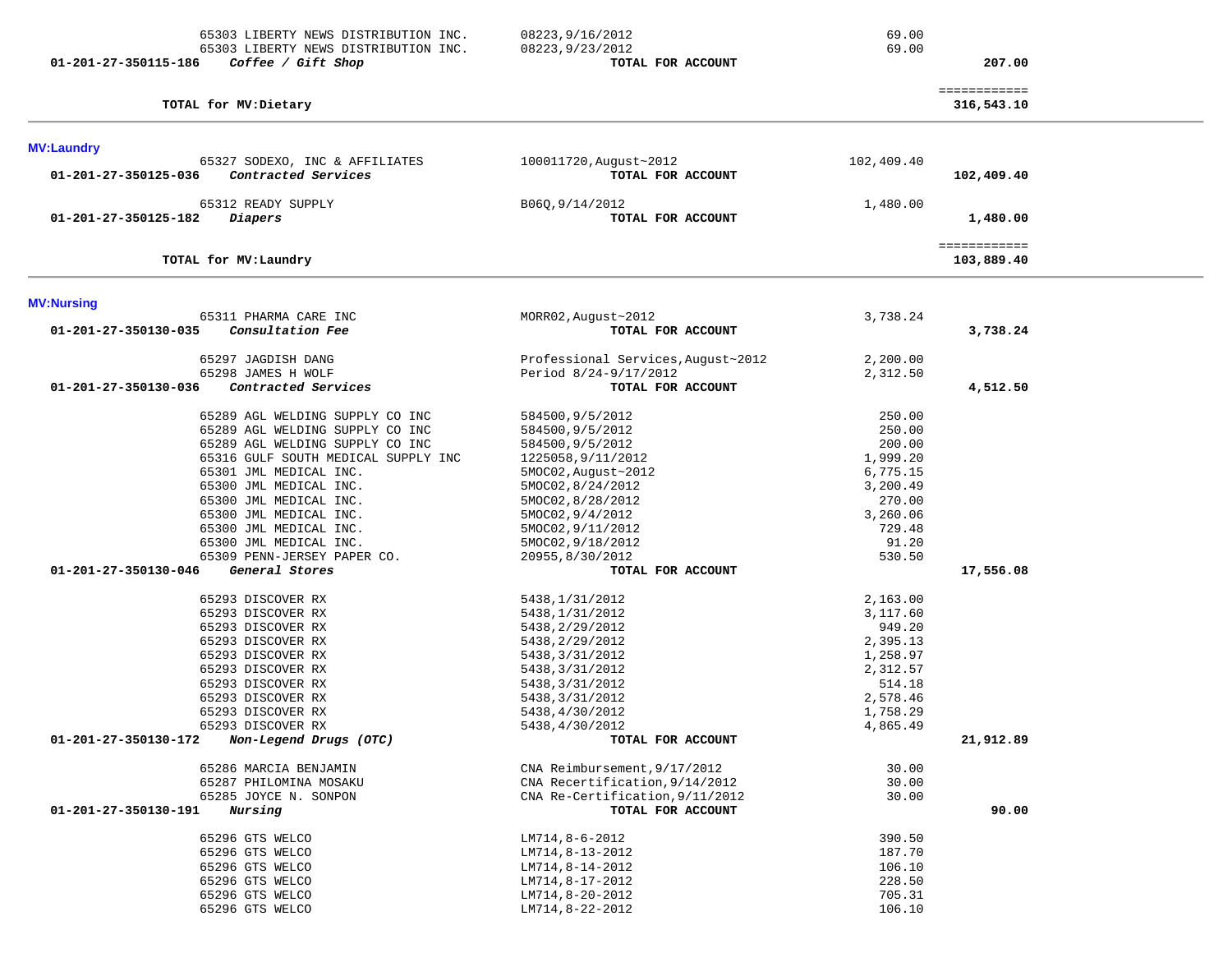| 01-201-27-350130-193                                           | 65296 GTS WELCO<br>65296 GTS WELCO<br>Oxygen                                                                                                                                                                                                                  | LM714,8-27-2012<br>$LM714, 8-28-2012$<br>TOTAL FOR ACCOUNT                                                                                                                                                                                                              | 187.70<br>106.10                                                                       | 2,018.01                   |  |
|----------------------------------------------------------------|---------------------------------------------------------------------------------------------------------------------------------------------------------------------------------------------------------------------------------------------------------------|-------------------------------------------------------------------------------------------------------------------------------------------------------------------------------------------------------------------------------------------------------------------------|----------------------------------------------------------------------------------------|----------------------------|--|
|                                                                | 65304 MOBILEX USA                                                                                                                                                                                                                                             | 281776,9/7/2012                                                                                                                                                                                                                                                         | 1,430.43                                                                               |                            |  |
| 01-201-27-350130-203                                           | 65304 MOBILEX USA<br>X-Ray & Medical Supplies                                                                                                                                                                                                                 | 281776, 9/7/2012<br>TOTAL FOR ACCOUNT                                                                                                                                                                                                                                   | 880.24                                                                                 | 2,310.67                   |  |
|                                                                | TOTAL for MV:Nursing                                                                                                                                                                                                                                          |                                                                                                                                                                                                                                                                         |                                                                                        | ============<br>52,138.39  |  |
| <b>MV:Recreation/Volunteer Svc</b>                             |                                                                                                                                                                                                                                                               |                                                                                                                                                                                                                                                                         |                                                                                        |                            |  |
| 01-201-27-350135-036                                           | 65308 CABLEVISION<br>Contracted Services                                                                                                                                                                                                                      | 07876-533982-01-2,9/15 thru 10/14/2012<br>TOTAL FOR ACCOUNT                                                                                                                                                                                                             | 4, 117.85                                                                              | 4,117.85                   |  |
|                                                                | 65306 FRANK PINTO<br>65290 ALLEN PAPER & SUPPLY CO<br>65291 ARTISTIC AQUARIA INC<br>65315 BRUSHSTROKES<br>65305 MOONLIGHT DESIGNS<br>65310 AFI FOODSERVICE DISTRIBUTORS<br>65313 RICHARD SANTA<br>60939 S & S WORLDWIDE CRAFTS<br>65324 THE SENIOR POKER CLUB | Petty Cash Reimbursement, September~2012<br>012M0568,6/29/2012<br>Fish Tank Maintenance, August~2012<br>Art Appreciation, 8/29/2012<br>Fine Art Program, 9/24/2012<br>185674,9/13/2012<br>Elvis Presley Show, 9/13/2012<br>10100263,6/11/2012<br>Casino Night, 8/2/2012 | 194.00<br>294.31<br>500.00<br>135.00<br>165.00<br>113.46<br>175.00<br>395.86<br>710.00 |                            |  |
| 01-201-27-350135-194                                           | Patient Activities                                                                                                                                                                                                                                            | TOTAL FOR ACCOUNT                                                                                                                                                                                                                                                       |                                                                                        | 2,682.63                   |  |
|                                                                | TOTAL for MV: Recreation/Volunteer Svc                                                                                                                                                                                                                        |                                                                                                                                                                                                                                                                         |                                                                                        | ============<br>6,800.48   |  |
| <b>MV:Rehabilitation</b>                                       |                                                                                                                                                                                                                                                               |                                                                                                                                                                                                                                                                         |                                                                                        |                            |  |
| 01-201-27-350140-036                                           | 65314 SELECT REHABILITATION INC.<br>65314 SELECT REHABILITATION INC.<br>Contracted Services                                                                                                                                                                   | 850, PT for August~2012<br>850, PT Credit for July~2012<br>TOTAL FOR ACCOUNT                                                                                                                                                                                            | 42,537.10<br>$-96.83$                                                                  | 42,440.27                  |  |
|                                                                | 65314 SELECT REHABILITATION INC.<br>65314 SELECT REHABILITATION INC.<br>01-201-27-350140-194 Patient Activities                                                                                                                                               | 850, OT for August~2012<br>850, OT Credit for July~2012<br>TOTAL FOR ACCOUNT                                                                                                                                                                                            | 48,672.07<br>$-102.31$                                                                 | 48,569.76                  |  |
| 01-201-27-350140-199                                           | 65314 SELECT REHABILITATION INC.<br>65314 SELECT REHABILITATION INC.<br>Rehab Therapy                                                                                                                                                                         | 850, ST for August~2012<br>850, ST Credit for July~2012<br>TOTAL FOR ACCOUNT                                                                                                                                                                                            | 19,115.79<br>$-36.36$                                                                  | 19,079.43                  |  |
|                                                                | TOTAL for MV: Rehabilitation                                                                                                                                                                                                                                  |                                                                                                                                                                                                                                                                         |                                                                                        | ============<br>110,089.46 |  |
| <b>Assistance Dep Child: Local Shr</b><br>01-201-27-354100-091 | 64464 OFFICE OF TEMPORARY ASSISTANCE<br>Assistance Dep Child: Local Shr Program E                                                                                                                                                                             | For estimated County Share for TANF Reci<br>TOTAL FOR ACCOUNT                                                                                                                                                                                                           | 12,000.00                                                                              | 12,000.00                  |  |
|                                                                | TOTAL for Assistance Dep Child: Local Shr                                                                                                                                                                                                                     |                                                                                                                                                                                                                                                                         |                                                                                        | ============<br>12,000.00  |  |
| <b>Assistance SSI Income Recipien</b>                          |                                                                                                                                                                                                                                                               |                                                                                                                                                                                                                                                                         |                                                                                        |                            |  |
| 01-201-27-355100-090                                           | 64465 OFFICE OF TEMPORARY ASSISTANCE<br>Assistance SSI Income Recipien Expenditu                                                                                                                                                                              | For estimated County Share of ASSIR for<br>TOTAL FOR ACCOUNT                                                                                                                                                                                                            | 40,000.00                                                                              | 40,000.00                  |  |
|                                                                | TOTAL for Assistance SSI Income Recipien                                                                                                                                                                                                                      |                                                                                                                                                                                                                                                                         |                                                                                        | ============<br>40,000.00  |  |
|                                                                |                                                                                                                                                                                                                                                               |                                                                                                                                                                                                                                                                         |                                                                                        |                            |  |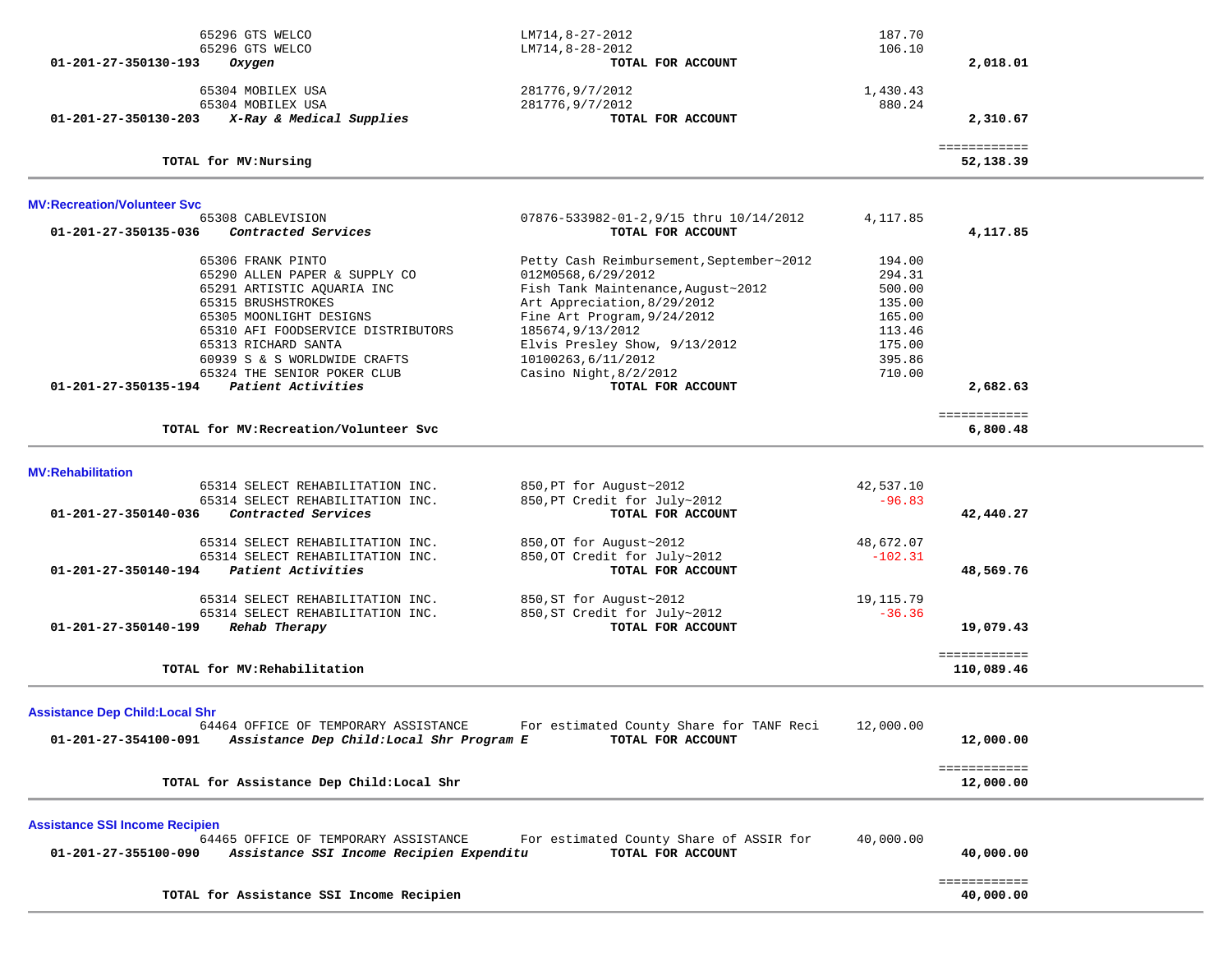| 01-203-27-357100-084 (2011) Other Oustide Service                                                                          | TOTAL FOR ACCOUNT                               |         | 232.08                    |
|----------------------------------------------------------------------------------------------------------------------------|-------------------------------------------------|---------|---------------------------|
| TOTAL for County Adjuster                                                                                                  |                                                 |         | ============<br>29,086.37 |
| <b>County Library</b>                                                                                                      |                                                 |         |                           |
| 64539 GREY HOUSE PUBLISHING                                                                                                | Vendor PO#101AU12 dated 08/24/12                | 535.50  |                           |
| 63033 GANN LAW BOOKS                                                                                                       | 000184-0-001 dated 07/10/12                     | 115.00  |                           |
| 62157 MORNINGSTAR                                                                                                          | 32354283 dated 07/05/12                         | 350.00  |                           |
| 62157 MORNINGSTAR                                                                                                          | 39762 dated 07/19/12                            | 187.50  |                           |
| % 62157 MORNINGSTAR 62157 MORNINGSTAR<br>% 64517 SAGE PUBLICATIONS, INC. 64517 SAGE PUBLICATIONS, INC.<br>% 70TAL FOR ACCC |                                                 | 425.00  |                           |
| 01-201-29-390100-028 Books & Periodicals                                                                                   | TOTAL FOR ACCOUNT                               |         | 1,613.00                  |
| 64513 GAYLORD BROS., INC. 682988 dated 08/24/12                                                                            |                                                 | $-1.64$ |                           |
| 64513 GAYLORD BROS., INC.<br>64534 W.B. MASON COMPANY INC                                                                  | 682988 dated 09/04/12                           | 884.00  |                           |
|                                                                                                                            | C1033751 dated 08/22/12; Ref#I06841544;         | 245.48  |                           |
| Office Supplies & Stationery<br>01-201-29-390100-058                                                                       | TOTAL FOR ACCOUNT                               |         | 1,127.84                  |
| 65658 COUNTY OF MORRIS                                                                                                     | 2ND 1/2 SEPTEMBER 2012                          | 808.45  |                           |
| 63507 UNITED PARCEL SERVICE                                                                                                | 708309 dated 08/18/12                           | 10.52   |                           |
| 60429 UNITED PARCEL SERVICE                                                                                                | 708309 dated 06/09/12                           | 29.34   |                           |
| 60429 UNITED PARCEL SERVICE                                                                                                | 708309 dated 06/16/12                           | 30.75   |                           |
| 60429 UNITED PARCEL SERVICE                                                                                                | 708309 dated 06/23/12                           | 67.93   |                           |
| 60429 UNITED PARCEL SERVICE                                                                                                | 708309 dated 06/30/12                           | 51.78   |                           |
| 60429 UNITED PARCEL SERVICE                                                                                                | 708309 dated 07/07/12                           | 28.75   |                           |
| Postage & Metered Mail<br>01-201-29-390100-068                                                                             | TOTAL FOR ACCOUNT                               |         | 1,027.52                  |
| 64516 ARKIV MUSIC LLC                                                                                                      | Order#4288575 dated 08/20/12                    | 10.79   |                           |
| 63505 RECORDED BOOKS LLC                                                                                                   | 91165 dated 08/02/12                            | 173.20  |                           |
| 01-201-29-390100-083    Video & Film Materials                                                                             | TOTAL FOR ACCOUNT                               |         | 183.99                    |
| 64520 METRO IMAGING SERVICES INC                                                                                           | 2 Toners for Minolta SP3000 dated 07/19/ 330.00 |         |                           |
| 62163 VICTORIA SUPPLY INC / TOPBULB.COM 10003272 dated 07/10/12                                                            |                                                 | 39.72   |                           |
| 64534 W.B. MASON COMPANY INC                                                                                               | C1033751 dated 08/22/12; Ref#I06841544; 289.48  |         |                           |
| 64534 W.B. MASON COMPANY INC                                                                                               | C1033751 dated 08/22/12; Ref#0565653; Cu -12.72 |         |                           |
| 64534 W.B. MASON COMPANY INC                                                                                               | C1033751 dated 08/22/12; Ref#I06847654; 6.36    |         |                           |
| 01-201-29-390100-095 Other Administrative Supplies                                                                         | TOTAL FOR ACCOUNT                               |         | 652.84                    |
| 53381 MUSICAL AMERICA WORLDWIDE                                                                                            | Musical America Worldwide - print editio 150.00 |         |                           |
| 01-203-29-390100-028<br>(2011) Books & Periodicals                                                                         | TOTAL FOR ACCOUNT                               |         | 150.00                    |

## **County Library**

| Office Supplies for Adjuster's Office 8/<br>336.31<br>65606 W.B. MASON COMPANY INC<br>Label Address Wht 260 LBL/RL<br>47.76<br>64876 STAPLES BUSINESS ADVANTAGE<br>129.20<br>64876 STAPLES BUSINESS ADVANTAGE<br>SPLA 8.5X11 Copy CS<br>Office Supplies & Stationery<br>01-201-27-357100-058<br>TOTAL FOR ACCOUNT<br>513.27<br>1/2 SEPTEMBER 2012<br>65658 COUNTY OF MORRIS<br>65.04<br>2ND<br>65.04<br>01-201-27-357100-068<br>Postage & Metered Mail<br>TOTAL FOR ACCOUNT<br>3,695.18<br>64875 H.C. MEADOWVIEW PSYC. HOSPITAL<br>7,771.40<br>64875 H.C. MEADOWVIEW PSYC. HOSPITAL<br>7,644.00<br>64865 H.C. MEADOWVIEW PSYC. HOSPITAL<br>64865 H.C. MEADOWVIEW PSYC. HOSPITAL<br>7,771.40<br>Other Oustide Service<br>01-201-27-357100-084<br>TOTAL FOR ACCOUNT<br>26,881.98<br>64866 NISIVOCCIA LLP<br>Audit period ending 12/31/2011 Adjuster'<br>1,394.00<br>01-203-27-357100-024<br>(2011) Audit<br>1,394.00<br>TOTAL FOR ACCOUNT<br>232.08<br>64865 H.C. MEADOWVIEW PSYC. HOSPITAL<br>(2011) Other Oustide Service<br>01-203-27-357100-084<br>232.08<br>TOTAL FOR ACCOUNT | TOTAL for County Adjuster |  | ============<br>29,086.37 |
|----------------------------------------------------------------------------------------------------------------------------------------------------------------------------------------------------------------------------------------------------------------------------------------------------------------------------------------------------------------------------------------------------------------------------------------------------------------------------------------------------------------------------------------------------------------------------------------------------------------------------------------------------------------------------------------------------------------------------------------------------------------------------------------------------------------------------------------------------------------------------------------------------------------------------------------------------------------------------------------------------------------------------------------------------------------------------------|---------------------------|--|---------------------------|
|                                                                                                                                                                                                                                                                                                                                                                                                                                                                                                                                                                                                                                                                                                                                                                                                                                                                                                                                                                                                                                                                                  |                           |  |                           |
|                                                                                                                                                                                                                                                                                                                                                                                                                                                                                                                                                                                                                                                                                                                                                                                                                                                                                                                                                                                                                                                                                  |                           |  |                           |
|                                                                                                                                                                                                                                                                                                                                                                                                                                                                                                                                                                                                                                                                                                                                                                                                                                                                                                                                                                                                                                                                                  |                           |  |                           |
|                                                                                                                                                                                                                                                                                                                                                                                                                                                                                                                                                                                                                                                                                                                                                                                                                                                                                                                                                                                                                                                                                  |                           |  |                           |
| <b>County Adjuster</b>                                                                                                                                                                                                                                                                                                                                                                                                                                                                                                                                                                                                                                                                                                                                                                                                                                                                                                                                                                                                                                                           |                           |  |                           |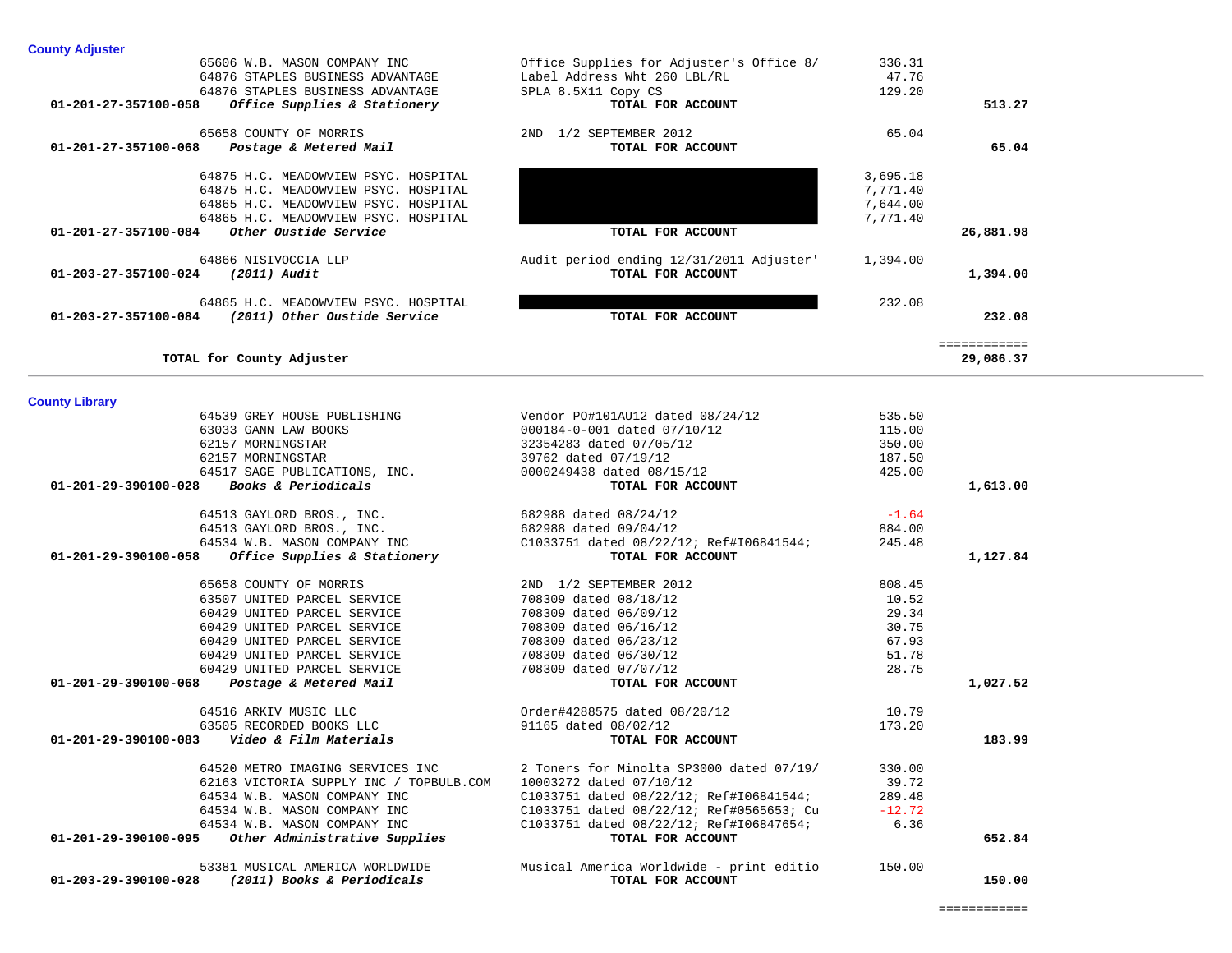| <b>County Superintendent of Schoo</b>                                                    |                                                      |               |                            |  |
|------------------------------------------------------------------------------------------|------------------------------------------------------|---------------|----------------------------|--|
| 65658 COUNTY OF MORRIS<br>01-201-29-392100-068<br>Postage & Metered Mail                 | 2ND 1/2 SEPTEMBER 2012<br>TOTAL FOR ACCOUNT          | 131.20        | 131.20                     |  |
|                                                                                          |                                                      |               |                            |  |
| TOTAL for County Superintendent of Schoo                                                 |                                                      |               | ============<br>131.20     |  |
| <b>Contribution to County College</b>                                                    |                                                      |               |                            |  |
| 65701 COUNTY COLLEGE OF MORRIS<br>01-201-29-395100-090<br>Expenditures                   | 1ST HALF 10/13 OPERATING BUDGET<br>TOTAL FOR ACCOUNT | 398,409.91    | 398,409.91                 |  |
| TOTAL for Contribution to County College                                                 |                                                      |               | ============<br>398,409.91 |  |
| <b>Rutgers Extension Service</b>                                                         |                                                      |               |                            |  |
| 65708 RUTGERS THE STATE UNIVERSITY                                                       | NITZSCHE, P.                                         | 10,753.48     |                            |  |
| 65708 RUTGERS THE STATE UNIVERSITY<br>01-201-29-396100-011<br>Salaries & Wages-Full Time | LYONS, R.<br>TOTAL FOR ACCOUNT                       | 20, 341.81    | 31,095.29                  |  |
|                                                                                          |                                                      |               |                            |  |
| 65658 COUNTY OF MORRIS                                                                   | 2ND 1/2 SEPTEMBER 2012                               | 23.20         |                            |  |
| 01-201-29-396100-068<br>Postage & Metered Mail                                           | TOTAL FOR ACCOUNT                                    |               | 23.20                      |  |
| 63962 DEER PARK                                                                          | $0434680872$ $7/23/12$ - 8/22/12                     | 28.08         |                            |  |
| Other Administrative Supplies<br>01-201-29-396100-095                                    | TOTAL FOR ACCOUNT                                    |               | 28.08                      |  |
| 64935 RICOH AMERICAS CORPORATION                                                         | copier rental                                        | 678.94        |                            |  |
| Office Machines<br>01-201-29-396100-163                                                  | TOTAL FOR ACCOUNT                                    |               | 678.94                     |  |
|                                                                                          |                                                      |               | ============               |  |
| TOTAL for Rutgers Extension Service                                                      |                                                      |               | 31,825.51                  |  |
|                                                                                          |                                                      |               |                            |  |
| <b>Cont M.C. School of Tech</b><br>65707 MC VOCATIONAL SCHOOL DISTRICT                   | 10/12 - DISTRICT TAXES TO BE RAISED                  | 467,530.00    |                            |  |
| Cont M.C. School of Tech Expenditures<br>01-201-29-400100-090                            | TOTAL FOR ACCOUNT                                    |               | 467,530.00                 |  |
|                                                                                          |                                                      |               |                            |  |
| TOTAL for Cont M.C. School of Tech                                                       |                                                      |               | ============               |  |
|                                                                                          |                                                      |               |                            |  |
|                                                                                          |                                                      |               | 467,530.00                 |  |
|                                                                                          |                                                      |               |                            |  |
| <b>Fire and Police Academy</b><br>64130 NECI                                             | Manuals                                              | 2,500.00      |                            |  |
| Books & Periodicals<br>01-201-29-407100-028                                              | TOTAL FOR ACCOUNT                                    |               | 2,500.00                   |  |
|                                                                                          |                                                      |               |                            |  |
| 62984 MR. JOHN, INC.<br>62984 MR. JOHN, INC.                                             | Monthly Billing<br>Fuel Surcharge                    | 20.56<br>1.70 |                            |  |
| 64130 NECI                                                                               | Shipping & Handling                                  | 24.95         |                            |  |
| 01-201-29-407100-059<br>Other General Expenses                                           | TOTAL FOR ACCOUNT                                    |               | 47.21                      |  |
| 65658 COUNTY OF MORRIS                                                                   | 2ND 1/2 SEPTEMBER 2012                               | 39.95         |                            |  |
| 01-201-29-407100-068<br>Postage & Metered Mail                                           | TOTAL FOR ACCOUNT                                    |               | 39.95                      |  |
|                                                                                          |                                                      |               |                            |  |
| 64335 MORRISTOWN LUMBER &<br>01-201-29-407100-258<br>Equipment                           | Sheetrock<br>TOTAL FOR ACCOUNT                       | 202.35        | 202.35                     |  |
|                                                                                          |                                                      |               | ============               |  |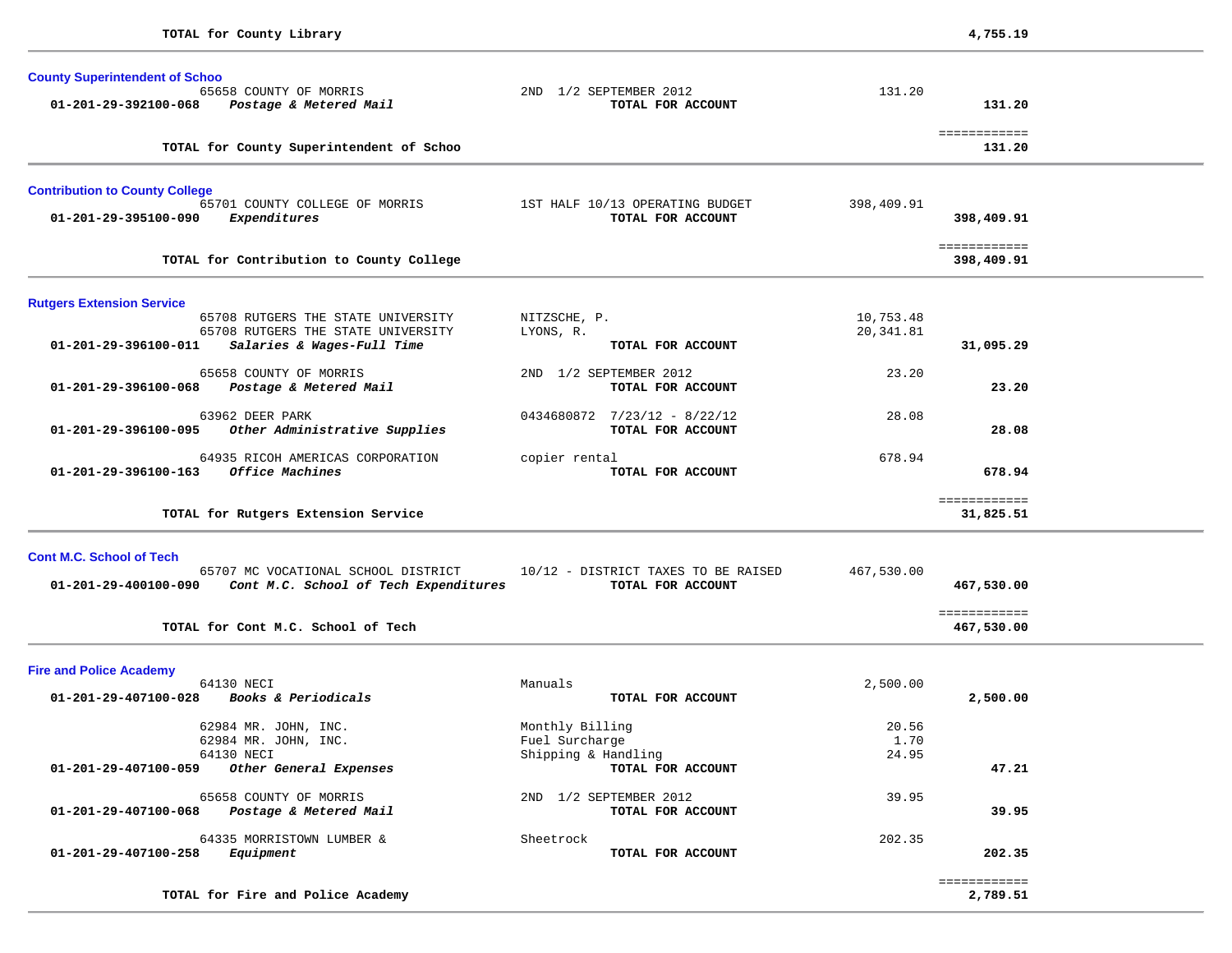71.76

|                                                                                                                                                                                                                                           | 64910 JERSEY CENTRAL POWER & LIGHT 10-00-84-5137-1-0 O Berkshire Valley Rd                                                                                                                                                            | 20.17 |           |
|-------------------------------------------------------------------------------------------------------------------------------------------------------------------------------------------------------------------------------------------|---------------------------------------------------------------------------------------------------------------------------------------------------------------------------------------------------------------------------------------|-------|-----------|
|                                                                                                                                                                                                                                           |                                                                                                                                                                                                                                       |       |           |
|                                                                                                                                                                                                                                           |                                                                                                                                                                                                                                       |       |           |
|                                                                                                                                                                                                                                           |                                                                                                                                                                                                                                       |       |           |
|                                                                                                                                                                                                                                           |                                                                                                                                                                                                                                       |       |           |
|                                                                                                                                                                                                                                           |                                                                                                                                                                                                                                       |       |           |
|                                                                                                                                                                                                                                           |                                                                                                                                                                                                                                       |       |           |
|                                                                                                                                                                                                                                           |                                                                                                                                                                                                                                       |       |           |
|                                                                                                                                                                                                                                           |                                                                                                                                                                                                                                       |       |           |
|                                                                                                                                                                                                                                           |                                                                                                                                                                                                                                       |       |           |
|                                                                                                                                                                                                                                           |                                                                                                                                                                                                                                       |       |           |
|                                                                                                                                                                                                                                           |                                                                                                                                                                                                                                       |       |           |
|                                                                                                                                                                                                                                           |                                                                                                                                                                                                                                       |       |           |
| 64910 JUNESY CENTRAL PONEK & LIGHT<br>64909 JUNESY CENTRAL PONEK & LIGHT<br>64909 JUNESY CENTRAL PONEK & LIGHT<br>64909 JUNESY CENTRAL PONEK & LIGHT<br>64909 JUNESY CENTRAL PONEK & LIGHT<br>65273 JUNESY CENTRAL PONEK & LIGHT<br>65273 |                                                                                                                                                                                                                                       |       | 7,415.73  |
|                                                                                                                                                                                                                                           |                                                                                                                                                                                                                                       |       |           |
|                                                                                                                                                                                                                                           |                                                                                                                                                                                                                                       |       | 377.94    |
|                                                                                                                                                                                                                                           |                                                                                                                                                                                                                                       |       |           |
|                                                                                                                                                                                                                                           |                                                                                                                                                                                                                                       |       |           |
|                                                                                                                                                                                                                                           |                                                                                                                                                                                                                                       |       | 238.46    |
|                                                                                                                                                                                                                                           |                                                                                                                                                                                                                                       |       |           |
|                                                                                                                                                                                                                                           |                                                                                                                                                                                                                                       |       |           |
|                                                                                                                                                                                                                                           |                                                                                                                                                                                                                                       |       |           |
|                                                                                                                                                                                                                                           |                                                                                                                                                                                                                                       |       |           |
|                                                                                                                                                                                                                                           |                                                                                                                                                                                                                                       |       |           |
|                                                                                                                                                                                                                                           |                                                                                                                                                                                                                                       |       |           |
|                                                                                                                                                                                                                                           |                                                                                                                                                                                                                                       |       |           |
|                                                                                                                                                                                                                                           |                                                                                                                                                                                                                                       |       |           |
| 01-201-31-430100-144 Sewer                                                                                                                                                                                                                | 64791 M.J. NATURAKI, GAS CONPARY 22-0009-49991 WATYLINE / 08-11-12 179.36<br>441 Metural das Conparts<br>65028 SURGUCK (1) (2002) 1991 WATYLINE / 08-2012)<br>65028 SURGUCK (1) (2002) 2002) (1) (2) BLOCK 601 / LOT 4<br>65028 SURGU |       | 65,324.09 |
|                                                                                                                                                                                                                                           |                                                                                                                                                                                                                                       |       |           |
|                                                                                                                                                                                                                                           |                                                                                                                                                                                                                                       |       |           |
|                                                                                                                                                                                                                                           |                                                                                                                                                                                                                                       |       |           |
|                                                                                                                                                                                                                                           |                                                                                                                                                                                                                                       |       |           |
|                                                                                                                                                                                                                                           |                                                                                                                                                                                                                                       |       |           |
|                                                                                                                                                                                                                                           |                                                                                                                                                                                                                                       |       |           |
|                                                                                                                                                                                                                                           |                                                                                                                                                                                                                                       |       |           |
|                                                                                                                                                                                                                                           |                                                                                                                                                                                                                                       |       |           |
|                                                                                                                                                                                                                                           |                                                                                                                                                                                                                                       |       |           |
|                                                                                                                                                                                                                                           |                                                                                                                                                                                                                                       |       |           |
|                                                                                                                                                                                                                                           |                                                                                                                                                                                                                                       |       |           |
|                                                                                                                                                                                                                                           |                                                                                                                                                                                                                                       |       |           |
|                                                                                                                                                                                                                                           |                                                                                                                                                                                                                                       |       |           |
|                                                                                                                                                                                                                                           |                                                                                                                                                                                                                                       |       |           |
|                                                                                                                                                                                                                                           |                                                                                                                                                                                                                                       |       |           |
|                                                                                                                                                                                                                                           |                                                                                                                                                                                                                                       |       |           |
|                                                                                                                                                                                                                                           |                                                                                                                                                                                                                                       |       |           |
|                                                                                                                                                                                                                                           |                                                                                                                                                                                                                                       |       |           |
|                                                                                                                                                                                                                                           |                                                                                                                                                                                                                                       |       |           |
|                                                                                                                                                                                                                                           |                                                                                                                                                                                                                                       |       |           |
|                                                                                                                                                                                                                                           |                                                                                                                                                                                                                                       |       |           |
|                                                                                                                                                                                                                                           |                                                                                                                                                                                                                                       |       |           |
|                                                                                                                                                                                                                                           |                                                                                                                                                                                                                                       |       |           |
| 01-201-31-430100-146                                                                                                                                                                                                                      |                                                                                                                                                                                                                                       |       | 62,817.92 |

64655 BOROUGH OF BUTLER 8495-1 Rt 23 Traffic Light 95.39

64655 BOROUGH OF BUTLER 8496-0 Rt 23 & Decker Ave

64655 BOROUGH OF BUTLER 8495-0 Rt 23 So Light Pole #144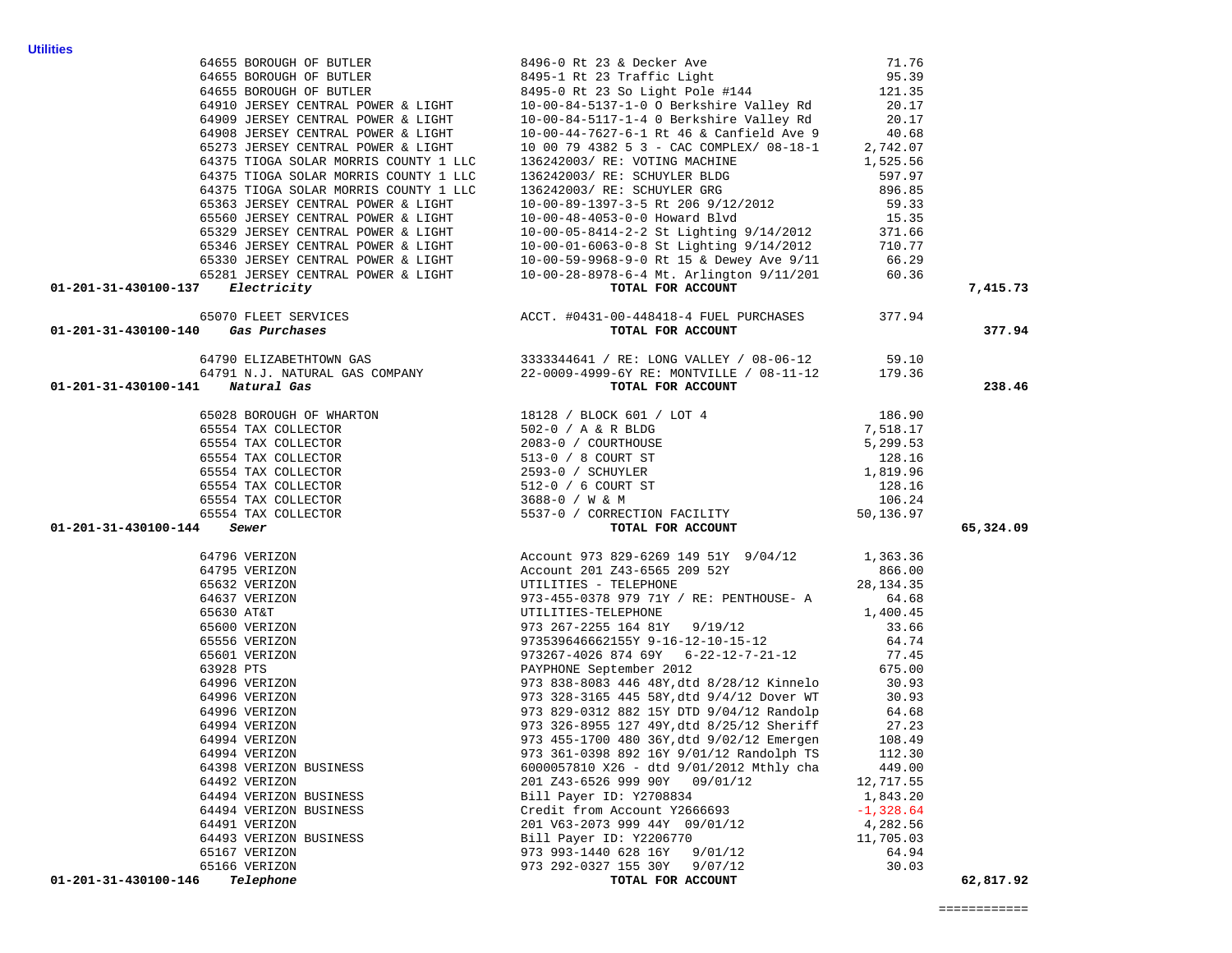| <b>Nutrition</b>                                                     |                                                                                     |                |                          |  |
|----------------------------------------------------------------------|-------------------------------------------------------------------------------------|----------------|--------------------------|--|
| 64638 FLORENCE PIPES                                                 | Picnic Prizes, Raffle, for Montville Pic                                            | 96.37          |                          |  |
| 01-201-41-716100-059<br>Other General Expenses                       | TOTAL FOR ACCOUNT                                                                   |                | 96.37                    |  |
|                                                                      |                                                                                     |                |                          |  |
| 64443 CENTURYLINK<br>64443 CENTURYLINK                               | Monthly Service Charge July 2012Acct# 30<br>Monthly Service Charge August 2012 Acct | 41.98<br>39.87 |                          |  |
| 65170 VERIZON                                                        | Acct # 201-Z43-6536 999 73Y September 2                                             | 855.70         |                          |  |
| 01-201-41-716100-146<br>Telephone                                    | TOTAL FOR ACCOUNT                                                                   |                | 937.55                   |  |
|                                                                      |                                                                                     |                |                          |  |
| 64905 SODEXO, INC & AFFILIATES                                       | Daily Meals, Services for August 2012                                               | 212,906.44     |                          |  |
| 64905 SODEXO, INC & AFFILIATES                                       | Weekend Meals, services for August 2012                                             | 15,985.80      |                          |  |
| 64905 SODEXO, INC & AFFILIATES                                       | Frozen Meals, services for August 2012                                              | 5,407.50       |                          |  |
| 64905 SODEXO, INC & AFFILIATES                                       | Boxed Meals, services for August 2012                                               | 24,258.50      |                          |  |
| 64905 SODEXO, INC & AFFILIATES                                       | Coffee                                                                              | 780.92         |                          |  |
| 64905 SODEXO, INC & AFFILIATES                                       | Other                                                                               | 602.13         |                          |  |
| 01-201-41-716100-185<br>Food                                         | TOTAL FOR ACCOUNT                                                                   |                | 259,941.29               |  |
|                                                                      |                                                                                     |                |                          |  |
|                                                                      |                                                                                     |                | ============             |  |
| TOTAL for Nutrition                                                  |                                                                                     |                | 260,975.21               |  |
|                                                                      |                                                                                     |                |                          |  |
| <b>Area Plan Grant</b>                                               |                                                                                     |                |                          |  |
| 65339 HOPE HOUSE                                                     | Chore 12-14-051<br>Period 8/1/12/                                                   | 2,964.00       |                          |  |
| 01-201-41-716110-090<br>Expenditures                                 | TOTAL FOR ACCOUNT                                                                   |                | 2,964.00                 |  |
|                                                                      |                                                                                     |                |                          |  |
|                                                                      |                                                                                     |                | ============             |  |
| TOTAL for Area Plan Grant                                            |                                                                                     |                | 2,964.00                 |  |
|                                                                      |                                                                                     |                |                          |  |
| <b>ALPN</b>                                                          |                                                                                     |                |                          |  |
| 65340 HOPE HOUSE                                                     | PG 1203<br>Period $8/1/12$ -                                                        | 6, 133.00      |                          |  |
| 01-201-41-759000-063<br>ALPN Peer Grouping                           | TOTAL FOR ACCOUNT                                                                   |                | 6,133.00                 |  |
|                                                                      |                                                                                     |                |                          |  |
| TOTAL for ALPN                                                       |                                                                                     |                | ============<br>6,133.00 |  |
|                                                                      |                                                                                     |                |                          |  |
|                                                                      |                                                                                     |                |                          |  |
|                                                                      | <b>Grant Fund</b>                                                                   |                |                          |  |
| <b>Bio-Terrorism Grant</b>                                           |                                                                                     |                |                          |  |
| 65813 COUNTY OF MORRIS                                               | 2ND HALF 9/12 METERED MAIL - HEALTH MGMT                                            | 338.65         |                          |  |
| 02-213-41-718305-391<br>Public Health Emer Grant $(8/10/12-6/30/13)$ | TOTAL FOR ACCOUNT                                                                   |                | 338.65                   |  |
|                                                                      |                                                                                     |                |                          |  |
|                                                                      |                                                                                     |                | ============             |  |
| TOTAL for Bio-Terrorism Grant                                        |                                                                                     |                | 338.65                   |  |
|                                                                      |                                                                                     |                |                          |  |
| <b>TANF</b>                                                          |                                                                                     |                |                          |  |
| 64498 HEWLETT-PACKARD COMPANY                                        |                                                                                     | 11.72          |                          |  |
| 64499 HEWLETT-PACKARD COMPANY                                        |                                                                                     | 34.38          |                          |  |
| 65619 COUNTY OF MORRIS                                               |                                                                                     | 16,674.85      |                          |  |
| 64883 CDM INSTITUTE                                                  |                                                                                     | 3,200.00       |                          |  |
| 64867 CENTURYLINK                                                    |                                                                                     | 15.07          |                          |  |
| 65375 MANPOWER                                                       | Deborah Sexton; W/E 9/16/12.                                                        | 264.48         |                          |  |
| 65201 MANPOWER                                                       |                                                                                     | 205.00         |                          |  |
| 65201 MANPOWER                                                       |                                                                                     | 205.00         |                          |  |
| 65372 PRIME TIME PERSONNEL INC                                       | Erin Darvalics; W/E 9/16/12                                                         | 913.50         |                          |  |
| 65371 PRIME TIME PERSONNEL INC                                       |                                                                                     | 50.90          |                          |  |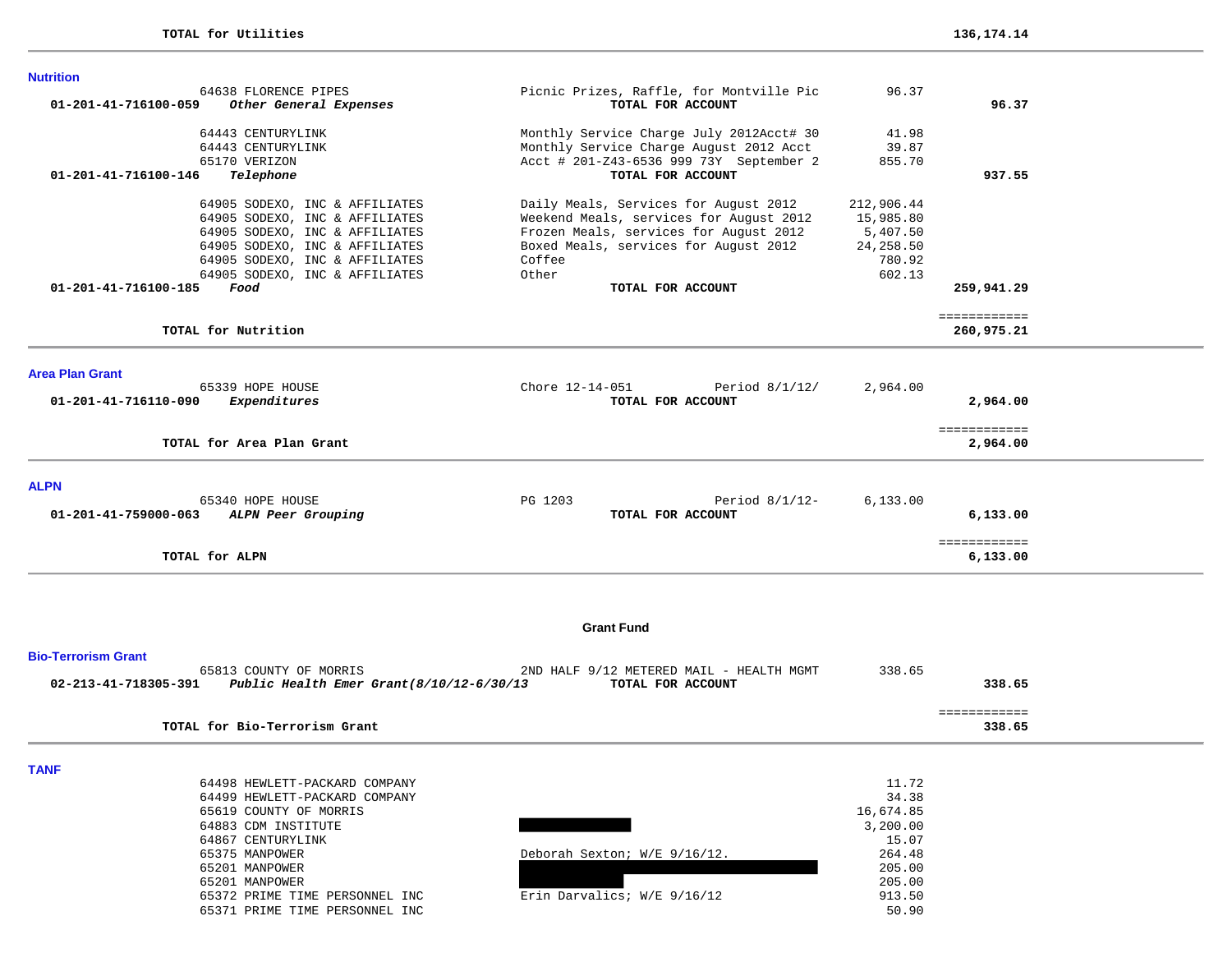| 65197 SUSSEX CTY CHAMBER OF COMMERCE     |                                          | 16.80     |
|------------------------------------------|------------------------------------------|-----------|
| 65374 TELESEARCH INC                     |                                          | 54.60     |
| 65386 MANPOWER                           | July class.                              | 3,582.42  |
| 65387 MANPOWER                           |                                          | 410.00    |
| 65384 WORKFORCE ADVANTAGE                | July reimbursable expenses               | 1,564.65  |
| 65182 VERIZON                            |                                          | 8.09      |
| 65181 VERIZON                            |                                          | 15.32     |
| 65373 VERIZON                            |                                          | 2.33      |
| 64881 MANPOWER                           | June class                               | 2,566.99  |
| 64870 MANPOWER                           | Sexton, Deborah; W/E 9/9/2012            | 352.64    |
| 64877 MCGRAW- HILL COMPANIES             | Literacy lab testing materials.          | 87.23     |
| 64872 PRIME TIME PERSONNEL INC           |                                          | 93.50     |
| 64873 PRIME TIME PERSONNEL INC           | Erin Darvalics; W/E 9/2/12               | 913.50    |
| 64873 PRIME TIME PERSONNEL INC           | $W/E$ 9/9                                | 730.80    |
| 64868 SOPHIE WESTFIELD                   | Morristown to Newton Round Trip, 67.16 M | 23.51     |
| 64871 TELESEARCH INC                     |                                          | 85.79     |
| 64869 TELESEARCH INC                     |                                          | 97.97     |
| 64887 WORKFORCE ADVANTAGE                |                                          | 205.00    |
| 65177 US LIFE INSURANCE COMPANY          |                                          | 20.12     |
| 65178 US LIFE INSURANCE COMPANY          |                                          | 20.94     |
| 02-213-41-741015-392<br>TANF State Share | TOTAL FOR ACCOUNT                        | 32,427.10 |
|                                          |                                          |           |

**TOTAL for TANF 32,427.10**

 ============  $\begin{array}{r} \texttt{-----} \texttt{-----} \texttt{-----} \\ \texttt{32,427.10} \end{array}$ 

#### **General Assistance**

| TOTAL for General Assistance                        |                                  |                  | 24, 144. 14  |
|-----------------------------------------------------|----------------------------------|------------------|--------------|
|                                                     |                                  |                  | ============ |
| 02-213-41-741020-392 General Assistance State Share | TOTAL FOR ACCOUNT                |                  | 24, 144, 14  |
| 65178 US LIFE INSURANCE COMPANY                     |                                  | 15.70            |              |
| 65177 US LIFE INSURANCE COMPANY                     |                                  | 15.09            |              |
| 64886 WORKFORCE ADVANTAGE                           |                                  | 205.00           |              |
| 64888 WORKFORCE ADVANTAGE                           |                                  | 410.00           |              |
| 64869 TELESEARCH INC                                |                                  | 73.48            |              |
| 64871 TELESEARCH INC                                |                                  | 64.34            |              |
| 64872 PRIME TIME PERSONNEL INC                      |                                  | 70.12            |              |
| 64877 MCGRAW- HILL COMPANIES                        |                                  | 65.81            |              |
| 64870 MANPOWER                                      | Devany, Elizabeth; W/E 9/9/2012  | 806.40           |              |
| 64881 MANPOWER                                      | June class                       | 1,099.96         |              |
| 65373 VERIZON                                       |                                  | 1.75             |              |
| 65181 VERIZON                                       |                                  | 11.49            |              |
| 65384 WORKFORCE ADVANTAGE<br>65182 VERIZON          |                                  | 1,180.35<br>6.07 |              |
| 65386 MANPOWER                                      |                                  | 1,194.14         |              |
| 65374 TELESEARCH INC                                |                                  | 40.95            |              |
| 65197 SUSSEX CTY CHAMBER OF COMMERCE                |                                  | 12.60            |              |
| 65371 PRIME TIME PERSONNEL INC                      |                                  | 38.17            |              |
| 65375 MANPOWER                                      | Barry Laird; W/E 9/16/12.        | 720.00           |              |
| 65375 MANPOWER                                      | Elizabeth Devany; $W/E$ 9/16/12. | 806.40           |              |
| 64867 CENTURYLINK                                   |                                  | 11.30            |              |
| 65619 COUNTY OF MORRIS                              |                                  | 17,260.44        |              |
| 64499 HEWLETT-PACKARD COMPANY                       |                                  | 25.79            |              |
| 64498 HEWLETT-PACKARD COMPANY                       |                                  | 8.79             |              |

**WIA: Adult** 

| 64498 HEWLETT-PACKARD COMPANY |                                    | 26.38     |
|-------------------------------|------------------------------------|-----------|
| 64499 HEWLETT-PACKARD COMPANY |                                    | 77.35     |
| 65619 COUNTY OF MORRIS        | Fringe Benefits 4/1/2012-6/30/2012 | 20,499.37 |
| 64860 CDM INSTITUTE           |                                    | 800.00    |
| 64867 CENTURYLINK             |                                    | 33.90     |

|           | 26.38  |
|-----------|--------|
|           | 77.35  |
| 20,499.37 |        |
| 800.00    |        |
|           | 22 Q.N |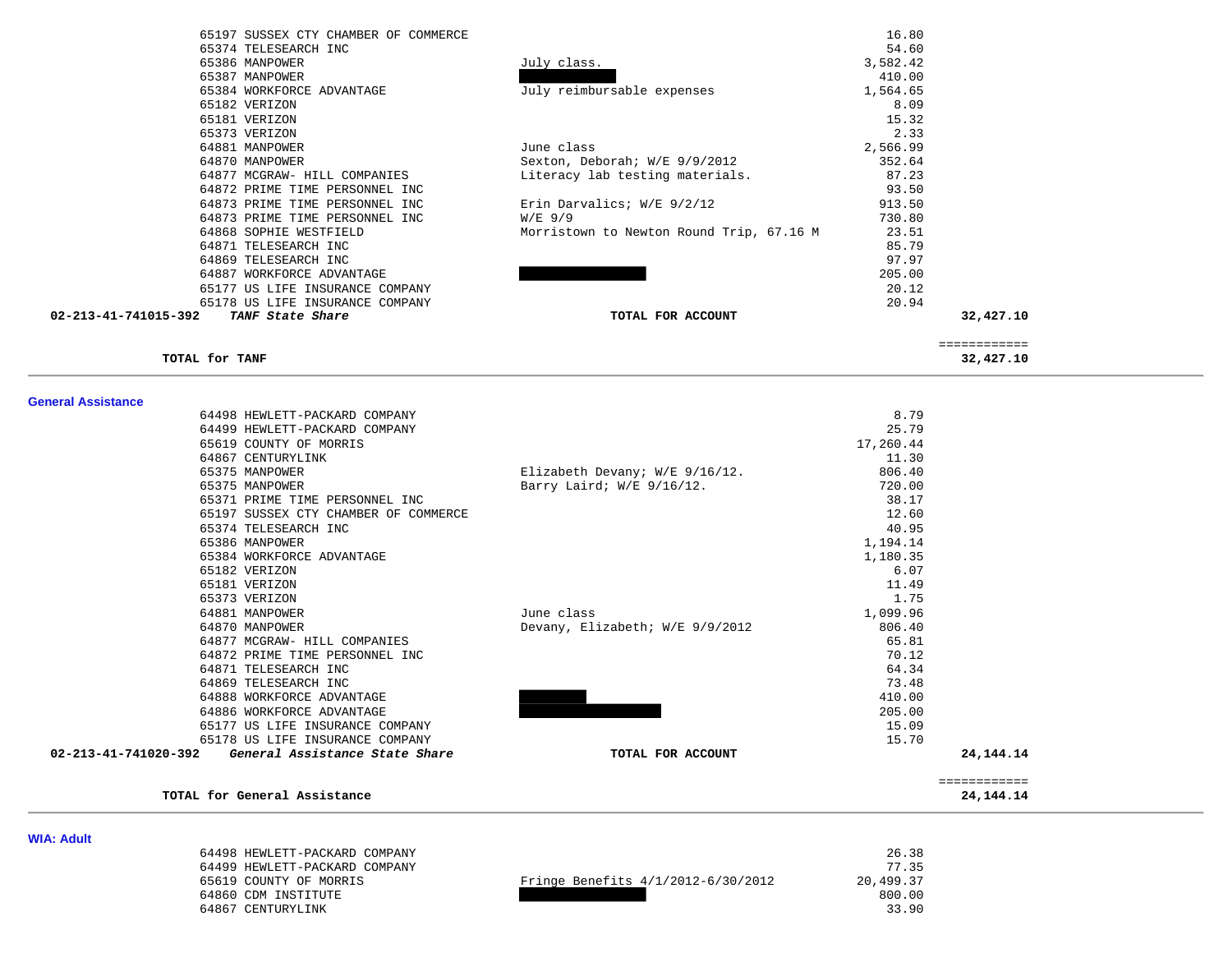| 65371 PRIME TIME PERSONNEL INC                   |                                          | 114.51   |           |  |
|--------------------------------------------------|------------------------------------------|----------|-----------|--|
| 65197 SUSSEX CTY CHAMBER OF COMMERCE             |                                          | 37.80    |           |  |
| 65374 TELESEARCH INC                             |                                          | 122.85   |           |  |
| 65196 INFORMATION & TECHNOLOGY                   |                                          | 1,140.00 |           |  |
| 65182 VERIZON                                    |                                          | 18.20    |           |  |
| 65181 VERIZON                                    |                                          | 34.46    |           |  |
| 65373 VERIZON                                    |                                          | 5.23     |           |  |
| 64872 PRIME TIME PERSONNEL INC                   | $W/E$ 9/9/12                             | 210.37   |           |  |
| 64879 SUSSEX COUNTY COMMUNITY COLLEGE            |                                          | 3,200.00 |           |  |
| 64871 TELESEARCH INC                             | Lisa Rodriguez; W/E 9/9/12; with monthly | 193.02   |           |  |
| 64869 TELESEARCH INC                             | Lisa Rodriguez; W/E 9/2/2012             | 220.43   |           |  |
| 64878 TORELCO                                    |                                          | 585.00   |           |  |
| 65813 COUNTY OF MORRIS                           | 2ND HALF 9/12 METERED MAIL - WIA         | 292.45   |           |  |
| 65177 US LIFE INSURANCE COMPANY                  |                                          | 45.26    |           |  |
| 65178 US LIFE INSURANCE COMPANY                  |                                          | 47.11    |           |  |
| 02-213-41-742005-391<br>WIA: Adult Federal Share | TOTAL FOR ACCOUNT                        |          | 27,703.69 |  |
|                                                  |                                          |          |           |  |
| TOTAL for WIA: Adult                             |                                          |          | 27,703.69 |  |

#### **WIA: Disclocated Worker**

| MA. PISCIUCALE MUIREI |                                      |                                   |           |
|-----------------------|--------------------------------------|-----------------------------------|-----------|
|                       | 64498 HEWLETT-PACKARD COMPANY        | Printer                           | 77.67     |
|                       | 64499 HEWLETT-PACKARD COMPANY        | Color Laser Printer               | 227.77    |
|                       | 65619 COUNTY OF MORRIS               |                                   | 61,769.51 |
|                       | 65195 AVTECH INSTITUTE               |                                   | 800.00    |
|                       | 64827 AVTECH INSTITUTE               |                                   | 871.11    |
|                       | 64880 BTII INSTITUTE, LLC            |                                   | 800.00    |
|                       | 64867 CENTURYLINK                    | 310372742 973-383-8033            | 99.83     |
|                       | 65371 PRIME TIME PERSONNEL INC       | L. Bogner; W/E 9/16/12.           | 337.18    |
|                       | 65418 RUTGERS, THE STATE UNIVERSITY  |                                   | 3,200.00  |
|                       | 65417 RUTGERS, THE STATE UNIVERSITY  |                                   | 3,200.00  |
|                       | 65197 SUSSEX CTY CHAMBER OF COMMERCE | Sept. 2012 through Sept. 2013.    | 111.30    |
|                       | 65374 TELESEARCH INC                 | Lisa Rodriguez; W/E 9/16/12.      | 361.72    |
|                       | 65184 INFORMATION & TECHNOLOGY       |                                   | 747.04    |
|                       | 65185 INFORMATION & TECHNOLOGY       |                                   | 773.72    |
|                       | 65385 GTI INTERNET                   | Service from 9/15/12 to 12/15/12. | 74.85     |
|                       | 65382 CDM INSTITUTE                  |                                   | 800.00    |
|                       | 65391 CDM INSTITUTE                  |                                   | 3,200.00  |
|                       | 65399 CDM INSTITUTE                  |                                   | 3,200.00  |
|                       | 65398 CDM INSTITUTE                  |                                   | 1,756.00  |
|                       | 65397 CDM INSTITUTE                  |                                   | 3,200.00  |
|                       | 65393 FAIRLEIGH DICKINSON UNIVERSITY |                                   | 469.48    |
|                       | 65390 FAIRLEIGH DICKINSON UNIVERSITY |                                   | 533.16    |
|                       | 65202 HOME ENERGY MATTERS INC        |                                   | 4,000.00  |
|                       | 65200 INFORMATION & TECHNOLOGY       |                                   | 987.16    |
|                       | 65283 INFORMATION & TECHNOLOGY       |                                   | 2,026.16  |
|                       | 65186 INFORMATION & TECHNOLOGY       |                                   | 1,226.36  |
|                       | 65190 JERSEY TRACTOR-TRAILER         |                                   | 3,200.00  |
|                       | 65189 JERSEY TRACTOR-TRAILER         |                                   | 3,200.00  |
|                       | 65188 INFORMATION & TECHNOLOGY       |                                   | 1,237.72  |
|                       | 64862 JERSEY TRACTOR-TRAILER         |                                   | 3,200.00  |
|                       | 65187 INFORMATION & TECHNOLOGY       |                                   | 773.72    |
|                       | 65282 INFORMATION & TECHNOLOGY       |                                   | 1,226.36  |
|                       | 65376 CDM INSTITUTE                  |                                   | 800.00    |
|                       | 65420 WARREN COUNTY TECHNICAL SCHOOL |                                   | 302.61    |
|                       | 65400 WARREN COUNTY TECHNICAL SCHOOL |                                   | 398.64    |
|                       | 65182 VERIZON                        | 973328193582697Y 9-4-12-10-3-12   | 53.58     |
|                       | 65181 VERIZON                        | 908859322014327y 9-4-12-10-3-12   | 101.46    |
|                       | 65373 VERIZON                        | 973644953617055Y 9-13-12-10-12-12 | 15.41     |
|                       | 64882 LASCOMP INSTITUTE              |                                   | 800.00    |
|                       | 64889 MANPOWER                       |                                   | 800.00    |
|                       | 64891 MURDOCH SHOES                  |                                   | 1,540.00  |
|                       |                                      |                                   |           |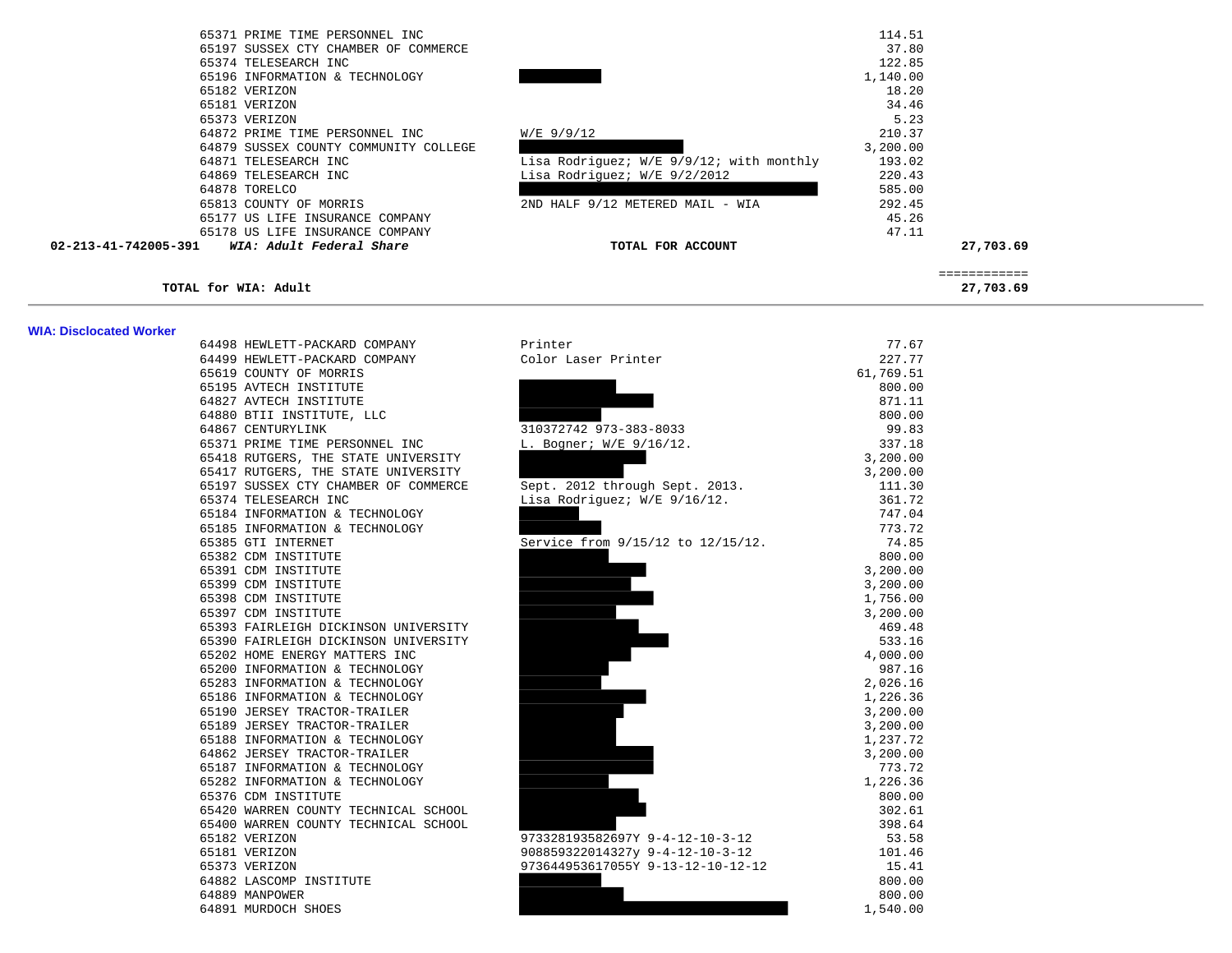| 64872 PRIME TIME PERSONNEL INC<br>65183 SMITH & SOLOMON<br>64871 TELESEARCH INC<br>64869 TELESEARCH INC<br>64826 WARREN COUNTY COMMUNITY COLL. | L. Bogner; W/E 9/2/12<br>Jason Duccini; W/E 9/9/12.<br>Jason Duccini; W/E 9/2/2012 | 619.40<br>3,200.00<br>568.35<br>649.03<br>1,325.00 |                            |  |
|------------------------------------------------------------------------------------------------------------------------------------------------|------------------------------------------------------------------------------------|----------------------------------------------------|----------------------------|--|
| 65177 US LIFE INSURANCE COMPANY<br>65178 US LIFE INSURANCE COMPANY                                                                             | Group Life Insurance 8-19-12-9-18-12<br>Group Life 9-18-12-10-18-12                | 133.25<br>138.71                                   |                            |  |
| 65392 CDM INSTITUTE                                                                                                                            |                                                                                    | 3,200.00                                           |                            |  |
| WIA: Disclocated Worker Federal Share<br>02-213-41-742010-391                                                                                  | TOTAL FOR ACCOUNT                                                                  |                                                    | 122,333.26                 |  |
| TOTAL for WIA: Disclocated Worker                                                                                                              |                                                                                    |                                                    | ============<br>122,333.26 |  |
| <b>WIA: Youth</b>                                                                                                                              |                                                                                    |                                                    |                            |  |
| 64498 HEWLETT-PACKARD COMPANY                                                                                                                  |                                                                                    | 21.98                                              |                            |  |
| 64499 HEWLETT-PACKARD COMPANY                                                                                                                  |                                                                                    | 64.46                                              |                            |  |
| 65619 COUNTY OF MORRIS<br>64867 CENTURYLINK                                                                                                    |                                                                                    | 12,484.03<br>28.25                                 |                            |  |
| 65284 NEWBRIDGE SERVICES INC                                                                                                                   |                                                                                    | 1,800.00                                           |                            |  |
| 65413 NEWBRIDGE SERVICES INC                                                                                                                   |                                                                                    | 3,576.00                                           |                            |  |
| 65414 NEWBRIDGE SERVICES INC                                                                                                                   |                                                                                    | 3,576.00                                           |                            |  |
| 65394 NEWBRIDGE SERVICES INC<br>65395 NEWBRIDGE SERVICES INC                                                                                   |                                                                                    | 3,101.00<br>3,101.00                               |                            |  |
| 65396 NEWBRIDGE SERVICES INC                                                                                                                   |                                                                                    | 3,101.00                                           |                            |  |
| 65371 PRIME TIME PERSONNEL INC                                                                                                                 |                                                                                    | 95.43                                              |                            |  |
| 65197 SUSSEX CTY CHAMBER OF COMMERCE                                                                                                           |                                                                                    | 31.50                                              |                            |  |
| 65374 TELESEARCH INC                                                                                                                           |                                                                                    | 102.38                                             |                            |  |
| 65182 VERIZON<br>65181 VERIZON                                                                                                                 |                                                                                    | 15.17<br>28.72                                     |                            |  |
| 65373 VERIZON                                                                                                                                  |                                                                                    | 4.36                                               |                            |  |
| 64872 PRIME TIME PERSONNEL INC                                                                                                                 |                                                                                    | 175.31                                             |                            |  |
| 64871 TELESEARCH INC                                                                                                                           |                                                                                    | 160.85                                             |                            |  |
| 64869 TELESEARCH INC                                                                                                                           |                                                                                    | 183.69                                             |                            |  |
| 65177 US LIFE INSURANCE COMPANY<br>65178 US LIFE INSURANCE COMPANY                                                                             |                                                                                    | 37.72<br>39.26                                     |                            |  |
| 02-213-41-742020-391 WIA: Youth Federal Share                                                                                                  | TOTAL FOR ACCOUNT                                                                  |                                                    | 31,728.11                  |  |
|                                                                                                                                                |                                                                                    |                                                    | ============               |  |
| TOTAL for WIA: Youth                                                                                                                           |                                                                                    |                                                    | 31,728.11                  |  |
| <b>DEPARTMENT 742135</b>                                                                                                                       |                                                                                    |                                                    |                            |  |
| 65383 PAUL CECALA                                                                                                                              | Aug.13 through Sept.7, 2012 travel.                                                | 78.75                                              |                            |  |
| 65377 FLORAL SCHOOL OF DESIGN                                                                                                                  |                                                                                    | 1,330.00                                           |                            |  |
| 65388 LASCOMP INSTITUTE                                                                                                                        |                                                                                    | 800.00                                             |                            |  |
| 65389 LINCOLN TECHNICAL INSTITUTE<br>02-213-41-742135-391                                                                                      | TOTAL FOR ACCOUNT                                                                  | 446.22                                             | 2,654.97                   |  |
| WIA/Ntnl Emrgncy Grant (10/1/10-9/30/13)                                                                                                       |                                                                                    |                                                    |                            |  |
| TOTAL for DEPARTMENT 742135                                                                                                                    |                                                                                    |                                                    | ============<br>2,654.97   |  |
| <b>Reach Program</b>                                                                                                                           |                                                                                    |                                                    |                            |  |
| 65619 COUNTY OF MORRIS                                                                                                                         |                                                                                    | 22,895.71                                          |                            |  |
| 02-213-41-751205-392<br>Reach Program (7/1/11-6/30/12)                                                                                         | TOTAL FOR ACCOUNT                                                                  |                                                    | 22,895.71                  |  |
|                                                                                                                                                |                                                                                    |                                                    | ============               |  |
| TOTAL for Reach Program                                                                                                                        |                                                                                    |                                                    | 22,895.71                  |  |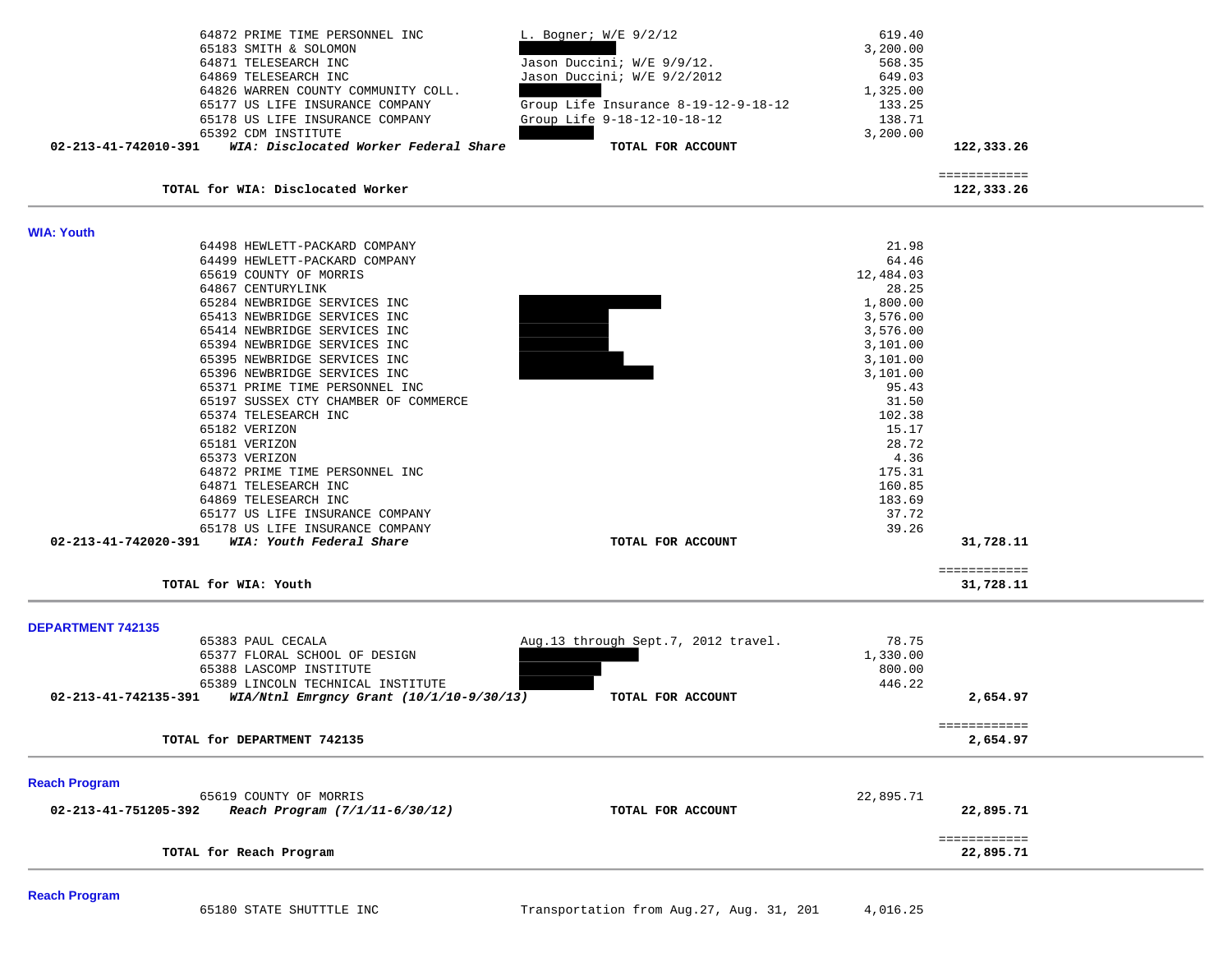| 02-213-41-751305-392           | Reach Program (7/1/12-6/30/13)          | TOTAL FOR ACCOUNT                        |           | 5,585.04                 |  |
|--------------------------------|-----------------------------------------|------------------------------------------|-----------|--------------------------|--|
|                                | TOTAL for Reach Program                 |                                          |           | ============<br>5,585.04 |  |
| <b>Vehicular Homicide Unit</b> |                                         |                                          |           |                          |  |
|                                | 64311 ANDOVER TOWNSHIP                  | Contractual Servicesfor S.O.Joseph Abrus | 4,000.00  |                          |  |
|                                | 64678 ANDOVER TOWNSHIP                  | J.Abrusci-8/1/12 Court                   | 660.00    |                          |  |
|                                | 64678 ANDOVER TOWNSHIP                  | J.Abrusci-8/6/12 Court                   | 220.00    |                          |  |
|                                | 64678 ANDOVER TOWNSHIP                  | J.Abrusci-8/7/12 Call Out                | 275.00    |                          |  |
|                                | 64678 ANDOVER TOWNSHIP                  | J.Abrusci-8/8/12 Call Out                | 220.00    |                          |  |
|                                | 64678 ANDOVER TOWNSHIP                  | J.Abrusci-8/9/12 Call Out                | 220.00    |                          |  |
|                                | 64678 ANDOVER TOWNSHIP                  | J.Abrusci-8/10/12 Call Out               | 220.00    |                          |  |
|                                | 64678 ANDOVER TOWNSHIP                  | J.Abrusci-8/12/12 Call Out               | 220.00    |                          |  |
|                                | 64678 ANDOVER TOWNSHIP                  | J.Abrusci-8/13/12 Call Out               | 220.00    |                          |  |
|                                | 64678 ANDOVER TOWNSHIP                  | J.Abrusci-8/14/12 Call Out               | 220.00    |                          |  |
|                                | 64678 ANDOVER TOWNSHIP                  | J.Abrusci-8/31/12 Call Out               | 550.00    |                          |  |
|                                | 64312 BELL MEDICAL SERVICES INC.        | 25 DRE Kits-BP UNIT DIAGNOSTIX PALM BALC | 2,270.25  |                          |  |
|                                | 64677 MENDHAM TOWNSHIP POLICE           | V.Abrusci-8/24/12 DWI Checkpoint         | 220.00    |                          |  |
|                                | 64677 MENDHAM TOWNSHIP POLICE           | V.Abrusci-8/31/12 DWI Checkpoint         | 220.00    |                          |  |
|                                | 63545 MENDHAM TOWNSHIP POLICE           | V.Abrusci (4/12/12)                      | 220.00    |                          |  |
|                                | 63545 MENDHAM TOWNSHIP POLICE           | V.Abrusci(5/5/12)                        | 220.00    |                          |  |
|                                | 63545 MENDHAM TOWNSHIP POLICE           | V.Abrusci(5/6/12)                        | 220.00    |                          |  |
|                                | 63545 MENDHAM TOWNSHIP POLICE           | V.Abrusci(6/3/12)                        | 220.00    |                          |  |
|                                | 64673 VITO ANTHONY ABRUSCI              | 2012 DRE Conference Expense Reimbursemen | 218.85    |                          |  |
|                                | 64676 TOWN OF BOONTON                   | M.Gulla 8/14/12-DWI Checkpoint           | 220.00    |                          |  |
|                                | 64676 TOWN OF BOONTON                   | M.Gulla 8/24/12-DWI Check Point          | 275.00    |                          |  |
|                                | 64676 TOWN OF BOONTON                   | G.Johnson-8/17/12-DWI Checkpoint         | 220.00    |                          |  |
| 02-213-41-774205-391           | DRE Call Out (10/1/11-9/30/12)          | TOTAL FOR ACCOUNT                        |           | 11,549.10                |  |
|                                | TOTAL for Vehicular Homicide Unit       |                                          |           | ============             |  |
|                                |                                         |                                          |           | 11,549.10                |  |
| DEPARTMENT 774210              |                                         |                                          |           |                          |  |
|                                | 64313 MENDHAM TOWNSHIP POLICE           | Lt.Vito Abrusci                          | 350.00    |                          |  |
|                                | 64313 MENDHAM TOWNSHIP POLICE           | Ptl.Robert Wysokowski                    | 300.00    |                          |  |
|                                | 64313 MENDHAM TOWNSHIP POLICE           | Ptl.Daniel Taquinto                      | 300.00    |                          |  |
|                                | 64313 MENDHAM TOWNSHIP POLICE           | Ptl.Jason Morrison                       | 350.00    |                          |  |
|                                | 64313 MENDHAM TOWNSHIP POLICE           | Ptl.Brian Herchek                        | 350.00    |                          |  |
| 02-213-41-774210-391           | County DWI Grant(10/1/11-9/30/12)       | TOTAL FOR ACCOUNT                        |           | 1,650.00                 |  |
|                                |                                         |                                          |           | ============             |  |
|                                | TOTAL for DEPARTMENT 774210             |                                          |           | 1,650.00                 |  |
|                                |                                         |                                          |           |                          |  |
| <b>DEPARTMENT 777110</b>       |                                         |                                          |           |                          |  |
|                                | 58185 DELL MARKETING L.P.               | VWAFPS2-14 VICIM WITNESS ADVOCATE SUPPLE | 567.99    |                          |  |
|                                | 58185 DELL MARKETING L.P.               | PARTIAL CREDIT-DELL PRODUCTS             | $-498.00$ |                          |  |
|                                | 58185 DELL MARKETING L.P.               | SONY BRAVIA BX450 46IN KDL4              | 698.00    |                          |  |
| 02-213-41-777110-392           | Victim Wit AdvSupp(11/01/10-xt12/31/12) | TOTAL FOR ACCOUNT                        |           | 767.99                   |  |
|                                |                                         |                                          |           | ============             |  |
|                                | TOTAL for DEPARTMENT 777110             |                                          |           | 767.99                   |  |
|                                |                                         |                                          |           |                          |  |
| DEPARTMENT 783210              |                                         |                                          |           |                          |  |
|                                | 65416 DOROTHY DIFABIO                   | Reimbursement for Victim Clothing for Ho | 146.08    |                          |  |
|                                | 65209 DOROTHY DIFABIO                   | IAFN Professional Dues for Membership    | 179.00    |                          |  |
| 02-213-41-783210-391           | SART/SANE Program(10/1/11-9/30/12)      | TOTAL FOR ACCOUNT                        |           | 325.08                   |  |
|                                |                                         |                                          |           |                          |  |

65179 STATE SHUTTTLE INC 1,568.79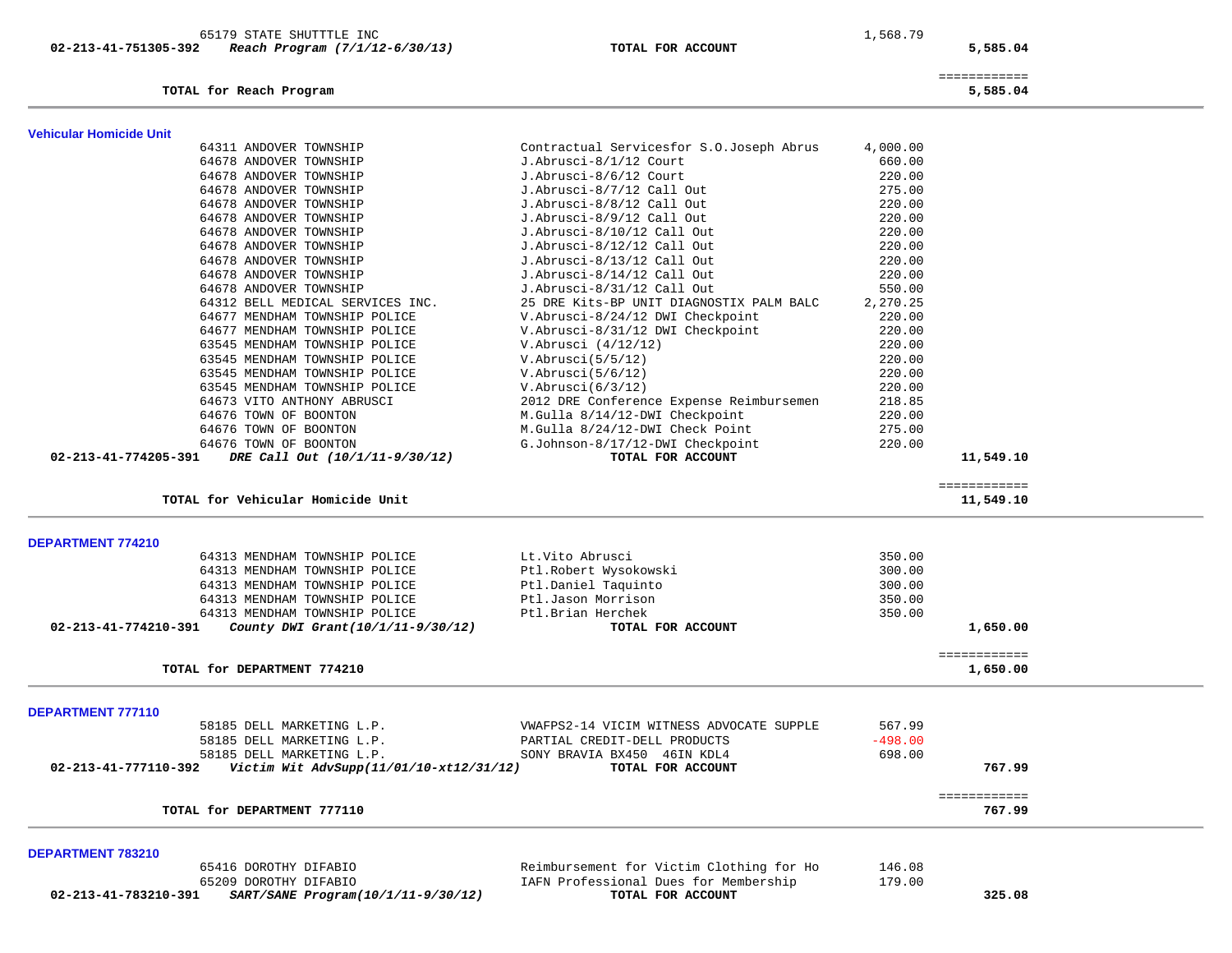| TOTAL for DEPARTMENT 783210                                                                                                                            |                                                                                                           |                          | -------------<br>325.08    |  |
|--------------------------------------------------------------------------------------------------------------------------------------------------------|-----------------------------------------------------------------------------------------------------------|--------------------------|----------------------------|--|
| <b>NYS&amp;W Bicycle/Pedestrian Path</b><br>64918 THE RBA GROUP INC.<br>02-213-41-790015-391 Federal Share                                             | Professional Services NYS&W 7/29/2012 th<br>TOTAL FOR ACCOUNT                                             | 5,743.13                 | 5,743.13                   |  |
| TOTAL for NYS&W Bicycle/Pedestrian Path                                                                                                                |                                                                                                           |                          | ============<br>5,743.13   |  |
| <b>DEPARTMENT 792310</b><br>65179 STATE SHUTTTLE INC<br>02-213-41-792310-391 JARC Grant (7/1/11-12/31/12)                                              | Transportation from Aug. 20-Aug. 24th<br>TOTAL FOR ACCOUNT                                                | 2,902.46                 | 2,902.46                   |  |
| TOTAL for DEPARTMENT 792310                                                                                                                            |                                                                                                           |                          | ============<br>2,902.46   |  |
| <b>FY08 SCAAP</b><br>58372 IPC HOSPITALIST PHYSICIANS NJ<br>64004 MORRIS COUNTY SURGICAL CENTER LLC<br>02-213-41-806815-391 FY08 SCAAP Federal Share   | MEDICAL CARE FOR C.BOUGH DATED 4.2.12 TO<br>MEDICAL CARE FOR T.LYNCH DATED 7.20.12<br>TOTAL FOR ACCOUNT   | 1,097.00<br>4,373.60     | 5,470.60<br>============   |  |
| TOTAL for FY08 SCAAP                                                                                                                                   |                                                                                                           |                          | 5,470.60                   |  |
| DEPARTMENT 832210<br>63528 GEN-EL SAFETY & INDUSTRIAL<br>02-213-41-832210-392 CEHA 2012 (1/1/12 - 12/31/12)                                            | Mask per quote 21564 dated 7/30/2012<br>TOTAL FOR ACCOUNT                                                 | 368.60                   | 368.60<br>============     |  |
| TOTAL for DEPARTMENT 832210                                                                                                                            |                                                                                                           |                          | 368.60                     |  |
| <b>E-911 Consolidation</b><br>65157 USA ARCHITECTS PLANNERS &<br>02-213-41-860935-392 State Share                                                      | Professional Architectural and Engineeri<br>TOTAL FOR ACCOUNT                                             | 10,510.00                | 10,510.00<br>============  |  |
| TOTAL for E-911 Consolidation                                                                                                                          |                                                                                                           |                          | 10,510.00                  |  |
| <b>DEPARTMENT 864205</b><br>63728 CARTEGRAPH SYSTEMS INC<br>65119 GREENMAN PEDERSEN INC<br>02-213-41-864205-391 MUTCD Traffic Sign Inv(7/1/11-6/30/12) | SIGNview Upgrade<br>Morris County MUTCD Retro-Reflectivity T<br>TOTAL FOR ACCOUNT                         | 3,000.00<br>6,319.11     | 9,319.11                   |  |
| TOTAL for DEPARTMENT 864205                                                                                                                            |                                                                                                           |                          | ============<br>9,319.11   |  |
| <b>DEPARTMENT 864295</b><br>65434 SCHIFANO CONSTRUCTION CORP.<br>65163 SCHIFANO CONSTRUCTION CORP.<br>02-213-41-864295-391<br>2012 ATP - County Aid    | Milling and Resurfacing of Edison Road i<br>Labor, Materials and Services n the Mill<br>TOTAL FOR ACCOUNT | 244,091.16<br>341,979.35 | 586,070.51<br>============ |  |
| TOTAL for DEPARTMENT 864295                                                                                                                            |                                                                                                           |                          | 586,070.51                 |  |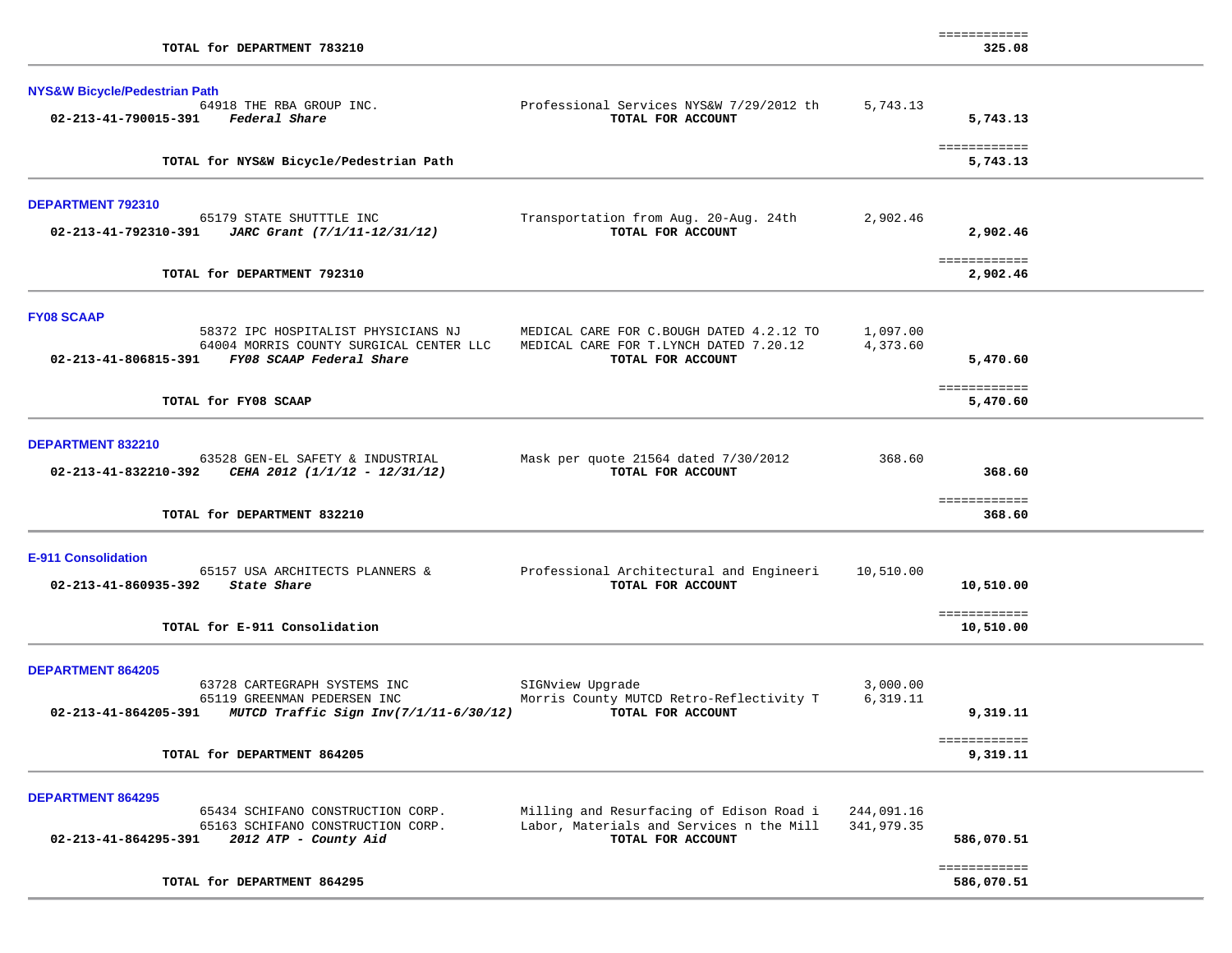| <b>ENERGY EFFICIENCY/CONSERVATION</b><br>65154 YMP CONSULTING ENGINEERING<br>02-213-41-864905-391<br>ENERGY EFFICIENCY/CONSERVATION (1/26/13) | Professional Engineering Services for th<br>TOTAL FOR ACCOUNT | 1,804.07    | 1,804.07                   |  |
|-----------------------------------------------------------------------------------------------------------------------------------------------|---------------------------------------------------------------|-------------|----------------------------|--|
| TOTAL for ENERGY EFFICIENCY/CONSERVATION                                                                                                      |                                                               |             | ============<br>1,804.07   |  |
|                                                                                                                                               |                                                               |             |                            |  |
|                                                                                                                                               | <b>County Capital</b>                                         |             |                            |  |
| <b>Acq AutomTimeAttendnc, P/R sys</b>                                                                                                         |                                                               |             |                            |  |
| 63924 KRONOS INC                                                                                                                              | MILSTONE 3                                                    | 14,319.00   |                            |  |
| 04-216-55-951145-909<br>Miscellaneous - Other                                                                                                 | TOTAL FOR ACCOUNT                                             |             | 14,319.00                  |  |
|                                                                                                                                               |                                                               |             | ============               |  |
| TOTAL for Acq AutomTimeAttendnc, P/R sys                                                                                                      |                                                               |             | 14,319.00                  |  |
| <b>DEPARTMENT 951249</b>                                                                                                                      |                                                               |             |                            |  |
| 63181 ENTERASYS NETWORKS                                                                                                                      | Network Infrastructure Equipment                              | 44,204.00   |                            |  |
| 63181 ENTERASYS NETWORKS                                                                                                                      | Network Infrastructure Equipment                              | 40,000.21   |                            |  |
| 63181 ENTERASYS NETWORKS                                                                                                                      | Network Infrastructure Equipment                              | 70,287.50   |                            |  |
| 63181 ENTERASYS NETWORKS                                                                                                                      | Network Infrastructure Equipment                              | 195,333.41  |                            |  |
| 63181 ENTERASYS NETWORKS                                                                                                                      | Network Infrastructure Equipment                              | 9,363.00    |                            |  |
| 63181 ENTERASYS NETWORKS                                                                                                                      | Network Infrastructure Equipment                              | 400, 426.27 |                            |  |
| 63181 ENTERASYS NETWORKS                                                                                                                      | Network Infrastructure Equipment                              | 82,475.56   |                            |  |
| 63181 ENTERASYS NETWORKS                                                                                                                      | Network Infrastructure Equipment                              | 12,911.24   |                            |  |
| 63181 ENTERASYS NETWORKS                                                                                                                      | Network Infrastructure Equipment                              | 139,538.76  |                            |  |
| 04-216-55-951249-940<br>Lease Appropriation Ordinance                                                                                         | TOTAL FOR ACCOUNT                                             |             | 994,539.95                 |  |
| TOTAL for DEPARTMENT 951249                                                                                                                   |                                                               |             | ============<br>994,539.95 |  |
|                                                                                                                                               |                                                               |             |                            |  |
| <b>Rplm fencing/gates-Var Cty Fac</b>                                                                                                         |                                                               |             |                            |  |
| 63864 CONSOLIDATED STEEL & ALUMINUM                                                                                                           | RE: DOVER TOWER SITE / 07-29-12                               | 1,210.00    |                            |  |
| 04-216-55-953052-951<br>Building & Improvements                                                                                               | TOTAL FOR ACCOUNT                                             |             | 1,210.00                   |  |
|                                                                                                                                               |                                                               |             | ============               |  |
| TOTAL for Rplm fencing/gates-Var Cty Fac                                                                                                      |                                                               |             | 1,210.00                   |  |
|                                                                                                                                               |                                                               |             |                            |  |
| <b>Abatmnt/Dem Fac on Greystone</b>                                                                                                           |                                                               |             |                            |  |
| 65597 DECOTIIS, FITZPATRICK &                                                                                                                 | Legal Svcs. August, 2012                                      | 575.00      |                            |  |
| Miscellaneous - Other<br>04-216-55-953071-909                                                                                                 | TOTAL FOR ACCOUNT                                             |             | 575.00                     |  |
|                                                                                                                                               |                                                               |             | ============               |  |
| TOTAL for Abatmnt/Dem Fac on Greystone                                                                                                        |                                                               |             | 575.00                     |  |
| <b>Plans/Specs - Greystone</b>                                                                                                                |                                                               |             |                            |  |
| 65409 THE MUSIAL GROUP PA                                                                                                                     |                                                               | 2,268.81    |                            |  |
| 04-216-55-953105-909<br>Miscellaneous - Other                                                                                                 | TOTAL FOR ACCOUNT                                             |             | 2,268.81                   |  |
|                                                                                                                                               |                                                               |             | ============               |  |
| TOTAL for Plans/Specs - Greystone                                                                                                             |                                                               |             | 2,268.81                   |  |
|                                                                                                                                               |                                                               |             |                            |  |
| Analy dam condition, rehab dams<br>65442 MORRIS COUNTY PARK COMMISSION                                                                        | REIMBURSE SALARY & WAGE SEPT. DAM RELATE                      | 11,040.00   |                            |  |

65527 MORRIS COUNTY PARK COMMISSION REIMBURSE AUGUST LEGAL EXPENSES FOR ANTO 294.00

REIMBURSE SALARY & WAGE SEPT. DAM RELATE 11,040.00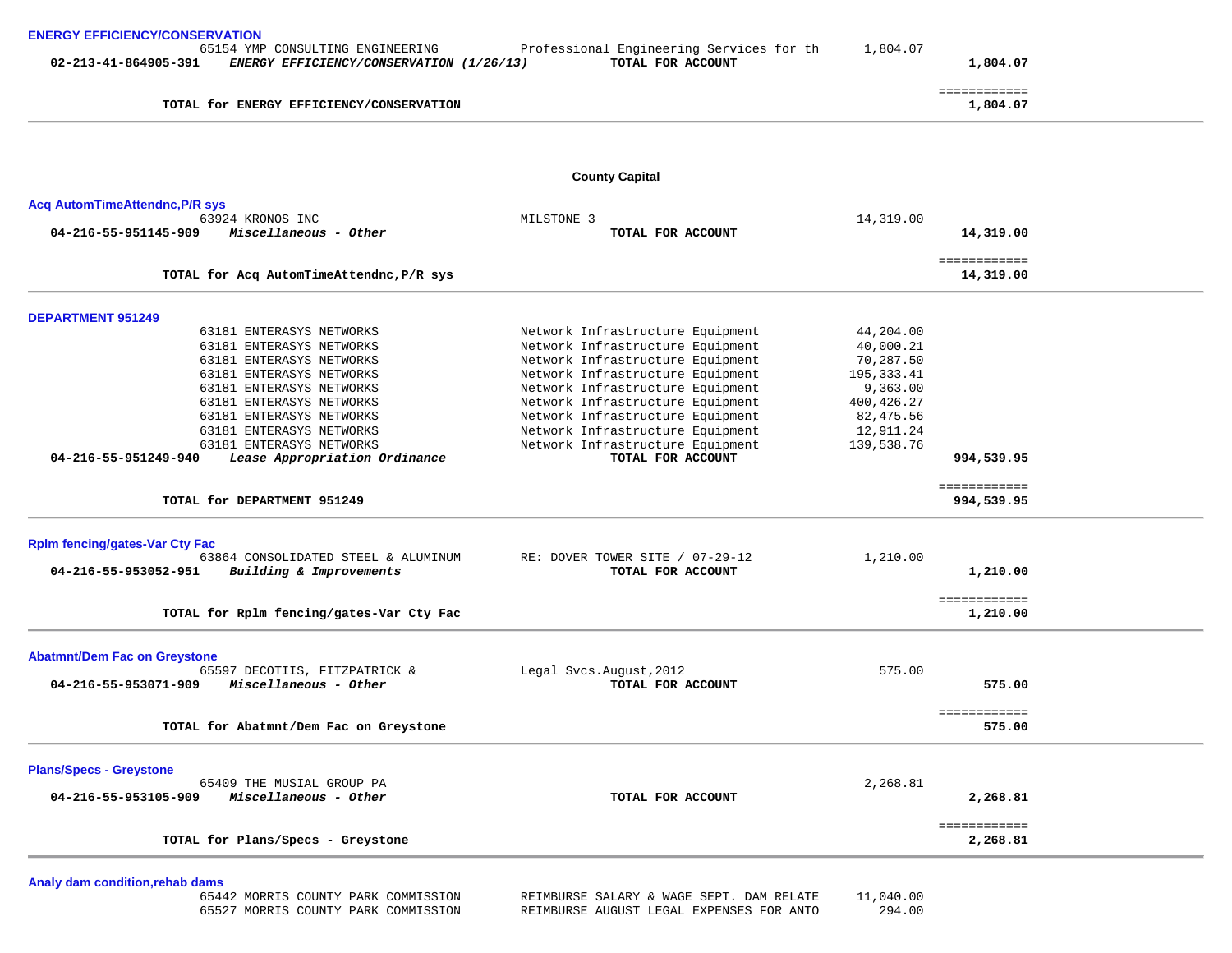|                                                  |                                                                                |                                                            |             | ============               |
|--------------------------------------------------|--------------------------------------------------------------------------------|------------------------------------------------------------|-------------|----------------------------|
|                                                  | TOTAL for Analy dam condition, rehab dams                                      |                                                            |             | 11,334.00                  |
| <b>Renov CentralAveBldg Greystone</b>            |                                                                                |                                                            |             |                            |
|                                                  | 65401 THE MUSIAL GROUP PA                                                      | Construction Inspector for Phase 2 Rehab                   | 7,140.00    |                            |
|                                                  | 65409 THE MUSIAL GROUP PA                                                      | Final Design and Construction Documents                    | 3,126.19    |                            |
| 04-216-55-953146-909                             | Miscellaneous - Other                                                          | TOTAL FOR ACCOUNT                                          |             | 10,266.19                  |
|                                                  | TOTAL for Renov CentralAveBldg Greystone                                       |                                                            |             | ============<br>10,266.19  |
|                                                  |                                                                                |                                                            |             |                            |
| <b>Road Design/Construction</b>                  |                                                                                |                                                            |             |                            |
|                                                  | 65435 KEY-TECH                                                                 | Asphalt Core Drilling & Testing for Hano                   | 2,300.00    |                            |
|                                                  | 65553 CENTRAL JERSEY TITLE CO INC                                              | title services                                             | 160.00      |                            |
|                                                  | 64982 KEY-TECH<br>65153 KEY TECH                                               | Troy Hills RoadCore Drilling & Testing(K)                  | 2,300.00    |                            |
|                                                  | 65109 KEY-TECH                                                                 | Sussex Turnpike-Section 2Morris Twp. & M                   | 2,900.00    |                            |
| 04-216-55-953165-909                             | Miscellaneous - Other                                                          | Park Avenue (Key Tech Job No. 12-192)<br>TOTAL FOR ACCOUNT | 1,700.00    | 9,360.00                   |
|                                                  |                                                                                |                                                            |             |                            |
|                                                  | 65364 TILCON NEW YORK INC.                                                     | WORK PERFORMED AND MATERIALS FURNISHED T                   | 43, 111. 31 |                            |
|                                                  | 65434 SCHIFANO CONSTRUCTION CORP.                                              |                                                            | 5,775.00    |                            |
|                                                  | 65163 SCHIFANO CONSTRUCTION CORP.                                              |                                                            | 14,754.21   |                            |
|                                                  | 65110 FOGGIA TRINITY ELECTRIC LLC                                              | Intersection Improvements to Morris Stre                   | 38,202.36   |                            |
| 04-216-55-953165-951                             | Building & Improvements                                                        | TOTAL FOR ACCOUNT                                          |             | 101,842.88                 |
|                                                  |                                                                                |                                                            |             |                            |
|                                                  | TOTAL for Road Design/Construction                                             |                                                            |             | ============<br>111,202.88 |
| <b>DEPARTMENT 953205</b><br>04-216-55-953205-951 | 64643 BINSKY & SNYDER SERVICES LLC<br>Replace Heating/Ventilating/AC-Var Facil | RE: ADMIN - $CH/$ 08-27-12<br>TOTAL FOR ACCOUNT            | 368.00      | 368.00                     |
|                                                  | TOTAL for DEPARTMENT 953205                                                    |                                                            |             | ============<br>368.00     |
| <b>DEPARTMENT 953211</b>                         |                                                                                |                                                            |             |                            |
|                                                  | 64535 GENERAL PLUMBING SUPPLY INC.                                             | WO67049/ RE: FREEDOM HOUSE/ 07-31-12                       | 1,236.44    |                            |
|                                                  | 64535 GENERAL PLUMBING SUPPLY INC.                                             | WO67049/ RE: FREEDOM HOUSE/ 08-01-12                       | 27.58       |                            |
|                                                  | 64535 GENERAL PLUMBING SUPPLY INC.                                             | WO67135/ RE: PSTA/ 08-14-12                                | 44.92       |                            |
|                                                  | 64535 GENERAL PLUMBING SUPPLY INC.                                             | WO67137/ RE: PSTA/ 08-10-12                                | 1,957.21    |                            |
|                                                  | 64535 GENERAL PLUMBING SUPPLY INC.                                             | W067137/ RE: PSTA/ 08-10-12                                | 261.85      |                            |
|                                                  | 64535 GENERAL PLUMBING SUPPLY INC.                                             | WO67137/ RE: PSTA/ 08-10-12                                | 466.84      |                            |
|                                                  | 64535 GENERAL PLUMBING SUPPLY INC.                                             | WO67137/ RE: PSTA/ 08-10-12                                | 126.40      |                            |
|                                                  | 64535 GENERAL PLUMBING SUPPLY INC.                                             | W067137/ RE: PSTA/ 08-13-12                                | 1,555.57    |                            |
| 04-216-55-953211-951                             | Replace Plumbing Fixtures - Var Facil                                          | TOTAL FOR ACCOUNT                                          |             | 5,676.81                   |
|                                                  |                                                                                |                                                            |             | ============               |
|                                                  | TOTAL for DEPARTMENT 953211                                                    |                                                            |             | 5,676.81                   |
| <b>DEPARTMENT 953215</b>                         |                                                                                |                                                            |             |                            |
|                                                  | 65274 PANCIELLO CONSTRUCTION LLC                                               | RE: RE-POINTING OF BRICK ON WALL AT BACK                   | 2,720.00    |                            |
|                                                  | 64885 PANCIELLO CONSTRUCTION LLC                                               | RE: RE-POINTING OF BRICK ON WALL AT BACK                   | 2,720.00    |                            |
| 04-216-55-953215-951                             | Restore BrickFacade/Sidewlks-BldgGrounds                                       | TOTAL FOR ACCOUNT                                          |             | 5,440.00                   |
|                                                  |                                                                                |                                                            |             |                            |
|                                                  |                                                                                |                                                            |             | ============               |

 $5,440.00$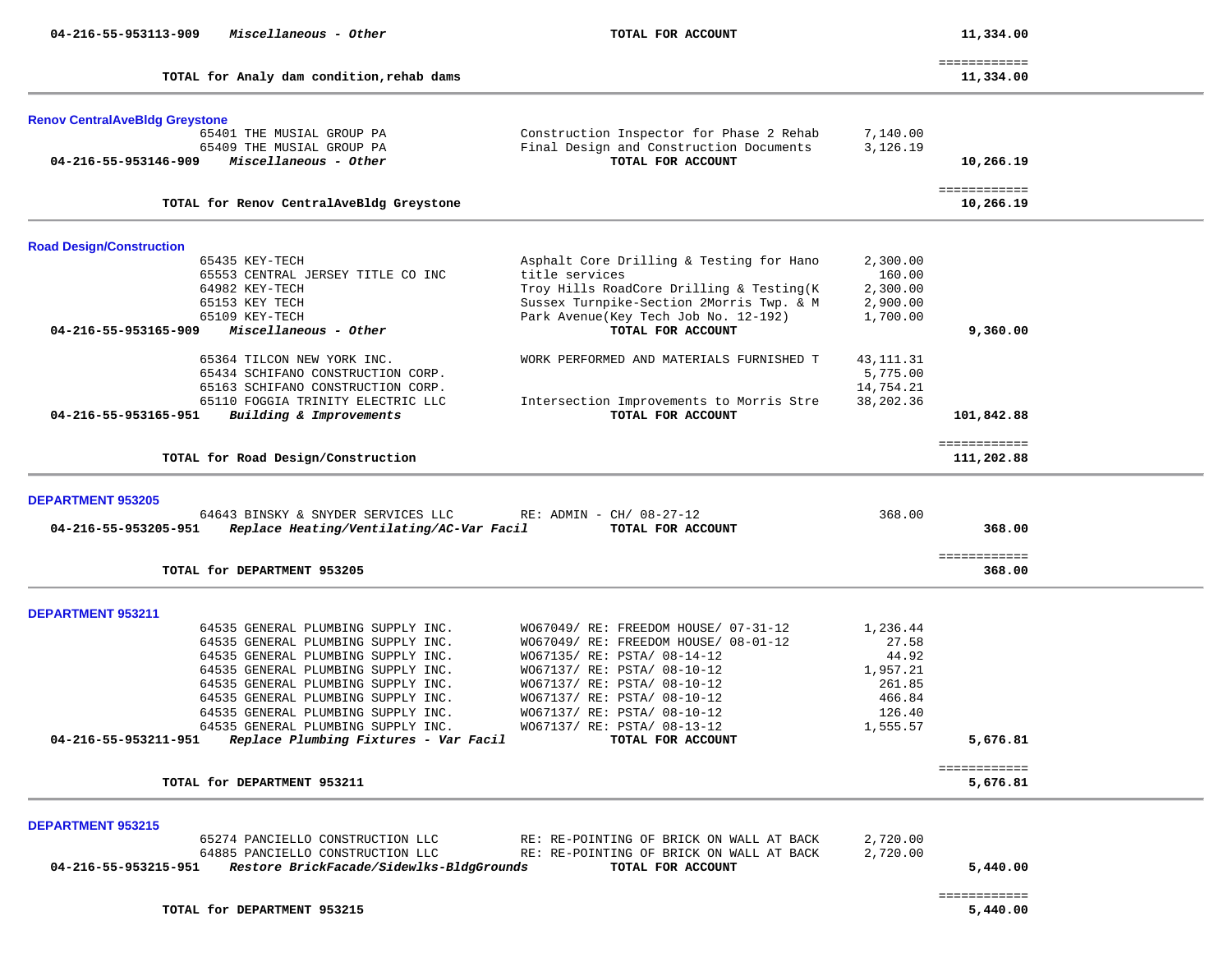| <b>DEPARTMENT 953233</b><br>65162 D.R. JOHNSON & ASSOCIATES, LLC<br>General EngineeringServices for the peri                                                                                                                                                   | 2,466.76           |                           |  |
|----------------------------------------------------------------------------------------------------------------------------------------------------------------------------------------------------------------------------------------------------------------|--------------------|---------------------------|--|
| 04-216-55-953233-909<br>County Roadway Drainage Improvements<br>TOTAL FOR ACCOUNT                                                                                                                                                                              |                    | 2,466.76                  |  |
| TOTAL for DEPARTMENT 953233                                                                                                                                                                                                                                    |                    | ============<br>2,466.76  |  |
| <b>DEPARTMENT 953234</b><br>65626 CIVIL DYNAMICS INC<br>INV.#CD#259-6 PROFESSIONAL SERVICES CONT<br>Analysis Dam Conditions/Rehab Dams<br>04-216-55-953234-909<br>TOTAL FOR ACCOUNT                                                                            | 7,949.13           | 7,949.13                  |  |
| TOTAL for DEPARTMENT 953234                                                                                                                                                                                                                                    |                    | ============<br>7,949.13  |  |
| <b>DEPARTMENT 953266</b><br>65356 BIRDSALL SERVICES GROUP, INC.<br>PROFESSIONAL SERVICES RENDERED THROUGH 8<br>Courthouse AsbestosAbatemnt-Public Works<br>04-216-55-953266-909<br>TOTAL FOR ACCOUNT                                                           | 5,563.67           | 5,563.67                  |  |
| TOTAL for DEPARTMENT 953266                                                                                                                                                                                                                                    |                    | ============<br>5,563.67  |  |
| <b>DEPARTMENT 953277</b><br>63118 AMERICAN FLOORS & BLINDS<br>W066832/ RE: WARRANTS/ 08-06-12<br>Carpet/WindowFixtures var Loc-Bldgs&Grnd<br>TOTAL FOR ACCOUNT<br>04-216-55-953277-951                                                                         | 1,554.80           | 1,554.80<br>============  |  |
| TOTAL for DEPARTMENT 953277                                                                                                                                                                                                                                    |                    | 1,554.80                  |  |
| <b>DEPARTMENT 953282</b><br>63773 CAPOZZI OVERHEAD DOORS, INC.<br>W066994/ RE: CTY GRG/ 08-10-12<br>W066994/ RE: CTY GRG/ 08-10-12<br>63773 CAPOZZI OVERHEAD DOORS, INC.<br>04-216-55-953282-951 Door Replacmnt Var Facil-Bldgs & Grounds<br>TOTAL FOR ACCOUNT | 1,504.62<br>861.60 | 2,366.22                  |  |
| TOTAL for DEPARTMENT 953282                                                                                                                                                                                                                                    |                    | ============<br>2,366.22  |  |
| <b>DEPARTMENT 953284</b><br>65080 MORRISTOWN PARKING AUTHORITY<br>COUNTY OF MORRIS 40% SHARE OF THE MORRIS<br>Elevator Replacmnt var Bldgs-Bldgs&Grnds<br>04-216-55-953284-956<br>TOTAL FOR ACCOUNT                                                            | 45,131.60          | 45,131.60<br>============ |  |
| TOTAL for DEPARTMENT 953284                                                                                                                                                                                                                                    |                    | 45,131.60                 |  |
| <b>Acq Ballistic Microscope CIS</b><br>64017 D&B AUTO SUPPLY<br>4 Drawer Deluxe Service Cart, Sunex Tools<br>04-216-55-954169-956<br>Machinery & Equipment<br>TOTAL FOR ACCOUNT                                                                                | 851.50             | 851.50                    |  |
| TOTAL for Acq Ballistic Microscope CIS                                                                                                                                                                                                                         |                    | ============<br>851.50    |  |
|                                                                                                                                                                                                                                                                |                    |                           |  |

**DEPARTMENT 955201** 

 65754 DRINKER, BIDDLE & REATH, LLP VARIOUS CAPITAL OTHER ORDINANCES 300.00  **04-216-55-955201-909** *Improvements to Morris View* **TOTAL FOR ACCOUNT 300.00**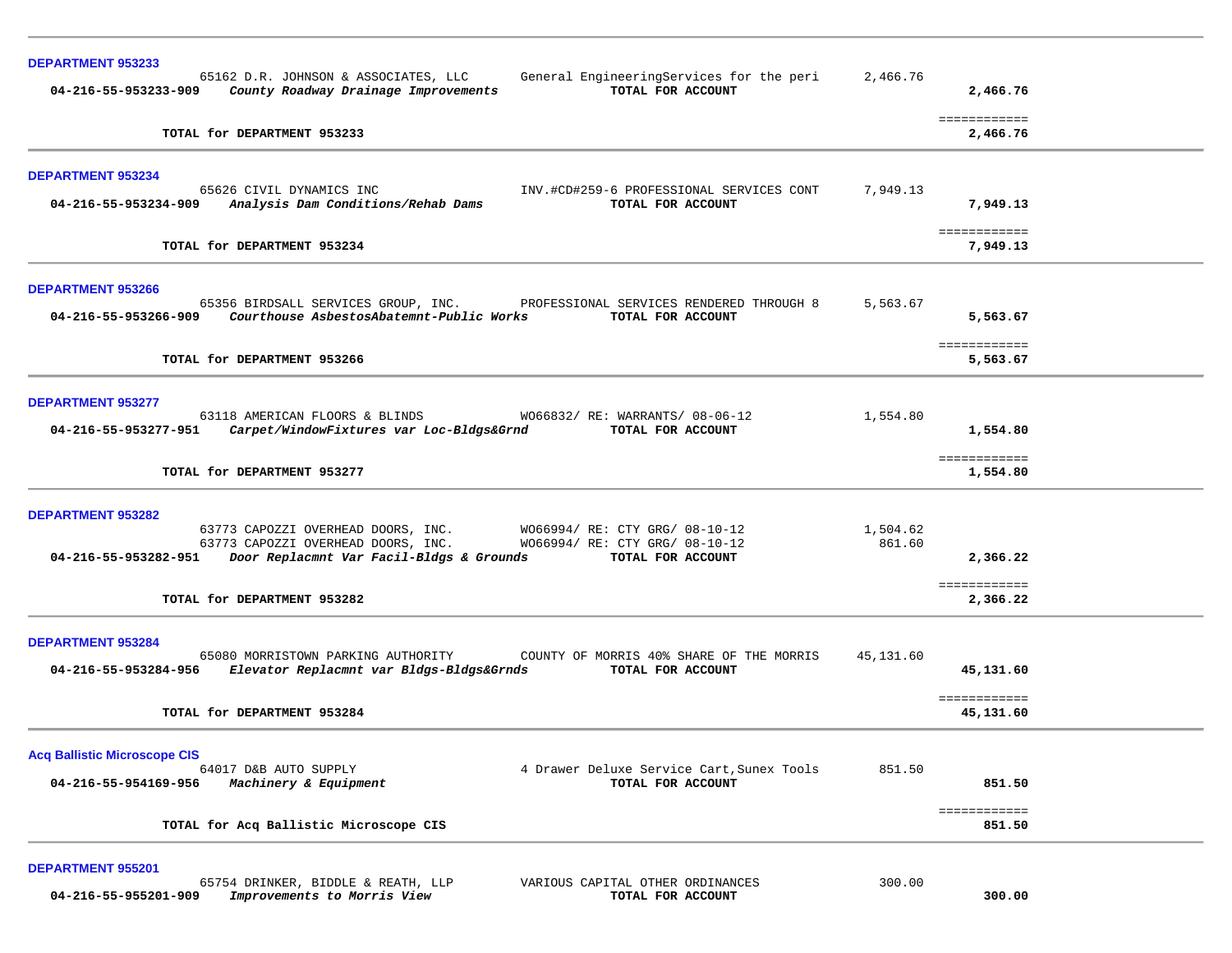| <b>DEPARTMENT 963248</b>                                                                                                                                               |            |                            |  |
|------------------------------------------------------------------------------------------------------------------------------------------------------------------------|------------|----------------------------|--|
| 44597 MOTOROLA SOLUTIONS INC AS PER PROPOSAL DATED 5-10-11 ADDENDUM#1<br>04-216-55-963248-952 Replace Trunked Radio Sys-Law&PubSaftey<br>TOTAL FOR ACCOUNT             | 96,246.62  | 96,246.62                  |  |
| TOTAL for DEPARTMENT 963248                                                                                                                                            |            | ============<br>96,246.62  |  |
| <b>DEPARTMENT 968288</b>                                                                                                                                               |            |                            |  |
| Building Three Roof ReplacementArch Conc<br>65537 MC VOCATIONAL SCHOOL DISTRICT                                                                                        | 64,096.98  |                            |  |
| Bldg. One Roof Replacement Laumar Roofin<br>65351 MC VOCATIONAL SCHOOL DISTRICT                                                                                        | 67,620.00  |                            |  |
| Fire Alarm Upgrade Project Alarm & Commu<br>65351 MC VOCATIONAL SCHOOL DISTRICT                                                                                        | 69,271.15  |                            |  |
| Building Three Roof Replacement Arch-Con<br>65351 MC VOCATIONAL SCHOOL DISTRICT                                                                                        | 70,135.65  |                            |  |
| HVAC Upgrade Project ACP Contracting, In<br>65351 MC VOCATIONAL SCHOOL DISTRICT<br>TOTAL FOR ACCOUNT<br>04-216-55-968288-951<br>Var Capital Projects-MC School of Tech | 76,891.00  | 348,014.78                 |  |
|                                                                                                                                                                        |            | ============               |  |
| TOTAL for DEPARTMENT 968288                                                                                                                                            |            | 348,014.78                 |  |
| <b>DEPARTMENT 969261</b>                                                                                                                                               |            |                            |  |
| 65218 COUNTY COLLEGE OF MORRIS<br>RBA Group                                                                                                                            | 30,630.40  |                            |  |
| 04-216-55-969261-909<br>Renov & Improvmnt to Academic Blgs at CCM<br>TOTAL FOR ACCOUNT                                                                                 |            | 30,630.40                  |  |
| Ryan Fitzgeral Construction<br>65218 COUNTY COLLEGE OF MORRIS                                                                                                          | 136,440.00 |                            |  |
| 65218 COUNTY COLLEGE OF MORRIS<br>Tilcon New York, Inc.                                                                                                                | 105,961.54 |                            |  |
| 04-216-55-969261-951<br>Renov & Improvmnt to Academic Blgs at CCM<br>TOTAL FOR ACCOUNT                                                                                 |            | 242,401.54                 |  |
| TOTAL for DEPARTMENT 969261                                                                                                                                            |            | ============<br>273,031.94 |  |
| <b>DEPARTMENT 969295</b>                                                                                                                                               |            |                            |  |
| 65754 DRINKER, BIDDLE & REATH, LLP<br>VARIOUS CAPITAL OTHER ORDINANCES                                                                                                 | 300.00     |                            |  |
| Various Imprvmnts to Grnds & Bldgs-CCM<br>04-216-55-969295-909<br>TOTAL FOR ACCOUNT                                                                                    |            | 300.00                     |  |
| TOTAL for DEPARTMENT 969295                                                                                                                                            |            | ============<br>300.00     |  |
|                                                                                                                                                                        |            |                            |  |
|                                                                                                                                                                        |            |                            |  |

#### **Dedicated Trust**

| <b>Motor Vehicle Fines</b>                                   |                                                                                    |                         |            |  |
|--------------------------------------------------------------|------------------------------------------------------------------------------------|-------------------------|------------|--|
| 65710 COUNTY OF MORRIS<br>65769 COUNTY OF MORRIS             | 7/12 TRANSFER FUNDS FOR DEDICATED TRUST<br>8/12 TRANSFER FUNDS FOR DEDICATED MOTOR | 51,642.37<br>105,077.49 |            |  |
| Motor Vehicle Fines<br>13-290-56-575701-888                  | TOTAL FOR ACCOUNT                                                                  |                         | 156,719.86 |  |
| TOTAL for Motor Vehicle Fines                                |                                                                                    |                         | 156,719.86 |  |
| <b>Weights &amp; Measures</b>                                |                                                                                    |                         |            |  |
| 65709 COUNTY OF MORRIS                                       | 8/12 TRANSFER FUNDS FOR DEDICATED WEIGHT                                           | 92,525.32               |            |  |
| 65711 COUNTY OF MORRIS                                       | 7/12 TRANSFER FUNDS FOR DEDICATED WEIGHT                                           | 62,988.39               |            |  |
| <i><b>Weights &amp; Measures</b></i><br>13-290-56-575801-888 | TOTAL FOR ACCOUNT                                                                  |                         | 155,513.71 |  |

| - |  |
|---|--|
|   |  |
|   |  |
|   |  |
|   |  |

============